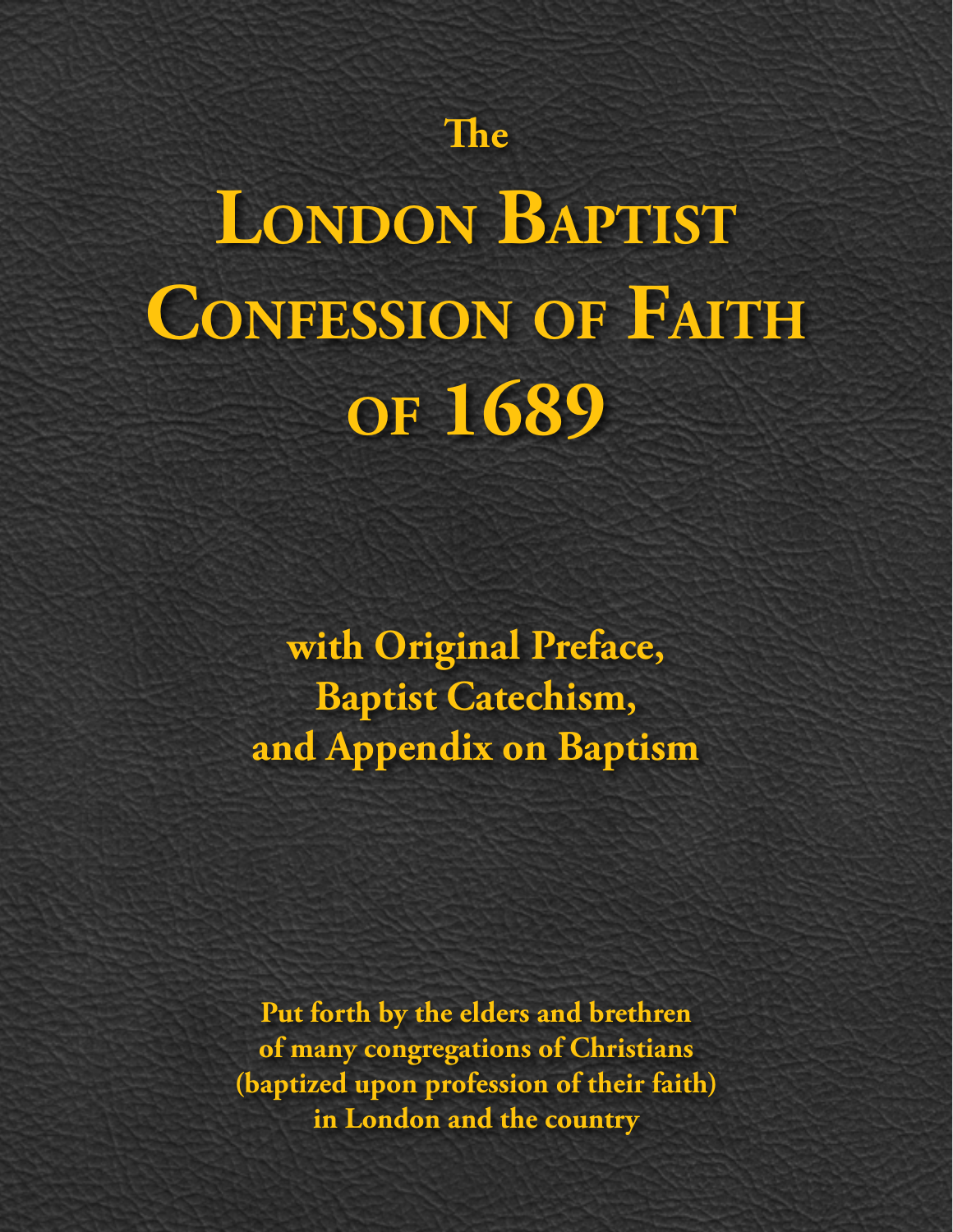## THE LONDON BAPTIST CONFESSION

## Contents

| THE LONDON BAPTIST CONFESSION OF 1689 |  |
|---------------------------------------|--|
|                                       |  |
|                                       |  |
|                                       |  |
|                                       |  |
|                                       |  |
|                                       |  |
|                                       |  |
|                                       |  |
|                                       |  |
|                                       |  |
|                                       |  |
|                                       |  |
|                                       |  |
|                                       |  |
|                                       |  |
|                                       |  |
|                                       |  |
|                                       |  |
|                                       |  |
|                                       |  |
|                                       |  |
|                                       |  |
|                                       |  |
|                                       |  |
|                                       |  |
|                                       |  |
|                                       |  |
|                                       |  |
|                                       |  |
|                                       |  |
|                                       |  |
|                                       |  |
|                                       |  |
|                                       |  |
|                                       |  |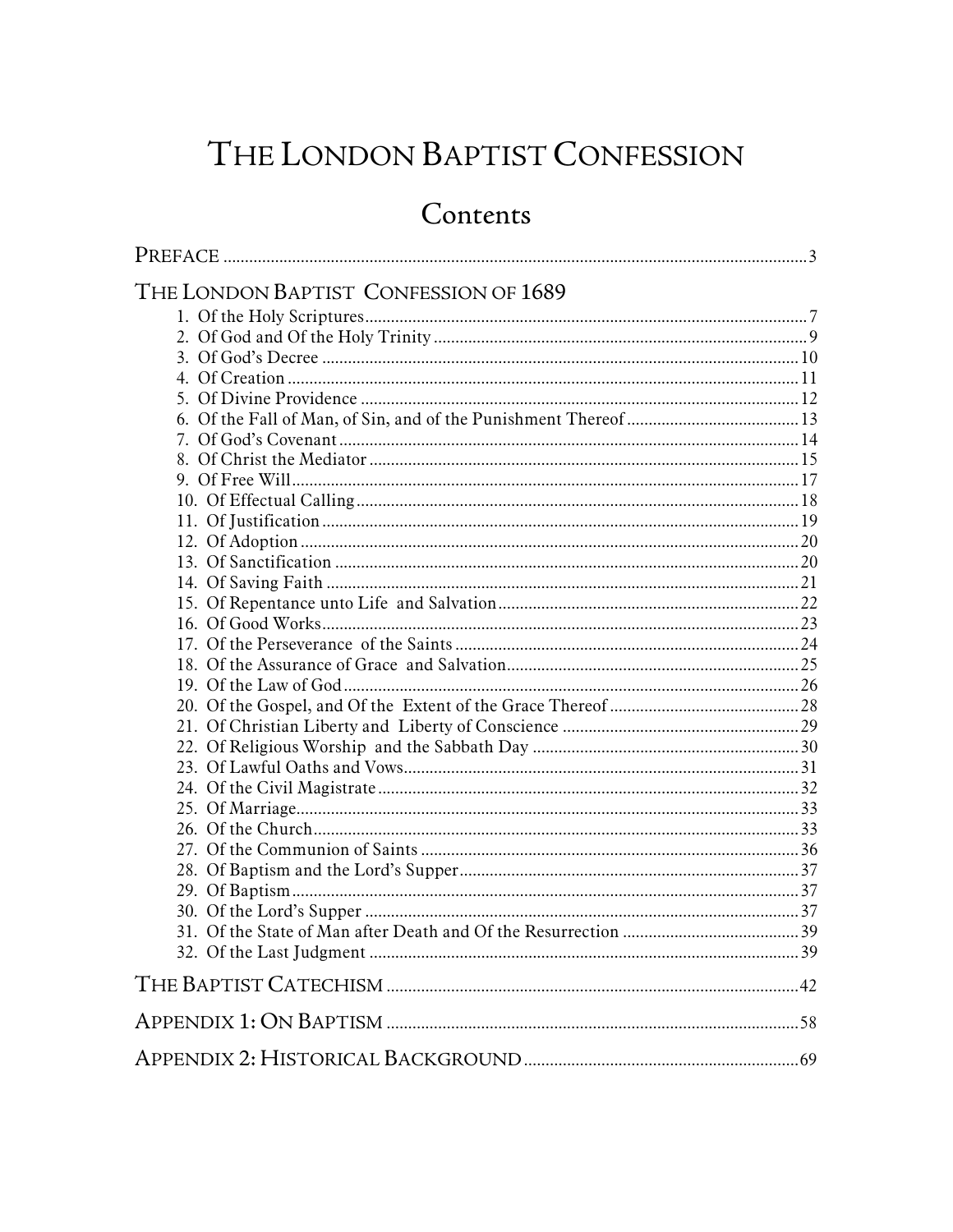*The London Baptist Confession with Original Preface, Baptist Catechism, and Appendix on Baptism* (item code *lbcw*) includes the complete *London Baptist Confession of Faith of 1689* and three other historical documents: the original preface to the Confession, an important appendix on credo-baptism, and *The Baptist Catechism* (1693), for use in teaching Baptist congregations the doctrines of the Confession. This catechism was updated by Charles Spurgeon (1834-1892) for use with his own congregation, which is available from Chapel Library separately as *Spurgeon's Catechism* (item code *scat*)*.* Erroll Hulse simplified this for children and families, which is available as *A Catechism for Boys and Girls* (item code *cfba)* from Chapel Library. The *London Baptist Confession of Faith – 1689* with only the text of the confession itself (item code *lbco*) also is available from Chapel Library as a more concise booklet.

© Copyright 2016 Chapel Library: compilation, annotations. Original texts are in the public domain. Printed in the USA. All Scripture quotations are from the King James Version. Chapel Library does not necessarily agree with all the doctrinal positions of the authors it publishes. Permission is expressly granted to reproduce this material by any means, provided

1) you do not charge beyond a nominal sum for cost of duplication, and

2) this copyright notice and all the text on this page are included.

Chapel Library sends Christ-centered materials from prior centuries worldwide without charge, relying entirely upon God's faithfulness. We therefore do not solicit donations, but we gratefully receive support from those who freely desire to give.

Worldwide, please download material without charge from our website, or contact the international distributor as listed there for your country.

In North America, for additional copies of this booklet or other Christ-centered materials from prior centuries, please contact

#### CHAPEL LIBRARY 2603 West Wright Street Pensacola, Florida 32505 USA

*Phone: (850) 438-6666* • *Fax: (850) 438-0227 chapel@mountzion.org* • *www.ChapelLibrary.org*

A study guide for the Confession also is available from Mount Zion Bible Institute at the same address or website, or school@mountzion.org.

You also may be interested in the *Free Grace Broadcaster* from Chapel Library. The *FGB* is a quarterly digest of six to ten messages from prior centuries, all on one theme, with a different theme each issue, including doctrinal, family, and discipleship themes such as Justification, Substitution, Christ the Mediator, The Gospel, Family Worship, Biblical Parenthood, Marriage, Sanctification, Backsliding, and Self-denial. Request a subscription

– worldwide, eBook sent via email:

*www.ChapelLibrary.org/broadcaster/fgb-subscriptions/*

– in North America, printed copy sent via mail: write Chapel Library

 – in a country with an international distributor, printed copy sent via mail; write to them directly: *www.ChapelLibrary.org/broadcaster/fgb-distributors/*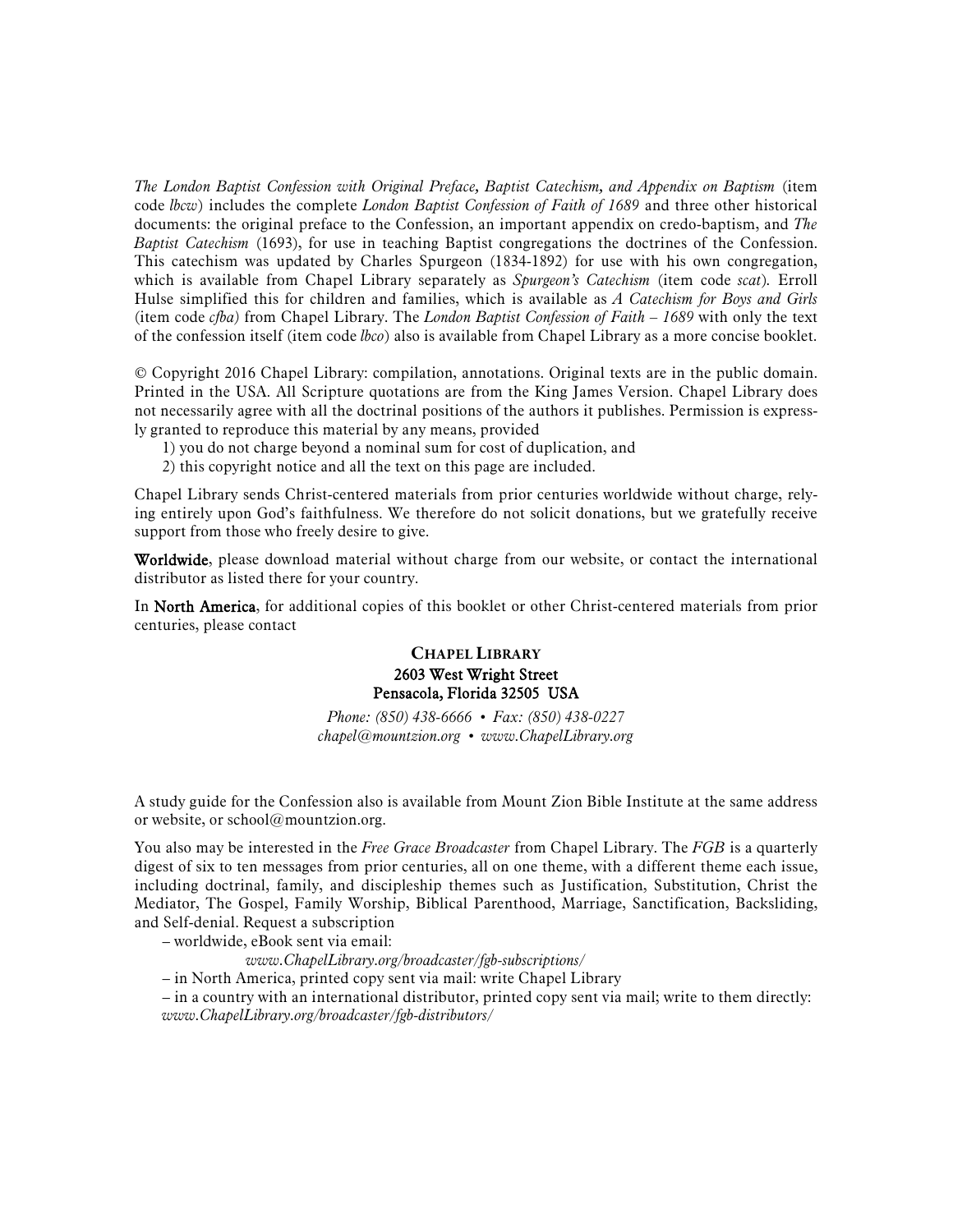## PREFACE

<span id="page-3-0"></span>*To the judicial and impartial reader—1677* 

#### *Purpose*

Courteous Reader: It is now many years<sup>[1](#page-3-1)</sup> since divers<sup>[2](#page-3-2)</sup> of us (with other sober Christians then living and walking in the way of the Lord that we profess) did conceive ourselves to be under a necessity of publishing a confession of our faith, for the information and satisfaction of those that did not thoroughly understand what our principles were, or had entertained prejudices against our profession, by reason of the strange representation of them by some men of note who had taken very wrong measures, and accordingly led others into misapprehension of us and them. This was first put forth about the year 1643 in the name of seven congregations then gathered in London. Since which time, divers impressions thereof have been dispersed abroad, and our end proposed in good measure answered, inasmuch as many (and some of those men eminent both for piety and learning) were thereby satisfied that we were no way guilty of those heterodox-ies<sup>[3](#page-3-3)</sup> and fundamental errors which had too frequently been charged upon us, without ground or occasion given on our part.

And forasmuch as that Confession is not now commonly to be had, and also that many others have since embraced the same truth which is owned therein, it was judged necessary by us to join together in giving a testimony to the world of our firm adhering to those wholesome principles by the publication of this which is now in your hand. And forasmuch as our method and manner of expressing our sentiments in this doth vary from the former (although the substance of this matter is the same), we shall freely impart to you the reason and occasion thereof. One thing that greatly prevailed with us to undertake this work was not only to give a full account of ourselves to those Christians that differ from us about the subject of baptism, but also the profit that might from thence arise unto those that have any account of our labors in their instruction and establishment in the great truths of the gospel, in the clear understanding and steady belief of which our comfortable walking with God, and fruitfulness before Him in all our

-

<span id="page-3-1"></span><sup>1</sup> In 1677, it had been 33 years since a former *London Confession* had been issued (in 1644) by seven Baptist congregations in London. That document had been drawn up to distinguish the Particular Baptist churches (who followed the historic evangelical faith of the Reformation) from the Anabaptists and the newly forming Arminian Baptists.

<span id="page-3-2"></span><sup>2</sup> **divers** – several.

<span id="page-3-3"></span><sup>&</sup>lt;sup>3</sup> heterodoxies – teachings not in accordance with established or accepted doctrines; unorthodox doctrines.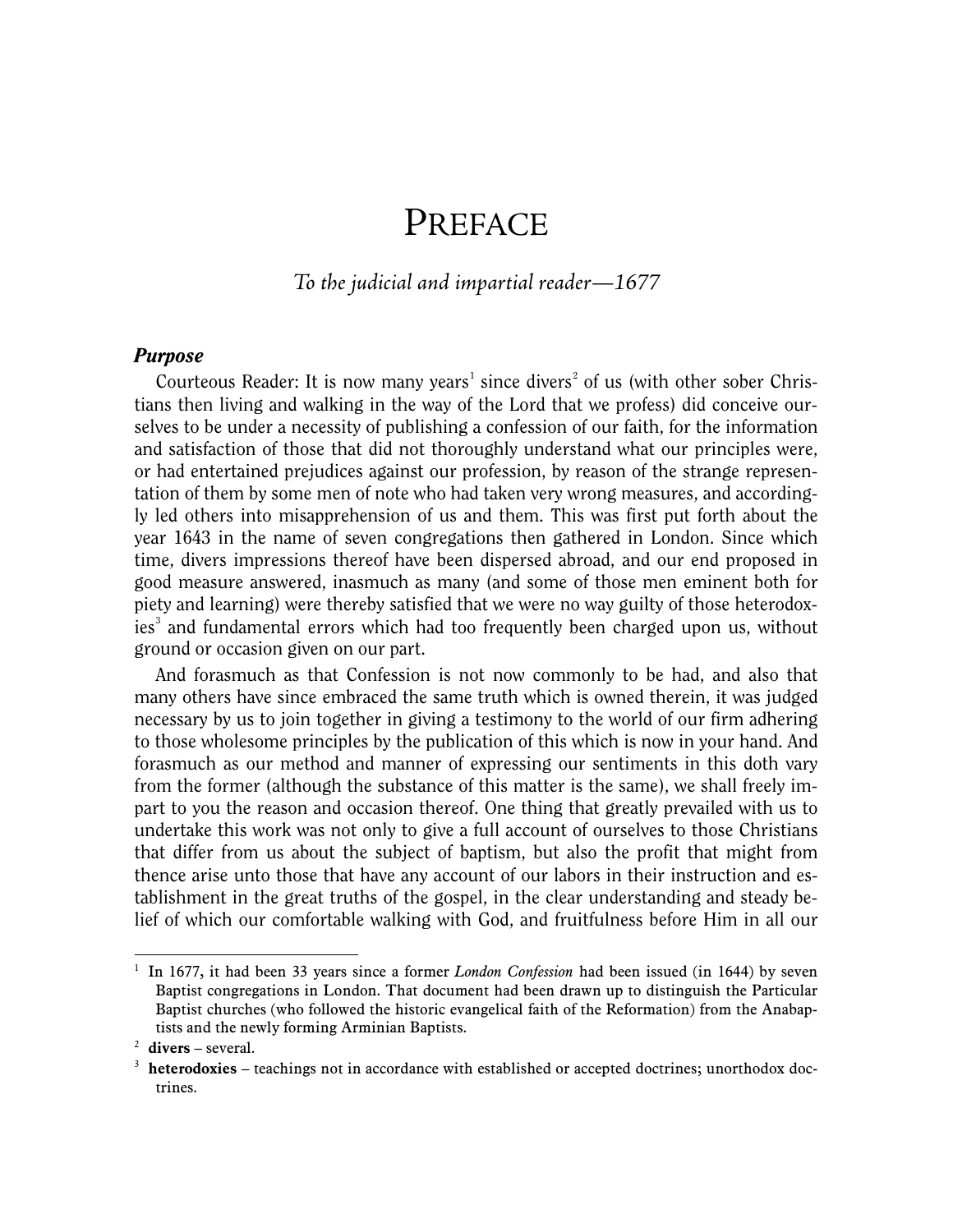ways, is most nearly concerned. Therefore, we did conclude it necessary to express ourselves the more fully and distinctly, and also to fix on such a method as might be most comprehensive of those things we designed to explain our sense and belief of.

#### *The Westminster Assembly*

Finding no defect in this regard in that fixed on by the Assembly, $<sup>4</sup>$  $<sup>4</sup>$  $<sup>4</sup>$  and after them by</sup> those of the Congregational way,<sup>[5](#page-4-1)</sup> we did readily conclude it best to retain the same order in our present Confession. Also, when we observed that those last mentioned did in their confessions (for reasons which seemed of weight both to themselves and others) choose not only to express their mind in words concurrent with the former in sense concerning all those articles wherein they were agreed, but also for the most part without any variation of the terms, we did in like manner conclude it best to follow their example in making use of the very same words with them both in these articles (which are very many) wherein our faith and doctrine are the same with theirs. This we did the more abundantly to manifest our consent with both in all the fundamental articles of the Christian religion, as also with many others whose orthodox Confessions have been published to the world on the behalf of the Protestant in diverse nations and cities—and also to convince all that we have no itch to clog religion with new words, but do readily acquiesce in that form of sound words which hath been, in consent with the Holy Scriptures, used by others before us; hereby declaring, before God, angels, and men, our hearty agreement with them in that wholesome Protestant doctrine which, with so clear evidence of Scriptures, they have asserted. Some things, indeed, are in some places added, some terms omitted, and some few changed; but these alterations are of that nature as that we need not doubt any charge or suspicion of unsoundness in the faith from any of our brethren upon the account of them.

#### *Small Differences*

l

In those things wherein we differ from others, we have expressed ourselves with all candor and plainness, that none might entertain jealousy of aught secretly lodged in our breasts that we would not the world should be acquainted with. Yet, we hope we have also observed those rules of modesty and humility as will render our freedom in this respect inoffensive, even to those whose sentiments are different from ours.

We have also taken care to affix texts of Scripture at the bottom, for the confirmation of each article in our Confession, in which work we have studiously endeavored to select such as are most clear and pertinent for the proof of what is asserted by us. Our earnest desire is that all into whose hands this may come would follow that (never enough

<span id="page-4-0"></span><sup>4</sup> **Westminster Assembly of Divines** (1643) – assembly of 121 theologians appointed by the "Puritan" Long Parliament to make proposals for reforming the Church of England; it produced the *Westminster Confession* (1647), the *Larger and Shorter Catechisms*, the *Directory for Public Worship*, and the *Form of Church Government*. 5 An assembly of Congregational theologians and ministers met in 1658 to draft a confession of faith

<span id="page-4-1"></span>for the Congregational churches, known as the *Savoy Declaration*. It is like the *Westminster Confession* except for the article on church government.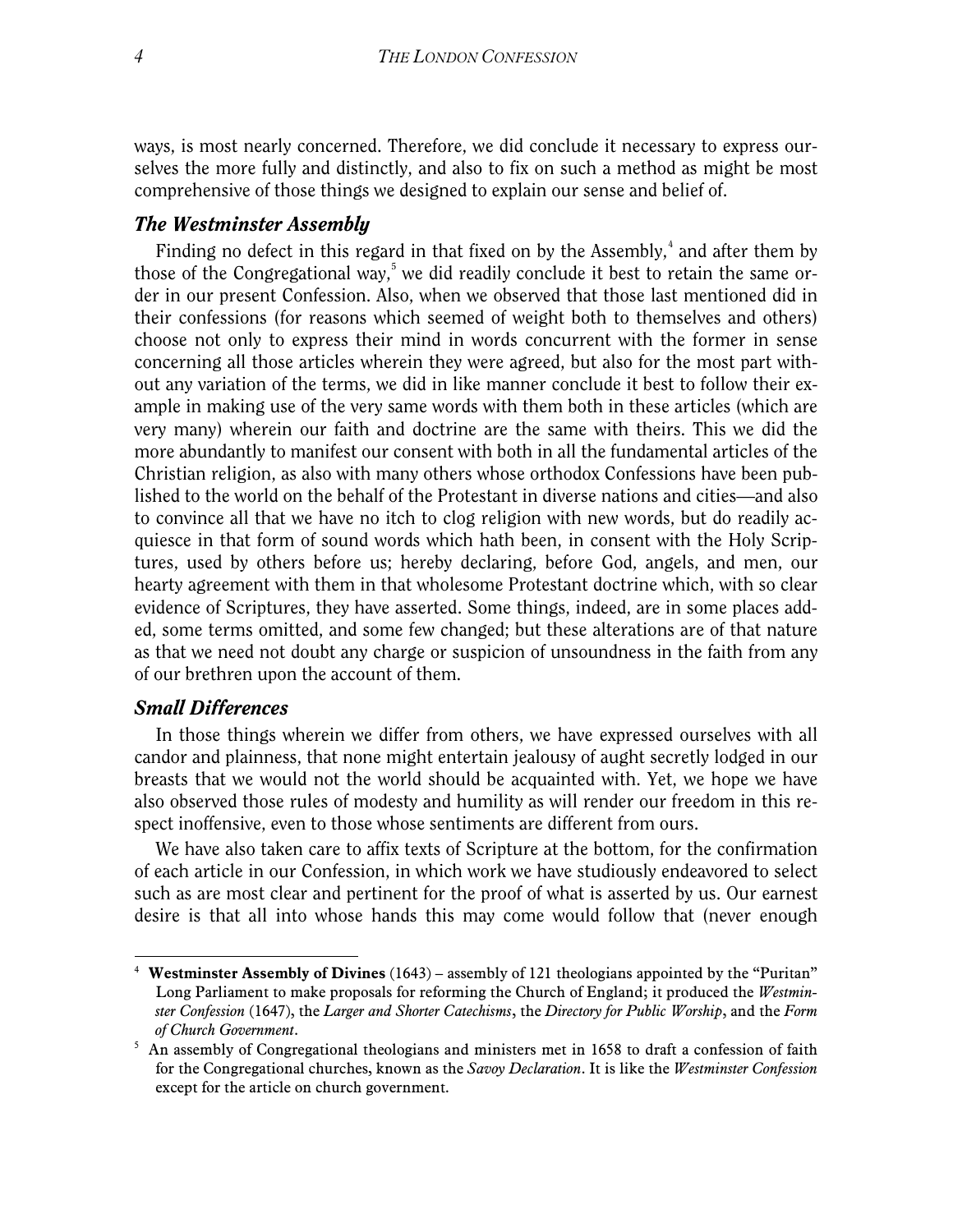commended) example of the noble Bereans, who searched the Scriptures daily that they might find out whether the things preached to them were so or not (Act 17:11).

#### *Avoiding Unnecessary Contention*

There is one thing more which we sincerely profess and earnestly desire credence in,  $viz.,<sup>6</sup>$  $viz.,<sup>6</sup>$  $viz.,<sup>6</sup>$  that contention is most remote from our design in all that we have done in this matter. We hope that the liberty of an ingenuous<sup>[7](#page-5-1)</sup> unfolding our principles and opening our hearts unto our brethren, with the Scripture grounds of our faith and practice, will by none of them be either denied to us or taken ill from us. Our whole design is accomplished if we may have attained that justice, as to be measured in our principles and practice, and the judgment of both by others, according to what we have now published, which the Lord (Whose eyes are as a flame of fire) knoweth to be the doctrine which with our hearts we most firmly believe and sincerely endeavor to conform our lives to.

And oh, that—other contentions being laid asleep—the only care and contention of all upon whom the name of our blessed Redeemer is called, might for the future be to walk humbly with their God in the exercise of all love and meekness toward each other; to perfect holiness in the fear of the Lord, each one endeavoring to have his conversation such as becometh the gospel. And also, suitable to his place and capacity, vigorously to promote in others the practice of true religion and undefiled in the sight of God our Father! And that, in this backsliding day, we might not spend our breath in fruitless complaints of the evils of others, but may every one begin at home, to reform in the first place our own hearts and ways, and then to quicken all that we may have influence upon to the same work: that if the will of God were so, none might deceive themselves by resting in and trusting to a form of godliness without the power of it, and inward experience of the efficacy of those truths that are professed by them.

#### *Family Worship*

-

Verily, there is one spring and cause of the decay of religion in our day which we cannot but touch upon and earnestly urge a redress of, and that is the neglect of the worship of God in families by those to whom the charge and conduct of them is committed. $\delta$ May not the gross ignorance and instability of many, with the profaneness of others, be justly charged upon their parents and masters, who have not trained them up in the way wherein they ought to walk when they were young, but have neglected those frequent and solemn commands which the Lord hath laid upon them, so to catechise and instruct them that their tender years might be seasoned with the knowledge of the truth of God as revealed in the Scriptures—and also by their own omission of prayer and other duties of religion of their families, together with the ill example of their loose conversa-

<span id="page-5-0"></span><sup>6</sup> **viz**. – *Latin: videlicet*; "that is to say"; "namely."

<span id="page-5-2"></span><span id="page-5-1"></span><sup>7</sup> **ingenuous** – honest; honorably straightforward.

<sup>8</sup> See Free Grace Broadcaster 188, *Family Worship*; and *Family Worship* by Merle D'Aubigne (1794- 1872); both available from CHAPEL LIBRARY. 9 **catechise** – to instruct orally by means of questions and answers.

<span id="page-5-3"></span>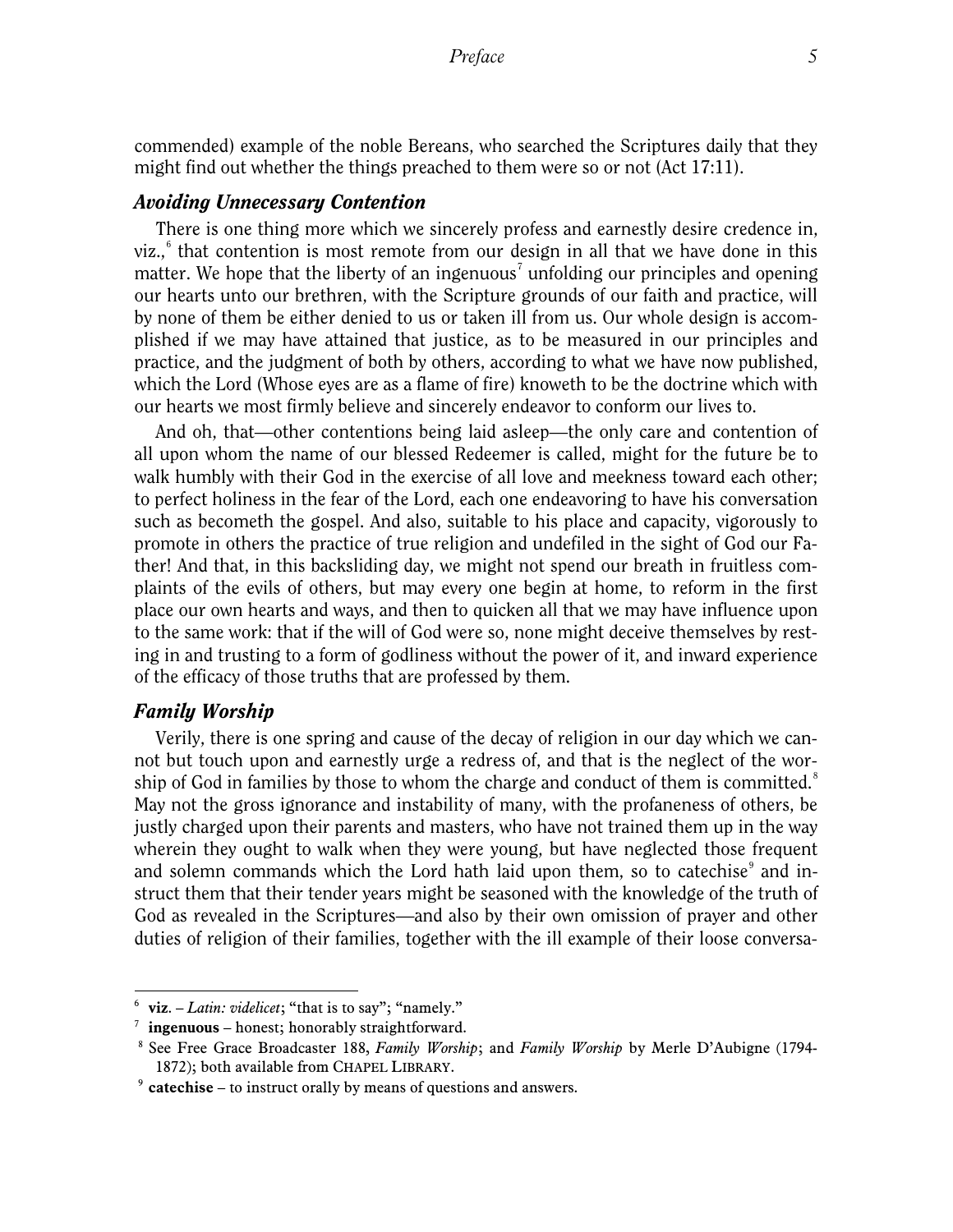tion,<sup>[10](#page-6-0)</sup> having inured<sup>[11](#page-6-1)</sup> them first to a neglect and the contempt of all piety and religion. We know this will not excuse the blindness and wickedness of any, but certainly it will fall heavy upon those that have been thus the occasion thereof. They indeed die in their sins; but will not their blood be required of those under whose care they were, who yet permitted them to go on without warning—yea, led them into the paths of destruction? And will not the diligence of Christians with respect to the discharge of these duties in ages past rise up in judgment against and condemn many of those who would be esteemed such now?

#### *Conclusion*

We shall conclude with our earnest prayer that the God of all grace will pour out those measures of His Holy Spirit upon us, that the profession of truth may be accompanied with the sound belief and diligent practice of it by us, that His name may in all things be glorified through Jesus Christ our Lord. Amen.

l

<span id="page-6-0"></span><sup>&</sup>lt;sup>10</sup> **conversation** – conduct; way of life.

<span id="page-6-1"></span><sup>11</sup> **inured** – hardened.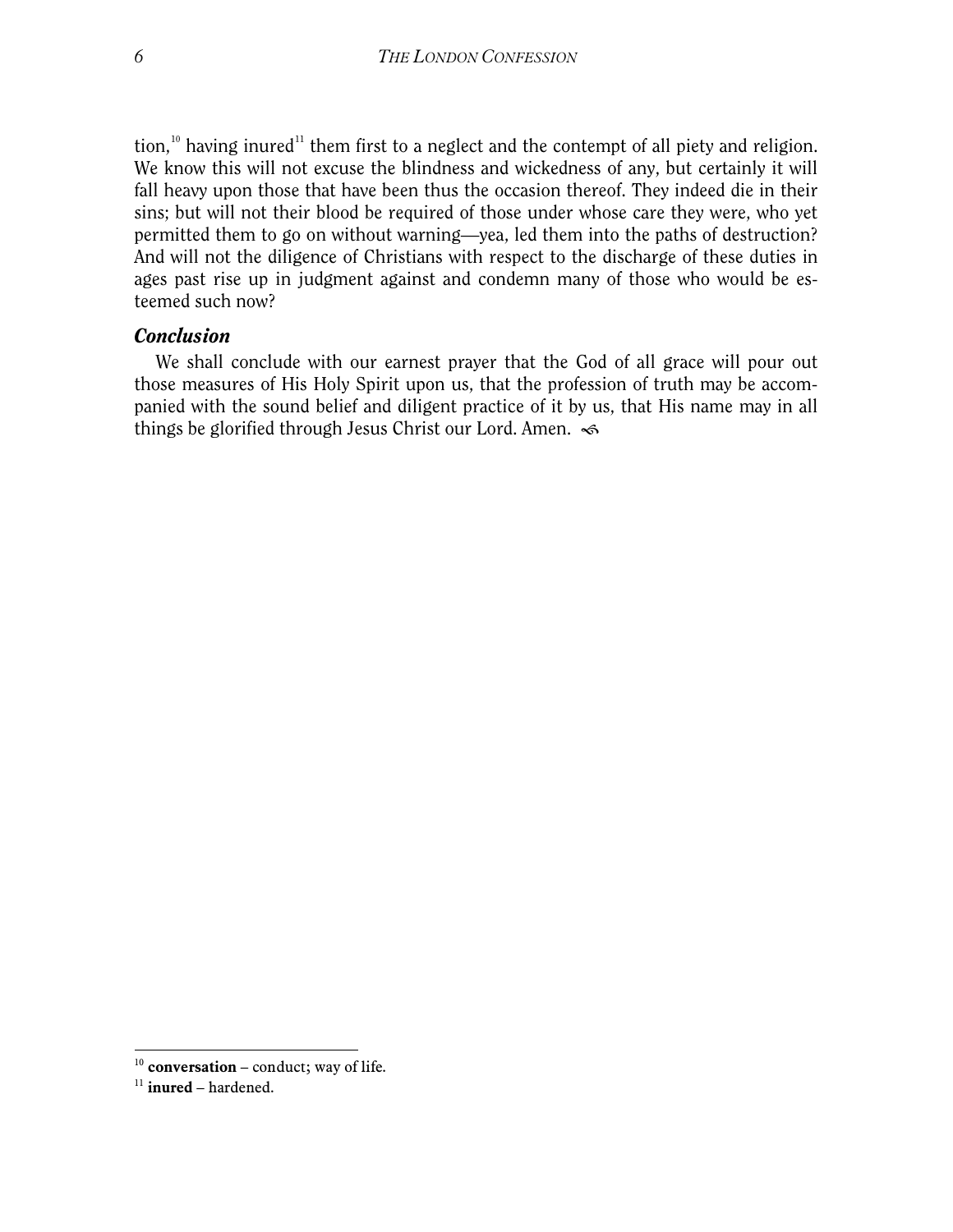# <span id="page-7-0"></span>THE LONDON BAPTIST CONFESSION OF 1689

## Chapter 1 Of the Holy Scriptures

<span id="page-7-1"></span>1 The Holy Scripture is the only sufficient, certain, and infallible <sup>a</sup>rule of all saving knowledge, faith, and obedience, although the light <sup>b</sup>of nature, and the works of creation and providence do so far manifest the goodness, wisdom, and power of God, as to leave men inexcusable; yet are they not sufficient to give that knowledge of God and his will which is necessary unto salvation. <sup>c</sup>Therefore it pleased the Lord at sundry times and in divers manners to reveal himself, and to declare that his will unto his church; and afterward for the better preserving and propagating of the truth, and for the more sure establishment and comfort of the church against the corruption of the flesh, and the malice of Satan, and of the world, to commit the same wholly unto *<sup>d</sup>* writing; which maketh the Holy Scriptures to be most necessary, those former ways of God's revealing his will unto his people being now ceased.

> ("2Ti 3:15-17; Isa 8:20; Luk 16:29,31; Eph 2:20; <sup>*b*</sup>Rom 1:19-21; 2:14-15; Psa 19:1-3; *<sup>c</sup>*Heb 1:1; *<sup>d</sup>*Pro 22:19-21; Rom 15:4; 2Pe 1:19-20)

2 Under the name of Holy Scripture, or the Word of God written, are now contained all the books of the Old and New Testaments, which are these:

#### *Of the Old Testament*

Genesis, Exodus, Leviticus, Numbers, Deuteronomy, Joshua, Judges, Ruth, 1 & 2 Samuel, 1 & 2 Kings, 1 & 2 Chronicles, Ezra, Nehemiah, Esther, Job, Psalms, Proverbs, Ecclesiastes, Song of Solomon, Isaiah, Jeremiah, Lamentations, Ezekiel, Daniel, Hosea, Joel, Amos, Obadiah, Jonah, Micah, Nahum, Habakkuk, Zephaniah, Haggai, Zechariah, Malachi.

#### *Of the New Testament*

Matthew, Mark, Luke, John, Acts, Romans, 1 & 2 Corinthians, Galatians, Ephesians, Philippians, Colossians, 1 & 2 Thessalonians, 1 & 2 Timothy, Titus, Philemon, Hebrews, James, 1 & 2 Peter, 1, 2, & 3 John, Jude, Revelation.

All of which are given by the <sup>*e*</sup> inspiration of God to be the rule of faith and life. (<sup>*e*</sup> 2Ti 3:16)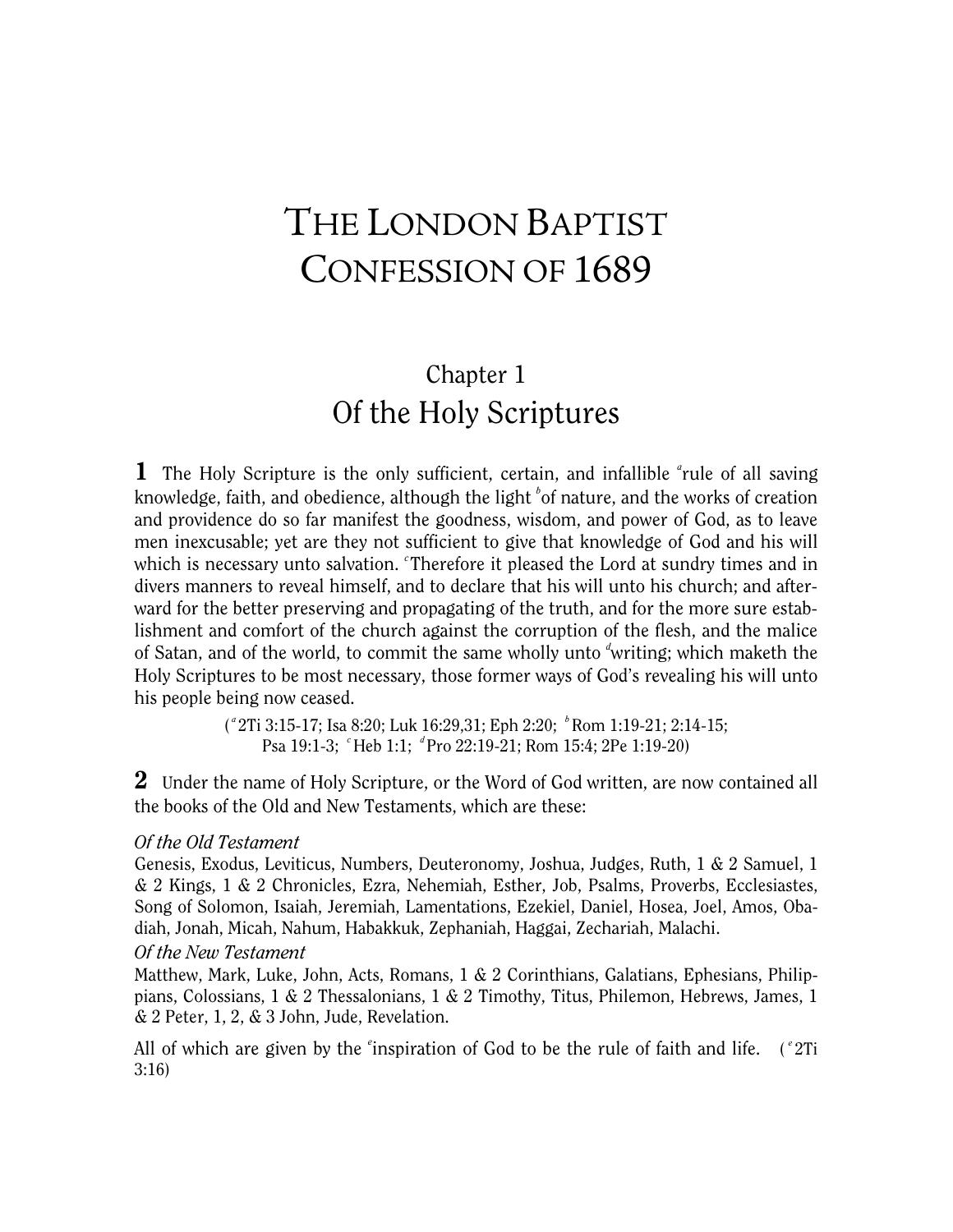3 The books commonly called Apocrypha, not being of *<sup>f</sup>* divine inspiration, are no part of the canon or rule of the Scripture, and, therefore, are of no authority to the church of God, nor to be any otherwise approved or made use of than other human writings. ( *<sup>f</sup>*Luk 24:27,44; Rom 3:2)

4 The authority of the Holy Scripture, for which it ought to be believed, dependeth not upon the testimony of any man or church, but wholly upon <sup>*g*</sup>God (who is truth itself), the author thereof; therefore it is to be received because it is the Word of God. ( *<sup>g</sup>*2Pe 1:19-21; 2Ti 3:16; 2Th 2:13; 1Jo 5:9)

**5** We may be moved and induced by the testimony of the church of God to an high and reverent esteem of the Holy Scriptures; and the heavenliness of the matter, the efficacy of the doctrine, and the majesty of the style, the consent of all the parts, the scope of the whole (which is to give all glory to God), the full discovery it makes of the only way of man's salvation, and many other incomparable excellencies, and entire perfections thereof, are arguments whereby it doth abundantly evidence itself to be the Word of God; yet notwithstanding, our *<sup>h</sup>* full persuasion and assurance of the infallible truth, and divine authority thereof, is from the inward work of the Holy Spirit bearing witness by and with the Word in our hearts.

( *<sup>h</sup>*Joh 16:13-14; 1Co 2:10-12; 1Jo 2:20,27)

**6** The whole counsel of God concerning all things *i* necessary for his own glory, man's salvation, faith, and life, is either expressly set down or necessarily contained in the Holy Scripture: unto which nothing at any time is to be added, whether by new revelation of the Spirit, or traditions of men.

Nevertheless, we acknowledge the inward *<sup>k</sup>* illumination of the Spirit of God to be necessary for the saving understanding of such things as are revealed in the Word, and that there are some circumstances concerning the worship of God, and government of the church, common to human actions and societies, which are to be <sup>*l*</sup>ordered by the light of nature and Christian prudence, according to the general rules of the Word, which are always to be observed.

( *i* 2Ti 3:15-17; Gal 1:8-9; *<sup>k</sup>* Joh 6:45; 1Co 2:9-12; *<sup>l</sup>* 1Co 11:13-14; 14:26,40)

7 All things in Scripture are not alike "plain in themselves, nor alike clear unto all; yet those things which are necessary to be known, believed and observed for salvation, are so *n* clearly propounded and opened in some place of Scripture or other, that not only the learned, but the unlearned, in a due use of ordinary means, may attain to a sufficient understanding of them. ( *m* 2Pe 3:16; *<sup>n</sup>*Psa 19:7; 119:130)

8 The Old Testament in <sup>o</sup>Hebrew (which was the native language of the people of God of old), and the New Testament in Greek (which at the time of the writing of it was most generally known to the nations), being immediately inspired by God, and by his singular care and providence kept pure in all ages, are therefore <sup>*p*</sup>authentic; so as in all controver-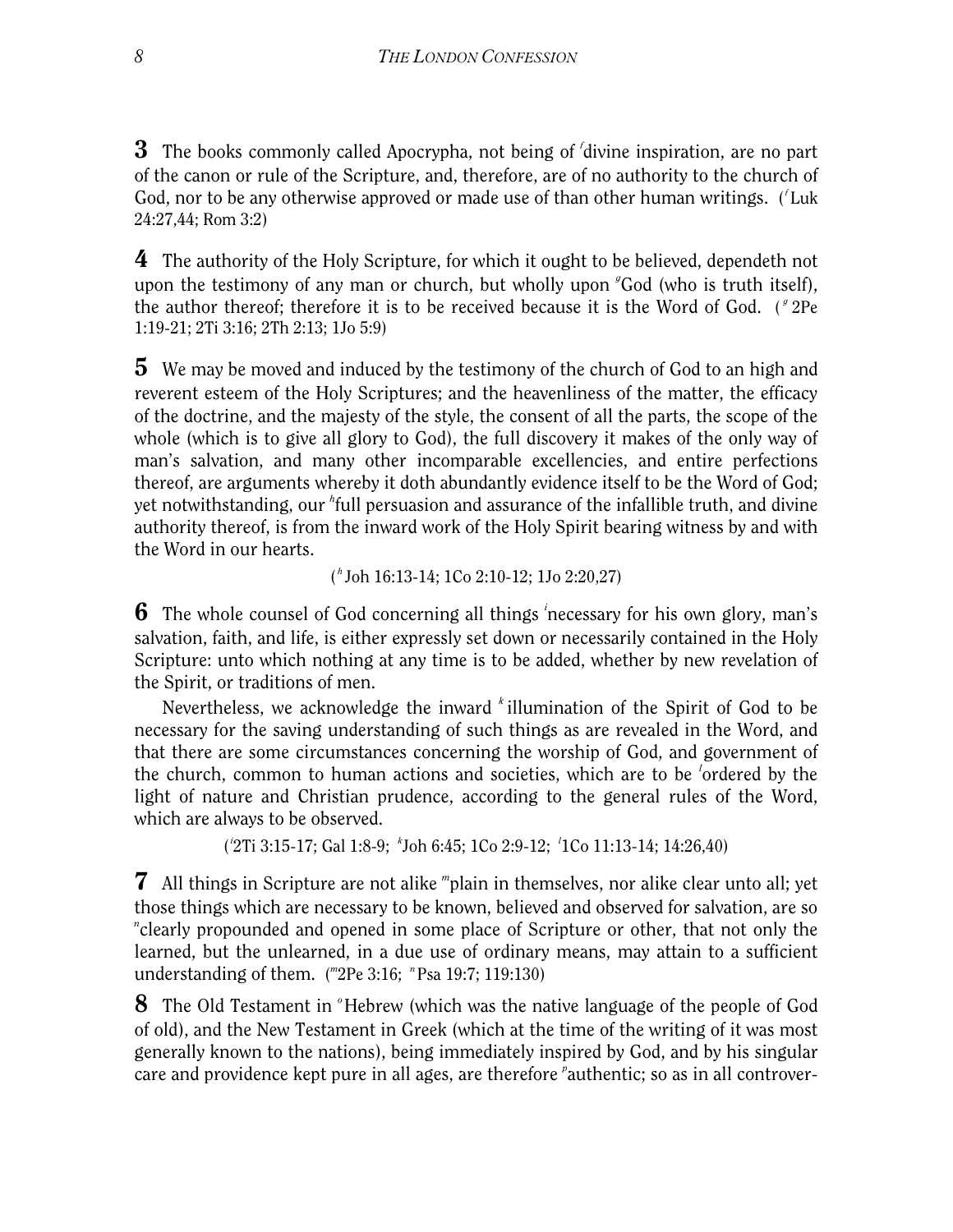sies of religion, the church is finally to appeal to them. <sup>*q*</sup> But because these original tongues are not known to all the people of God, who have a right unto, and interest in the Scriptures, and are commanded in the fear of God to read 'and search them, therefore they are to be translated into the vulgar language of every nation unto which they *<sup>s</sup>* come, that the Word of God dwelling 'plentifully in all, they may worship him in an acceptable manner, and through patience and comfort of the Scriptures may have hope.

("Rom 3:2; <sup>*p*</sup> Isa 8:20; "Act 15:15; 'Joh 5:39; <sup>*s*</sup> 1Co 14:6,9,11-12,24,28; 'Col 3:16)

**9** The infallible rule of interpretation of Scripture is the "Scripture itself; and therefore when there is a question about the true and full sense of any Scripture (which is not manifold, but one), it must be searched by other places that speak more clearly. ("2Pe 1:20-21; Act 15:15-16)

**10**The supreme judge, by which all controversies of religion are to be determined, and all decrees of councils, opinions of ancient writers, doctrines of men, and private spirits, are to be examined, and in whose sentence we are to rest, can be no other but the Holy Scripture delivered by the Spirit, into which "Scripture so delivered, our faith is finally resolved.

( *<sup>x</sup>*Mat 22:29,31-32; Eph 2:20; Act 28:23)

#### Chapter 2 Of God and Of the Holy Trinity

<span id="page-9-0"></span>1 The Lord our God is but <sup>*a*</sup> one only living and true God; whose *b*<sup>*s*</sup> subsistence is in and of himself, *<sup>c</sup>* infinite in being and perfection; whose essence cannot be comprehended by any but himself; *<sup>d</sup>* a most pure spirit,*<sup>e</sup>* invisible, without body, parts, or passions, who only hath immortality, dwelling in the light which no man can approach unto; who is *<sup>f</sup>* immutable, <sup>*s*</sup>immense, <sup>*h*</sup>eternal, incomprehensible, 'almighty, every way infinite, <sup>*k*</sup>most holy, most wise, most free, most absolute; *<sup>l</sup>* working all things according to the counsel of his own immutable and most righteous will *<sup>m</sup>* for his own glory; most loving, gracious, merciful, long-suffering, abundant in goodness and truth, forgiving iniquity, transgression, and sin; "the rewarder of them that diligently seek him, and withal most just <sup>o</sup>and terrible in his judgments, <sup>*r*</sup>hating all sin, and who will by no means clear the <sup>*q*</sup> guilty.

> ( *<sup>a</sup>*1Co 8:4,6; Deu 6:4; *<sup>b</sup>* Jer 10:10; Isa 48:12; *<sup>c</sup>*Exo 3:14; *<sup>d</sup>* Joh 4:24; *<sup>e</sup>* 1Ti 1:17; Deu 4:15-16; *<sup>f</sup>*Mal 3:6; *<sup>g</sup>*1Ki 8:27; Jer 23:23; *<sup>h</sup>*Psa 90:2; *<sup>i</sup>* Gen 17:1; *<sup>k</sup>*Isa 6:3; *<sup>l</sup>*Psa 115:3; Isa 46:10; *<sup>m</sup>*Pro 16:4; Rom 11:36; *<sup>n</sup>*Exo 34:6-7; Heb 11:6; *o* Neh 9:32-33; *<sup>p</sup>*Psa 5:5-6; *<sup>q</sup>*Exo 34:7; Nah 1:2-3)

2 God, having all 'life, 'glory, 'goodness, blessedness, in and of himself, is alone in and unto himself all-sufficient, not "standing in need of any creature which he hath made, nor deriving any glory from them, but only manifesting his own glory in, by, unto, and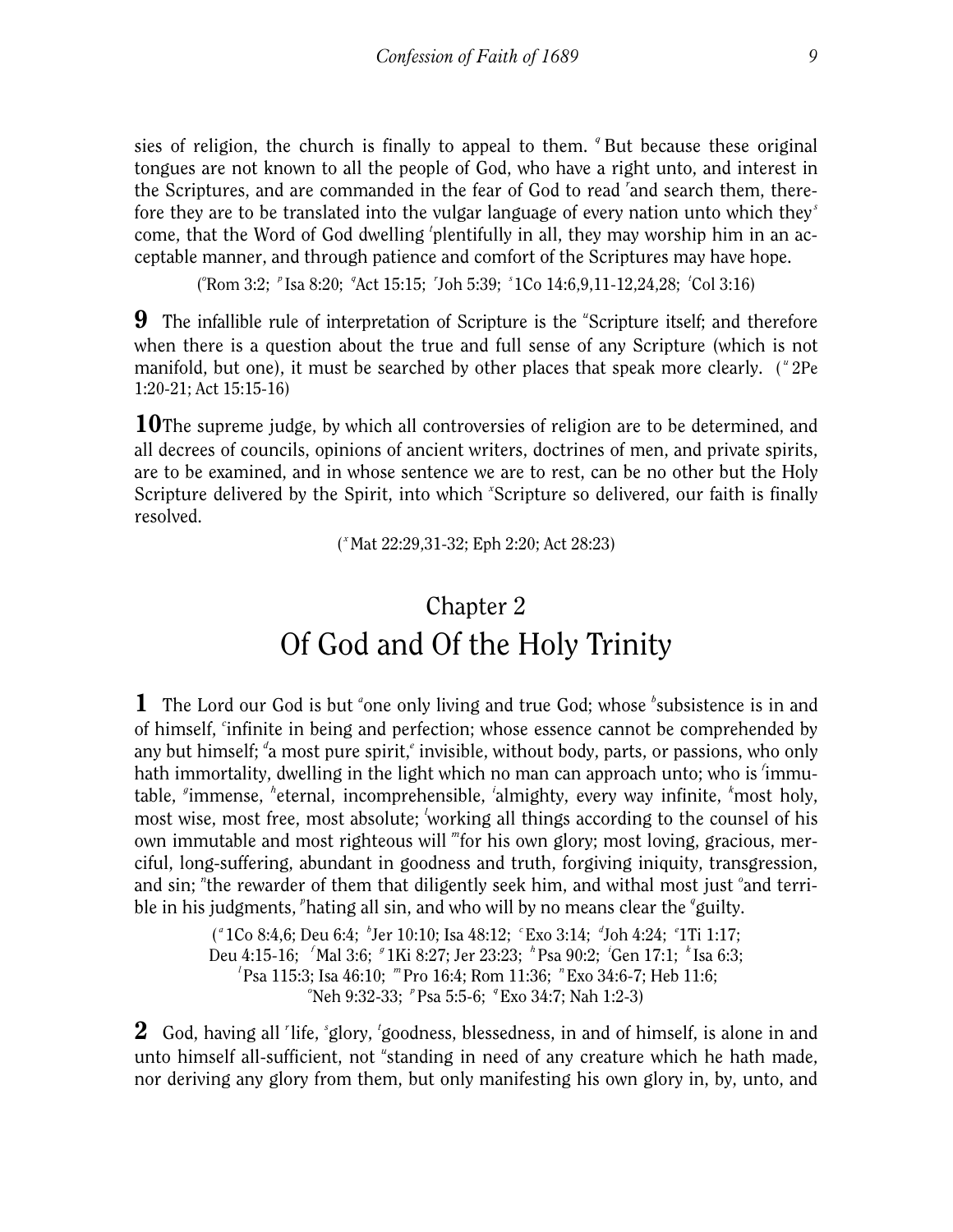upon them; he is the alone fountain of all being,  $x$ <sup>\*</sup> of whom, through whom, and to whom are all things, and he hath most sovereign *<sup>y</sup>* dominion over all creatures, to do by them, for them, or upon them, whatsoever himself pleaseth; in his sight <sup>z</sup>all things are open and manifest; his knowledge is "infinite, infallible, and independent upon the creature, so as nothing is to him contingent or uncertain; he is most holy in all his counsels, in <sup>b</sup>all his works, and in all his commands; to him is due 'from angels and men, whatsoever worship, service, or obedience, as creatures they owe unto the Creator, and whatever he is further pleased to require of them.

( *<sup>r</sup>*Joh 5:26; *<sup>s</sup>*Psa 148:13; *<sup>t</sup>* Psa 119:68; *<sup>u</sup>* Job 22:2-3; *<sup>x</sup>*Rom 11:34-36; *y* Dan 4:25,34-35; *'Heb 4:13; "Eze 11:5; Act 15:18; 'Psa 145:17; 'Rev 5:12-14)* 

3 In this divine and infinite Being there are three subsistences, <sup>d</sup>the Father, the Word or Son, and Holy Spirit, of one substance, power, and eternity, each having the whole divine essence, 'yet the essence undivided: the Father is of none, neither begotten nor proceeding; the Son is 'eternally begotten of the Father; the Holy Spirit <sup>*s*</sup>proceeding from the Father and the Son; all infinite, without beginning, therefore but one God, who is not to be divided in nature and being, but distinguished by several peculiar relative properties and personal relations; which doctrine of the Trinity is the foundation of all our communion with God, and comfortable dependence on him.

> ( *d* 1Jo 5:7; Mat 28:19; 2Co 13:14; *<sup>e</sup>* Exo 3:14; Joh 14:11; 1Co 8:6; *<sup>f</sup>* Joh 1:14,18; *<sup>g</sup>* Joh 15:26; Gal 4:6)

#### Chapter 3 Of God's Decree

<span id="page-10-0"></span>1 God hath <sup>*a*</sup> decreed in himself, from all eternity, by the most wise and holy counsel of his own will, freely and unchangeably, all things, whatsoever comes to pass; yet so as thereby is God neither the author of sin <sup>b</sup>nor hath fellowship with any therein; nor is violence offered to the will of the creature, nor yet is the liberty or contingency of second causes taken away, but rather 'established; in which appears his wisdom in disposing all things, and power and faithfulness *<sup>d</sup>* in accomplishing his decree.

> ( *a* Isa 46:10; Eph 1:11; Heb 6:17; Rom 9:15,18; *<sup>b</sup>* Jam 1:13; 1Jo 1:5; *c* Act 4:27-28; Joh 19:11; *<sup>d</sup>* Num 23:19; Eph 1:3-5)

 $2$  Although God knoweth whatsoever may or can come to pass, upon all <sup>e</sup>supposed conditions, yet hath he not decreed anything, *<sup>f</sup>* because he foresaw it as future, or as that which would come to pass upon such conditions.

( *e* Act 15:18; *<sup>f</sup>* Rom 9:11,13,16,18)

**3** By the decree of God, for the manifestation of his glory, <sup>*s*</sup> some men and angels are predestinated, or foreordained to eternal life through Jesus Christ, to the *<sup>h</sup>* praise of his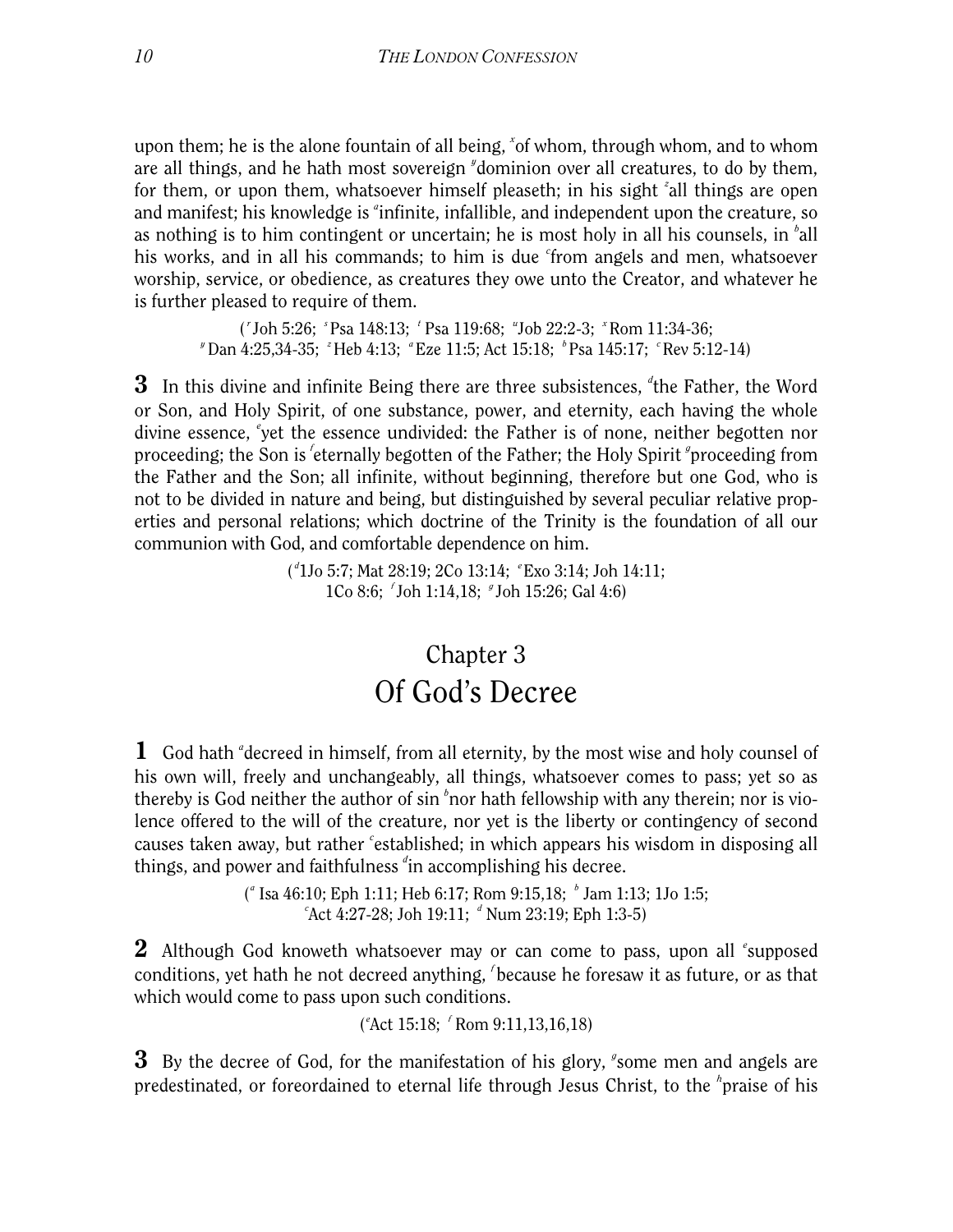glorious grace; others being left to act in their sin to their *<sup>i</sup>* just condemnation, to the praise of his glorious justice.

( *g* 1Ti 5:21; Mat 25:34; *<sup>h</sup>* Eph 1:5-6; *<sup>i</sup>* Rom 9:22-23; Jude 4)

4 These angels and men thus predestinated and foreordained, are particularly and unchangeably designed, and their *<sup>k</sup>* number so certain and definite, that it cannot be either increased or diminished. ( *k* 2Ti 2:19; Joh 13:18)

5 Those of mankind <sup>*l*</sup> that are predestinated to life, God, before the foundation of the world was laid, according to his eternal and immutable purpose, and the secret counsel and good pleasure of his will, hath chosen in Christ unto everlasting glory, out of his mere free grace and love, *<sup>m</sup>* without any other thing in the creature as a condition or cause moving him thereunto. ( *<sup>l</sup>*Eph 1:4,9,11; Rom 8:30; 2Ti 1:9; 1Th 5:9; *<sup>m</sup>* Rom 9:13,16; Eph 2:5,12)

**6** As God hath appointed the elect unto glory, so he hath, by the eternal and most free purpose of his will, foreordained "all the means thereunto; wherefore they who are elected, being fallen in Adam, <sup>o</sup>are redeemed by Christ, are effectually <sup>*p*</sup>called unto faith in Christ, by his Spirit working in due season, are justified, adopted, sanctified, and kept by his power through faith <sup>*q*</sup>unto salvation; neither are any other redeemed by Christ, or effectually called, justified, adopted, sanctified, and saved, but the elect 'only.

> ( *n* 1Pe 1:2; 2Th 2:13; *<sup>o</sup>* 1Th 5:9-10; *<sup>p</sup>* Rom 8:30; 2Th 2:13; *q* 1Pe 1:5; *<sup>r</sup>* Joh 10:26, 17:9, 6:64)

7 The doctrine of this high mystery of predestination is to be handled with special prudence and care, that men attending the will of God revealed in his Word, and yielding obedience thereunto, may, from the certainty of their effectual vocation, be assured of their <sup>s</sup>eternal election; so shall this doctrine afford matter <sup>t</sup>of praise, reverence, and admiration of God, and "of humility, diligence, and "abundant consolation to all that sincerely obey the gospel.

( *s* 1Th 1:4-5; 2Pe 1:10; *<sup>t</sup>* Eph 1:6; Rom 11:33; *<sup>u</sup>* Rom 11:5-6,20; *<sup>x</sup>* Luk 10:20)

#### Chapter 4 Of Creation

<span id="page-11-0"></span>1 In the beginning it pleased God the Father, 'Son, and Holy Spirit, for the manifestation of the glory of *<sup>b</sup>* his eternal power, wisdom, and goodness, to create or make the world, and all things therein, 'whether visible or invisible, in the space of six days, and all very good.

( *a* Joh 1:2-3; Heb 1:2; Job 26:13; *<sup>b</sup>* Rom 1:20; *<sup>c</sup>* Col 1:16; Gen 1:31)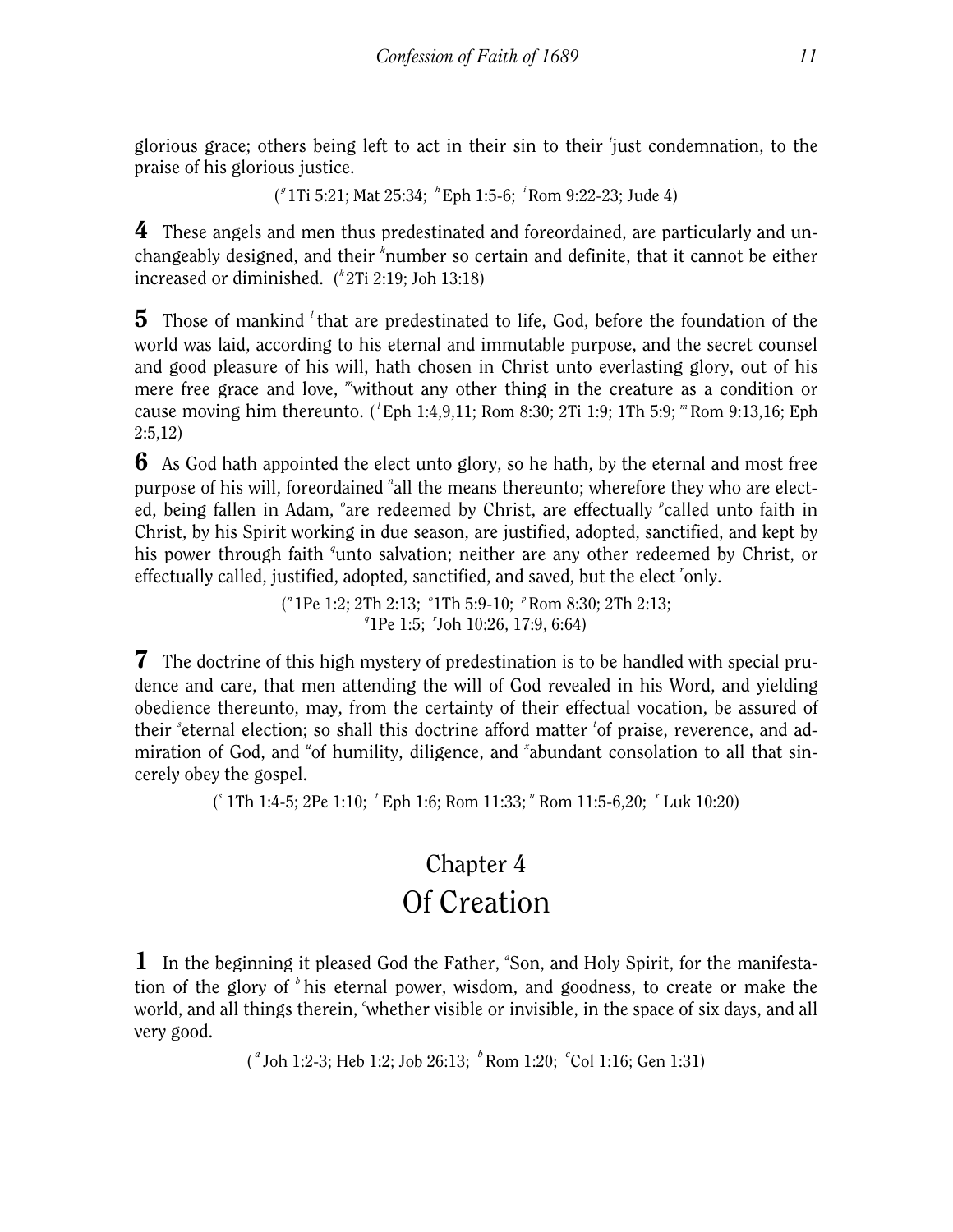2 After God had made all other creatures, he created *<sup>d</sup>* man, male and female, with *e* reasonable and immortal souls, rendering them fit unto that life to God for which they were created; being *<sup>f</sup>* made after the image of God, in knowledge, righteousness, and true holiness; having the law of God <sup>g</sup>written in their hearts, and power to fulfil it, and yet under a possibility of transgressing, being left to the liberty of their own will, which was *h*'subject to change. (*d* Gen 1:27; *f* Gen 2:7; *f* Ecc 7:29; Gen 1:26; *g* Rom 2:14-15; *h*<sup>2</sup> Gen 3:6)

3 Besides the law written in their hearts, they received *<sup>i</sup>* a command not to eat of the tree of knowledge of good and evil, which whilst they kept, they were happy in their communion with God, and had dominion <sup>k</sup>over the creatures. (<sup>*i*</sup> Gen 2:17; <sup>k</sup>Gen 1:26-28)

#### Chapter 5 Of Divine Providence

<span id="page-12-0"></span>1 God the good Creator of all things, in his infinite power and wisdom doth <sup>*a*</sup>uphold, direct, dispose, and govern all creatures and things, from the greatest even to the <sup>b</sup>least, by his most wise and holy providence, to the end for the which they were created, according unto his infallible foreknowledge, and the free and immutable counsel of his *c* own will; to the praise of the glory of his wisdom, power, justice, infinite goodness, and mercy.

( *<sup>a</sup>* Heb 1:3; Job 38:11; Isa 46:10-11; Psa 135:6; *<sup>b</sup>* Mat 10:29-31; *<sup>c</sup>* Eph 1:11)

2 Although in relation to the foreknowledge and decree of God, the first cause, all things come to pass <sup>d</sup>immutably and infallibly; so that there is not anything befalls any <sup>e</sup> by chance, or without his providence; yet by the same providence he ordereth them to fall out according to the nature of second causes, either 'necessarily, freely, or contingently.

```
(
d
Act 2:23; e
Pro 16:33; f
Gen 8:22)
```
**3** God, in his ordinary providence <sup>*s*</sup> maketh use of means, yet is free <sup>*h*</sup>to work without, <sup>*i*</sup> above, and <sup>*k*</sup> against them at his pleasure.

```
(
gAct 27:31,44; Isa 55:10-11; h
Hos 1:7; i
Rom 4:19-21; k
Dan 3:27)
```
4 The almighty power, unsearchable wisdom, and infinite goodness of God, so far manifest themselves in his providence, that his determinate counsel *<sup>l</sup>* extendeth itself even to the first fall, and all other sinful actions both of angels and men; and that not by a bare permission, which also he most wisely and powerfully *<sup>m</sup>* boundeth, and otherwise ordereth and governeth, in a manifold dispensation to his most holy "ends; yet so, as the sinfulness of their acts proceedeth only from the creatures, and not from God, who, being most holy and righteous, neither is nor can be the author or <sup>*o*</sup> approver of sin.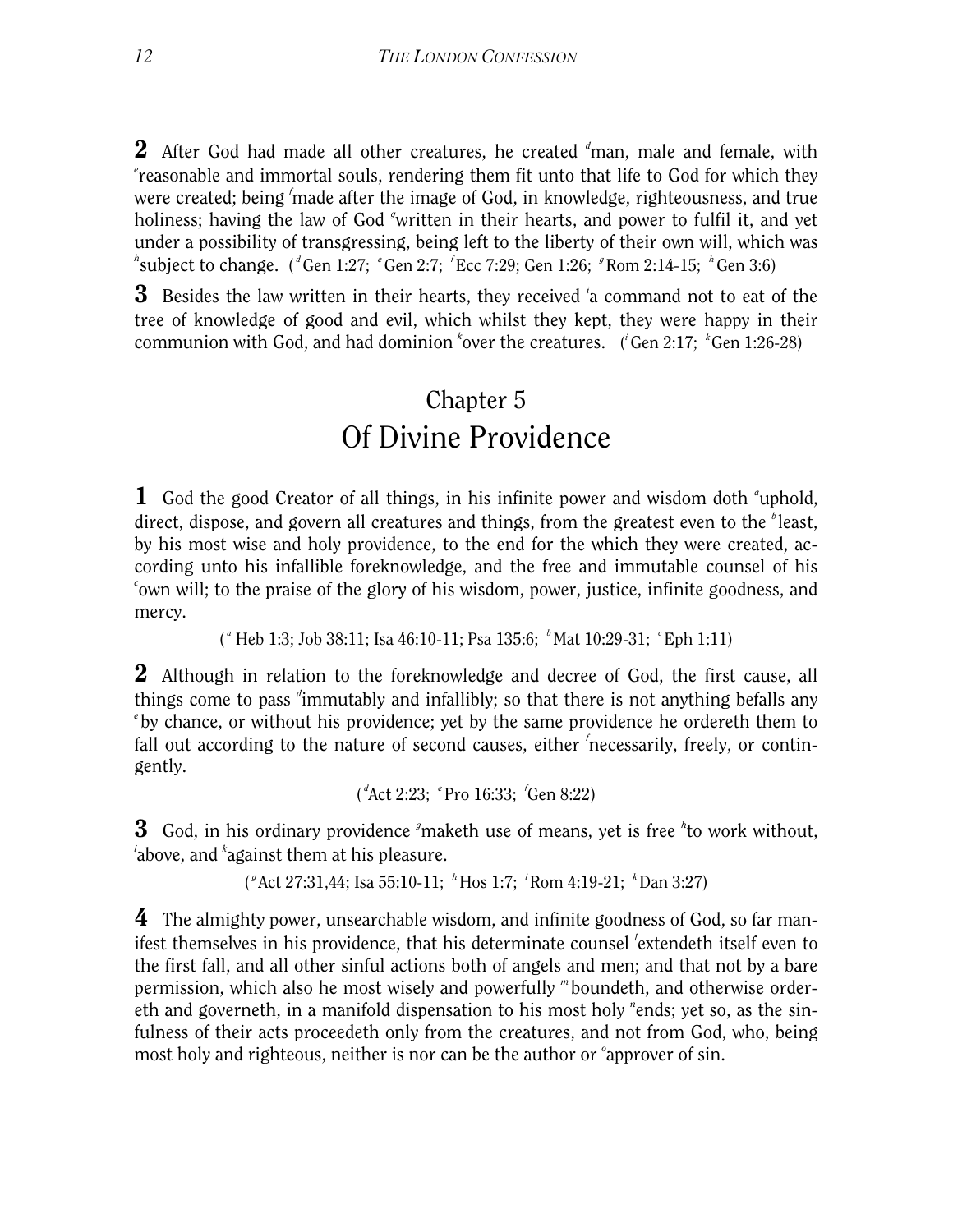( *l* Rom 11:32-34; 2Sa 24:1; 1Ch 21:1; *<sup>m</sup>* 2Ki 19:28; Psa 76:10; <sup>n</sup>Gen 50:20; Isa 10:6-7,12; <sup>*o*</sup>Psa 50:21; 1Jo 2:16)</sup>

5 The most wise, righteous, and gracious God doth oftentimes leave for a season his own children to manifold temptations and the corruptions of their own hearts, to chastise them for their former sins, or to discover unto them the hidden strength of corruption and deceitfulness of their hearts, <sup>*p*</sup>that they may be humbled; and to raise them to a more close and constant dependence for their support upon himself; and to make them more watchful against all future occasions of sin, and for other just and holy ends. So that whatsoever befalls any of his elect is by his appointment, for his glory, <sup>*q*</sup> and their good.

 $(^{p}$  2Ch 32:25-26,31; 2Co 12:7-9; <sup>*q*</sup> Rom 8:28)

6 As for those wicked and ungodly men whom God, as the righteous judge, for former sin doth *'blind and harden*; from them he not only withholdeth his <sup>*s*</sup> grace, whereby they might have been enlightened in their understanding, and wrought upon their hearts; but sometimes also withdraweth 'the gifts which they had, and exposeth them to such "objects as their corruption makes occasion of sin; and withal, "gives them over to their own lusts, the temptations of the world, and the power of Satan, whereby it comes to pass that they *<sup>y</sup>* harden themselves, under those means which God useth for the softening of others.

> ( *r* Rom 1:24-26,28; 11:7-8; *<sup>s</sup>* Deu 29:4; *<sup>t</sup>* Mat 13:12; *<sup>u</sup>* Deu 2:30; 2Ki 8:12-13; *x* Psa 81:11-12; 2Th 2:10-12; *<sup>y</sup>* Exo 8:15,32; Isa 6:9-10; 1Pe 2:7-8)

**7** As the providence of God doth in general reach to all creatures, so after a more special manner it taketh care of his <sup>*z*</sup> church, and disposeth of all things to the good thereof.

( *<sup>z</sup>*1Ti 4:10; Amo 9:8-9; Isa 43:3-5)

## Chapter 6 Of the Fall of Man, of Sin, and of the Punishment Thereof

<span id="page-13-0"></span>1 Although God created man upright and perfect, and gave him a righteous law, which had been unto life had he kept it, "and threatened death upon the breach thereof, yet he did not long abide in this honour; <sup>*b*</sup>Satan using the subtlety of the serpent to subdue Eve, then by her seducing Adam, who, without any compulsion, did willfully transgress the law of their creation, and the command given unto them, in eating the forbidden fruit, which God was pleased, according to his wise and holy counsel to permit, having purposed to order it to his own glory.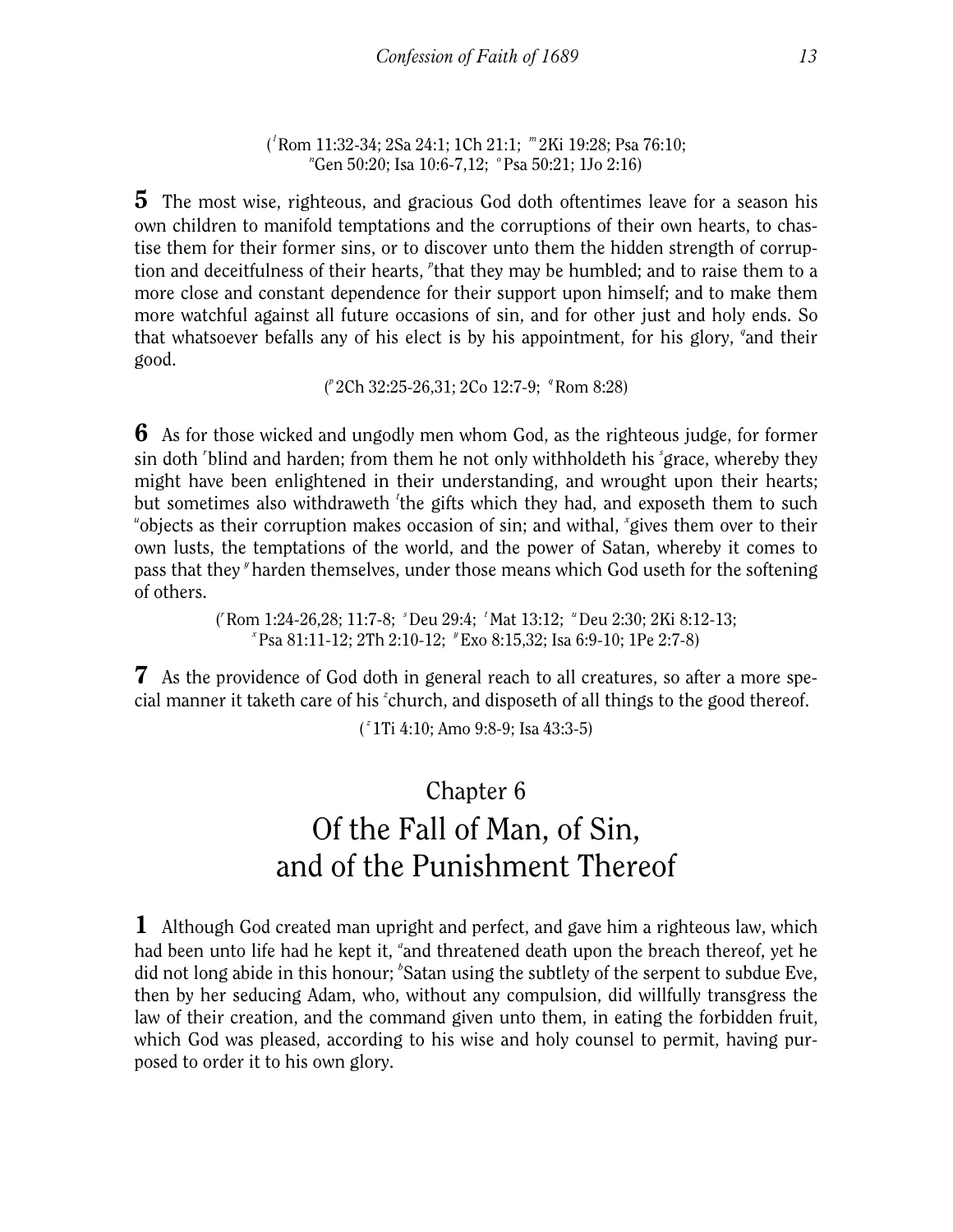( *a* Gen 2:16-17; *<sup>b</sup>* Gen 3:12-13; 2Co 11:3)

 $2$  Our first parents, by this sin, fell from their 'original righteousness and communion with God, and we in them whereby death came upon all: dall becoming dead in sin, and wholly defiled <sup>e</sup>in all the faculties and parts of soul and body.

( *c* Rom 3:23; *<sup>d</sup>* Rom 5:12, etc. *<sup>e</sup>* Ti 1:15; Gen 6:5; Jer 17:9; Rom 3:10-19)

**3** They being the *f* root, and by God's appointment, standing in the room and stead of all mankind, the guilt of the sin was imputed, and corrupted nature conveyed, to all their posterity descending from them by ordinary generation, being now <sup>*s*</sup>conceived in sin, and by nature children <sup>h</sup>of wrath, the servants of sin, the subjects <sup>*i*</sup> of death, and all other miseries, spiritual, temporal, and eternal, unless the Lord Jesus <sup>k</sup>set them free.

> ( *f* Rom 5:12-19; 1Co 15:21-22,45,49; *<sup>g</sup>* Psa 51:5; Job 14:4; *h* Eph 2:3; *<sup>i</sup>* Rom 6:20, 5:12; *<sup>k</sup>* Heb 2:14-15; 1Th 1:10)

4 From this original corruption, whereby we are utterly *<sup>l</sup>* indisposed, disabled, and made opposite to all good, and wholly inclined to all evil, *<sup>m</sup>* do proceed all actual transgressions. ( *l* Rom 8:7; Col 1:21; *<sup>m</sup>* Jam 1:14-15; Mat 15:19)

**5** The corruption of nature, during this life, doth "remain in those that are regenerated; and although it be through Christ pardoned and mortified, yet both itself, and the first motions thereof, are truly and properly <sup>o</sup>sin.

("Rom 7:18,23; Ecc 7:20; 1Jo 1:8; "Rom 7:23-25; Gal 5:17)

#### Chapter 7 Of God's Covenant

<span id="page-14-0"></span>1 The distance between God and the creature is so great, that although reasonable creatures do owe obedience to him as their creator, yet they could never have attained the reward of life but by some "voluntary condescension on God's part, which he hath been pleased to express by way of covenant.

#### ( *a* Luk 17:10; Job 35:7-8)

2 Moreover, man having brought himself *<sup>b</sup>* under the curse of the law by his fall, it pleased the Lord to make a covenant of grace, wherein he freely offereth unto sinners *<sup>c</sup>* life and salvation by Jesus Christ, requiring of them faith in him, that they may be saved; and *<sup>d</sup>* promising to give unto all those that are ordained unto eternal life, his Holy Spirit, to make them willing and able to believe.

> ( *b* Gen 2:17; Gal 3:10; Rom 3:20-21; *<sup>c</sup>* Rom 8:3; Mar 16:15-16; Joh 3:16; *d* Eze 36:26-27; Joh 6:44-45; Psa 110:3)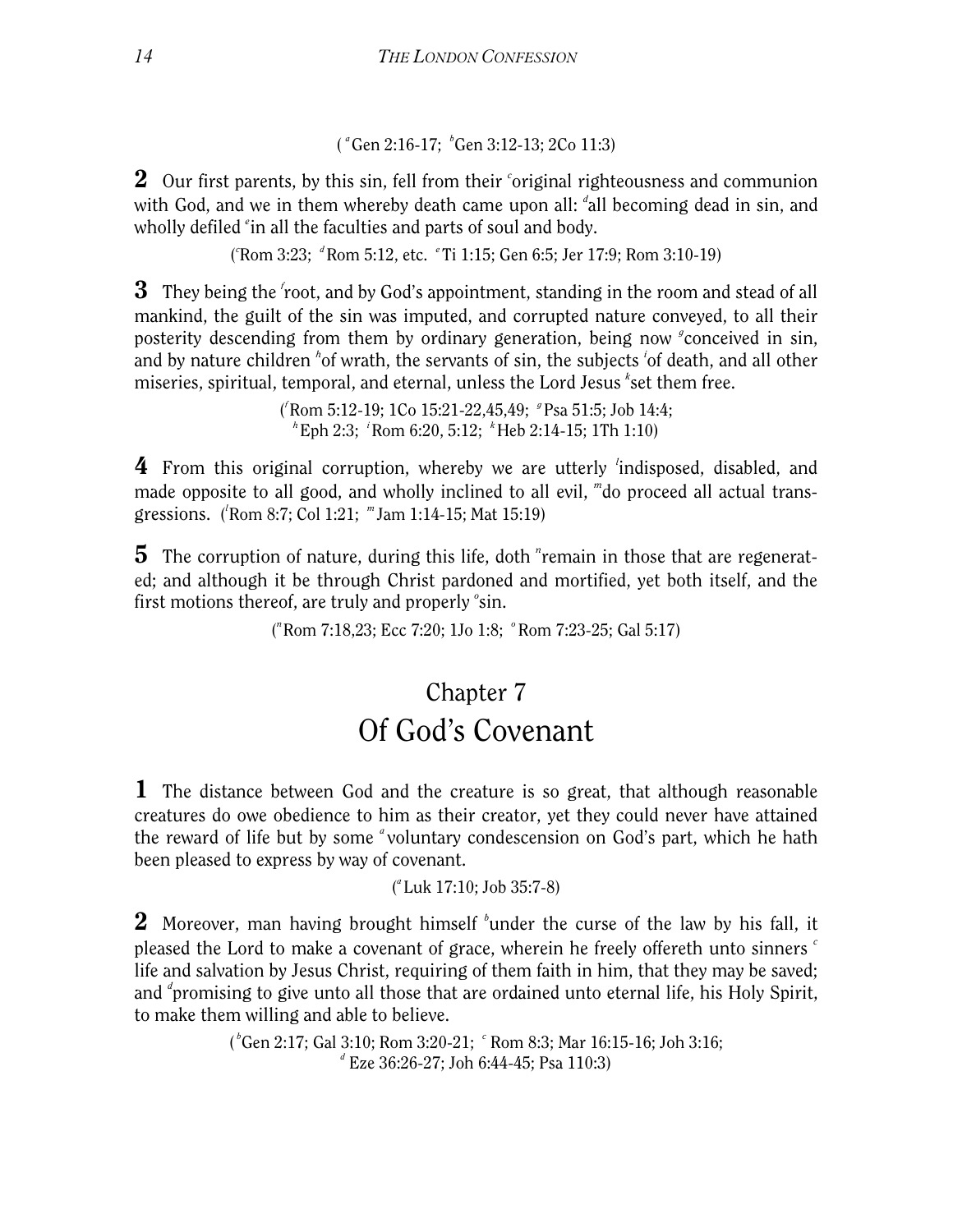**3** This covenant is revealed in the gospel; first of all to Adam in the promise of salvation by the 'seed of the woman, and afterwards by farther steps, until the full 'discovery thereof was completed in the New Testament; and it is founded in that *\**eternal covenant transaction that was between the Father and the Son about the redemption of the elect; and it is alone by the grace of this covenant that all the posterity of fallen Adam that ever were <sup>*s*</sup> saved did obtain life and blessed immortality, man being now utterly incapable of acceptance with God upon those terms on which Adam stood in his state of innocency.

> ( *e* Gen 3:15; *<sup>f</sup>*Heb 1:1; \*2Ti 1:9; Ti 1:2; *g* Heb 11:6,13; Rom 4:1-2, etc.; Act 4:12; Joh 8:56)

#### Chapter 8 Of Christ the Mediator

<span id="page-15-0"></span>1 It pleased God, in his eternal purpose, to choose and ordain the Lord Jesus, his only begotten Son, according to the covenant made between them both, <sup>a</sup> to be the mediator between God and man; the <sup>*b*</sup> prophet, <sup>c</sup> priest, and <sup>d</sup> king; head and saviour of the church, the heir of all things, and judge of the world; unto whom he did from all eternity <sup>e</sup> give a people to be his seed and to be by him in time redeemed, called, justified, sanctified, and glorified.

> ("Isa 42:1; 1Pe 1:19-20; 'Act 3:22; 'Heb 5:5-6; <sup>d</sup> Psa 2:6; Luk 1:33; Eph 1:22-23; Heb 1:2; Act 17:31; <sup>e</sup> Isa 53:10; Joh 17:6; Rom 8:30)

**2** The Son of God, the second person in the Holy Trinity, being very and eternal God, the brightness of the Father's glory, of one substance and equal with him who made the world, who upholdeth and governeth all things he hath made, did, when the fullness of time was come, take upon him 'man's nature, with all the essential properties and common infirmities thereof, <sup>*s*</sup>yet without sin; being conceived by the Holy Spirit in the womb of the Virgin Mary, the Holy Spirit coming down upon her: and the power of the Most High overshadowing her; *<sup>h</sup>* and so was made of a woman of the tribe of Judah, of the seed of Abraham and David according to the Scriptures; so that two whole, perfect, and distinct natures were inseparably joined together in one person, without conversion, composition, or confusion; which person is very God and very man, yet one *<sup>i</sup>* Christ, the only mediator between God and man.

> ('Joh 1:14; Gal 4:4;  $\degree$  Rom 8:3; Heb 2:14,16-17; 4:15; Mat 1:22-23; *h* Luk 1:27,31,35; *<sup>i</sup>* Rom 9:5; 1Ti 2:5)

**3** The Lord Jesus, in his human nature thus united to the divine, in the person of the Son, was sanctified and anointed <sup>k</sup>with the Holy Spirit above measure, having in Him 'all the treasures of wisdom and knowledge; in whom it pleased the Father that *<sup>m</sup>* all fullness should dwell, to the end that being "holy, harmless, undefiled, and full 'of grace and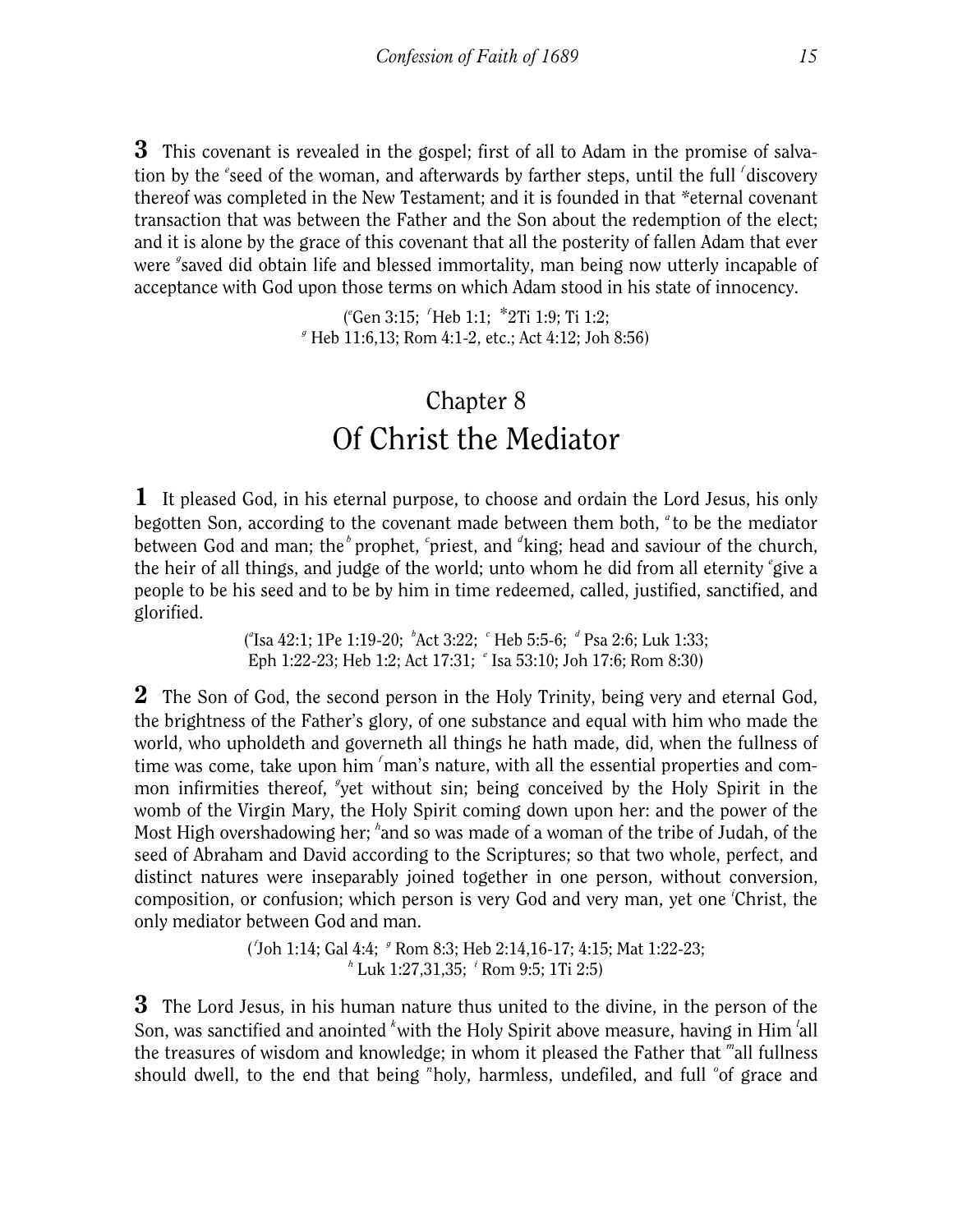truth, he might be throughly furnished to execute the office of mediator and <sup>*P*</sup> surety; which office he took not upon himself, but was thereunto <sup>*d*</sup>called by his Father; who also put *<sup>r</sup>* all power and judgement in his hand, and gave him commandment to execute the same.

> ( *k* Psa 45:7; Act 10:38; Joh 3:34; *<sup>l</sup>* Col 2:3; *<sup>m</sup>* Col 1:19; *<sup>n</sup>* Heb 7:26; <sup>*o*</sup> Joh 1:14; <sup>*p*</sup> Heb 7:22; <sup>*q*</sup> Heb 5:5; *'* Joh 5:22,27; Mat 28:18; Act 2:36)

4 This office the Lord Jesus did most 'willingly undertake, which that he might discharge he was made under the law, 'and did perfectly fulfil it, and underwent the "punishment due to us, which we should have borne and suffered, being made <sup>x</sup>sin and a curse for us; enduring most grievous sorrows "in his soul, and most painful sufferings in his body; was crucified, and died, and remained in the state of the dead, yet saw no <sup>z</sup>corruption: on the <sup>a</sup> third day he arose from the dead with the same body in which he suffered, with which he also 'ascended into heaven, and there sitteth at the right hand of his Father <sup>d</sup>making intercession, and shall <sup>e</sup>return to judge men and angels at the end of the world.

> ( *s* Psa 40:7-8; Heb 10:5-10; Joh 10:18; *<sup>t</sup>* Gal 4:4; Mat 3:15; *<sup>u</sup>* Gal 3:13; 1Sa 53:6; 1Pe 3:18; <sup>x</sup> 2Co 5:21; <sup>y</sup> Mat 26:37-38; Luk 22:44; Mat 27:46; <sup>2</sup> Act 13:37; <sup>*a*</sup> 1Co 15:3-4; <sup>*b*</sup> Joh 20:25,27; <sup>*c*</sup> Mar 16:19; Act 1:9-11; *d* Rom 8:34; Heb 9:24; *<sup>e</sup>* Act 10:42; Rom 14:9-10; Act 1:11; 2Pe 2:4)

**5** The Lord Jesus, by his perfect obedience and sacrifice of himself, which he through the eternal Spirit once offered up unto God, *<sup>f</sup>* hath fully satisfied the justice of God, procured reconciliation, and purchased an everlasting inheritance in the kingdom of heaven, <sup>*s*</sup> for all those whom the Father hath given unto him.

( *f* Heb 9:14, 10:14; Rom 3:25-26; *<sup>g</sup>* Joh 17:2; Heb 9:15)

**6** Although the price of redemption was not actually paid by Christ till after his incarnation, *\**yet the virtue, efficacy, and benefit thereof were communicated to the elect in all ages, successively from the beginning of the world, in and by those promises, types, and sacrifices wherein he was revealed, and signified to be the seed which should bruise the serpent's head; *<sup>h</sup>* and the Lamb slain from the foundation of the world,*<sup>i</sup>* being the same yesterday, and today and for ever.

(\*1Co 10:4; Heb 4:2; 1Pe 1:10-11; *<sup>h</sup>* Rev 13:8; *<sup>i</sup>* Heb 13:8)

7 Christ, in the work of mediation, acteth according to both natures, by each nature doing that which is proper to itself; yet by reason of the unity of the person, that which is proper to one nature is sometimes in Scripture, attributed to the person *<sup>k</sup>* denominated by the other nature.

```
(
k
Joh 3:13; Act 20:28)
```
8 To all those for whom Christ hath obtained eternal redemption, he doth certainly and effectually *<sup>l</sup>* apply and communicate the same, making intercession for them; uniting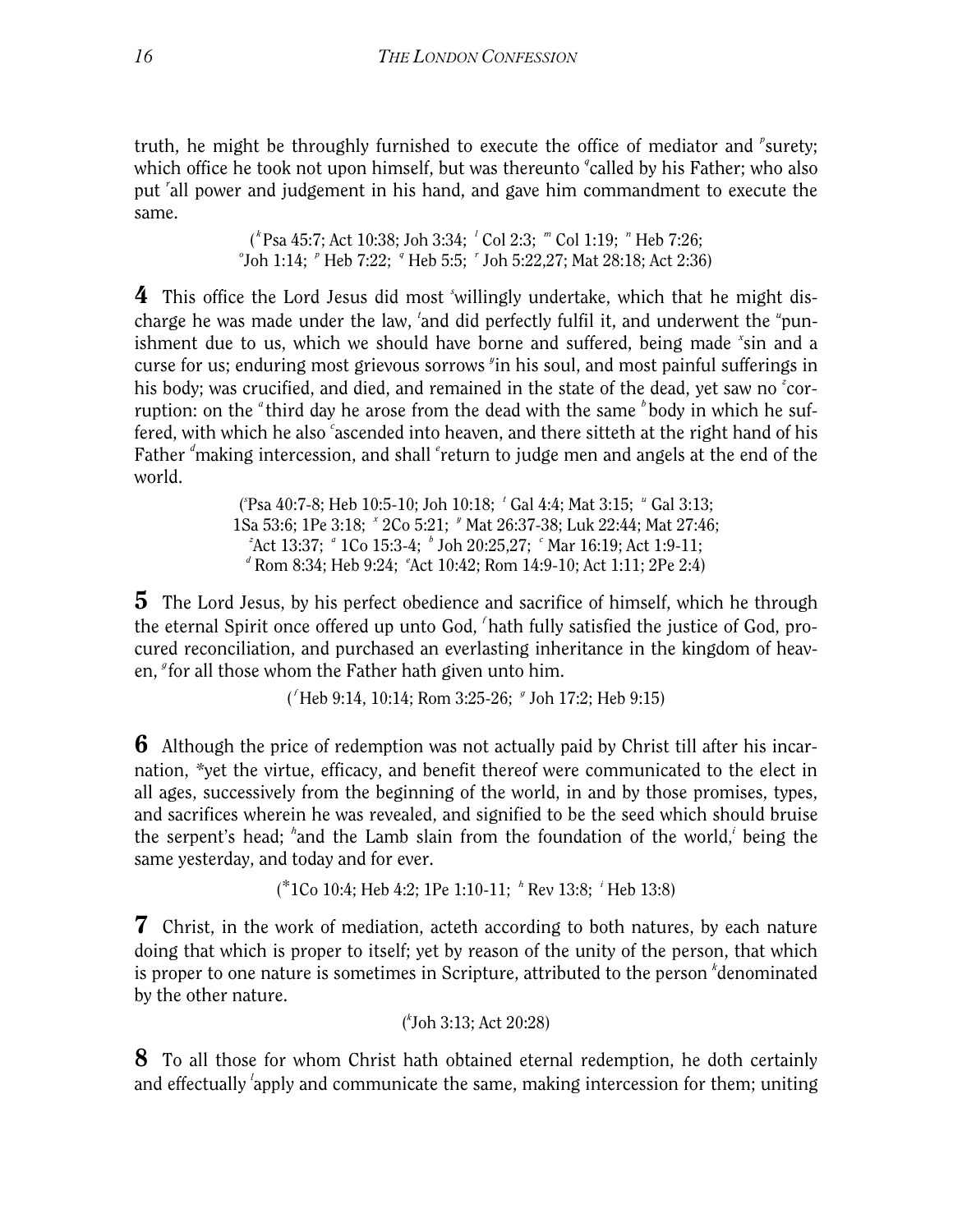them to himself by his Spirit, *<sup>m</sup>* revealing unto them, in and by his Word, the mystery of salvation, persuading them to believe and obey, "governing their hearts by his Word and Spirit, and <sup>o</sup>overcoming all their enemies by his almighty power and wisdom, in such manner and ways as are most consonant to his wonderful and <sup>*p*</sup>unsearchable dispensation; and all of free and absolute grace, without any condition foreseen in them to procure it.

> ( *l* Joh 6:37; 10:15-16; 17:9; Rom 5:10; *<sup>m</sup>* Joh 17:6; Eph 1:9; 1Jo 5:20; *<sup>n</sup>* Rom 8:9,14; *<sup>o</sup>* Psa 110:1; 1Co 15:25-26; *<sup>p</sup>* Joh 3:8; Eph 1:8)

**9** This office of mediator between God and man is proper <sup>*q*</sup> only to Christ, who is the prophet, priest, and king of the church of God; and may not be either in whole, or any part thereof, transferred from him to any other.

#### $(^{q}1Ti 2:5)$

10This number and order of offices is necessary; for in respect of our *r*ignorance, we stand in need of his prophetical office; and in respect of our alienation from God, *<sup>s</sup>* and imperfection of the best of our services, we need his priestly office to reconcile us and present us acceptable unto God; and in respect to our averseness and utter inability to return to God, and for our rescue and security from our spiritual adversaries, we need his kingly office *<sup>t</sup>* to convince, subdue, draw, uphold, deliver, and preserve us to his heavenly kingdom.

( *r* Joh 1:18; *<sup>s</sup>* Col 1:21; Gal 5:17; *<sup>t</sup>* Joh 16:8; Psa 110:3; Luk 1:74-75)

## Chapter 9 Of Free Will

<span id="page-17-0"></span>1 God hath endued the will of man with that natural liberty and power of acting upon choice, that it is <sup>a</sup>neither forced, nor by any necessity of nature determined to do good or evil.

("Mat 17:12; Jam 1:14; Deu 30:19)

 $2$  Man, in his state of innocency, had freedom and power to will and to do that  $\mathrm{^b}$ which was good and well-pleasing to God, but yet 'was mutable, so that he might fall from it.

( *<sup>b</sup>*Ecc 7:29; *<sup>c</sup>* Gen 3:6)

**3** Man, by his fall into a state of sin, hath wholly lost <sup>d</sup>all ability of will to any spiritual good accompanying salvation; so as a natural man, being altogether averse from that good, *<sup>e</sup>* and dead in sin, is not able by his own strength to *<sup>f</sup>* convert himself, or to prepare himself thereunto.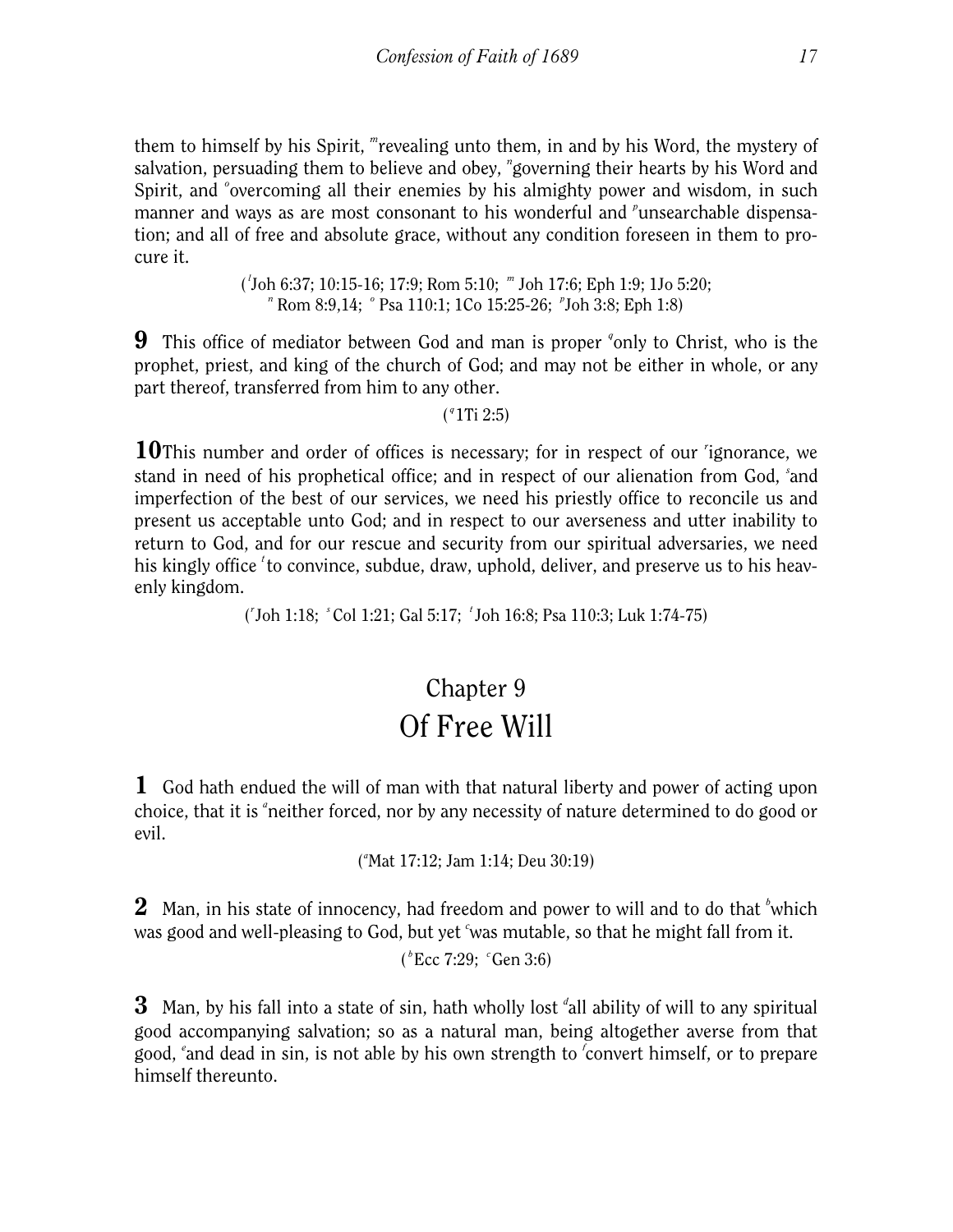( *d* Rom 5:6, 8:7; *<sup>e</sup>* Eph 2:1,5; *<sup>f</sup>* Ti 3:3-5; Joh 6:44)

4 When God converts a sinner, and translates him into the state of grace, <sup>*f*</sup> he freeth him from his natural bondage under sin, and by his grace alone enables him *<sup>h</sup>* freely to will and to do that which is spiritually good; yet so as that by reason of his *remaining* corruptions, he doth not perfectly, nor only will, that which is good, but doth also will that which is evil.

( *g* Col 1:13; Joh 8:36; *<sup>h</sup>* Phi 2:13; *<sup>i</sup>* Rom 7:15,18-19,21,23)

**5** This will of man is made <sup>k</sup> perfectly and immutably free to good alone in the state of glory only. ( *<sup>k</sup>* Eph 4:13)

## Chapter 10 Of Effectual Calling

<span id="page-18-0"></span>1 Those whom God hath predestinated unto life, he is pleased in his appointed and accepted time, "effectually to call, by his Word and Spirit, out of that state of sin and death in which they are by nature, to grace and salvation <sup>b</sup>by Jesus Christ; enlightening their minds spiritually and savingly to 'understand the things of God; taking away their <sup>d</sup>heart of stone, and giving unto them a heart of flesh; renewing their wills, and by his almighty power determining them <sup>e</sup> to that which is good, and effectually drawing them to Jesus Christ; yet so as they come *<sup>f</sup>* most freely, being made willing by his grace.

( *a* Rom 8:30; 11:7; Eph 1:10-11; 2Th 2:13-14; *<sup>b</sup>* Eph 2:1-6; *<sup>c</sup>* Act 26:18; Eph 1:17-18; *<sup>d</sup>* Eze 36:26; *<sup>e</sup>* Deu 30:6; Eze 36:27; Eph 1:19; *<sup>f</sup>* Psa 110:3; Song 1:4)

2 This effectual call is of God's free and special grace alone, <sup>*g*</sup> not from anything at all foreseen in man, nor from any power or agency in the creature, coworking with his special grace, *<sup>h</sup>* the creature being wholly passive therein, being dead in sins and trespasses, until being quickened and renewed by the Holy Spirit; he is thereby enabled to answer this call, and to embrace the grace offered and conveyed in it, and that by no less *<sup>i</sup>* power than that which raised up Christ from the dead.

( *g* 2Ti 1:9; Eph 2:8; *<sup>h</sup>* 1Co 2:14; Eph 2:5; Joh 5:25; *<sup>i</sup>* Eph 1:19-20)

 $3$  Elect infants dying in infancy are <sup>k</sup>regenerated and saved by Christ through the Spirit; who worketh when, and where, and <sup>*l*</sup> how he pleases; so also are all elect persons, who are incapable of being outwardly called by the ministry of the Word. (\*Joh 3:3,5-6; <sup>*I*</sup>Joh 3:8)

4 Others not elected, although they may be called by the ministry of the Word, *<sup>m</sup>* and may have some common operations of the Spirit, yet not being effectually drawn by the Father, they neither will nor can truly "come to Christ, and therefore cannot be saved: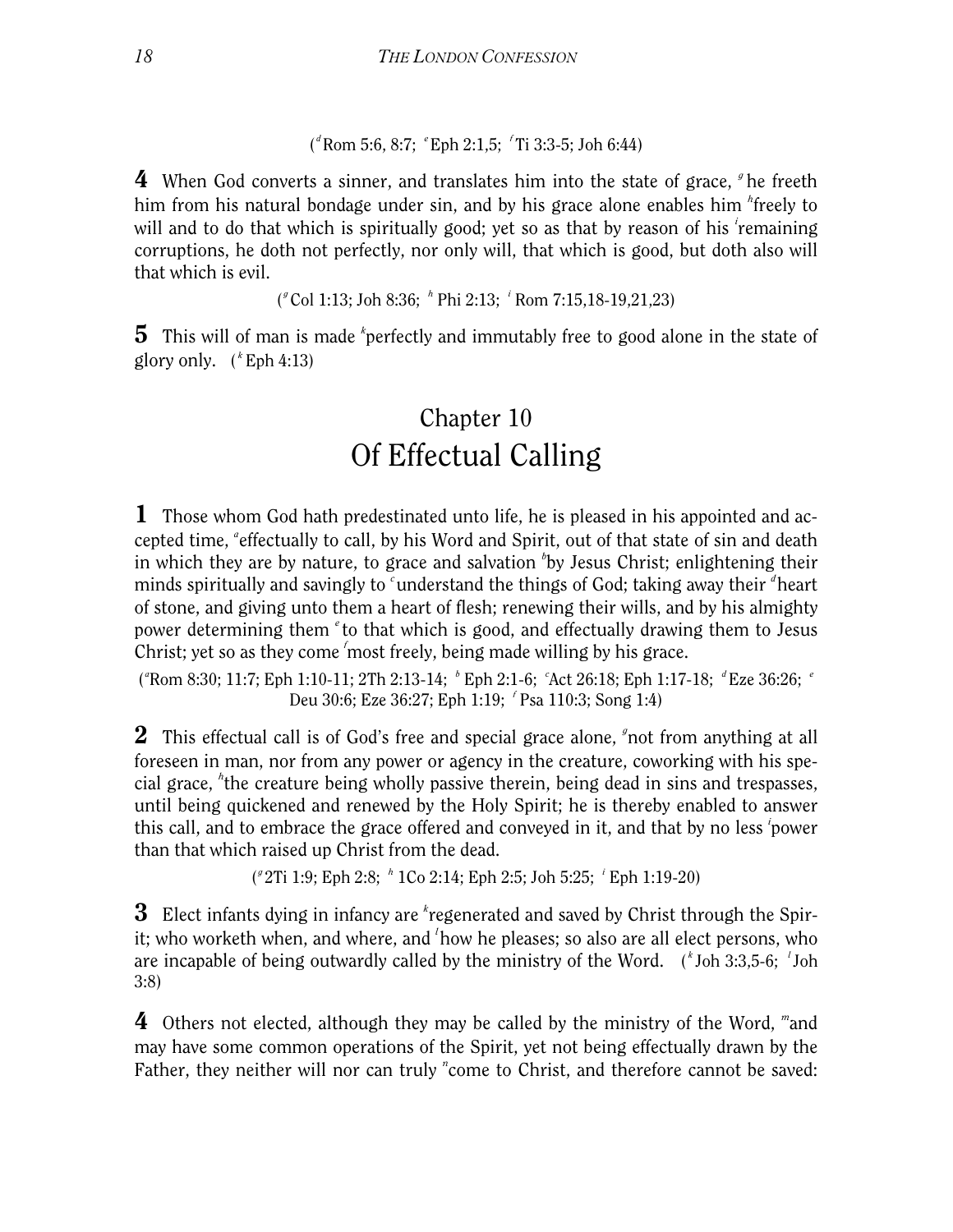much less can men that receive not the Christian religion <sup>o</sup> be saved; be they never so diligent to frame their lives according to the light of nature and the law of that religion they do profess.

> ( *m* Mat 22:14, 13:20-21; Heb 6:4-5; *<sup>n</sup>* Joh 6:44-45,65; 1Jo 2:24-25; *<sup>o</sup>* Act 4:12; Joh 4:22; 17:3)

#### Chapter 11 Of Justification

<span id="page-19-0"></span>1 Those whom God effectually calleth, he also freely <sup>*a*</sup> justifieth, not by infusing righteousness into them, but by <sup>*b*</sup> pardoning their sins, and by accounting and accepting their persons as *<sup>c</sup>* righteous; not for anything wrought in them, or done by them, but for Christ's sake alone; not by imputing faith itself, the act of believing, or any other devangelical obedience to them, as their righteousness; but by imputing Christ's active obedience unto the whole law, and passive obedience in his death for their whole and sole righteousness, they <sup>e</sup>receiving and resting on him and his righteousness, by faith, which faith they have not of themselves; it is the gift of God.

("Rom 3:24, 8:30; <sup>*b*</sup> Rom 4:5-8; Eph 1:7; <sup>*c*</sup> 1Co 1:30-31; Rom 5:17-19; *d*<sup>*d*</sup> Phi 3:8-9; Eph 2:8-10; *<sup><i>e*</sup> Joh 1:12; Rom 5:17)</sub>

2 Faith thus receiving and resting on Christ and his righteousness, is the *<sup>f</sup>* alone instrument of justification; yet it is not alone in the person justified, but is ever accompanied with all other saving graces, and is no dead faith, *<sup>g</sup>* but worketh by love.

( *f* Rom 3:28; *<sup>g</sup>* Gal 5:6; Jam 2:17,22,26)

**3** Christ, by his obedience and death, did fully discharge the debt of all those that are justified; and did, by the sacrifice of himself in the blood of his cross, undergoing in their stead the penalty due unto them, make a proper, real, and full satisfaction *<sup>h</sup>* to God's justice in their behalf; yet, inasmuch as he was given by the Father for them, and his obedience and satisfaction accepted in their stead, and both *<sup>i</sup>* freely, not for anything in them, their justification is only of free grace, that both the exact justice and rich grace of God might be *<sup>k</sup>* glorified in the justification of sinners.

> ( *h* Heb 10:14; 1Pe 1:18-19; Isa 53:5-6; *<sup>i</sup>* Rom 8:32; 2Co 5:21; *k* Rom 3:26; Eph 1:6-7, 2:7)

4 God did from all eternity decree to 'justify all the elect, and Christ did in the fullness of time die for their sins, and rise *<sup>m</sup>* again for their justification; nevertheless, they are not justified personally, until the Holy Spirit doth in time due *<sup>n</sup>* actually apply Christ unto them.

( *l* Gal 3:8; 1Pe 1:2; 1Ti 2:6; *<sup>m</sup>* Rom 4:25; *<sup>n</sup>* Col 1:21-22; Ti 3:4-7)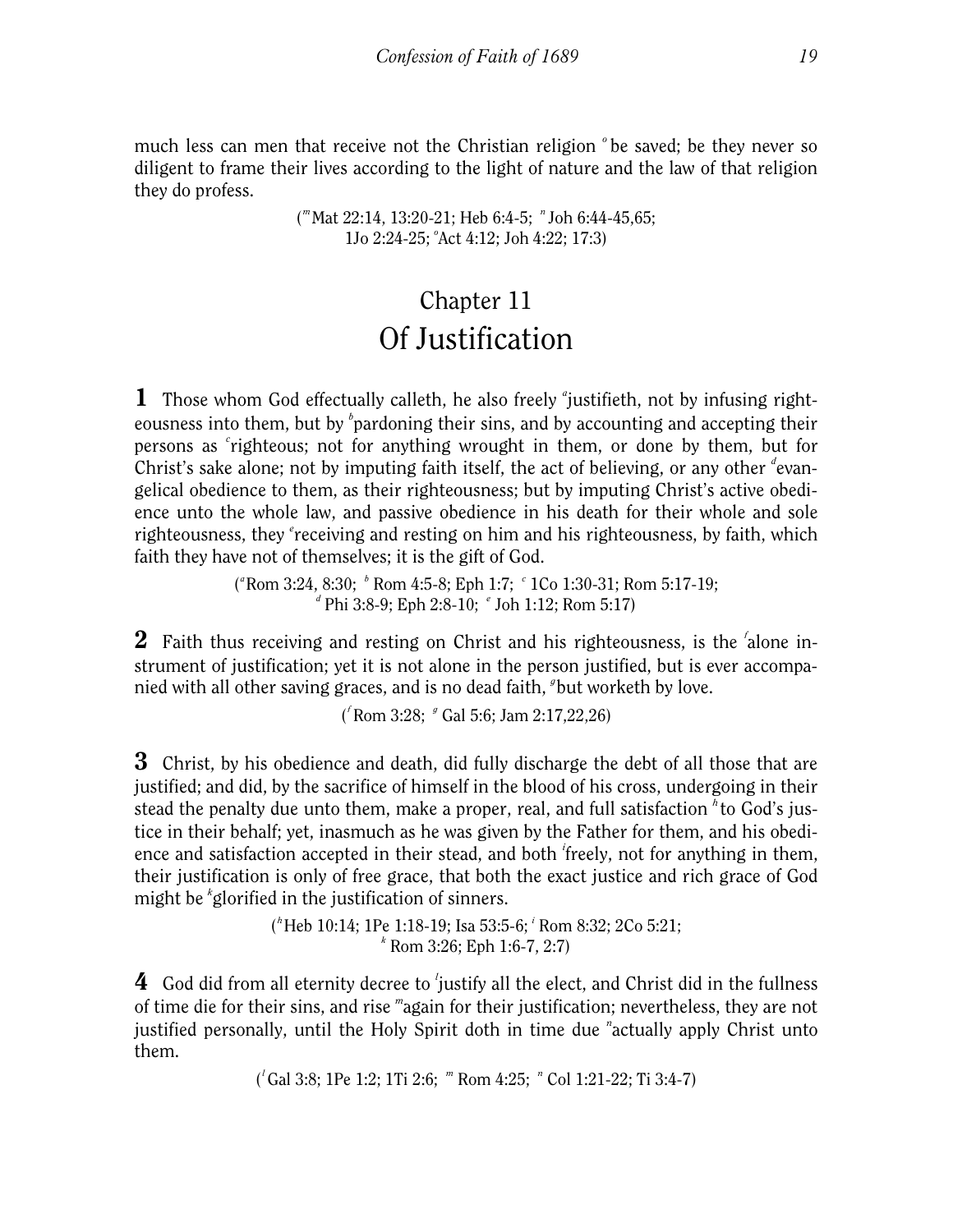**5** God doth continue to <sup>*o*</sup> forgive the sins of those that are justified, and although they can never fall from the state of <sup>*p*</sup> justification, yet they may, by their sins, fall under God's <sup>q</sup> fatherly displeasure; and in that condition they have not usually the light of his countenance restored unto them, until they *<sup>r</sup>* humble themselves, confess their sins, beg pardon, and renew their faith and repentance.

> ('Mat 6:12; 1Jo 1:7,9; ' Joh 10:28 *q* Psa 89:31-33; *<sup>r</sup>* Psa 32:5; Psa 51; Mat 26:75)

**6** The justification of believers under the Old Testament was, in all these respects, 'one and the same with the justification of believers under the New Testament.

( *s* Gal 3:9; Rom 4:22-24)

#### Chapter 12 Of Adoption

<span id="page-20-0"></span>All those that are justified, God vouchsafed, in and for the sake of his only Son Jesus Christ, to make partakers of the grace "of adoption, by which they are taken into the number, and enjoy the liberties and <sup>*b*</sup> privileges of the children of God, have his 'name put upon them, <sup>d</sup>receive the spirit of adoption, <sup>e</sup> have access to the throne of grace with boldness, are enabled to cry "Abba, Father," are 'pitied, <sup>*s*</sup> protected, '<sub>provided for, and <sup>*i*</sup></sub> chastened by him as by a Father, yet never <sup>k</sup>cast off, but sealed <sup>*l*</sup> to the day of redemption, and inherit the promises *<sup>m</sup>* as heirs of everlasting salvation.

> ("Eph 1:5; Gal 4:4-5;  $\degree$  Joh 1:12; Rom 8:17;  $\degree$  2Co 6:18; Rev 3:12; *d* Rom 8:15; *<sup>e</sup>* Gal 4:6; Eph 2:18; *<sup>f</sup>* Psa 103:13; *<sup>g</sup>* Pro 14:26; *<sup>h</sup>* 1Pe 5:7; *i* Heb 12:6; *<sup>k</sup>* Isa 54:8-9; Lam 3:31; *<sup>l</sup>* Eph 4:30; *<sup>m</sup>* Heb 1:14; 6:12)

#### Chapter 13 Of Sanctification

<span id="page-20-1"></span>1 They who are united to Christ, effectually called, and regenerated, having a new heart and a new spirit created in them through the virtue of Christ's death and resurrection, are also <sup>a</sup> farther sanctified, really and personally, through the same virtue, <sup>b</sup> by His Word and Spirit dwelling in them; <sup>c</sup> the dominion of the whole body of sin is destroyed, *d* and the several lusts thereof are more and more weakened and mortified, and they more and more quickened and 'strengthened in all saving graces, to the 'practice of all true holiness, without which no man shall see the Lord.

> ( *a* Act 20:32; Rom 6:5-6; *<sup>b</sup>* Joh 17:17; Eph 3:16-19; 1Th 5:21-23; *c* Rom 6:14; *<sup>d</sup>* Gal 5:24; *<sup>e</sup>* Col 1:11; *<sup>f</sup>* 2Co 7:1; Heb 12:14)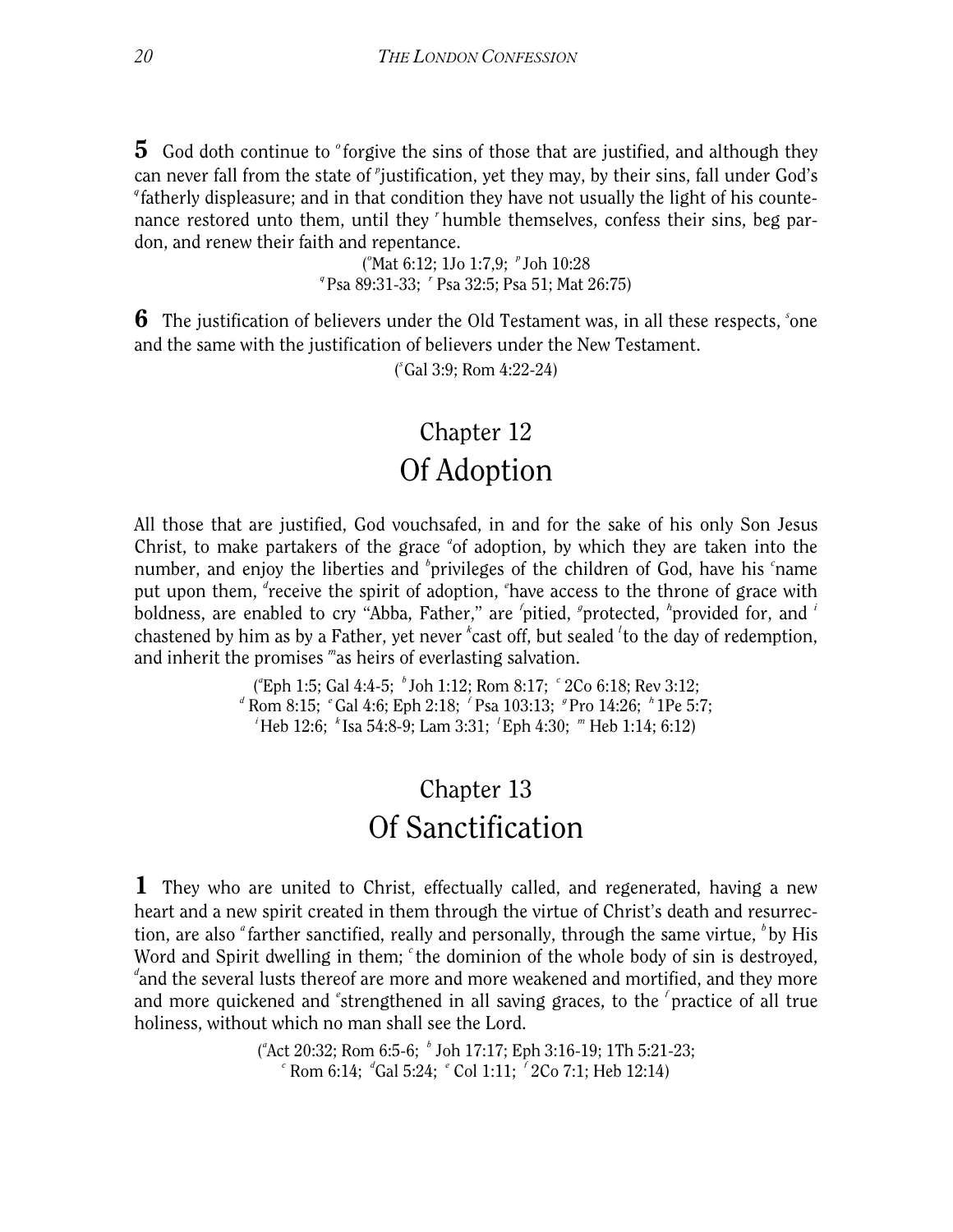2 This sanctification is <sup>*f*</sup> throughout the whole man, yet imperfect <sup>*h*</sup>in this life; there abideth still some remnants of corruption in every part, whence ariseth a *<sup>i</sup>* continual and irreconcilable war; the flesh lusting against the Spirit, and the Spirit against the flesh.

( *g* 1Th 5:23; *<sup>h</sup>* Rom 7:18,23; *<sup>i</sup>* Gal 5:17; 1Pe 2:11)

3 In which war, although the remaining corruption for a time may much *<sup>k</sup>* prevail, yet through the continual supply of strength from the sanctifying Spirit of Christ, the 'regenerate part doth overcome; and so the saints grow in grace, perfecting holiness in the fear of God, *<sup>m</sup>* pressing after an heavenly life, in evangelical obedience to all the commands which Christ as Head and King, in His Word hath prescribed them.

( *k* Rom 7:23; *<sup>l</sup>* Rom 6:14; *<sup>m</sup>* Eph 4:15-16; 2Co 3:18, 7:1)

## Chapter 14 Of Saving Faith

<span id="page-21-0"></span>1 The grace of faith, whereby the elect are enabled to believe to the saving of their souls, is the work of the Spirit of Christ <sup>a</sup>in their hearts, and is ordinarily wrought by the ministry of the *<sup>b</sup>* Word; by which also, and by the administration of baptism and the Lord's Supper, prayer, and other means appointed of God, it is increased 'and strengthened.

(<sup>*a*</sup> 2Co 4:13; Eph 2:8; <sup>*b*</sup> Rom 10:14,17; <sup>*c*</sup>Luk 17:5; 1Pe 2:2; Act 20:32)

2 By this faith a Christian believeth to be true *\**whatsoever is revealed in the Word for the authority of God himself, and also apprehendeth an excellency therein <sup>d</sup>above all other writings and all things in the world, as it bears forth the glory of God in his attributes, the excellency of Christ in his nature and offices, and the power and fullness of the Holy Spirit in his workings and operations: and so is enabled to <sup>e</sup>cast his soul upon the truth thus believed; and also acteth differently upon that which each particular passage thereof containeth; yielding obedience to the 'commands, trembling at the <sup>*f*</sup> threatenings, and embracing the *<sup>h</sup>* promises of God for this life and that which is to come; but the principal acts of saving faith have immediate relation to Christ, accepting, receiving, and resting upon *<sup>i</sup>* him alone for justification, sanctification, and eternal life, by virtue of the covenant of grace.

> (\*Act 24:14; *<sup>d</sup>*Psa 19:7-10; 119:72; *<sup>e</sup>*2Ti 1:12; *<sup>f</sup>* Joh 15:14; *<sup>g</sup>*Isa 66:2; *h* Heb 11:13; <sup>*I*</sup>Joh 1:12; Act 16:31; Gal 2:20; Act 15:11)

 $3$  This faith, although it be different in degrees, and may be weak <sup>k</sup>or strong, yet it is in the least degree of it different in the kind or nature of it, as is all other saving grace, from the faith <sup>'</sup>and common grace of temporary believers; and therefore, though it may be many times assailed and weakened, yet it gets "the victory, growing up in many to the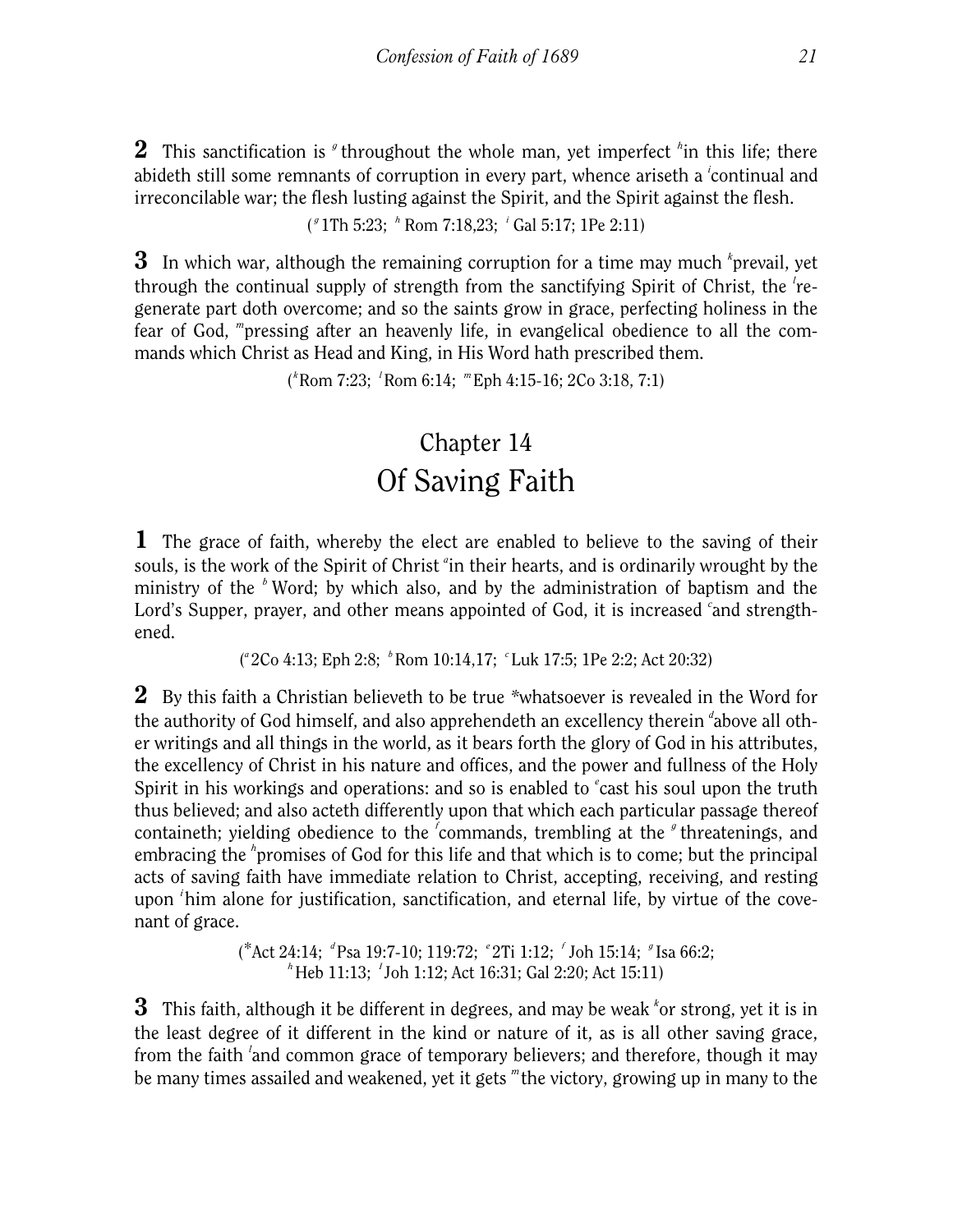attainment of a full "assurance through Christ, who is both the author <sup>o</sup>and finisher of our faith.

> ( *<sup>k</sup>*Heb 5:13-14; Mat 6:30; Rom 4:19-20; *<sup>l</sup>*2Pe 1:1; *m* Eph 6:16; 1Jo 5:4-5; *n* Heb 6:11-12; Col 2:2; *o*Heb 12:2)

## Chapter 15 Of Repentance unto Life and Salvation

<span id="page-22-0"></span>1 Such of the elect as are converted at riper years, having "sometime lived in the state of nature, and therein served divers lusts and pleasures, God in their effectual calling giveth them repentance unto life. ("Ti 3:2-5)

2 Whereas there is none that doth good and sinneth <sup>b</sup>not, and the best of men may, through the power and deceitfulness of their corruption dwelling in them, with the prevalency of temptation, fall into great sins and provocations; God hath, in the covenant of grace, mercifully provided that believers so sinning and falling <sup>c</sup> be renewed through repentance unto salvation.

( *b* Ecc 7:20; *<sup>c</sup>* Luk 22:31-32)

**3** This saving repentance is an <sup>d</sup>evangelical grace, whereby a person, being by the Holy Spirit made sensible of the manifold evils of his sin, doth, by faith in Christ, humble himself for it with godly sorrow, detestation of it, and self-abhorrency, *'praying for par*don and strength of grace, with a purpose and endeavour, by supplies of the Spirit, to *f* walk before God unto all well-pleasing in all things.

( *<sup>d</sup>*Zec 12:10; Act 11:18; *<sup>e</sup>* Eze 36:31; 2Co 7:11; *<sup>f</sup>* Psa 119:6,128)

4 As repentance is to be continued through the whole course of our lives, upon the account of the body of death, and the motions thereof, so it is every man's duty to repent of his <sup>*s*</sup> particular known sins particularly.

( *g* Luk 19:8; 1Ti 1:13,15)

**5** Such is the provision which God hath made through Christ in the covenant of grace for the preservation of believers unto salvation; that although there is no sin so small but it deserves *<sup>h</sup>* damnation; yet there is no sin so great that it shall bring damnation on them that *i* repent; which makes the constant preaching of repentance necessary.

( *h* Rom 6:23; *<sup>i</sup>* Isa 1:16-18, 55:7)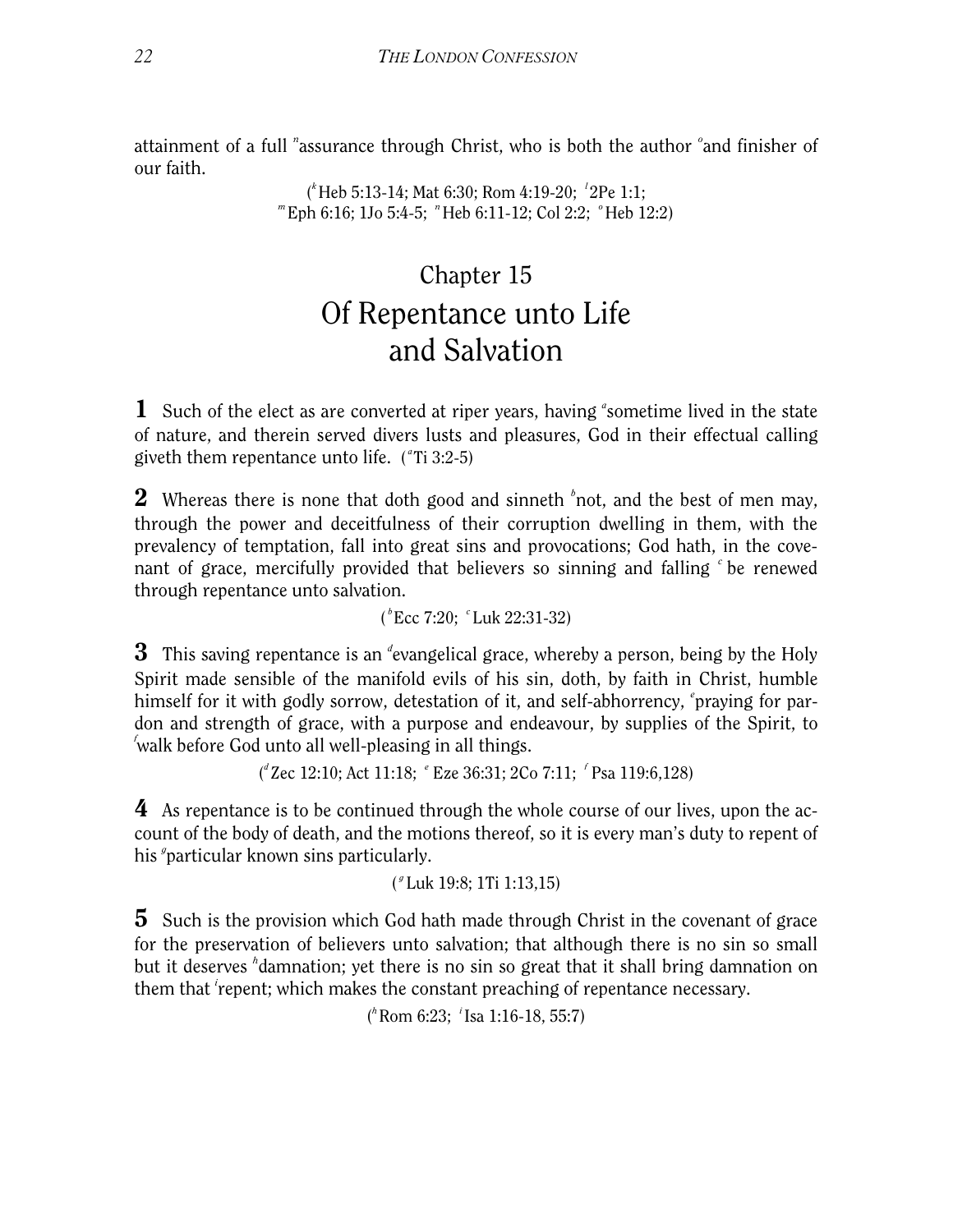## Chapter 16 Of Good Works

<span id="page-23-0"></span>1 Good works are only such as God hath "commanded in his Holy Word, and not such as without the warrant thereof are devised by men out of blind zeal, <sup>b</sup>or upon any pretence of good intentions.

("Mic 6:8; Heb 13:21; <sup>b</sup> Mat 15:9; Isa 29:13)

2 These good works, done in obedience to God's commandments, are the fruits and evidences <sup>c</sup>of a true and lively faith; and by them believers manifest their <sup>d</sup> thankfulness, strengthen their <sup>e</sup>assurance, edify their <sup>*f*</sup> brethren, adorn the profession of the gospel, stop the mouths of the adversaries, and glorify <sup>*g*</sup>God, whose workmanship they are, created in Christ Jesus *<sup>h</sup>* thereunto, that having their fruit unto holiness they may have the end *<sup>i</sup>* eternal life.

> ( *<sup>c</sup>*Jam 2:18,22; *<sup>d</sup>*Psa 116:12-13; *<sup>e</sup>*1Jo 2:3,5; 2Pe 1:5-11; *<sup>f</sup>*Mat 5:16; *<sup>g</sup>*1Ti 6:1; 1Pe 2:15; Phi 1:11; *<sup>h</sup>*Eph 2:10; *<sup>I</sup>*Rom 6:22)

**3** Their ability to do good works is not at all of themselves, but wholly from the Spirit *k* of Christ; and that they may be enabled thereunto, besides the graces they have already received, there is necessary and *<sup>l</sup>* actual influence of the same Holy Spirit, to work in them to will and to do of his good pleasure; yet they are not hereupon to grow negligent, as if they were not bound to perform any duty, unless upon a special motion of the Spirit, but they ought to be diligent in *<sup>m</sup>* stirring up the grace of God that is in them.

( *<sup>k</sup>*Joh 15:4-5; *<sup>l</sup>* 2Co 3:5; Phi 2:13; *<sup>m</sup>* Phi 2:12; Heb 6:11-12; Isa 64:7)

4 They who in their obedience attain to the greatest height which is possible in this life, are so far from being able to supererogate, and to do more than God requires, as that <sup>n</sup> they fall short of much which in duty they are bound to do.

( *n* Job 9:2-3; Gal 5:17; Luk 17:10)

5 We cannot by our best works merit pardon of sin or eternal life at the hand of God, by reason of the great disproportion that is between them and the glory to come, and the infinite distance that is between us and God, whom by them we can neither profit nor satisfy for the debt of our <sup>*o*</sup> former sins; but when we have done all we can, we have done but our duty, and are unprofitable servants; and because as they are good they proceed from his <sup>*P*</sup>Spirit, and as they are wrought by us they are defiled <sup>*q*</sup> and mixed with so much weakness and imperfection, that they cannot endure the severity of God's punishment.

( $^{\circ}$ Rom 3:20; Eph 2:8-9; Rom 4:6;  $^{\circ}$  Gal 5:22-23;  $^{\circ}$  Isa 64:6; Psa 143:2)

6 Yet notwithstanding the persons of believers being accepted through Christ, their good works also are accepted in *<sup>r</sup>* him; not as though they were in this life wholly un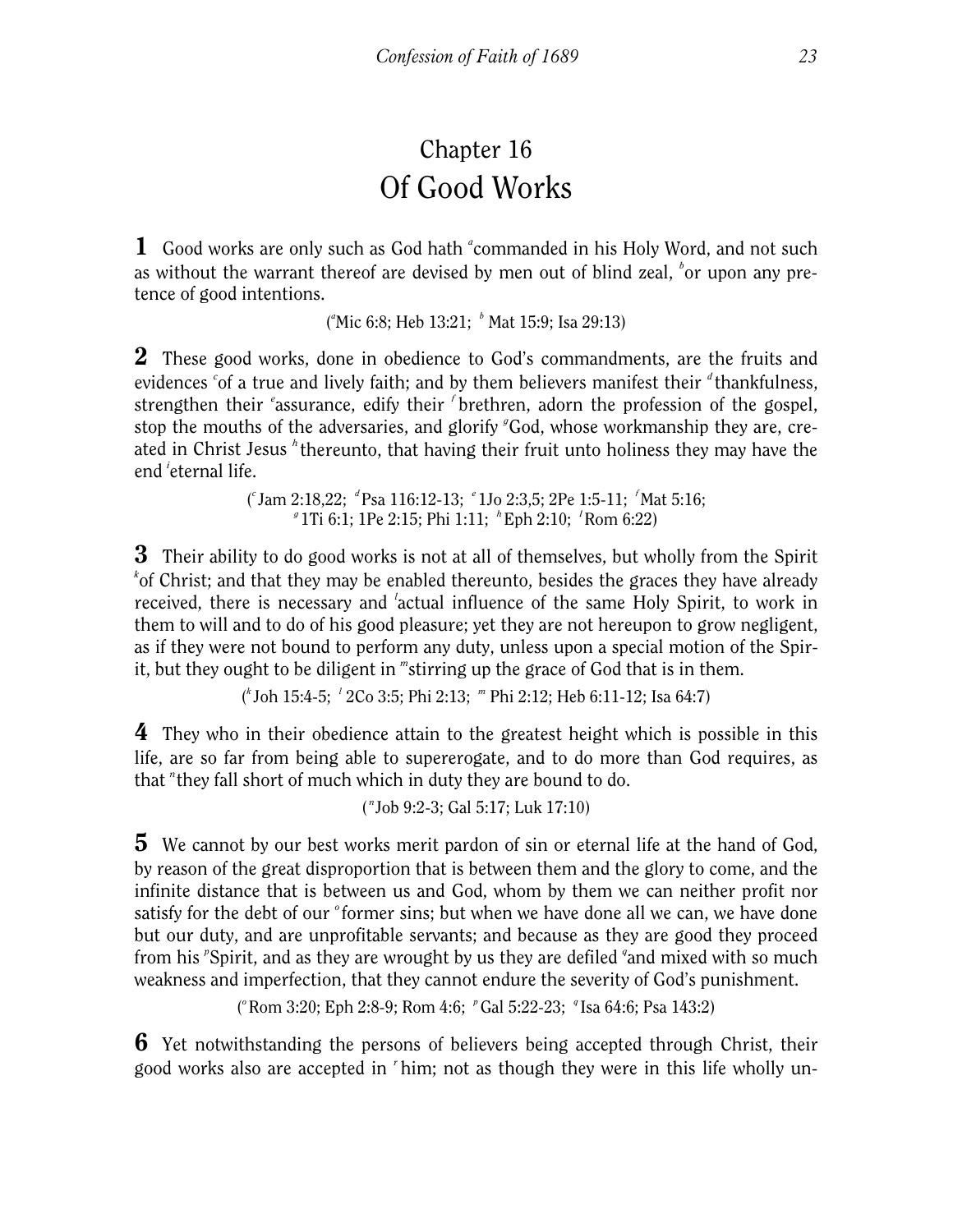blameable and unreprovable in God's sight, but that he, looking upon them in his Son, is pleased to accept and reward that which is 'sincere, although accompanied with many weaknesses and imperfections.

( *<sup>r</sup>*Eph 1:6; 1Pe 2:5; *<sup>s</sup>*Mat 25:21,23; Heb 6:10)

7 Works done by unregenerate men, although for the matter of them they may be things which God commands, and of good use both to themselves and 'others; yet because they proceed not from a heart purified by "faith, nor are done in a right manner according to the *"Word*, nor to a right end, the *"glory of God*, they are therefore sinful, and cannot please God, nor make a man meet to receive grace from <sup>*z*</sup>God, and yet their neglect of them is more sinful and "displeasing to God.

> ( *<sup>t</sup>*2Ki 10:30; 1Ki 21:27,29; *<sup>u</sup>* Gen 4:5; Heb 11:4,6; *<sup>x</sup>* 1Co 13:1; *<sup>y</sup>* Mat 6:2,5; *z* Amo 5:21-22; Rom 9:16; Ti 3:5; *<sup>a</sup>* Job 21:14-15; Mat 25:41-43)

#### Chapter 17 Of the Perseverance of the Saints

<span id="page-24-0"></span>1 Those whom God hath accepted in the beloved, effectually called and sanctified by his Spirit, and given the precious faith of his elect unto, can neither totally nor finally fall from the state of grace, "but shall certainly persevere therein to the end, and be eternally saved, seeing the gifts and callings of God are without repentance, whence he still begets and nourisheth in them faith, repentance, love, joy, hope, and all the graces of the Spirit unto immortality; and though many storms and floods arise and beat against them, yet they shall never be able to take them off that foundation and rock which by faith they are fastened upon; notwithstanding, through unbelief and the temptations of Satan, the sensible sight of the light and love of God may for a time be clouded and obscured from <sup>*b*</sup> them, yet he is still the same, 'and they shall be sure to be kept by the power of God unto salvation, where they shall enjoy their purchased possession, they being engraven upon the palm of his hands, and their names having been written in the book of life from all eternity.

> ( *<sup>a</sup>*Joh 10:28-29; Phi 1:6; 2Ti 2:19; 1Jo 2:19; *<sup>b</sup>*Psa 89:31-32; 1Co 11:32; *<sup>c</sup>* Mal 3:6)

2 This perseverance of the saints depends not upon their own free will, but upon the immutability of the decree of <sup>d</sup>election, flowing from the free and unchangeable love of God the Father, upon the efficacy of the merit and intercession of Jesus Christ <sup>e</sup>and union with him, the <sup>*f*</sup> oath of God, the abiding of his Spirit, and the <sup>*g*</sup> seed of God within them, and the nature of the *<sup>h</sup>* covenant of grace; from all which ariseth also the certainty and infallibility thereof.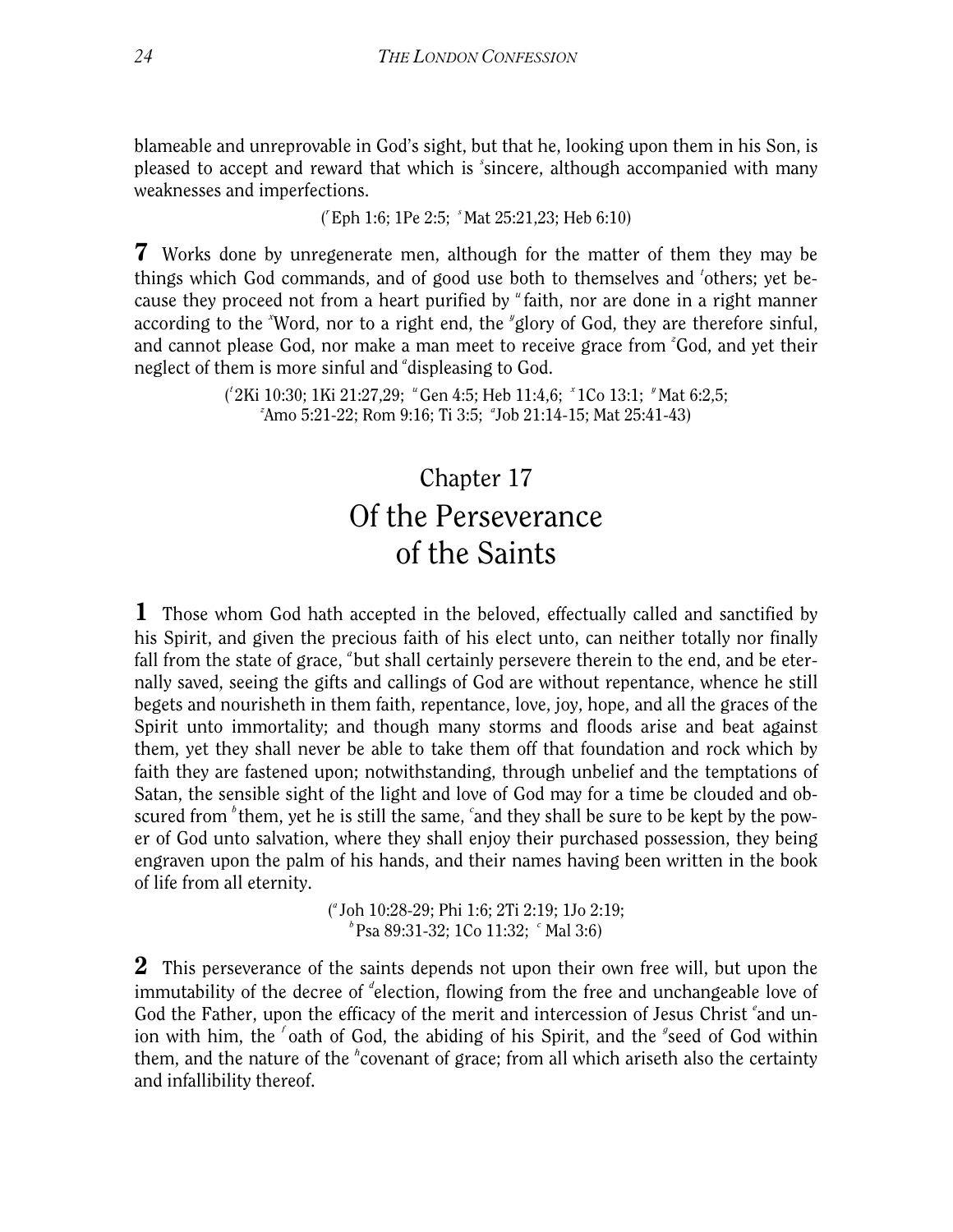( *d* Rom 8:30; 9:11,16; *<sup>e</sup>* Rom 5:9-10; Joh 14:19; *f* Heb 6:17-18; *<sup>g</sup>* 1Jo 3:9; *<sup>h</sup>* Jer 32:40)

**3** And though they may, through the temptation of Satan and of the world, the prevalency of corruption remaining in them, and the neglect of means of their preservation, fall into grievous 'sins, and for a time continue therein, whereby they incur <sup>k</sup>God's displeasure and grieve his Holy Spirit, come to have their graces and *<sup>l</sup>* comforts impaired, have their hearts hardened, and their consciences wounded, *<sup>m</sup>* hurt and scandalize others, and bring temporal judgments "upon themselves, yet shall they renew their <sup>o</sup>repentance and be preserved through faith in Christ Jesus to the end.

> ( *<sup>I</sup>*Mat 26:70,72,74; *<sup>k</sup>* Isa 64:5,9; Eph 4:30; *<sup>l</sup>* Psa 51:10,12; *<sup>m</sup>*Psa 32:3-4; *<sup>n</sup>* 2Sa 12:14; *<sup>o</sup>* Luk 22:32,61-62)

#### Chapter 18 Of the Assurance of Grace and Salvation

<span id="page-25-0"></span>1 Although temporary believers, and other unregenerate men, may vainly deceive themselves with false hopes and carnal presumptions of being in the favour of God and state of salvation, "which hope of theirs shall perish; yet such as truly believe in the Lord Jesus, and love him in sincerity, endeavouring to walk in all good conscience before him, may in this life be certainly assured <sup>b</sup> that they are in the state of grace, and may rejoice in the hope of the glory of God, which hope shall never make them 'ashamed.

( *<sup>a</sup>*Job 8:13-14; Mat 7:22-23; *<sup>b</sup>* 1Jo 2:3; 3:14,18-19,21,24; 5:13; *<sup>c</sup>* Rom 5:2,5)

2 This certainty is not a bare conjectural and probable persuasion grounded upon *<sup>d</sup>* a fallible hope, but an infallible assurance of faith founded on the blood and righteousness of Christ <sup>e</sup>revealed in the Gospel; and also upon the inward 'evidence of those graces of the Spirit unto which promises are made, and on the testimony of the <sup>*s*</sup>Spirit of adoption, witnessing with our spirits that we are the children of God; and, as a fruit thereof, keeping the heart both *<sup>h</sup>* humble and holy.

> ( *<sup>d</sup>*Heb 6:11,19; *<sup>e</sup>* Heb 6:17-18; *<sup>f</sup>* 2Pe 1:4-5,10-11; *<sup>g</sup>*Rom 8:15-16; *<sup>h</sup>* 1Jo 3:1-3)

**3** This infallible assurance doth not so belong to the essence of faith, but that a true believer may wait long, and conflict with many difficulties before he be *<sup>i</sup>* partaker of it; yet being enabled by the Spirit to know the things which are freely given him of God, he may, without extraordinary revelation, in the right use of means, *<sup>k</sup>* attain thereunto: and therefore it is the duty of every one to give all diligence to make his calling and election sure, that thereby his heart may be enlarged in peace and joy in the Holy Spirit, in love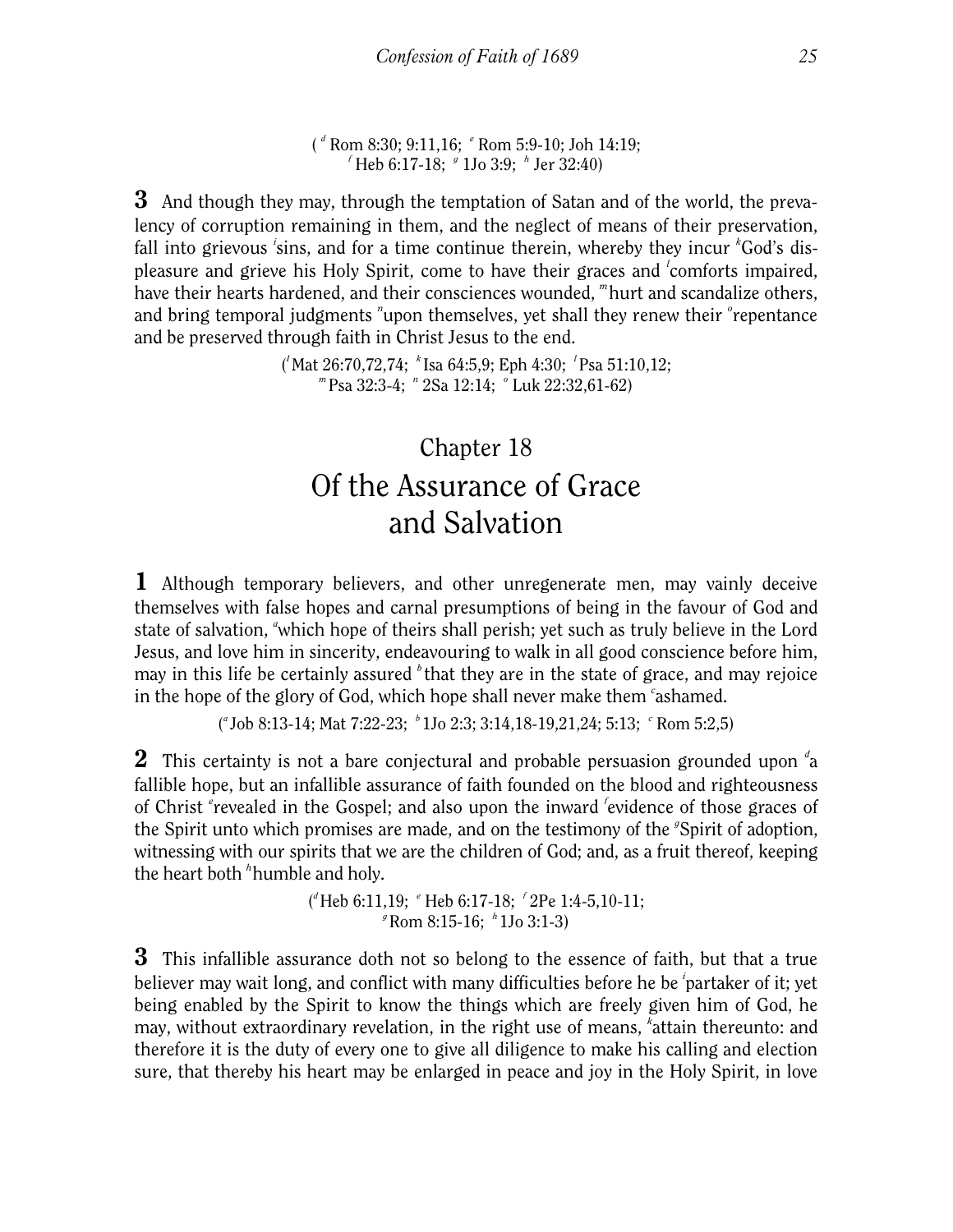and thankfulness to God, and in strength and cheerfulness in the duties of obedience, the proper *<sup>l</sup>* fruits of this assurance; so far is it *<sup>m</sup>* from inclining men to looseness.

> ( *<sup>i</sup>*Isa 50:10; Psa 88; 77:1-12; *<sup>k</sup>* 1Jo 4:13; Heb 6:11-12; *<sup>l</sup>*Rom 5:1-2,5; 14:17; Psa 119:32; *<sup>m</sup>* Rom 6:1-2; Ti 2:11-12,14)

4 True believers may have the assurance of their salvation divers ways shaken, diminished, and intermitted; as "by negligence in preserving of it, by <sup>o</sup>falling into some special sin which woundeth the conscience and grieveth the Spirit; by some sudden or <sup>*p*</sup>vehement temptation, by God's withdrawing the <sup>*q*</sup> light of his countenance, and suffering even such as fear him to walk in darkness and to have no light, yet are they never destitute of the 'seed of God and life 'of faith, that love of Christ and the brethren, that sincerity of heart and conscience of duty out of which, by the operation of the Spirit, this assurance may in due time be 'revived, and by the which, in the meantime, they are "preserved from utter despair.

> ("Song 5:2-3,6;  $^{\circ}$ Psa 51:8,12,14;  $^{\circ}$ Psa 116:11; 77:7-8; 31:22;  $^{\circ}$ Psa 30:7; *<sup>r</sup>*1Jo 3:9; *<sup>s</sup>* Luk 22:32; *<sup>t</sup>* Psa 42:5,11; *<sup>u</sup>* Lam 3:26-31)

#### Chapter 19 Of the Law of God

<span id="page-26-0"></span>1 God gave to Adam a law of universal obedience "written in his heart, and a particular precept of not eating the fruit of the tree of knowledge of good and evil; by which he bound him and all his posterity to personal, entire, exact, and perpetual *b*bedience; promised life upon the fulfilling, and 'threatened death upon the breach of it, and endued him with power and ability to keep it.

(<sup>a</sup>Gen 1:27; Ecc 7:29; <sup>b</sup> Rom 10:5; <sup>c</sup>Gal 3:10,12)

2 The same law that was first written in the heart of man *<sup>d</sup>* continued to be a perfect rule of righteousness after the fall, and was delivered by God upon Mount Sinai, in <sup>e</sup>ten commandments, and written in two tables, the four first containing our duty towards God, and the other six our duty to man.

( *d* Rom 2:14-15; *<sup>e</sup>* Deu 10:4)

**3** Besides this law, commonly called moral, God was pleased to give to the people of Israel ceremonial laws, containing several typical ordinances, partly of worship, *<sup>f</sup>* prefiguring Christ, his graces, actions, sufferings, and benefits; and partly holding forth divers instructions <sup>*g*</sup> of moral duties, all which ceremonial laws being appointed only to the time of reformation, are, by Jesus Christ the true Messiah and only law-giver, who was furnished with power from the Father for that end, *<sup>h</sup>* abrogated and taken away.

( *f* Heb 10:1; Col 2:17; *<sup>g</sup>* 1Co 5:7; *<sup>h</sup>* Col 2:14,16-17; Eph 2:14,16)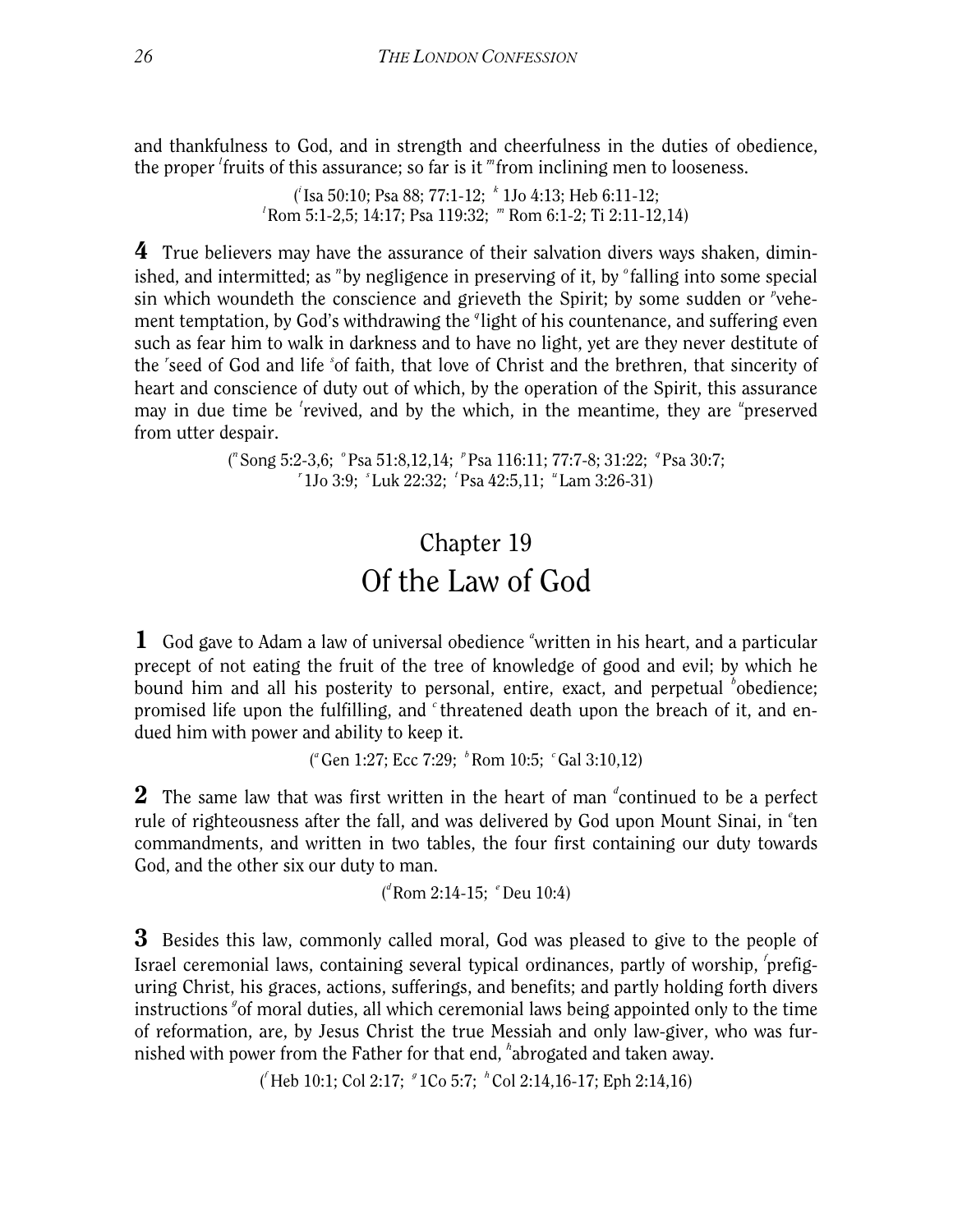4 To them also he gave sundry judicial laws, which expired together with the state of that people, not obliging any now by virtue of that institution; their general 'equity only being of moral use. ( *<sup>i</sup>*1Co 9:8-10)

5 The moral law doth for ever bind all, *<sup>k</sup>* as well justified persons as others, to the obedience thereof, and that not only in regard of the matter contained in it, but also in respect of the *<sup>l</sup>* authority of God the Creator, who gave it; neither doth Christ in the Gospel any way dissolve, *<sup>m</sup>* but much strengthen this obligation.

( *<sup>k</sup>*Rom 13:8-10; Jam 2:8,10-12; *<sup>l</sup>* Jam 2:10-11; *<sup>m</sup>* Mat 5:17-19; Rom 3:31)

**6** Although true believers be not under the law as a covenant of works, <sup>n</sup> to be thereby justified or condemned, yet it is of great use to them as well as to others, in that as a rule of life, informing them of the will of God and their duty, it directs and binds them to walk accordingly; <sup>o</sup>discovering also the sinful pollutions of their natures, hearts, and lives, so as examining themselves thereby, they may come to further conviction of, humiliation for, and hatred against, sin; together with a clearer sight of the need they have of Christ and the perfection of his obedience; it is likewise of use to the regenerate to restrain their corruptions, in that it forbids sin; and the threatenings of it serve to shew what even their sins deserve, and what afflictions in this life they may expect for them, although freed from the curse and unallayed rigour thereof. The promises of it likewise shew them God's approbation of obedience, and what blessings they may expect upon the performance thereof, though not as due to them by the law as a covenant of works; so as man's doing good and refraining from evil, because the law encourageth to the one and deterreth from the other, is no evidence of his being <sup>*p*</sup>under the law and not under grace.

> ("Rom 6:14; Gal 2:16; Rom 8:1; 10:4;  $\degree$ Rom 3:20; 7:7; etc.; *p* Rom 6:12-14; 1Pe 3:8-13)

7 Neither are the aforementioned uses of the law <sup>*q*</sup> contrary to the grace of the Gospel, but do sweetly comply with it, the Spirit of Christ subduing *<sup>r</sup>* and enabling the will of man to do that freely and cheerfully which the will of God, revealed in the law, requireth to be done.

( *q* Gal 3:21; *<sup>r</sup>* Eze 36:27)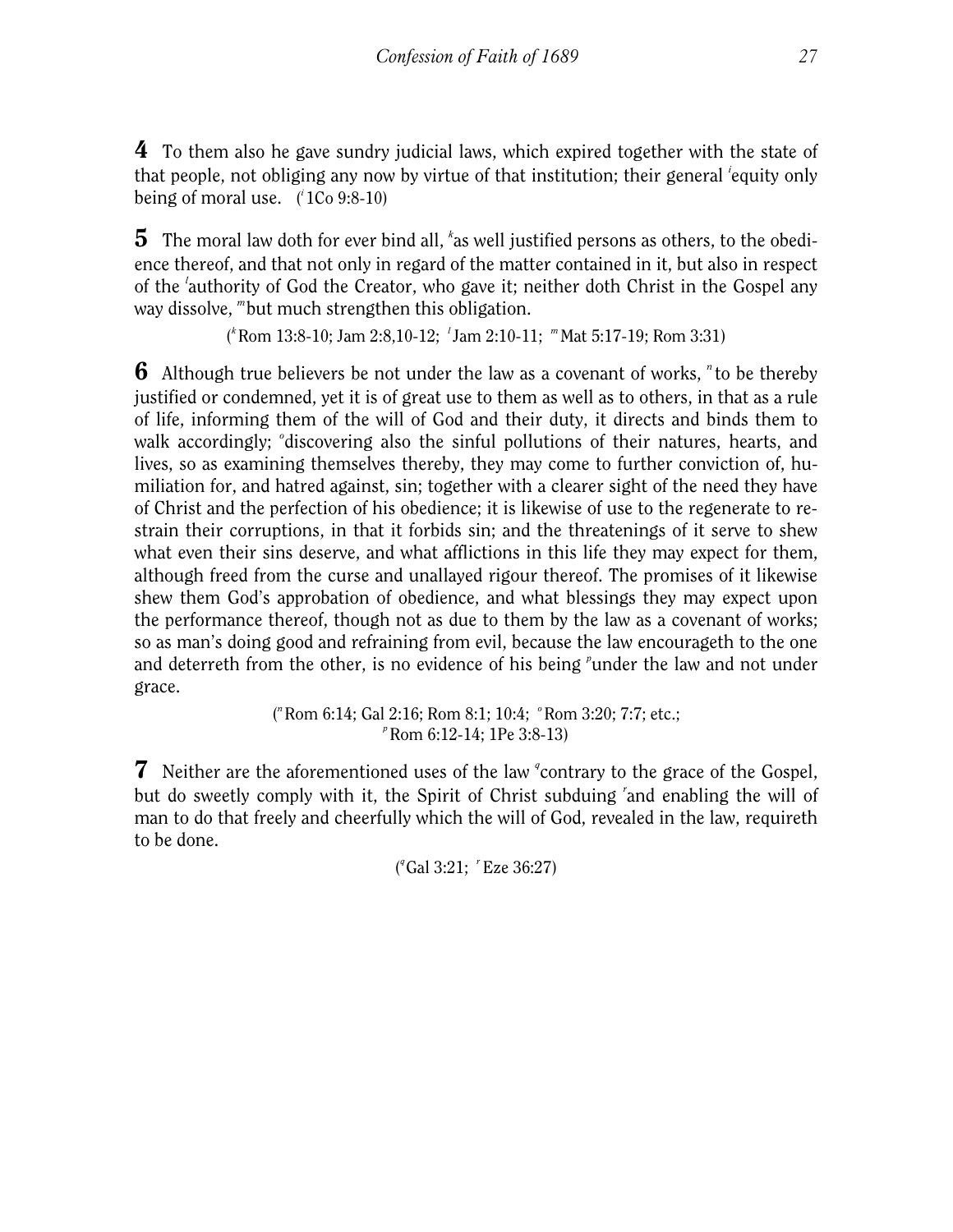## Chapter 20 Of the Gospel, and Of the Extent of the Grace Thereof

<span id="page-28-0"></span>1 The covenant of works being broken by sin, and made unprofitable unto life, God was pleased to give forth the promise of Christ, "the seed of the woman, as the means of calling the elect, and begetting in them faith and repentance; in this promise the <sup>b</sup>gospel, as to the substance of it, was revealed, and [is] therein effectual for the conversion and salvation of sinners.

( *a* Gen 3:15; *<sup>b</sup>* Rev 13:8)

2 This promise of Christ, and salvation by him, is revealed only by <sup>c</sup>the Word of God; neither do the works of creation or providence, with the light of nature, <sup>d</sup> make discovery of Christ, or of grace by him, so much as in a general or obscure way; much less that men destitute of the revelation of Him by the promise or gospel, 'should be enabled thereby to attain saving faith or repentance.

( *<sup>c</sup>*Rom 1:17; *<sup>d</sup>* Rom 10:14-15,17; *<sup>e</sup>* Pro 29:18; Isa 25:7; 60:2-3)

**3** The revelation of the gospel unto sinners, made in divers times and by sundry parts, with the addition of promises and precepts for the obedience required therein, as to the nations and persons to whom it is granted, is merely of the *<sup>f</sup>* sovereign will and good pleasure of God; not being annexed by virtue of any promise to the due improvement of men's natural abilities, by virtue of common light received without it, which none ever did <sup>*g*</sup> make, or can do so; and therefore in all ages, the preaching of the gospel has been granted unto persons and nations, as to the extent or straitening of it, in great variety, according to the counsel of the will of God.

( *<sup>f</sup>*Psa 147:20; Act 16:7; *<sup>g</sup>* Rom 1:18-32)

4 Although the gospel be the only outward means of revealing Christ and saving grace, and is, as such, abundantly sufficient thereunto; yet that men who are dead in trespasses may be born again, quickened or regenerated, there is moreover necessary an effectual insuperable *<sup>h</sup>* work of the Holy Spirit upon the whole soul, for the producing in them a new spiritual life; without which no other means will effect *<sup>i</sup>* their conversion unto God.

( *<sup>h</sup>*Psa 110:3; 1Co 2:14; Eph 1:19-20; *<sup>i</sup>* Joh 6:44; 2Co 4:4,6)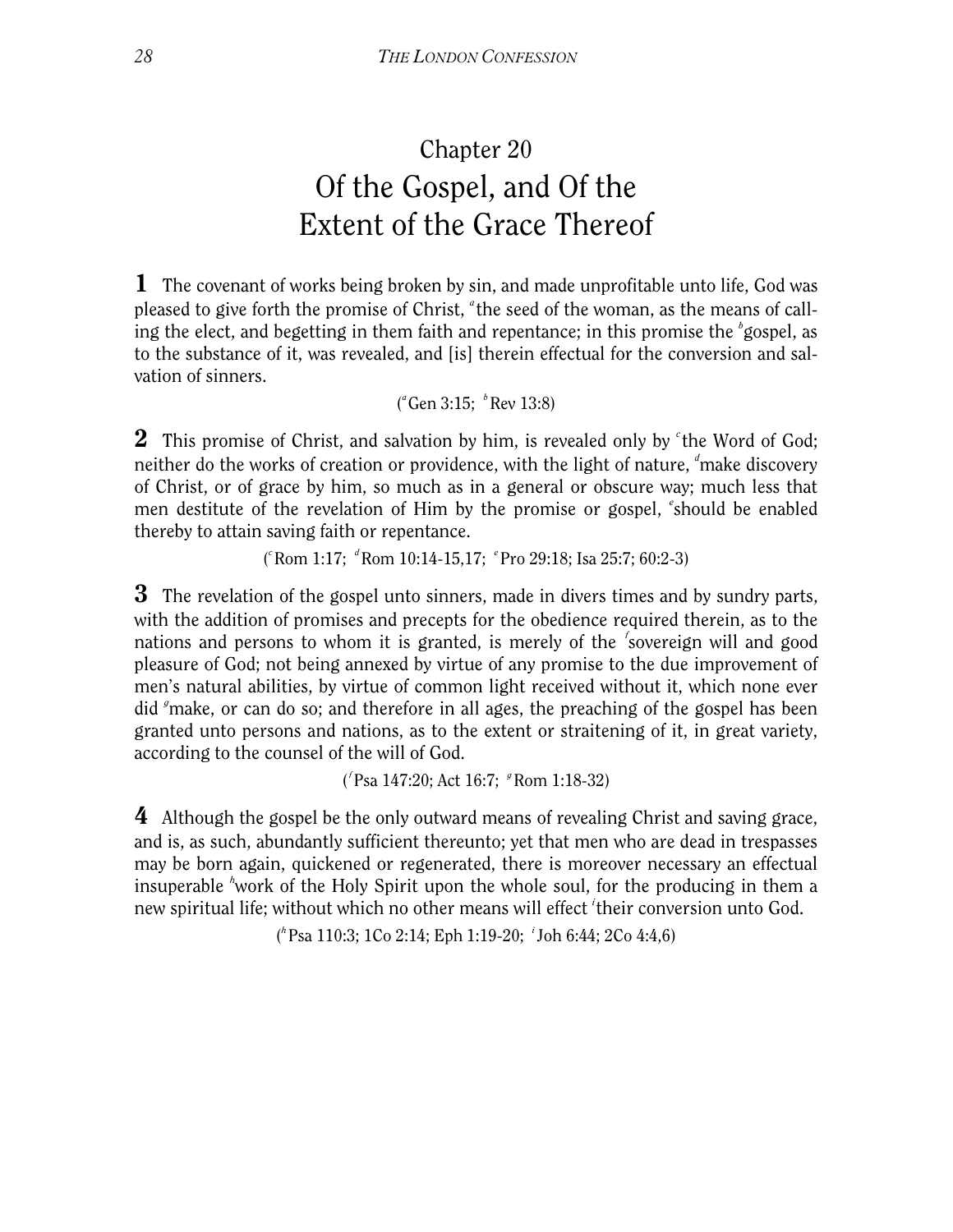## Chapter 21 Of Christian Liberty and Liberty of Conscience

<span id="page-29-0"></span>1 The liberty which Christ hath purchased for believers under the gospel, consists in their freedom from the guilt of sin, the condemning wrath of God, the rigour and <sup>a</sup>curse of the law, and in their being delivered from this present evil 'world, bondage to 'Satan, and dominion <sup>d</sup>of sin, from the <sup>*e*</sup>evil of afflictions, the fear and sting <sup>*f*</sup> of death, the victory of the grave, and <sup>*d*</sup> everlasting damnation: as also in their <sup>*h*</sup> free access to God, and their yielding obedience unto Him, not out of slavish fear, *<sup>i</sup>* but a child-like love and willing mind. All which were common also to believers under the law <sup>k</sup> for the substance of them; but under the New Testament the liberty of Christians is further enlarged, in their freedom from the yoke of a ceremonial law, to which the Jewish church was subjected, and in greater boldness of access to the throne of grace, and in fuller communications of the *<sup>l</sup>* free Spirit of God, than believers under the law did ordinarily partake of.

> ("Gal 3:13; <sup>*b*</sup>Gal 1:4; <sup>*c*</sup>Act 26:18; <sup>*d*</sup> Rom 8:3; <sup>*e*</sup> Rom 8:28; <sup>*f*</sup> 1Co 15:54-57; *<sup>g</sup>*2Th 1:10; *<sup>h</sup>* Rom 8:15; *<sup>i</sup>* Luk 1:73-75; 1Jo 4:18; *<sup>k</sup>*Gal 3:9,14; *<sup>l</sup>* Joh 7:38-39; Heb 10:19-21)

2 God alone is *<sup>m</sup>* Lord of the conscience, and hath left it free from the doctrines and commandments of men "which are in any thing contrary to his Word, or not contained in it. So that to believe such doctrines, or obey such commands out of conscience, <sup>o</sup> is to betray true liberty of conscience; and the requiring of an <sup>*p*</sup>implicit faith, an absolute and blind obedience, is to destroy liberty of conscience and reason also.

> ( *<sup>m</sup>*Jam 4:12; Rom 14:4; *<sup>n</sup>* Act 4:19; 5:29; 1Co 7:23; Mat 15:9; *<sup>o</sup>* Col 2:20,22-23; <sup>*p*</sup>1Co 3:5; 2Co 1:24)</sup>

**3** They who upon pretence of Christian liberty do practice any sin, or cherish any sinful lust, as they do thereby pervert the main design of the grace of the gospel <sup>*q*</sup> to their own destruction, so they wholly destroy 'the end of Christian liberty, which is, that being delivered out of the hands of all our enemies, we might serve the Lord without fear, in holiness and righteousness before him, all the days of our lives.

( *q* Rom 6:1-2; *<sup>r</sup>* Gal 5:13; 2Pe 2:18,21)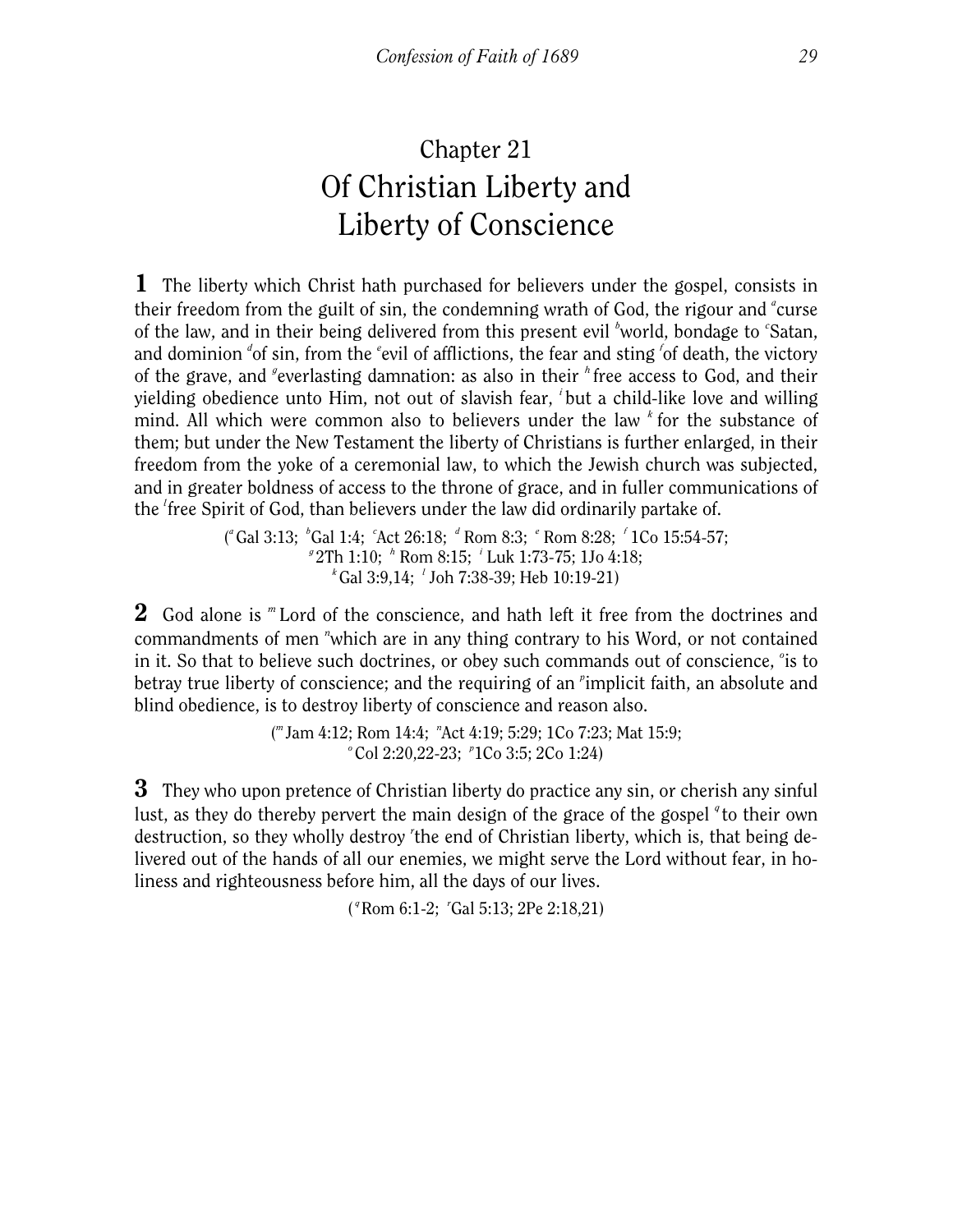## Chapter 22 Of Religious Worship and the Sabbath Day

<span id="page-30-0"></span>1 The light of nature shews that there is a God, who hath lordship and sovereignty over all; is just, good and doth good unto all; and is therefore to be feared, loved, praised, called upon, trusted in, and served, with all the heart and all the soul, and with all the might. But the acceptable way of worshipping the true God, is <sup>b</sup>instituted by himself, and so limited by his own revealed will, that he may not be worshipped according to the imagination and devices of men, nor the suggestions of Satan, under any visible representations, or *<sup>c</sup>* any other way not prescribed in the Holy Scriptures.

(*<sup>a</sup>* Jer 10:7; Mar 12:33; <sup>*b*</sup> Deu 12:32; *<sup>c</sup>* Exo 20:4-6)

**2** Religious worship is to be given to God the Father, Son, and Holy Spirit, and to him <sup>d</sup>alone; not to angels, saints, or any other <sup>e</sup>creatures; and since the fall, not without a <sup>*f*</sup> mediator, nor in the mediation of any other but *<sup>g</sup>* Christ alone.

( *<sup>d</sup>*Mat 4:9-10; Joh 4:23; Mat 28:19; *<sup>e</sup>* Rom 1:25; Col 2:18; Rev 19:10; <sup>*f*</sup> Joh 14:6; <sup>*g*</sup> 1Ti 2:5)

**3** Prayer, with thanksgiving, being one part of natural worship, is by God required of <sup>h</sup>all men. But that it may be accepted, it is to be made in the *i*name of the Son, by the help <sup>k</sup>of the Spirit, according to <sup>*l*</sup> his will; with understanding, reverence, humility, fervency, faith, love, and perseverance; and when with others, in a *<sup>m</sup>* known tongue.

( *<sup>h</sup>*Psa 95:1-7; 65:2; *<sup>i</sup>* Joh 14:13-14; *<sup>k</sup>* Rom 8:26; *<sup>l</sup>* 1Jo 5:14; *<sup>m</sup>* 1Co 14:16-17)

4 Prayer is to be made for things lawful, and for all sorts of men living, "or that shall live hereafter; but not <sup>o</sup>for the dead, nor for those of whom it may be known that they have sinned <sup>*r*</sup>the sin unto death.

( *<sup>n</sup>*1Ti 2:1-2; 2Sa 7:29; *<sup>o</sup>* 2Sa 12:21-23; *<sup>p</sup>* 1Jo 5:16)

5 The <sup>*q*</sup> reading of the Scriptures, preaching, and *'* hearing the Word of God, teaching and admonishing one another in psalms, hymns, and spiritual songs, singing with grace in our hearts to <sup>s</sup>the Lord; as also the administration <sup>t</sup>of baptism, and "the Lord's supper, are all parts of religious worship of God, to be performed in obedience to him, with understanding, faith, reverence, and godly fear; moreover, solemn humiliation, "with fastings, and thanksgivings, upon 'special occasions, ought to be used in an holy and religious manner.

> ( *<sup>q</sup>*1Ti 4:13; *<sup>r</sup>* 2Ti 4:2; Luk 8:18; *<sup>s</sup>* Col 3:16; Eph 5:19; *<sup>t</sup>* Mat 28:19-20; *<sup>u</sup>*1Co 11:26; *<sup>x</sup>* Est 4:16; Joel 2:12; *<sup>y</sup>* Exo 15:1-19, Psa 107)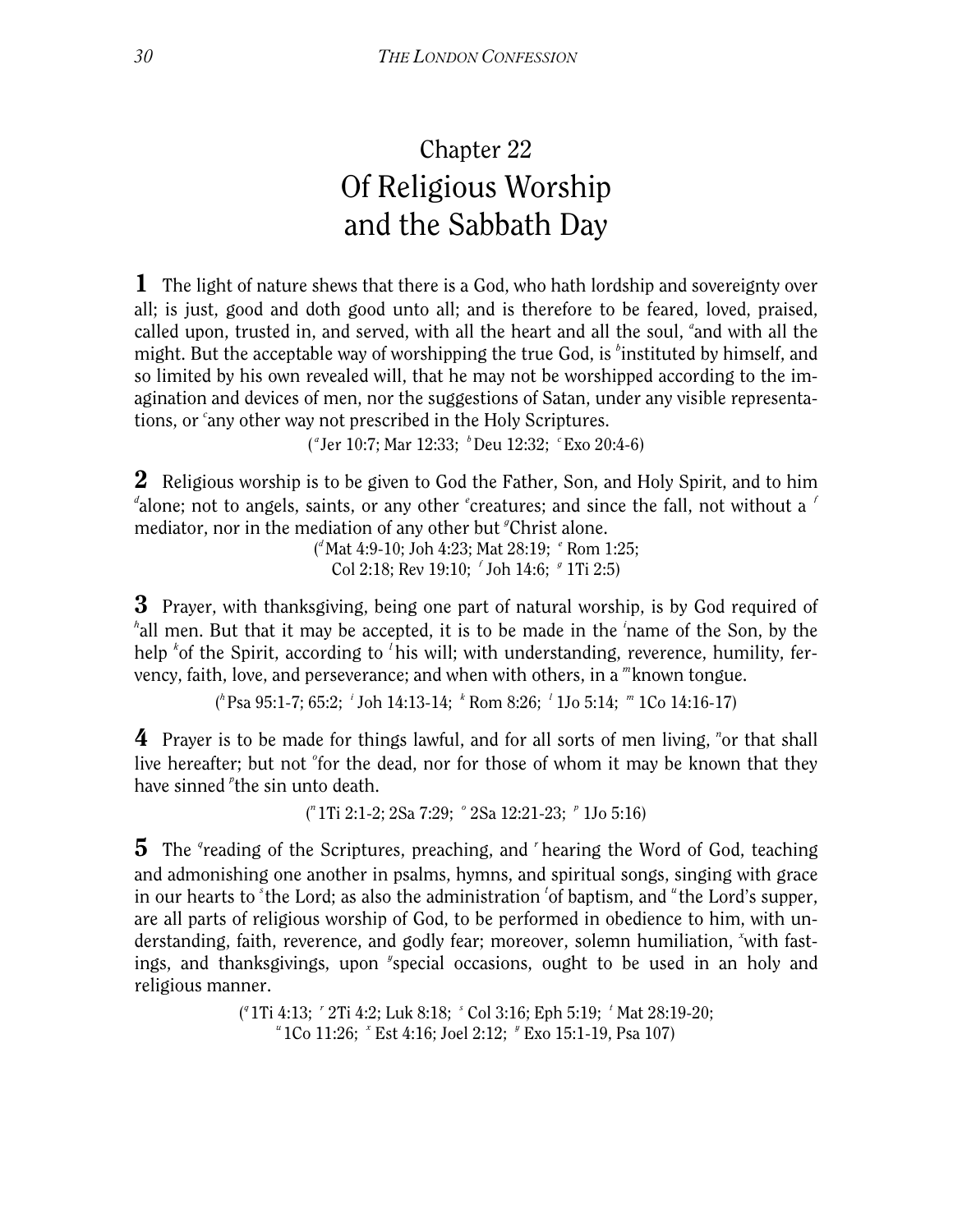6 Neither prayer nor any other part of religious worship, is now, under the gospel, tied unto, or made more acceptable by any place in which it is <sup>z</sup> performed, or towards which it is directed; but God is to be worshipped everywhere in spirit and in truth; as in <sup>a</sup>private families <sup>*b*</sup>daily, and <sup>*c*</sup>in secret each one by himself; so more solemnly in the public assemblies, which are not carelessly nor wilfully to be <sup>d</sup>neglected or forsaken, when God by his Word or providence calleth thereunto.

> ( *<sup>z</sup>*Joh 4:21; Mal 1:11; 1Ti 2:8; *<sup>a</sup>* Act 10:2; <sup>*b*</sup> Mat 6:11; Psa 55:17; <sup>*c*</sup> Mat 6:6; <sup>*d*</sup> Heb 10:25; Act 2:42)

7 As it is the law of nature, that in general a proportion of time, by God's appointment, be set apart for the worship of God, so by his Word, in a positive moral, and perpetual commandment, binding all men, in all ages, he hath particularly appointed one day in seven for a 'sabbath to be kept holy unto him, which from the beginning of the world to the resurrection of Christ was the last day of the week, and from the resurrection of Christ was changed into the first day of the week, *<sup>f</sup>* which is called the Lord's Day: and is to be continued to the end of the world as the Christian Sabbath, the observation of the last day of the week being abolished.

( *<sup>e</sup>*Exo 20:8; *<sup>f</sup>* 1Co 16:1-2; Act 20:7; Rev 1:10)

8 The sabbath is then kept holy unto the Lord, when men, after a due preparing of their hearts, and ordering their common affairs aforehand, do not only observe an holy *g* rest all day, from their own works, words and thoughts, about their worldly employment and recreations, but are also taken up the whole time in the public and private exercises of his worship, and in the duties *<sup>h</sup>* of necessity and mercy.

( *<sup>g</sup>*Isa 58:13; Neh 13:15-22; *<sup>h</sup>* Mat 12:1-13)

#### Chapter 23 Of Lawful Oaths and Vows

<span id="page-31-0"></span>1 A lawful oath is a part of religious worship, "wherein the person swearing in truth, righteousness, and judgement, solemnly calleth God to witness what he sweareth, <sup>b</sup>and to judge him according to the truth or falseness thereof.

("Exo 20:7; Deu 10:20; Jer 4:2; <sup>b</sup> 2Ch 6:22-23)

**2** The name of God only is that by which men ought to swear; and therein it is to be used, with all holy fear and reverence; therefore to swear vainly or rashly by that glorious and dreadful name, or to swear at all by any other thing, is sinful, and to be *<sup>c</sup>* abhorred; yet as in matter of weight and moment, for confirmation of truth, *<sup>d</sup>* and ending all strife, an oath is warranted by the Word of God; so a lawful oath being imposed *<sup>e</sup>* by lawful authority in such matters, ought to be taken.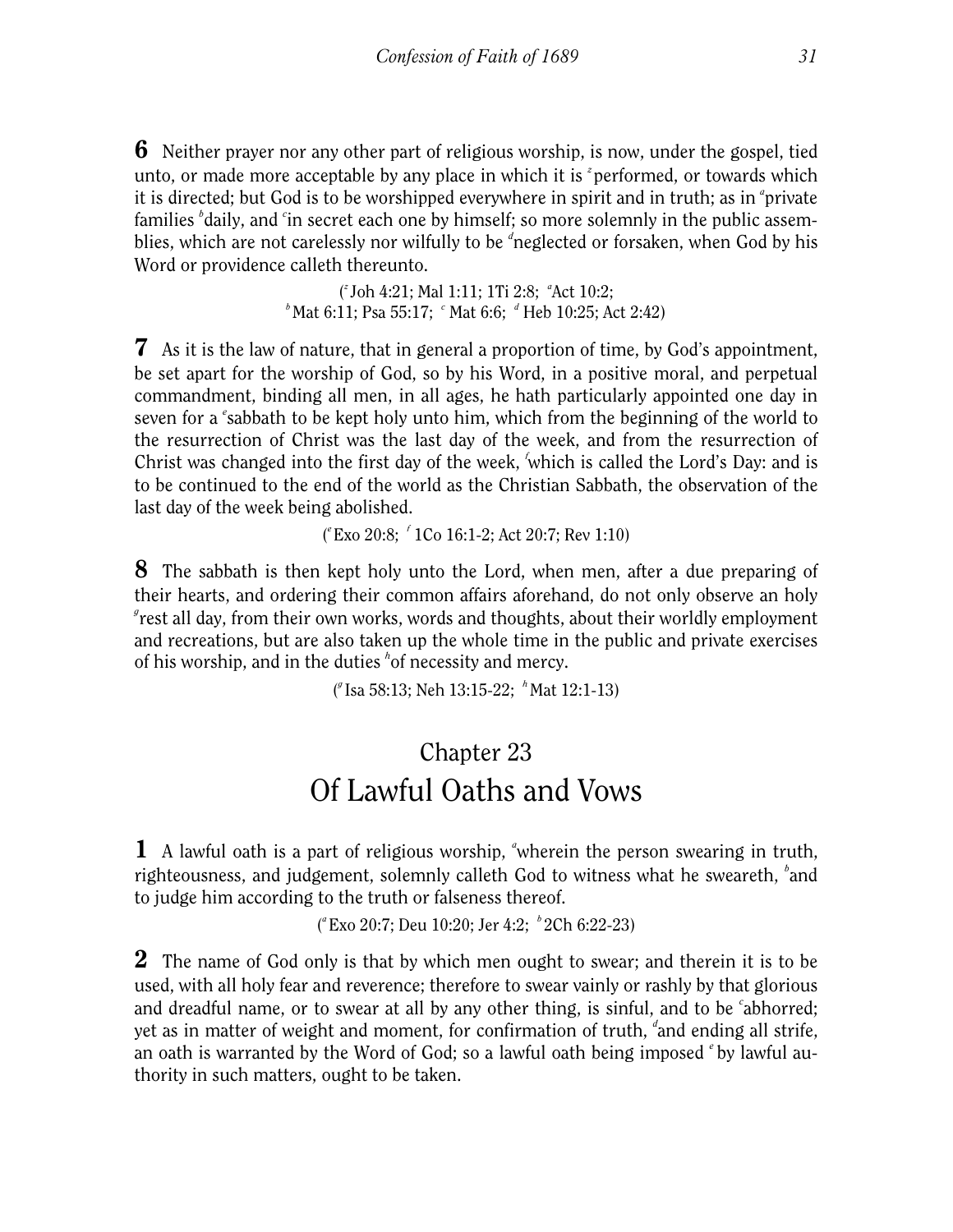( *<sup>c</sup>*Mat 5:34,37; Jam 5:12; *<sup>d</sup>* Heb 6:16, 2Co 1:23; *<sup>e</sup>* Neh 13:25)

**3** Whosoever taketh an oath warranted by the Word of God, ought duly to consider the weightiness of so solemn an act, and therein to avouch nothing but what he knoweth to be truth; for that by rash, false, and vain oaths, the *<sup>f</sup>* Lord is provoked, and for them this land mourns. ( *<sup>f</sup>*Lev 19:12; Jer 23:10)

4 An oath is to be taken in the plain and <sup>*f*</sup> common sense of the words, without equivocation or mental reservation. (<sup>*g*</sup> Psa 24:4)

5 A vow, which is not to be made to any creature, but to God alone, *<sup>h</sup>* is to be made and performed with all religious care and faithfulness; but popish monastical vows *<sup>i</sup>* of perpetual single life, professed <sup>k</sup>poverty, and regular obedience, are so far from being degrees of higher perfection, that they are superstitious 'and sinful snares, in which no Christian may entangle himself. (<sup>*h*</sup> Psa 76:11; Gen 28:20-22; <sup>*i*</sup> 1Co 7:2,9; <sup>*k*</sup> Eph 4:28; <sup>*l*</sup> Mat 19:11)

## Chapter 24 Of the Civil Magistrate

<span id="page-32-0"></span>1 God, the supreme Lord and King of all the world, hath ordained civil <sup>a</sup>magistrates to be under him, over the people, for his own glory and the public good; and to this end hath armed them with the power of the sword, for defence and encouragement of them that do good, and for the punishment of evil doers. (*"Rom* 13:1-4)

**2** It is lawful for Christians to accept and execute the office of a magistrate when called there unto; in the management whereof, as they ought especially to maintain <sup>*b*</sup>justice and peace, according to the wholesome laws of each kingdom and commonwealth, so for that end they may lawfully now, under the New Testament 'wage war upon just and necessary occasions. ( *b* 2Sa 23:3; Psa 82:3-4; *<sup>c</sup>* Luk 3:14)

3 Civil magistrates being set up by God for the ends aforesaid; subjection, in all lawful things commanded by them, ought to be yielded by us in the Lord, not only for wrath, *<sup>d</sup>* but for conscience sake;and we ought to make supplications and prayers for kings and all that are in authority, <sup>e</sup>that under them we may live a quiet and peaceable life, in all godliness and honesty.

( *<sup>d</sup>*Rom 13:5-7; 1Pe 2:17; *<sup>e</sup>*1Ti 2:1-2)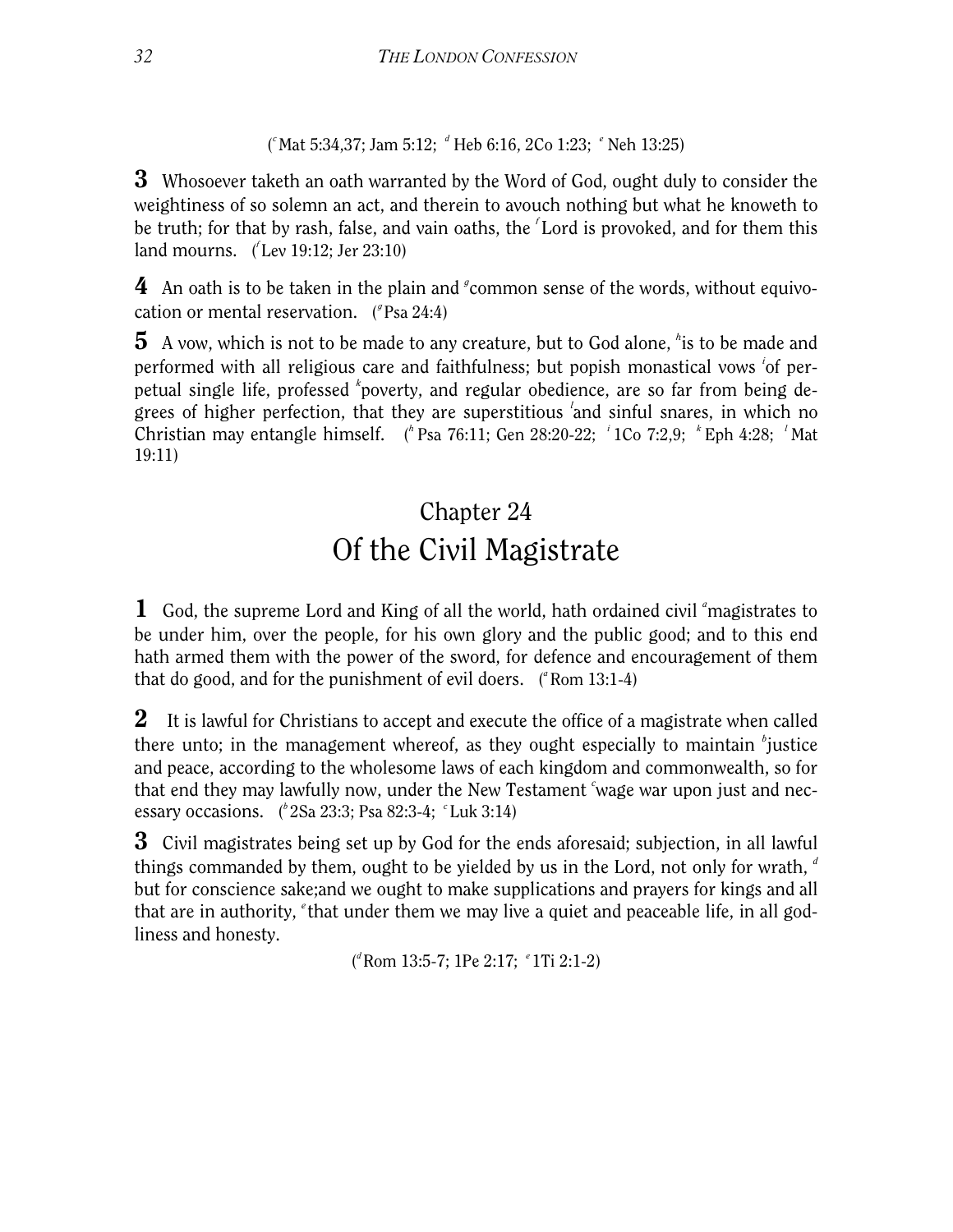#### Chapter 25 Of Marriage

<span id="page-33-0"></span>1 Marriage is to be between one man and one woman; <sup>a</sup>neither is it lawful for any man to have more than one wife, nor for any woman to have more than one husband at the same time. (<sup>a</sup>Gen 2:24; Mal 2:15; Mat 19:5-6)

 $2$  Marriage was ordained for the mutual help <sup>b</sup>of husband and wife, <sup>c</sup>for the increase of mankind with a legitimate issue, and the <sup>d</sup>preventing of uncleanness. (<sup>b</sup>Gen 2:18; <sup>c</sup>Gen 1:28; *<sup>d</sup>* 1Co 7:2,9)

**3** It is lawful for <sup>e</sup>all sorts of people to marry, who are able with judgment to give their consent; yet it is the duty of Christians *<sup>f</sup>* to marry in the Lord; and therefore such as profess the true religion, should not marry with infidels, <sup>*s*</sup> or idolaters; neither should such as are godly, be unequally yoked, by marrying with such as are wicked in their life, or maintain damnable heresy. (<sup>e</sup>Heb 13:4; 1Ti 4:3; <sup>*f*</sup> 1Co 7:39; <sup>*g*</sup>Neh 13:25-27)</sub>

4 Marriage ought not to be within the degrees of consanguinity *<sup>h</sup>* or affinity, forbidden in the Word; nor can such incestuous marriages ever be made lawful, by any law of man or consent of parties, 'so as those persons may live together as man and wife. (<sup>h</sup>Lev 18; <sup>*i*</sup> Mar 6:18; 1Co 5:1)

#### Chapter 26 Of the Church

<span id="page-33-1"></span>1 The catholic or universal church, which (with respect to the internal work of the Spirit and truth of grace) may be called invisible, consists of the whole <sup>a</sup>number of the elect, that have been, are, or shall be gathered into one, under Christ, the head thereof; and is the spouse, the body, the fulness of him that filleth all in all. ("Heb 12:23; Col 1:18; Eph 1:10,22-23; 5:23,27,32)

2 All persons throughout the world, professing the faith of the gospel, and obedience unto God by Christ according unto it, not destroying their own profession by any errors everting the foundation, or unholiness of conversation, <sup>b</sup>are and may be called visible saints; 'and of such ought all particular congregations to be constituted.

( *<sup>b</sup>*1Co 1:2; Act 11:26; *<sup>c</sup>*Rom 1:7; Eph 1:20-22)

3 The purest churches under heaven are subject *<sup>d</sup>* to mixture and error; and some have so degenerated as to become <sup>e</sup> no churches of Christ, but synagogues of Satan; neverthe-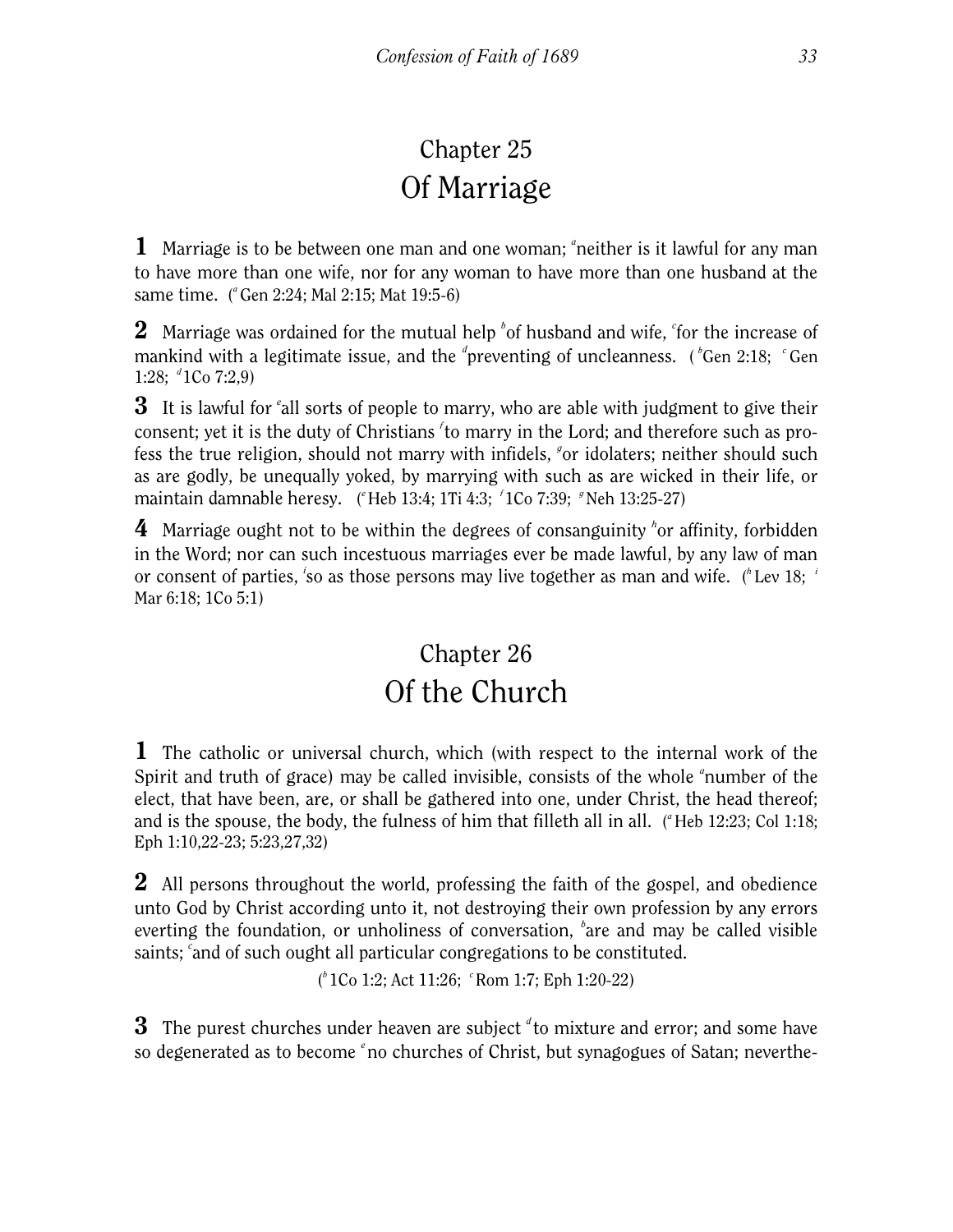less Christ always hath had, and ever shall have a *<sup>f</sup>* kingdom in this world, to the end thereof, of such as believe in him, and make profession of his name.

> ( *<sup>d</sup>*1Co 5; Rev 2-3; *<sup>e</sup>* Rev 18:2; 2Th 2:11-12; *f* Mat 16:18; Psa 72:17; 102:28; Rev 12:17)

4 The Lord Jesus Christ is the Head of the church, in whom, by the appointment of the Father, <sup>*g*</sup> all power for the calling, institution, order or government of the church, is invested in a supreme and sovereign manner; neither can the Pope of Rome in any sense be head thereof, but is <sup>h</sup> that antichrist, that man of sin, and son of perdition, that exalteth himself in the church against Christ, and all that is called God; whom the Lord shall destroy with the brightness of his coming.

( *<sup>g</sup>*Col 1:18; Mat 28:18-20; Eph 4:11-12; *<sup>h</sup>* 2Th 2:2-9)

**5** In the execution of this power wherewith he is so intrusted, the Lord Jesus calleth out of the world unto himself, through the ministry of his Word, by his Spirit, *<sup>i</sup>* those that are given unto him by his Father, that they may walk before him in all the <sup>k</sup>ways of obedience, which he prescribeth to them in his Word. Those thus called, he commandeth to walk together in particular societies, or <sup>*l*</sup> churches, for their mutual edification, and the due performance of that public worship, which he requireth of them in the world. ( *<sup>i</sup>*Joh 10:16; *<sup>k</sup>*Joh 12:32; Mat 28:20; *<sup>l</sup>*Mat 18:15-20)

**6** The members of these churches are "saints by calling, visibly manifesting and evidencing (in and by their profession and walking) their obedience unto that call of Christ; and do willingly consent to walk together, according to the appointment of Christ; giving up themselves to the Lord, and one to another, by the will of God, "in professed subjection to the ordinances of the Gospel. ("Rom 1:7; 1Co 1:2; "Act 2:41-42; 5:13-14; 2Co 9:13)

7 To each of these churches thus gathered, according to his mind declared in his Word, he hath given all that <sup>o</sup>power and authority, which is in any way needful for their carrying on that order in worship and discipline, which he hath instituted for them to observe; with commands and rules for the due and right exerting, and executing of that power.

('Mat 18:17-18; 1Co 5:4-5; 5:13; 2Co 2:6-8)

8 A particular church, gathered and completely organized according to the mind of Christ, consists of officers and members; and the officers appointed by Christ to be chosen and set apart by the church (so called and gathered), for the peculiar administration of ordinances, and execution of power or duty, which he intrusts them with, or calls them to, to be continued to the end of the world, are <sup>*p*</sup> bishops or elders, and deacons.

( *p* Act 20:17,28; Phi 1:1)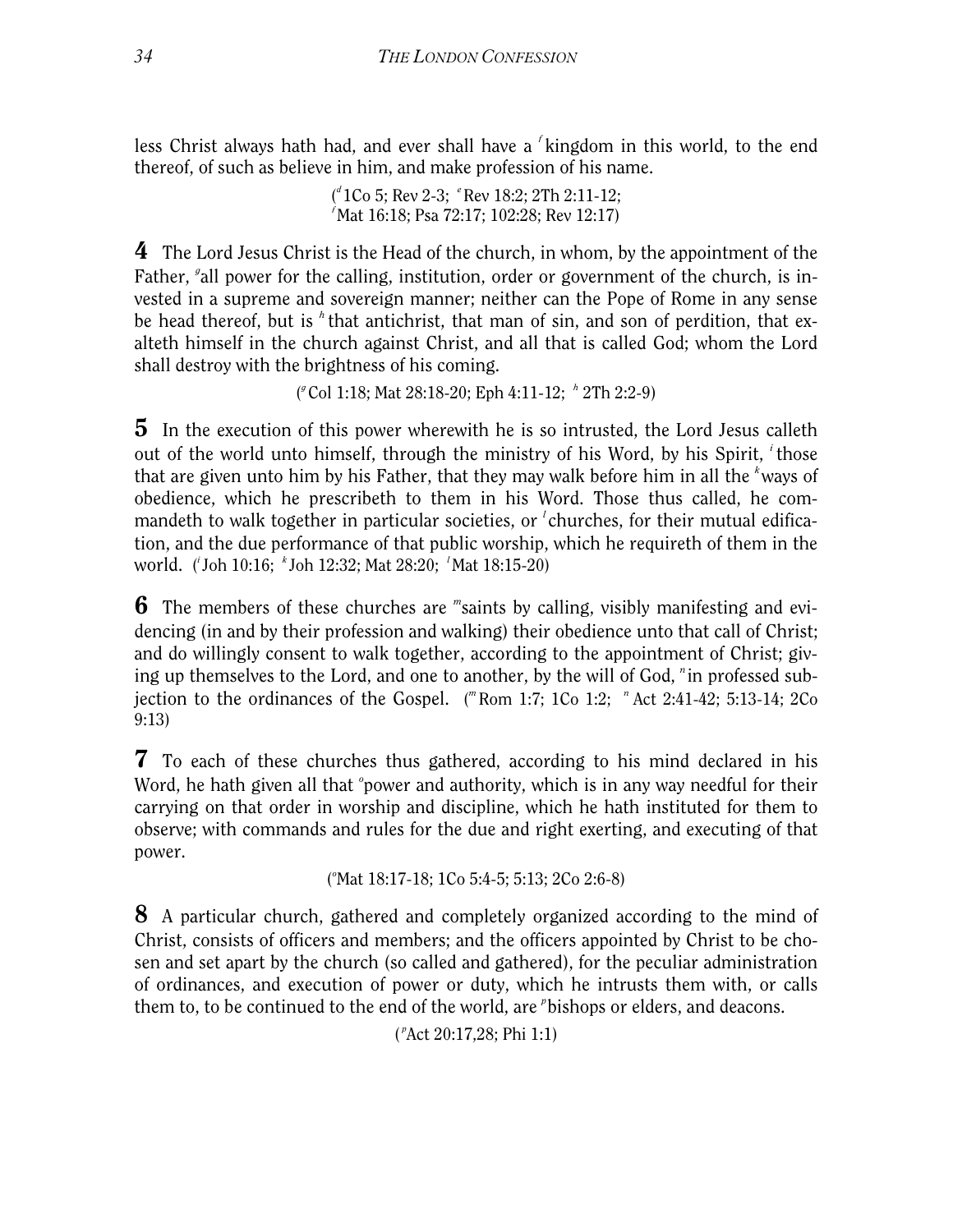9 The way appointed by Christ for the calling of any person, fitted and gifted by the Holy Spirit, unto the office of bishop or elder in a church, is, that he be chosen thereunto by the common <sup>*q*</sup> suffrage of the church itself; and solemnly set apart by fasting and prayer, with imposition of hands of the 'eldership of the church, if there be any before constituted therein; and of a deacon <sup>s</sup> that he be chosen by the like suffrage, and set apart by prayer, and the like imposition of hands. ("Act 14:23; '1Ti 4:14; 'Act 6:3,5-6)

**10**The work of pastors being constantly to attend the service of Christ, in his churches, in the ministry of the Word and prayer, *<sup>t</sup>* with watching for their souls, as they that must give an account to him; it is incumbent on the churches to whom they minister, not only to give them all due respect, "but also to communicate to them of all their good things according to their ability, so as they may have a comfortable supply, without being themselves <sup>x</sup>entangled in secular affairs; and may also be capable of exercising <sup>y</sup> hospitality towards others; and this is required by the <sup>z</sup>law of nature, and by the express order of our Lord Jesus, who hath ordained that they that preach the gospel should live of the gospel.

> ( *t* Act 6:4; Heb 13:17; *<sup>u</sup>*1Ti 5:17-18; Gal 6:6-7; *x*<sub>2</sub>Ti 2:4; <sup>*y*</sup>1Ti 3:2; <sup>*z*</sup>1Co 9:6-14)</sup>

**11**Although it be incumbent on the bishops or pastors of the churches, to be instant in preaching the Word, by way of office, yet the work of preaching the Word is not so peculiarly confined to them but that others also "gifted and fitted by the Holy Spirit for it, and approved and called by the church, may and ought to perform it. ("Act 11:19-21; 1Pe 4:10-11)

12As all believers are bound to join themselves to particular churches, when and where they have opportunity so to do; so all that are admitted unto the privileges of a church, are also <sup>b</sup>under the censures and government thereof, according to the rule of Christ. (<sup>b</sup> 1Th 5:14; 2Th 3:6,14-15)

13No church members, upon any offence taken by them, having performed their duty required of them towards the person they are offended at, ought to disturb any churchorder, or absent themselves from the assemblies of the church, or administration of any ordinances, upon the account of such offence at any of their fellow members, but to wait upon Christ, 'in the further proceeding of the church. ('Mat 18:15-17; Eph 4:2-3)

14As each church, and all the members of it, are bound to <sup>d</sup>pray continually for the good and prosperity of all the churches of Christ, in all places, and upon all occasions to further every one within the bounds of their places and callings, in the exercise of their gifts and graces, so the churches, when planted by the providence of God, so as they may enjoy opportunity and advantage for it, ought to hold <sup>e</sup>communion among themselves, for their peace, increase of love, and mutual edification.

( *d* Eph 6:18; Psa 122:6; *<sup>e</sup>* Rom 16:1-2; 3Jo 8-10)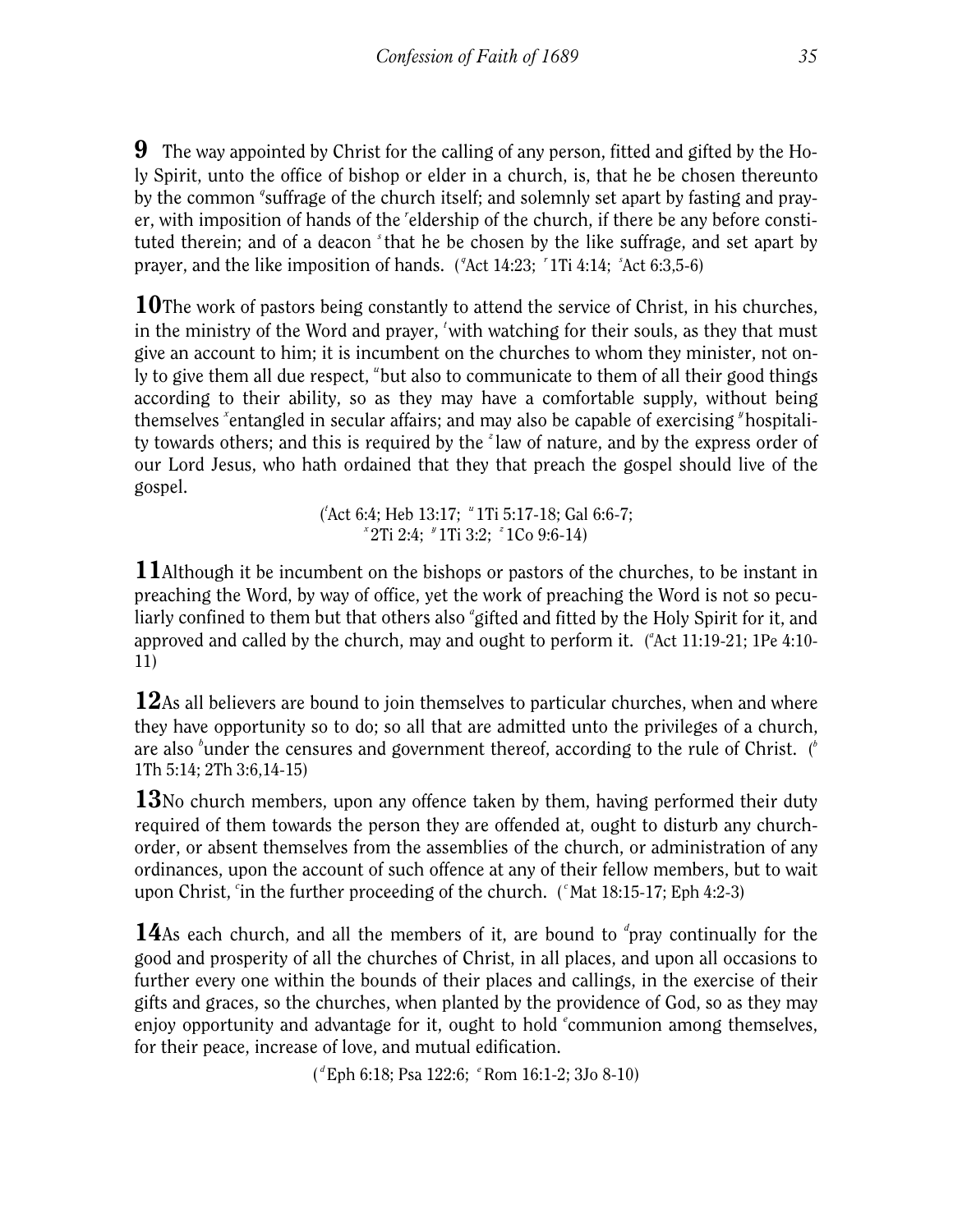15In cases of difficulties or differences, either in point of doctrine or administration, wherein either the churches in general are concerned, or any one church, in their peace, union, and edification; or any member or members of any church are injured, in or by any proceedings in censures not agreeable to truth and order: it is according to the mind of Christ, that many churches holding communion together, do, by their messengers, meet to consider, 'and give their advice in or about that matter in difference, to be reported to all the churches concerned; howbeit these messengers assembled, are not intrusted with any church-power properly so called; or with any jurisdiction over the churches themselves, to exercise any censures either over any churches or persons; or *<sup>g</sup>* to impose their determination on the churches or officers. (Act 15:2,4,6,22-23,25; <sup>*g*</sup>2Co 1:24; 1Jo 4:1)

# Chapter 27 Of the Communion of Saints

1 All saints that are united to Jesus Christ, their head, by his Spirit, and faith, although they are not made thereby one person with him, have <sup>a</sup> fellowship in his graces, sufferings, death, resurrection, and glory; and, being united to one another in love, they *<sup>b</sup>* have communion in each other's gifts and graces, and are obliged to the performance of such duties, public and private, in an orderly way, *<sup>c</sup>* as do conduce to their mutual good, both in the inward and outward man.

> ( *<sup>a</sup>*1Jo 1:3; Joh 1:16; Phi 3:10; Rom 6:5-6; *<sup>b</sup>* Eph 4:15-16; 1Co 12:7; 3:21-23; *<sup>c</sup>*1Th 5:11,14; Rom 1:12; 1Jo 3:17-18; Gal 6:10)

2 Saints by profession are bound to maintain an holy fellowship and communion in the worship of God, and in performing such other spiritual services <sup>d</sup>as tend to their mutual edification; as also in relieving each other in 'outward things according to their several abilities, and necessities; which communion, according to the rule of the gospel, though especially to be exercised by them, in the relation wherein they stand, whether in *<sup>f</sup>* families, or <sup>*g*</sup> churches, yet, as God offereth opportunity, is to be extended to all the household of faith, even all those who in every place call upon the name of the Lord Jesus; nevertheless their communion one with another as saints, doth not take away or *<sup>h</sup>* infringe the title or propriety which each man hath in his goods and possessions.

> ( *<sup>d</sup>*Heb 10:24-25; 3:12-13; *<sup>e</sup>* Act 11:29-30; *<sup>f</sup>* Eph 6:4; *<sup>g</sup>*1Co 12:14-27; *<sup>h</sup>* Act 5:4; Eph 4:28)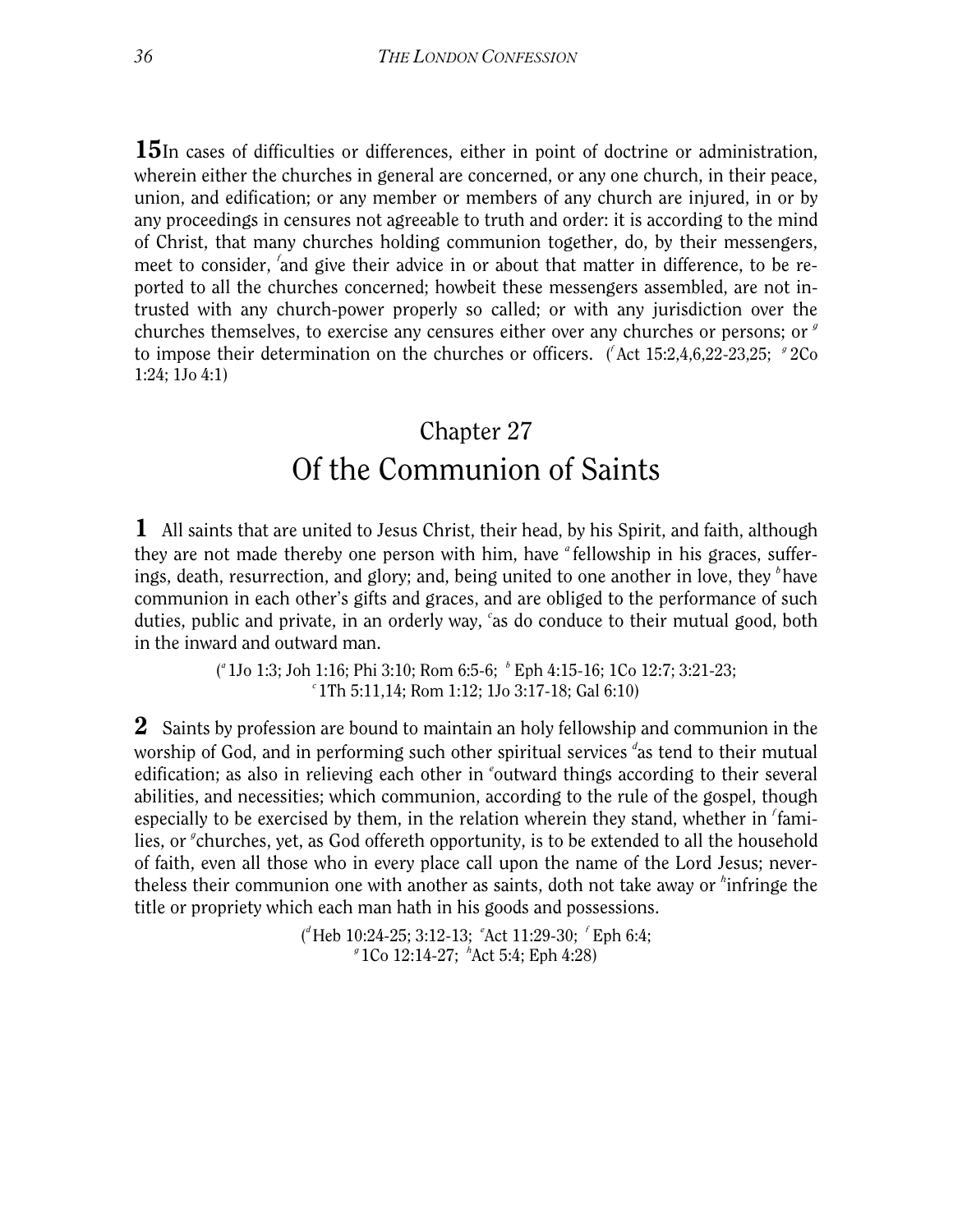# Chapter 28 Of Baptism and the Lord's Supper

1 Baptism and the Lord's Supper are ordinances of positive and sovereign institution, appointed by the Lord Jesus, the only lawgiver, to be continued in his church <sup>a</sup> to the end of the world. ("Mat 28:19-20; 1Co 11:26)

**2** These holy appointments are to be administered by those only who are qualified and thereunto called, according <sup>b</sup> to the commission of Christ.

(*b*Mat 28:19; 1Co 4:1)

# Chapter 29 Of Baptism

1 Baptism is an ordinance of the New Testament, ordained by Jesus Christ, to be unto the party baptized, a sign of his fellowship with him, in his death <sup>a</sup> and resurrection; of his being engrafted into him; of <sup>b</sup>remission of sins; and of 'giving up into God, through Jesus Christ, to live and walk in newness of life. ("Rom 6:3-5; Col 2:12; Gal 3:27; <sup>b</sup> Mar 1:4; Act 22:16; <sup>c</sup> Rom 6:4)

2 Those who do actually profess <sup>d</sup>repentance towards God, faith in, and obedience to, our Lord Jesus Christ, are the only proper subjects of this ordinance. (<sup>d</sup> Mar 16:16; Act 8:36-37; 2:41; 8:12; 18:8)

3 The outward element to be used in this ordinance *<sup>e</sup>* is water, wherein the party is to be baptized, in the name of the Father, and of the Son, and of the Holy Spirit. (<sup>e</sup> Mat 28:19-20; Act 8:38)

4 Immersion, or dipping of the person *<sup>f</sup>* in water, is necessary to the due administration of this ordinance. ( *<sup>f</sup>*Mat 3:16; Joh 3:23)

# Chapter 30 Of the Lord's Supper

1 The supper of the Lord Jesus was instituted by him the same night wherein he was betrayed, to be observed in his churches, unto the end of the world, for the perpetual remembrance, and shewing forth the sacrifice of himself in his death, "confirmation of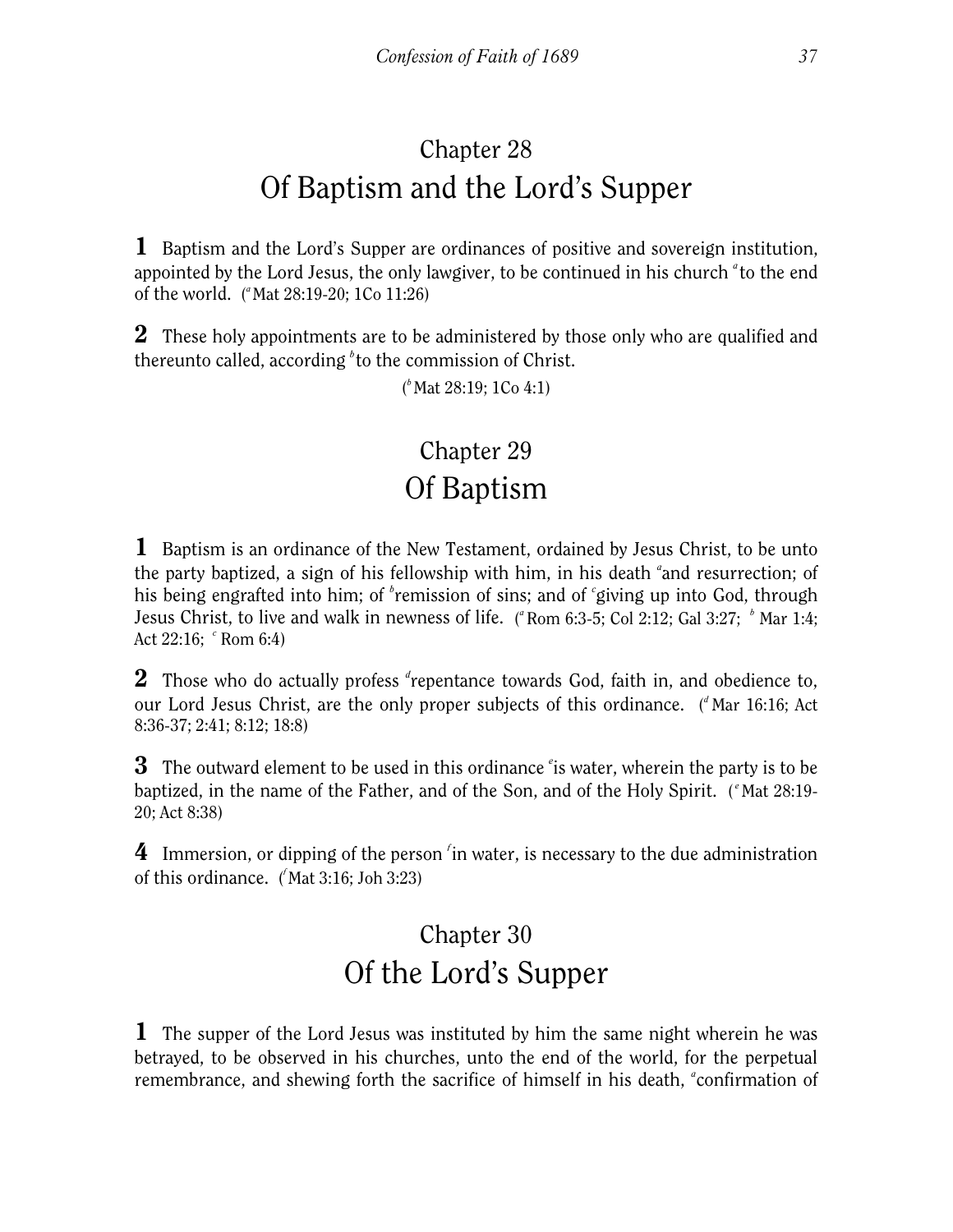the faith of believers in all the benefits thereof, their spiritual nourishment, and growth in him, their further engagement in and to all duties which they owe to him; <sup>b</sup>and to be a bond and pledge of their communion with him, and with each other.

( *<sup>a</sup>*1Co 11:23-26; *<sup>b</sup>* 1Co 10:16-17,21)

2 In this ordinance Christ is not offered up to his Father, nor any real sacrifice made at all for remission of sin of the quick or dead, but only a memorial of that <sup>c</sup>one offering up of himself by himself upon the cross, once for all; and a spiritual oblation of all *<sup>d</sup>* possible praise unto God for the same. So that the popish sacrifice of the mass, as they call it, is most abominable, injurious to Christ's own sacrifice the alone propitiation for all the sins of the elect. ('Heb 9:25-26,28; <sup>d</sup> 1Co 11:24; Mat 26:26-27)

**3** The Lord Jesus hath, in this ordinance, appointed his ministers to pray, and bless the elements of bread and wine, and thereby to set them apart from a common to a holy use, and to take and break the bread; to take the cup, *<sup>e</sup>* and, they communicating also themselves, to give both to the communicants. (<sup>e</sup> 1Co 11:23-26, etc.)

4 The denial of the cup to the people, worshipping the elements, the lifting them up, or carrying them about for adoration, and reserving them for any pretended religious use, 'are all contrary to the nature of this ordinance, and to the institution of Christ. ( Mat 26:26-28; 15:9; Exo 20:4-5)

5 The outward elements in this ordinance, duly set apart to the use ordained by Christ, have such relation to him crucified, as that truly, although in terms used figuratively, they are sometimes called by the names of the things they represent, to wit, the <sup>*g*</sup> body and blood of Christ, albeit, in substance and nature, they still remain truly and only *<sup>h</sup>* bread and wine, as they were before. (<sup>*q*</sup> 1Co 11:27; <sup>*h*</sup> 1Co 11:26,28)

6 That doctrine which maintains a change of the substance of bread and wine, into the substance of Christ's body and blood, commonly called transubstantiation, by consecration of a priest, or by any other way, is repugnant not to Scripture *<sup>i</sup>* alone, but even to common sense and reason, overthroweth the <sup>k</sup> nature of the ordinance, and hath been, and is, the cause of manifold superstitions, yea, of gross idolatries.

( *i* Act 3:21; Luk 24:6,39; *<sup>k</sup>* 1Co 11:24-25)

7 Worthy receivers, outwardly partaking of the visible elements in this ordinance, do then also inwardly by faith, really and indeed, yet not carnally and corporally, but spiritually receive, and feed upon Christ crucified, *<sup>l</sup>* and all the benefits of his death; the body and blood of Christ being then not corporally or carnally, but spiritually present to the faith of believers in that ordinance, as the elements themselves are to their outward senses.

( *<sup>l</sup>*1Co 10:16; 11:23-26)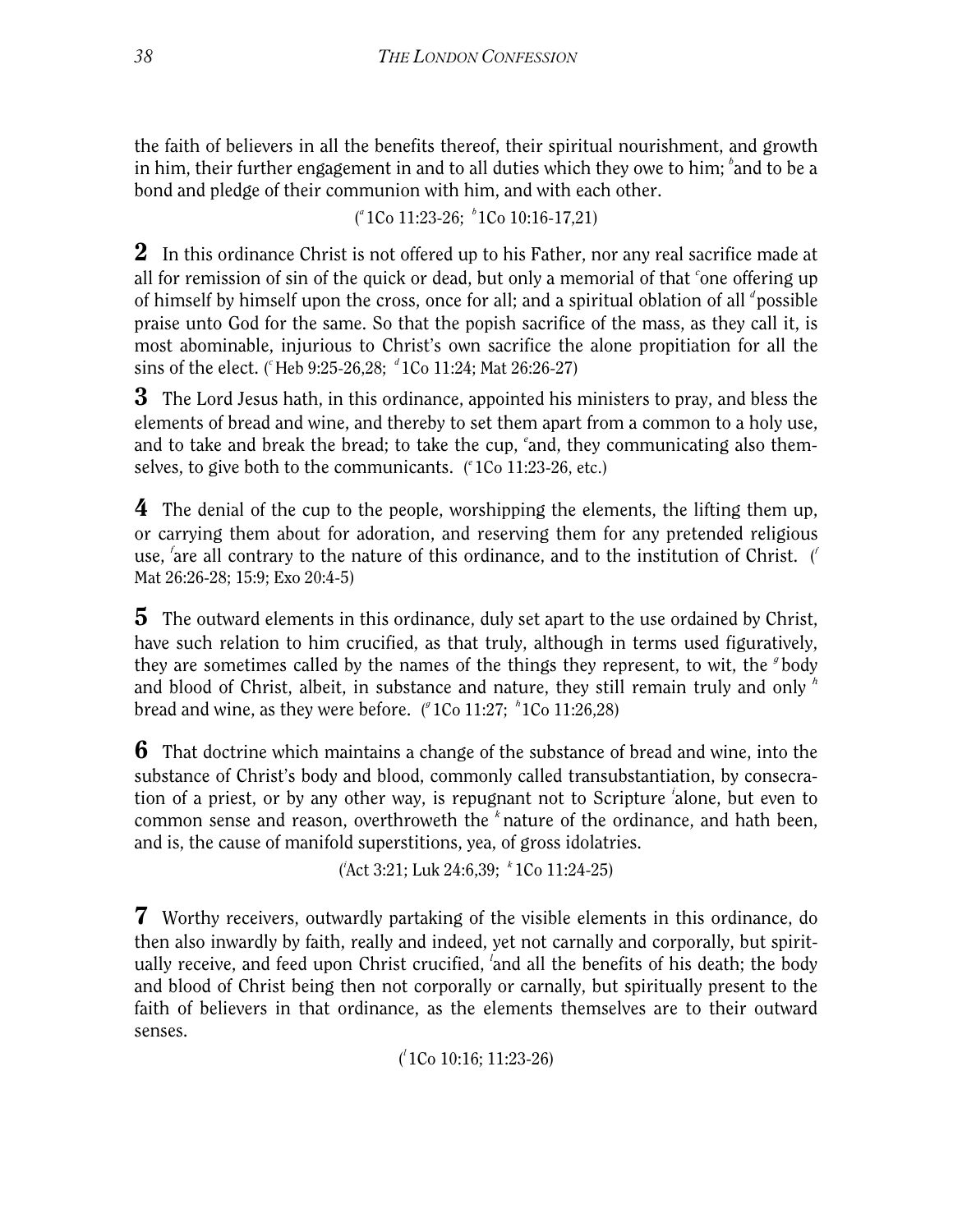8 All ignorant and ungodly persons, as they are unfit to enjoy communion *<sup>m</sup>* with Christ, so are they unworthy of the Lord's table, and cannot, without great sin against him, while they remain such, partake of these holy mysteries, "or be admitted thereunto; yea, whosoever shall receive unworthily, are guilty of the body and blood of the Lord, eating and drinking judgment to themselves.

( *<sup>m</sup>*2Co 6:14-15; *<sup>n</sup>*1Co 11:29; Mat 7:6)

# Chapter 31 Of the State of Man after Death and Of the Resurrection of the Dead

1 The bodies of men after death return to dust, <sup>a</sup> and see corruption; but their souls, which neither die nor sleep, having an immortal subsistence, immediately <sup>b</sup>return to God who gave them. The souls of the righteous being then made perfect in holiness, are received into paradise, where they are with Christ, and behold the face of God in light *c* and glory, waiting for the full redemption of their bodies; and the souls of the wicked are cast into hell; where they remain in torment and utter darkness, reserved to <sup>d</sup> the judgment of the great day; besides these two places, for souls separated from their bodies, the Scripture acknowledgeth none.

> ( *<sup>a</sup>*Gen 3:19; Act 13:36; *<sup>b</sup>* Ecc 12:7; *<sup>c</sup>*Luk 23:43; 2Co 5:1,6,8; Phi 1:23; Heb 12:3; *<sup>d</sup>* Jude 1:6-7; 1Pe 3:19; Luk 16:23-24)

2 At the last day, such of the saints as are found alive, shall not sleep, but be <sup>*e*</sup>changed; and all the dead shall be raised up with the selfsame bodies, and *<sup>f</sup>* none other; although with different <sup>*q*</sup> qualities, which shall be united again to their souls forever.

( *<sup>e</sup>*1Co 15:51-52; 1Th 4:17; *<sup>f</sup>* Job 19:26-27; *<sup>g</sup>* 1Co 15:42-43)

3 The bodies of the unjust shall, by the power of Christ, be raised to dishonour; the bodies of the just, by his Spirit, unto honour, *<sup>h</sup>* and be made conformable to his own glorious body.

( *<sup>h</sup>*Act 24:15; Joh 5:28-29; Phi 3:21)

# Chapter 32 Of the Last Judgment

1 God hath appointed a day wherein he will judge the world in righteousness, by <sup>*a*</sup> Jesus Christ; to whom all power and judgment is given of the Father; in which day, not only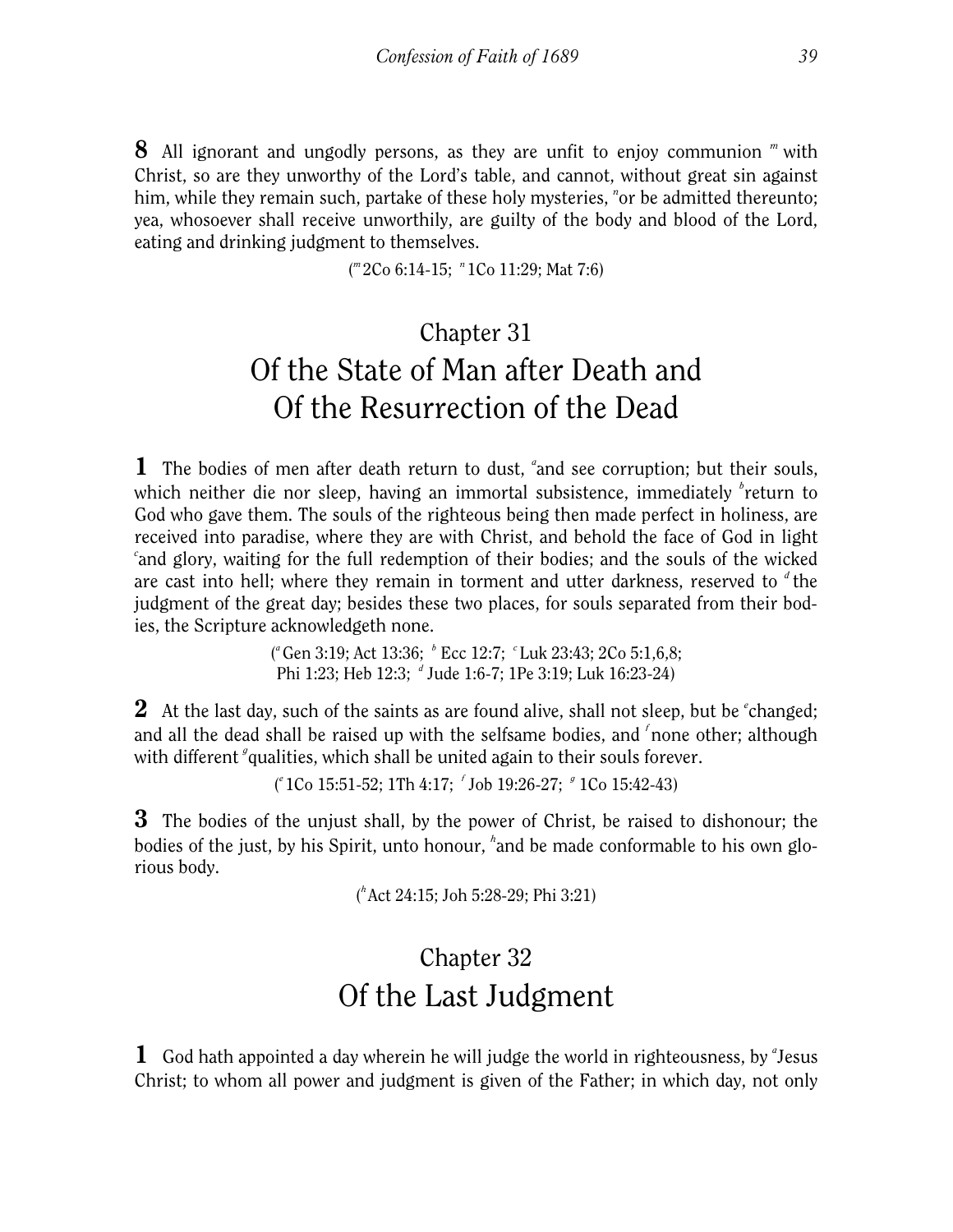the *<sup>b</sup>* apostate angels shall be judged, but likewise all persons that have lived upon the earth shall appear before the tribunal of Christ, <sup>c</sup> to give an account of their thoughts, words, and deeds, and to receive according to what they have done in the body, whether good or evil.

> ( *<sup>a</sup>*Act 17:31; Joh 5:22,27; *<sup>b</sup>*1Co 6:3; Jude 1:6; *<sup>c</sup>* 2Co 5:10; Ecc 12:14; Mat 12:36; Rom 14:10,12; Mat 25:32-46)

2 The end of God's appointing this day, is for the manifestation of the glory of his mercy, in the eternal salvation of the elect; <sup>d</sup>and of his justice, in the eternal damnation of the reprobate, who are wicked and disobedient; for then shall the righteous go into everlasting life, and receive that fulness of joy and glory with everlasting rewards, in the presence <sup>e</sup> of the Lord; but the wicked, who know not God, and obey not the gospel of Jesus Christ, shall be cast aside into everlasting torments, and *<sup>f</sup>* punished with everlasting destruction, from the presence of the Lord, and from the glory of his power.

> ( *<sup>d</sup>*Rom 9:22-23; *<sup>e</sup>*Mat 25:21,34; 2Ti 4:8; *f* Mat 25:46; Mar 9:48; 2Th 1:7-10)

**3** As Christ would have us to be certainly persuaded that there shall be a day of judgment, both <sup>*f*</sup> to deter all men from sin, and for the greater <sup>*h*</sup> consolation of the godly in their adversity, so will he have the day unknown to men, that they may shake off all carnal security, and be always watchful, because they know not at what hour the *<sup>i</sup>* Lord will come, and may ever be prepared to say, *<sup>k</sup>* Come Lord Jesus; come quickly. Amen.

( *<sup>g</sup>*2Co 5:10-11; *<sup>h</sup>*2Th 1:5-7; *<sup>i</sup>* Mar 13:35-37; Luk 12:35-40; *<sup>k</sup>*Rev 22:20)

#### কৈৰ্ক

We, the ministers and messengers of, and concerned for, upwards of one hundred baptized congregations in England and Wales (denying Arminianism<sup>12</sup>), being met together in London, from the third of the seventh month to the eleventh of the same, 1689, to consider of some things that might be for the glory of God, and the good of these congregations, have thought meet (for the satisfaction of all other Christians that differ from us in the point of baptism) to recommend to their perusal the confession of our faith, which confession we own as containing the doctrine of our faith and practice, and do desire that the members of our churches respectively do furnish themselves therewith,

<span id="page-40-0"></span> $12$  **Arminianism** – system of doctrine taught by Jacobus Arminius (1560-1609), Dutch theologian. He rejected the Reformers' understanding of salvation by God's sovereign election, teaching instead that God's election of individuals was based on His foreknowledge of their accepting or rejecting Christ by their own free will.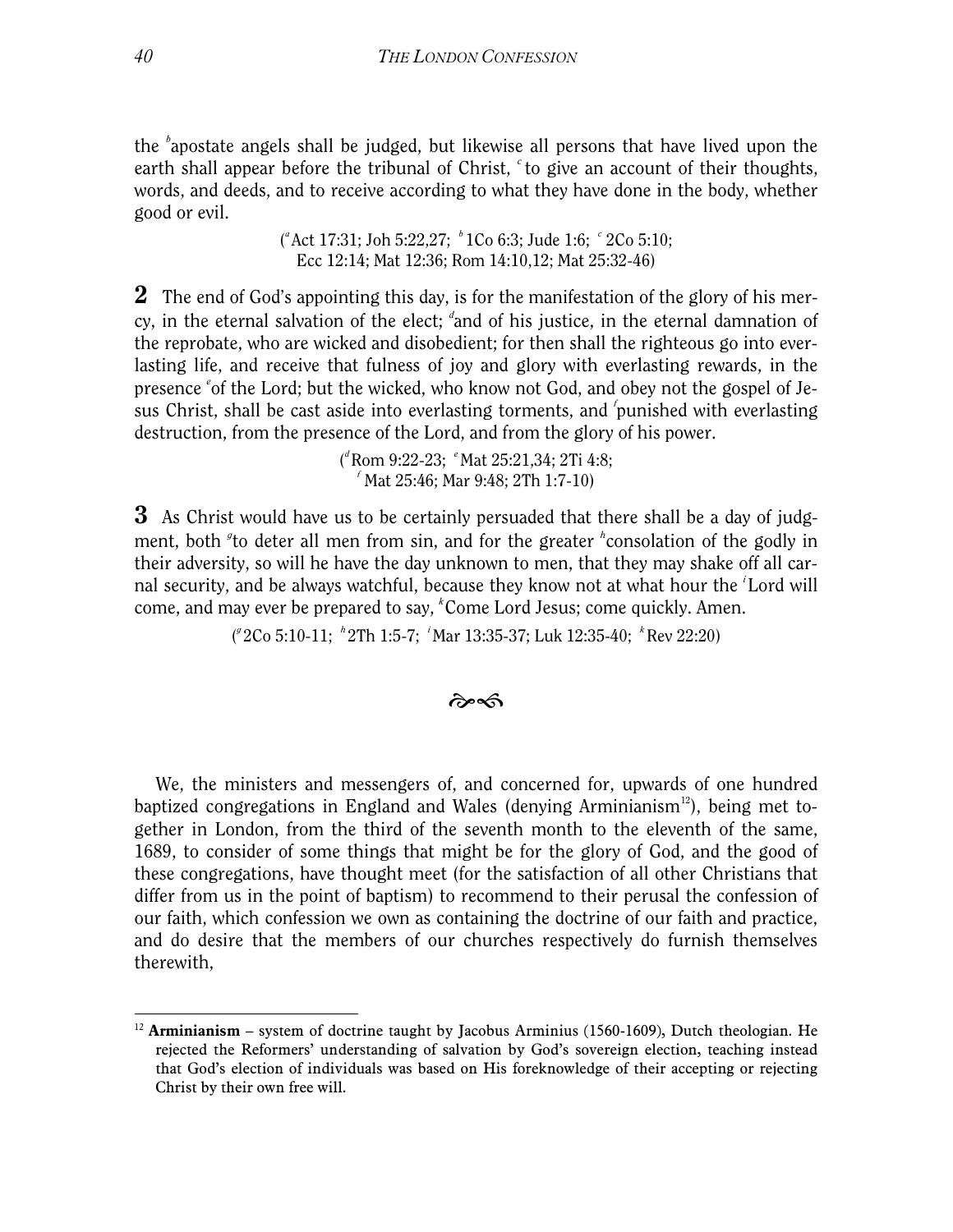Hanserd Knollys Pastor Broken Wharf London William Kiffin Pastor Devonshire-square London John Harris Pastor Joiner's Hall London William Collins Pastor Petty France London Hercules Collins Pastor Wapping London Robert Steed Pastor Broken Wharf London Leonard HarrisonPastor Limehouse London George Barret Pastor Mile End Green London Isaac Lamb Pastor Pennington-street London Richard Adams Minister Shad Thames Southwark Benjamin Keach Pastor Horse-lie-down Southwark Andrew Gifford Pastor Bristol, Fryars Som. & Glouc. Thomas Vaux Pastor Broadmead Som. & Glouc. Thomas Winnel Pastor Taunton Som. & Glouc. James Hitt Preacher Dalwood Dorset Richard TidmarshMinister Oxford City Osen William Facey Pastor Reading Berks Samuel Buttall Minister Plymouth Devon Christopher Price Minister Abergavenny Monmouth Daniel Finch Minister Kingsworth Herts John Ball Minister Tiverton Devon Edmond White Pastor Evershall Bedford William Pritchard Pastor Blaenau Monmouth Paul Fruin Minister Warwick Warwick Richard Ring Pastor Southampton Hants John Tompkins Minister Abingdon Berks Toby Willes Pastor Bridewater Somerset John Carter Steventon Bedford James Webb Devizes Wilts. Richard Sutton Pastor Tring Herts Robert Knight Pastor Stukeley Bucks Edward Price Pastor Hereford-City Hereford William Phipps Pastor Exon Devon William Hawkins Pastor Dimmock Gloucester Samuel Ewer Pastor Hemstead Herts Edward Man Pastor Houndsditch London Charles Archer Pastor Hick-Norton Oxon

In the name of and on the behalf of the whole assembly.  $\infty$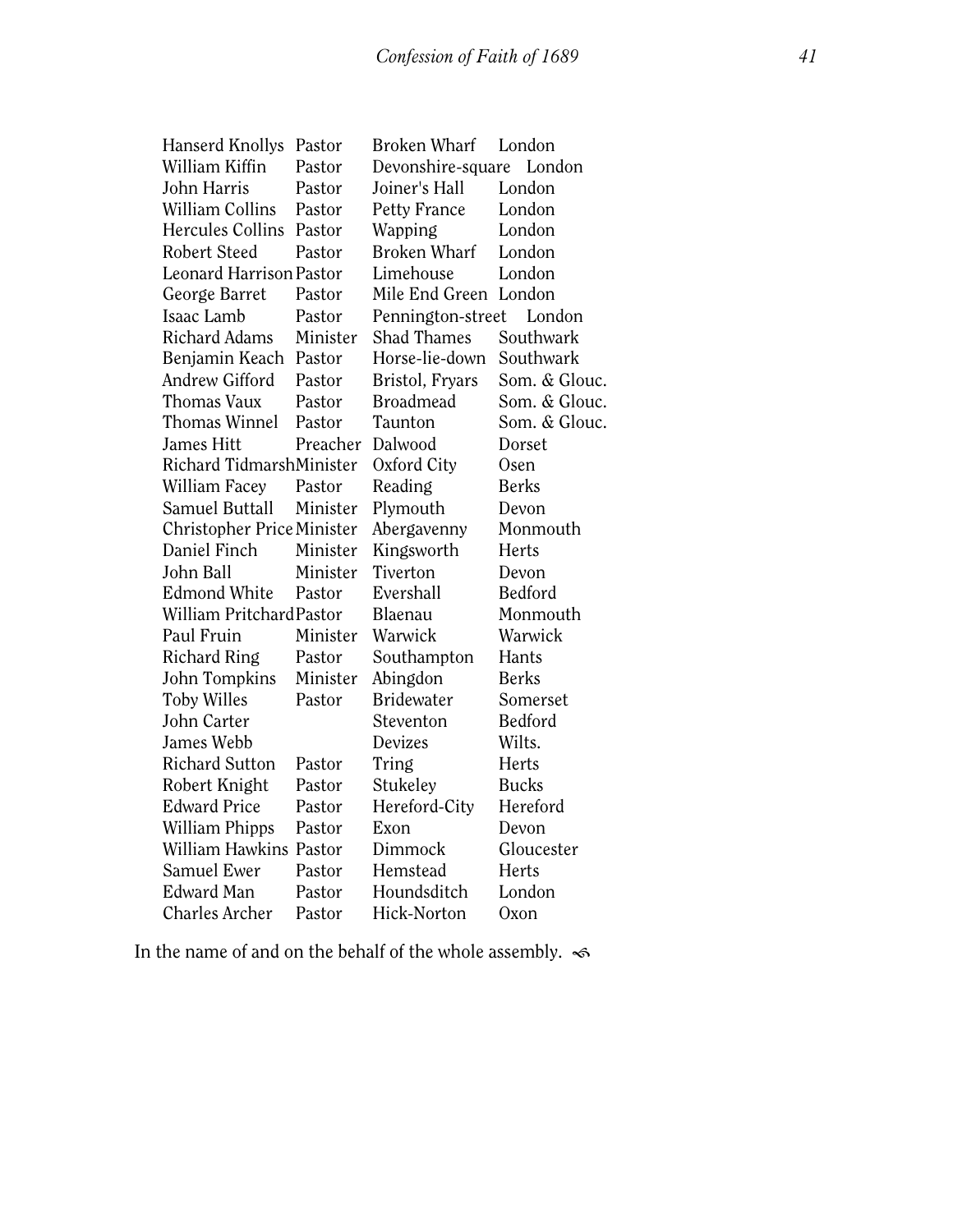# THE BAPTIST CATECHISM

*Benjamin Keach, a pastor who was involved in the development of the Confession, is often attributed with writing this catechism, which is also commonly known as "Keach's Catechism." It is likely that it was actually compiled by William Collins, another prominent pastor involved in drafting the Confession. The catechism was officially published by the British Baptists in 1693.*

## *God's Word*

- 1. Q. Who is the first and chiefest being? A. God is the first and chiefest being (Isa 44:6; 48:12; Psa 97:9).
- 2. Q. Ought everyone to believe there is a God? A. Everyone ought to believe there is a God (Heb 11:6); and it is their great sin and folly who do not (Psa 14:1).
- 3. Q. How may we know there is a God? A. The light of nature in man and the works of God plainly declare there is a God (Rom 1:19-20; Psa 19:1-3; Act 17:24); but His Word and Spirit only do it fully and ef-fectually for the salvation of sinners (1Co 2:10; 2Ti 3:15-16).<sup>[13](#page-42-0)</sup>
- 4. Q. What is the Word of God? A. The holy Scriptures of the Old and New Testament are the Word of God, and the only certain rule of faith and obedience  $(2Ti\ 3:16; Eph\ 2:20).<sup>14</sup>$  $(2Ti\ 3:16; Eph\ 2:20).<sup>14</sup>$  $(2Ti\ 3:16; Eph\ 2:20).<sup>14</sup>$
- 5. Q. May all men make use of the holy Scriptures? A. All men are not only permitted, but commanded and exhorted to read, hear, and understand the holy Scriptures (Joh 5:38; 17:17-18; Rev 1:3; Act 8:30).

<span id="page-42-1"></span><span id="page-42-0"></span><sup>&</sup>lt;sup>13</sup> See Free Grace Broadcaster 171, *The Majesty of God*, available from CHAPEL LIBRARY.<br><sup>14</sup> See *The Infallible Word of God* by Charles Spurgeon (1834-1892), and *The Doctrine of Revelation* by A.

W. Pink (1886-1952); both available from CHAPEL LIBRARY.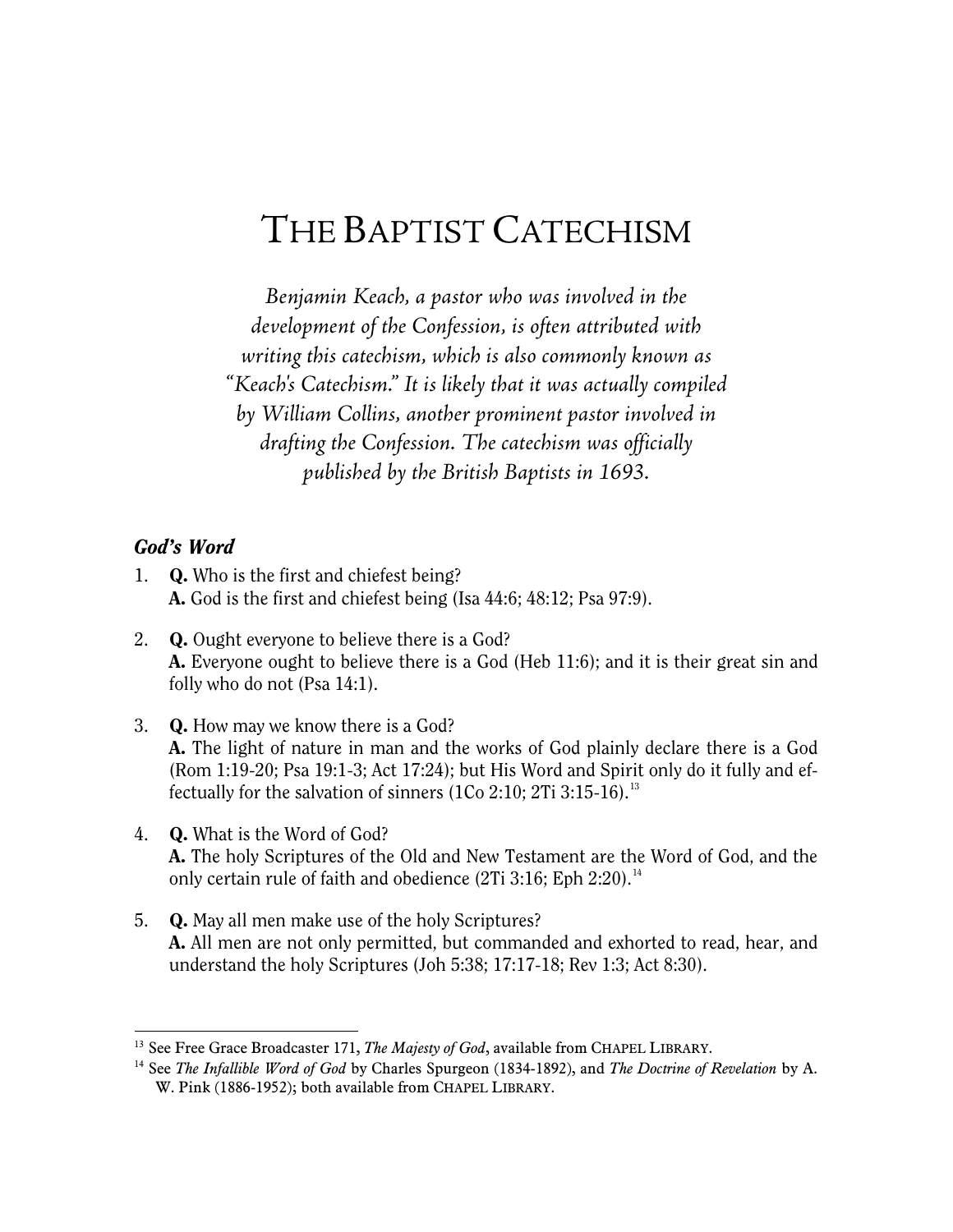6. Q. What things are chiefly contained in the holy Scriptures? A. The holy Scriptures chiefly contain what man ought to believe concerning God, and what duty God requireth of man (2Ti 1:13; 3:15-16).

# *God*

7. Q. What is God?

A. God is a Spirit (Joh 4:24), infinite (Job 11:7-9), eternal (Psa 110:2); and unchangeable (Jam 1:17) in His being (Exo 3:14), wisdom (Psa 147:5), power (Rev 4:8), holiness (Rev 15:4), justice, goodness, and truth (Exo 34:6).

- 8. Q. Are there more gods than one? A. There is but one only: the living and true God (Deu 6:4; Jer 10:10).
- 9. Q. How many persons are there in the Godhead? A. There are three persons in the Godhead: the Father, the Son, and the Holy Spirit; and these three are one God, the same in essence, equal in power and glory (1Jo 5:7; Mat  $28:19$ .<sup>[15](#page-43-0)</sup>
- 10. Q. What are the decrees of God? A. The decrees of God are His eternal purpose according to the counsel of His will, whereby, for His own glory, He hath foreordained whatsoever comes to pass (Eph 1:4, 11; Rom 9:22-23; Isa 46:10; Lam 3:37).<sup>[16](#page-43-1)</sup>
- 11. Q. How doth God execute His decrees? A. God executeth His decrees in the works of creation and providence.
- 12. Q. What is the work of creation?

A. The work of creation is God's making all things of nothing, by the word of His power, in the space of six days, and all very good (Gen 1; Heb  $11:3$ ).<sup>[17](#page-43-2)</sup>

## 13. Q. How did God create man?

A. God created man male and female, after His own image, in knowledge, righteousness, and holiness, with dominion over the creatures (Gen 1:26-28; Col 3:10; Eph 4:24).

<span id="page-43-0"></span><sup>-</sup><sup>15</sup> See Free Grace Broadcaster 231, *The Triune God*, and *The Trinity* by Jonathan Edwards (1703-1758); both available from CHAPEL LIBRARY. 16 See FGB 237, *God's Decrees*, available from CHAPEL LIBRARY. 17 See *Evolution or Creation?* and *Understanding the Times* by Ken Ham; both available from CHAPEL LI-

<span id="page-43-1"></span>

<span id="page-43-2"></span>BRARY.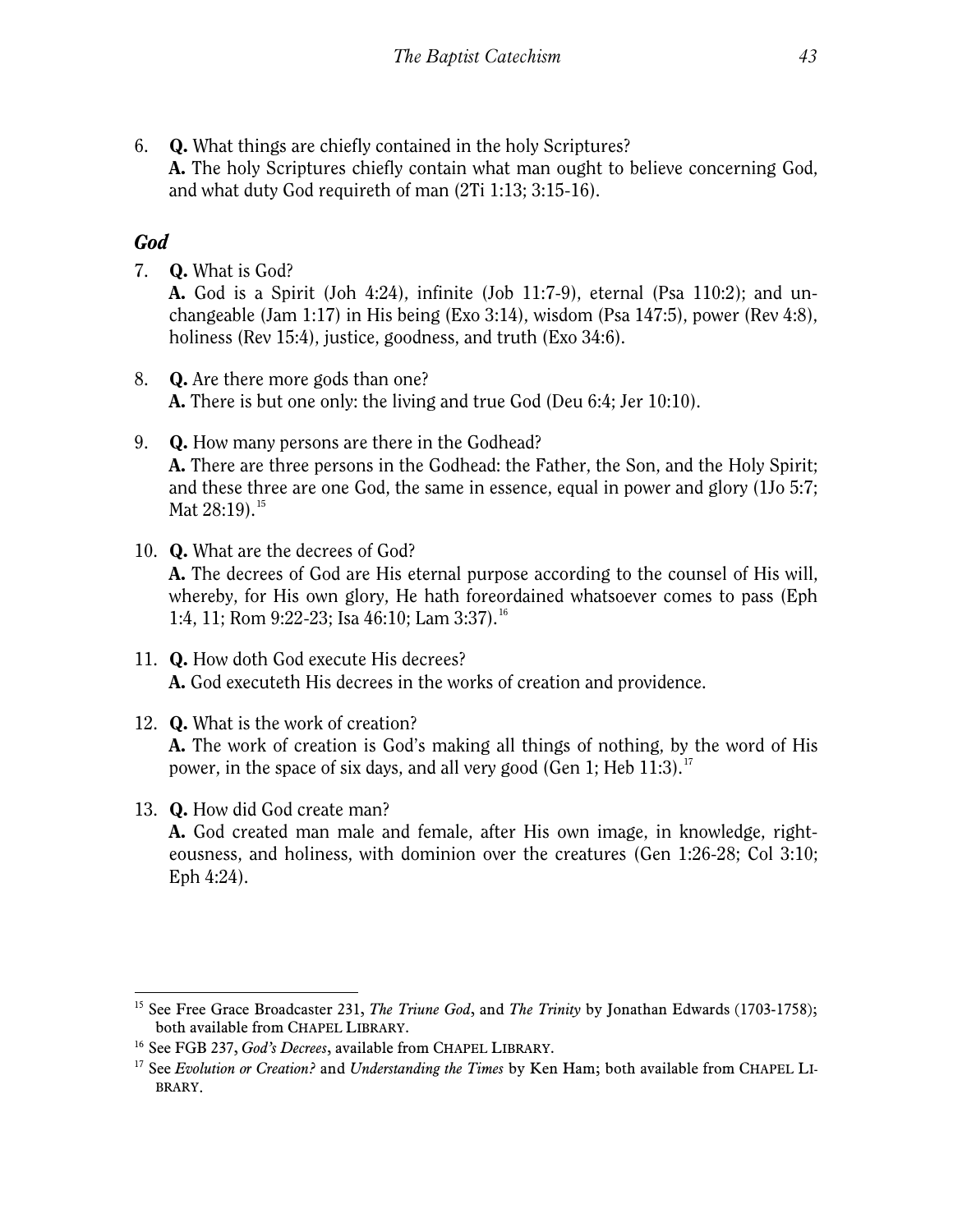- 14. Q. What are God's works of providence? A. God's works of providence are His most holy (Psa 145:17), wise (Isa 28:29; Psa 104:24), and powerful preserving (Heb 1:3) and governing all His creatures, and all their actions (Psa 103:19; Mat 10:29-31).<sup>[18](#page-44-0)</sup>
- 15. Q. What special act of providence did God exercise towards man in the estate wherein he was created? A. When God had created man, He entered into a covenant of life with him upon condition of perfect obedience: forbidding him to eat of the tree of the knowledge of good and evil, upon pain of death (Gal 3:12; Gen 2:17).

#### *Sin*

- 16. Q. Did our first parents continue in the estate wherein they were created? A. Our first parents, being left to the freedom of their own will, fell from the estate wherein they were created by sinning against God (Gen 3:6-8, 13; Ecc 7:29).
- 17. Q. What is sin? **A.** Sin is any want<sup>19</sup> of conformity unto, or transgression of, the law of God (1Jo 3:4).
- 18. Q. What was the sin whereby our first parents fell from the estate wherein they were created?

A. The sin whereby our first parents fell from the estate wherein they were created was their eating the forbidden fruit (Gen 3:6, 12, 16-17).

- 19. Q. Did all mankind fall in Adam's first transgression? A. The covenant being made with Adam, not only for himself but for his posterity, all mankind descending from him by ordinary generation sinned in him, and fell with him in his first transgression (Gen 2:16-17; Rom 5:12; 1Co 15:21-22).
- 20. Q. Into what estate did the Fall bring mankind? A. The Fall brought mankind into an estate of sin and misery (Rom 5:12).
- 21. Q. Wherein consists the sinfulness of that estate whereinto man fell? A. The sinfulness of that estate whereinto man fell consists in the guilt of Adam's first sin, the want of original righteousness, and the corruption of his whole nature, which is commonly called original sin, together with all actual transgressions which proceed from it (Rom 5:12 to the end; Eph 2:1-3; Jam 1:14-15; Mat 15:19).<sup>[20](#page-44-2)</sup>

<span id="page-44-0"></span><sup>18</sup> See *God's Providence* by Charles Spurgeon (1834-1892), and *The Sovereignty of God in Providence* by John Reisinger; both available from CHAPEL LIBRARY. 19 **want** – lack.

<span id="page-44-2"></span><span id="page-44-1"></span><sup>20</sup> See *Vile* and *The Doctrine of Human Depravity* by A. W. Pink (1886-1952); both available from CHAP-EL LIBRARY.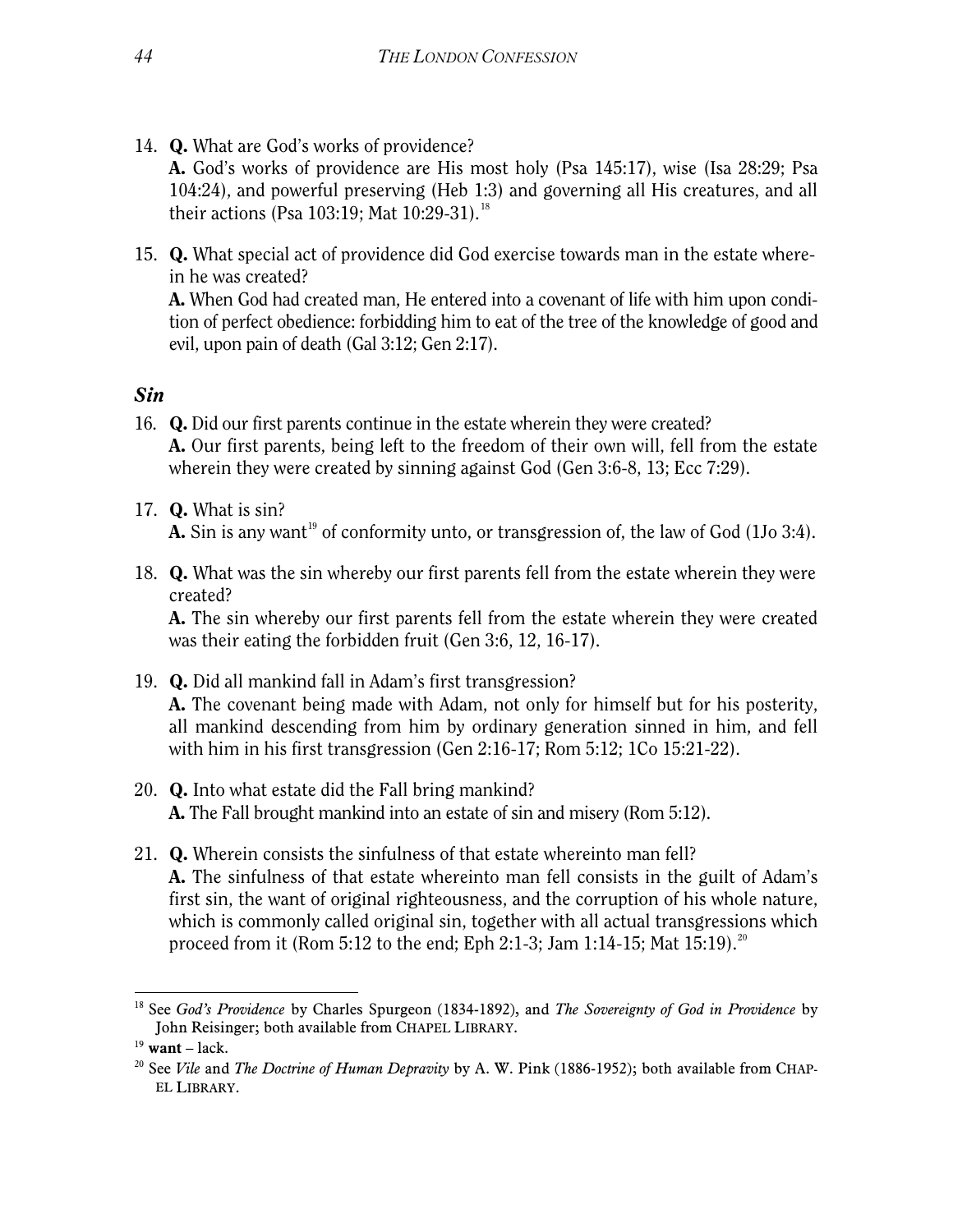22. Q. What is the misery of that estate whereinto man fell? A. All mankind by their fall lost communion with God (Gen 3:8, 10, 24), are under His wrath and curse (Eph 2:2-3; Gal 3:10), and so made liable to all miseries in this life, to death itself, and to the pains of hell forever (Lam 3:39; Rom 6:23; Mat 25:41, 46).

## *Jesus Christ*

- 23. Q. Did God leave all mankind to perish in the estate of sin and misery? A. God—having out of His mere good pleasure, from all eternity, elected some to everlasting life (Eph 1:4-5)—did enter into a Covenant of Grace, to deliver them out of the estate of sin and misery, and to bring them into an estate of salvation by a Redeemer (Rom 3:20-22; Gal 3:21-22).
- 24. Q. Who is the Redeemer of God's elect?

A. The only Redeemer of God's elect is the Lord Jesus Christ (1Ti 2:5-6); Who, being the eternal Son of God, became man (Joh 1:14; Gal 4:4), and so was and continueth to be God and man in two distinct natures, and one person forever (Rom 9:5; Luk 1:35; Col 2:9; Heb 7:24-25).

25. Q. How did Christ, being the Son of God, become man?

A. Christ, the Son of God, became man by taking to Himself a true body (Heb 2:14, 17; 10:5) and a reasonable<sup>[21](#page-45-0)</sup> soul (Mat 26:38); being conceived by the power of the Holy Spirit in the womb of the Virgin Mary, and born of her (Luk 1:27, 31, 34-35, 42; Gal 4:4), yet without sin (Heb 4:15; 7:26).<sup>[22](#page-45-1)</sup>

- 26. Q. What offices doth Christ execute as our Redeemer? A. Christ as our Redeemer executeth the offices of a prophet, of a priest, and of king, both in His estate of humiliation and exaltation (Act 3:22; Heb 12:25; 2Co 13:3; Heb 5:5-7; 7:25; Psa 2:6; Isa 9:6-7; Mat 21:5; Psa 2:8-11).
- 27. Q. How doth Christ execute the office of a prophet? A. Christ executeth the office of prophet in revealing to us, by His Word and Spirit, the will of God for our salvation (Joh 1:18; 1Pe 1:10-12; Joh 15:15; 20:31).
- 28. Q. How doth Christ execute the office of a priest? A. Christ executeth the office of priest in His once offering up Himself a sacrifice to satisfy divine justice (Heb 9:14, 28) and reconcile us to God (Heb 2:17), and in making continual intercession for us (Heb 7:24-25).

<span id="page-45-0"></span> $21$  **reasonable** – capable of rational thought as a man.

<span id="page-45-1"></span><sup>&</sup>lt;sup>22</sup> See Free Grace Broadcaster 234, *Incarnation*, available from CHAPEL LIBRARY.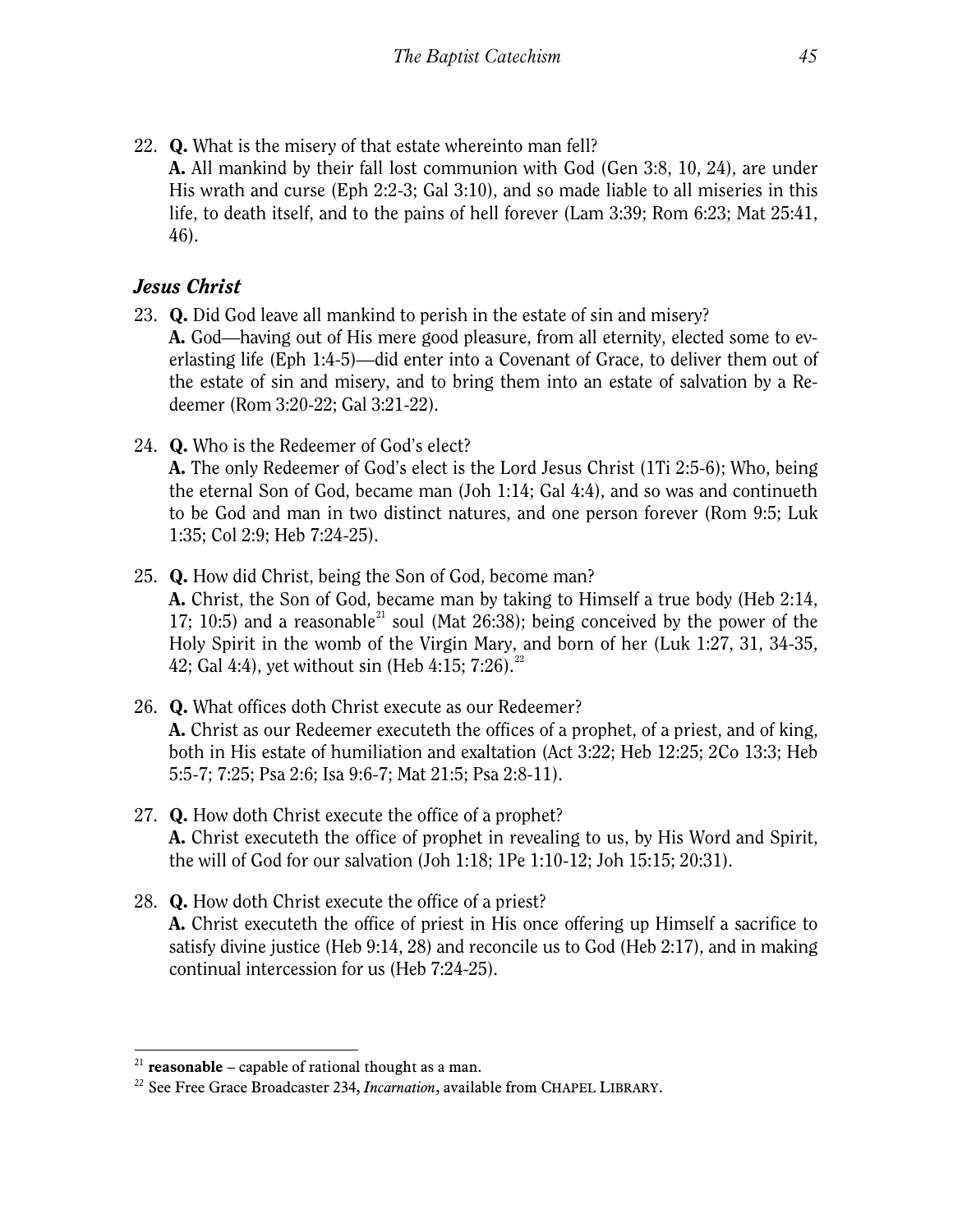- 29. Q. How doth Christ execute the office of king? A. Christ executeth the office of a king, in subduing us to Himself (Act 15:14-16), in ruling (Isa 33:22) and defending us (Isa 32:1-2), and in restraining and conquering all His and our enemies  $(1)$ Co 15:25; Psa 110).<sup>[23](#page-46-0)</sup>
- 30. Q. Wherein did Christ's humiliation consist? A. Christ's humiliation consisted in his being born, and that in a low condition (Luk 2:7), made under the Law (Gal 4:4); undergoing the miseries of this life (Heb 12:2-3; Isa 53:2-3), the wrath of God (Luk 22:44; Mat 27:46), and the cursed death of the cross (Phi 2:8); in being buried (1Co 15:3-4), and continuing under the power of death for a time (Act 2:24-27, 31; Mat 12:40).
- 31. Q. Wherein consisteth Christ's exaltation? A. Christ's exaltation consisteth in His rising again from the dead on the third day (1Co 15:4), in ascending up into heaven (Mar 16:19), in sitting at the right hand of God the Father (Eph 1:20), and in coming to judge the world at the Last Day (Act 1:11; 17:31).

## *Salvation*

- 32. Q. How are we made partakers of the redemption purchased by Christ? A. We are made partakers of the redemption purchased by Christ, by the effectual appli-cation of it to us (Joh 1:11-12) by His Holy Spirit (Ti 3:5-6).<sup>[24](#page-46-1)</sup>
- 33. Q. How doth the Spirit apply to us the redemption purchased by Christ? A. The Spirit applieth to us the redemption purchased by Christ, by working faith in us (Eph 1:13-14; Joh 6:37, 39; Eph 2:8), and thereby uniting us to Christ in our effectual calling (Eph 3:17; 1Co 1:9).
- 34. Q. What is effectual calling?

A. Effectual calling is the work of God's Spirit (2Ti 1:9; 2Th 2:13-14) whereby convincing us of our sin and misery (Act 2:37), enlightening our minds in the knowledge of Christ (Act 26:18), and renewing our wills (Eze 36:26-27)—He doth persuade and enable us to embrace Jesus Christ freely offered to us in the gospel (Joh 6:44-45; Phi 2:13).

35. Q. What benefits do they that are effectually called partake of in this life? A. They that are effectually called do in this life partake of justification (Rom 8:30), adoption (Eph 1:5), sanctification, and the several benefits which in this life do either accompany or flow from them (1Co 1:30).

<span id="page-46-0"></span>l <sup>23</sup> See *The Fountain of Life Opened (an excerpt)* by John Flavel (1630-1691), available from CHAPEL LI-BRARY. 24 See *The Holy Spirit's Work in Salvation* by A. W. Pink (1886-1952), available from CHAPEL LIBRARY.

<span id="page-46-1"></span>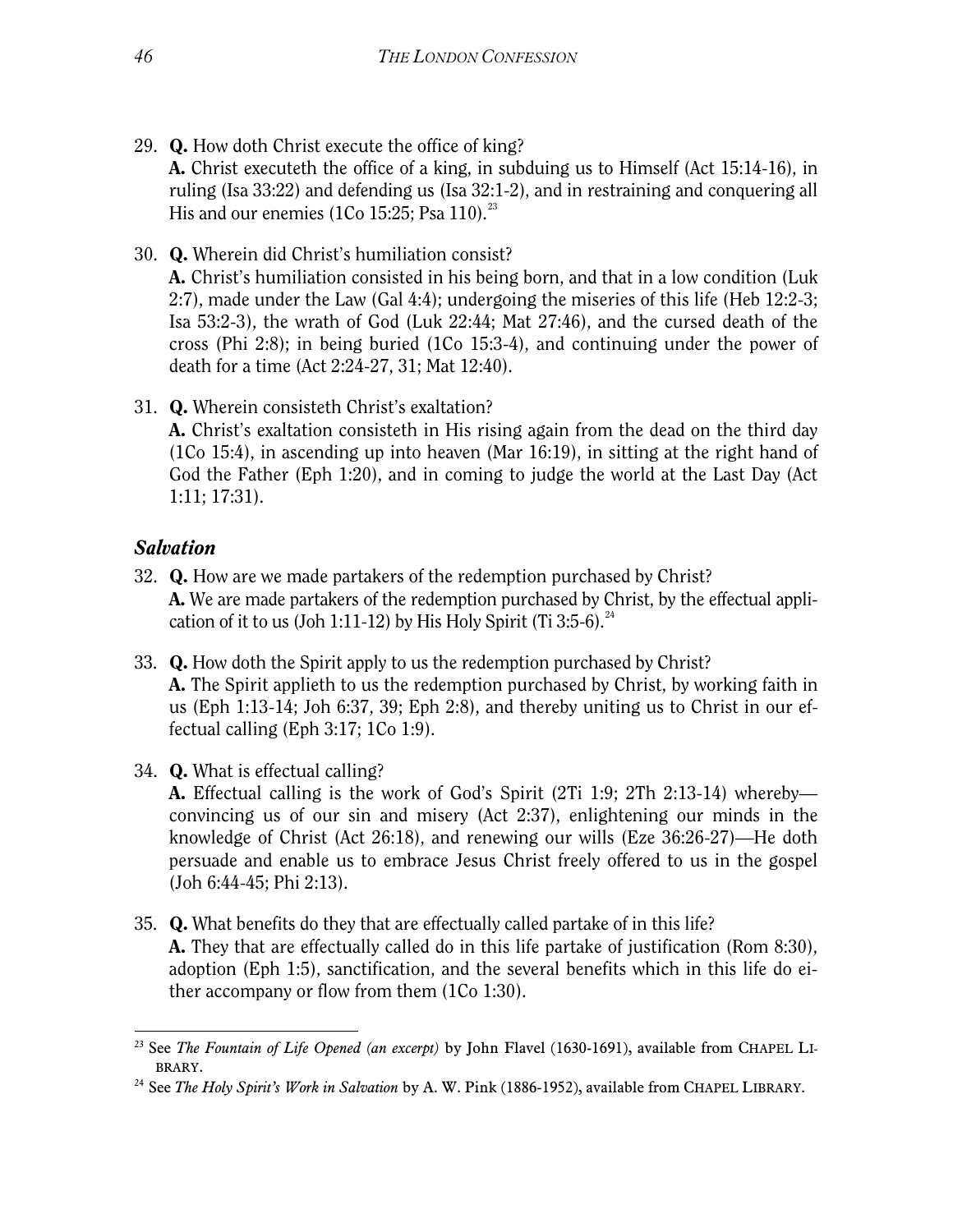36. Q. What is justification?

A. Justification is an act of God's free grace wherein He pardoneth all our sins (Rom 3:24-25; 4:6-8) and accepteth us as righteous in His sight (2Co 5:19, 21), only for the righteousness of Christ imputed to us (Rom 5:17-19) and received by faith alone (Gal 2:16; Phi 3:9).<sup>[25](#page-47-0)</sup>

37. Q. What is adoption?

A. Adoption is an act of God's free grace (1Jo 3:1), whereby we are received into the number and have a right to all the privileges of the sons of God (Joh 1:12; Rom 8:14- 17).

38. Q. What is sanctification?

A. Sanctification is the work of God's free grace (2Th 2:13) whereby we are renewed in the whole man after the image of God (Eph 4:23-24), and are enabled more and more to die unto sin and live unto righteousness (Rom 6:4, 6; 8:1).<sup>[26](#page-47-1)</sup>

39. Q. What are the benefits which in this life do accompany or flow from justification, adoption, and sanctification?

A. The benefits which in this life do accompany or flow from justification, adoption, and sanctification are assurance of God's love, peace of conscience (Rom 5:1-2, 5), joy in the Holy Spirit (Rom 5:5, 17), increase of grace (Pro 4:18), and perseverance therein to the end (1Jo 5:13; 1Pe 1:5).

40. Q. What benefits do believers receive from Christ at their death?

A. The souls of believers are at their death made perfect in holiness (Heb 12:23), and do immediately pass into glory (2Co 5:1, 6, 8; Phi 1:23; Luk 23:43); and their bodies being still united to Christ (1Th 4:14), do rest in their graves (Isa 57:2) till the resur-rection (Job 19:26-[27](#page-47-2)).<sup>27</sup>

41. Q. What benefits do believers receive from Christ at the resurrection? A. At the resurrection, believers, being raised up in glory (1Co 15:43), shall be openly acknowledged and acquitted in the Day of Judgment (Mat 25:23; 10:32), and made perfectly blessed both in soul and body, in the full enjoyment of God (1Jo 3:2; 1Co 13:12) to all eternity  $(1Th 4:17-18)^{28}$  $(1Th 4:17-18)^{28}$  $(1Th 4:17-18)^{28}$ 

<sup>-</sup>

<span id="page-47-2"></span>

<span id="page-47-3"></span>

<span id="page-47-1"></span><span id="page-47-0"></span><sup>&</sup>lt;sup>25</sup> See Free Grace Broadcaster 187, *Justification*, available from CHAPEL LIBRARY.<br><sup>26</sup> See Free Grace Broadcaster 215, *Sanctification*, available from CHAPEL LIBRARY.<br><sup>27</sup> See Concerning Death by Charles Spurgeon (183 available from CHAPEL LIBRARY.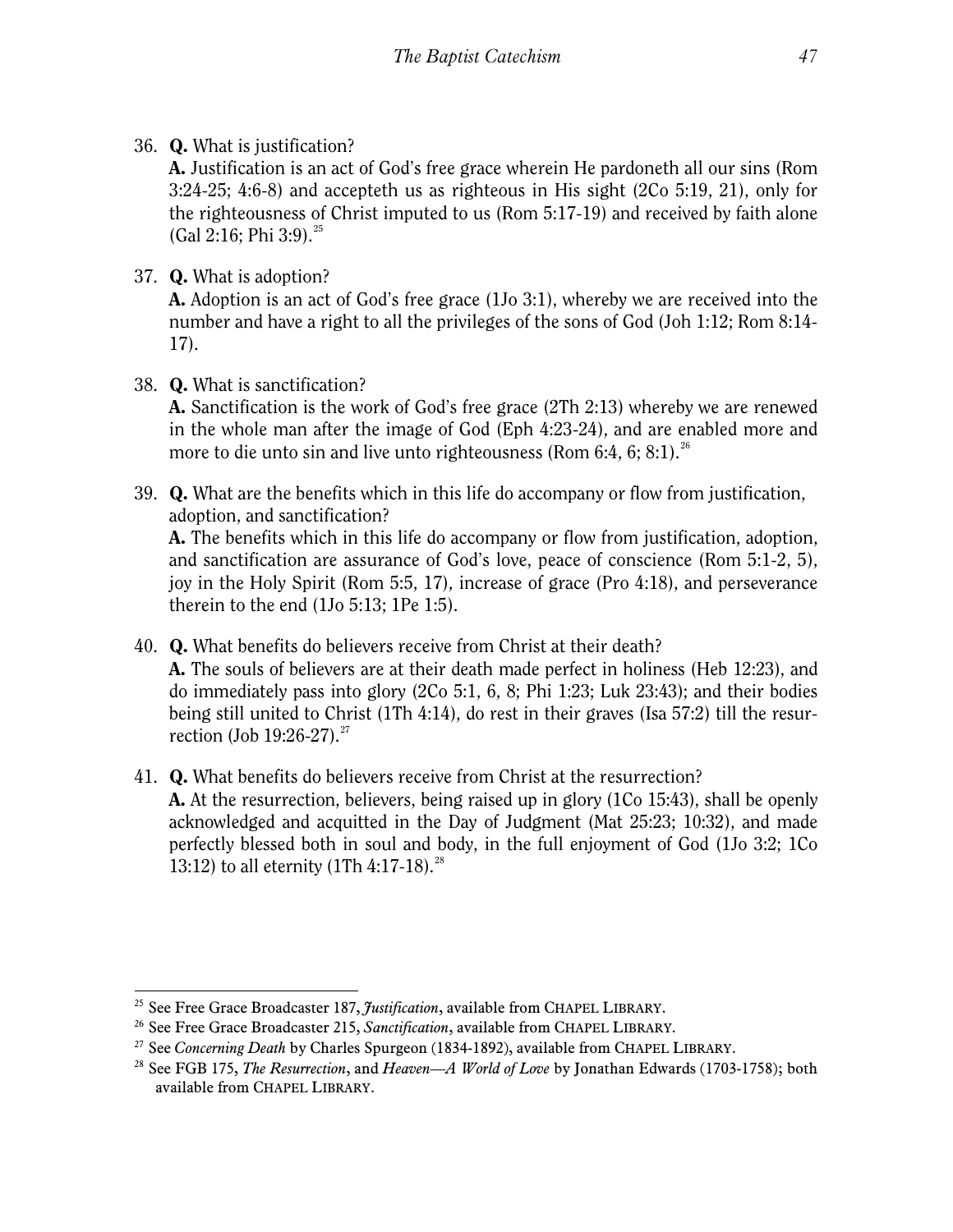# *Judgment*

- 42. Q. But what shall be done to the wicked at their death? A. The souls of the wicked shall, at their death, be cast into the torments of hell, and their bodies lie in their graves till the resurrection and judgment of the great day (Luk 16:23-24; Act 2:24; Jude 1:5, 7; 1Pe 3:19; Psa 49:14).
- 43. Q. What shall be done to the wicked at the Day of Judgment? A. At the Day of Judgment, the bodies of the wicked, being raised out of their graves, shall be sentenced, together with their souls, to unspeakable torments with the devil and his angels forever (Joh 5:28-[29](#page-48-0); Mat 25:41, 46; 2Th 1:8-9).<sup>29</sup>

# *Obedience*

- 44. Q. What is the duty which God requireth of man? A. The duty which God requireth of man is obedience to His revealed will (Mic 6:8; 1Sa  $15:22$ ).<sup>[30](#page-48-1)</sup>
- 45. Q. What did God at first reveal to man for the rule of his obedience? A. The rule which God at first revealed to man for his obedience was the moral law (Rom 2:14-15; 10:5).
- 46. Q. Where is the moral law summarily comprehended? **A.** The moral law is summarily comprehended in the Ten Commandments<sup>[31](#page-48-2)</sup> (Deu 10:4; Mat 19:17).
- 47. Q. What is the sum of the Ten Commandments? A. The sum of the Ten Commandments is to love the Lord our God with all our heart, with all our soul, with all our strength, and with all our mind; and our neighbour as ourselves (Mat 22:37-40).
- 48. Q. What is the preface to the Ten Commandments? A. The preface to the Ten Commandments is in these words: "I am the Lord thy God, which have brought thee out of the land of Egypt, out of the house of bondage" (Exo 20:2).
- 49. Q. What doth the preface to the Ten Commandments teach us? A. The preface to the Ten Commandments teacheth us that, because God is the Lord, and our God and redeemer, therefore we are bound to keep all His commandments (Luk 1:74-75; 1Pe 1:15-19).

<span id="page-48-0"></span><sup>-</sup><sup>29</sup> See Free Grace Broadcaster 210, *Day of Judgment*, and *Sinners in the Hands of an Angry God* by Jonathan Edwards (1703-1758); both available from CHAPEL LIBRARY.<br><sup>30</sup> See FGB 232, *Obedience*, available from CHAPEL LIBRARY.<br><sup>31</sup> See *The Ten Commandments from the Westminster Larger Catechism*, available from CHAPEL LIBRA

<span id="page-48-1"></span>

<span id="page-48-2"></span>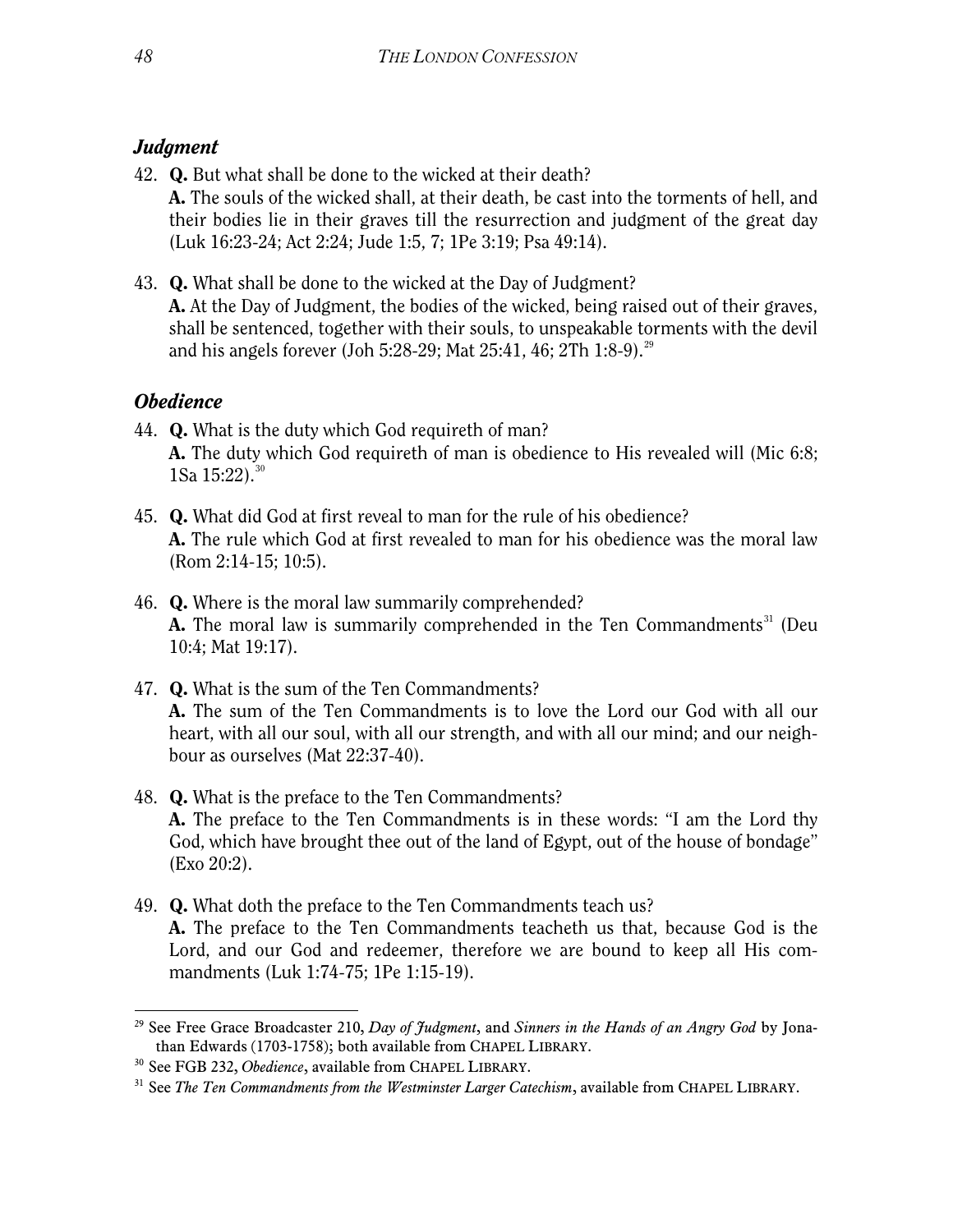- 50. Q. Which is the first commandment? A. The first commandment is, "Thou shalt have no other gods before me" (Exo 20:3).
- 51. Q. What is required in the first commandment? A. The first commandment requireth us to know and acknowledge God to be the only true God and our God (1Ch 28:9; Deu 26:17), and to worship and glorify Him accordingly (Mat 4:10; Psa 29:2).
- 52. Q. What is forbidden in the first commandment? A. The first commandment forbiddeth the denying (Psa 14:1), or not worshipping and glorifying, the true God (Rom 1:21) as God and our God (Psa 81:10-11), and the giving of that worship and glory to any other which is due unto Him alone (Rom 1:25-26).
- 53. Q. What are we especially taught by these words *before me* in the first commandment?

A. These words *before me* in the first commandment teach us that God, Who seeth all things, taketh notice of and is much displeased with the sin of having any other god (Exo 8:5 to the end).

54. Q. Which is the second commandment?

A. The second commandment is, "Thou shalt not make unto thee any graven image, or any likeness of any thing that is in heaven above, or that is in the earth beneath, or that is in the water under the earth: Thou shalt not bow down thyself to them, nor serve them: for I the LORD thy God am a jealous God, visiting the iniquity of the fathers upon the children unto the third and fourth generation of them that hate me; And shewing mercy unto thousands of them that love me, and keep my commandments" (Exo  $20:4-6$ ).<sup>[32](#page-49-0)</sup>

55. Q. What is required in the second commandment?

A. The second commandment requireth the receiving, observing, and keeping pure and entire all such religious worship and ordinances as God hath appointed in His Word (Deu 32:46; Mat 23:20; Act 2:42).

56. Q. What is forbidden in the second commandment? A. The second commandment forbiddeth the worshipping of God by images (Deu

4:15-19; Exo 32:5, 8), or any other way not appointed in His Word (Deu 7:31-32).

<span id="page-49-0"></span><sup>-</sup><sup>32</sup> See *Pictures of the Christ* by J. Marcellus Kik, available from CHAPEL LIBRARY.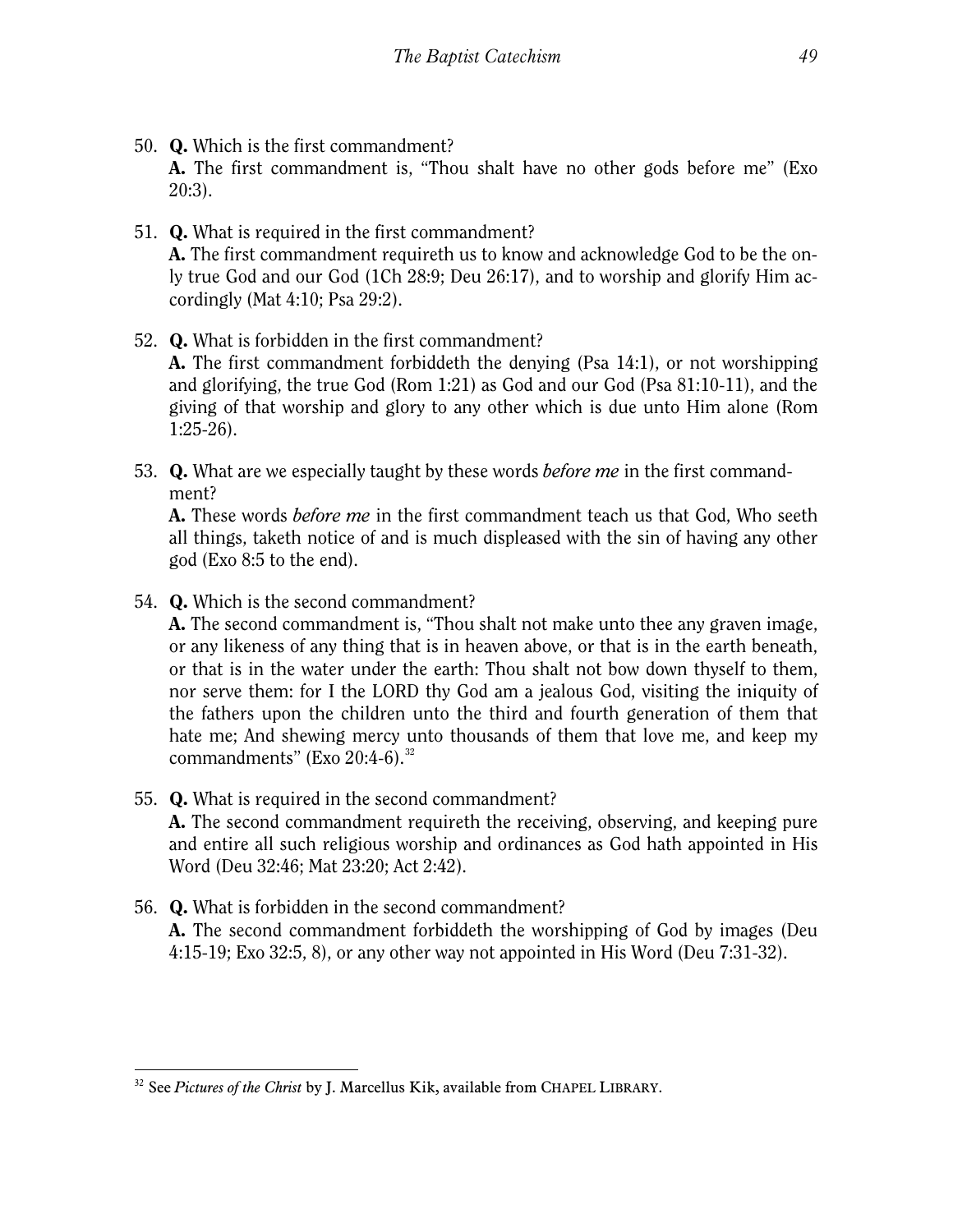- 57. Q. What are the reasons annexed to the second commandment? A. The reasons annexed to the second commandment are God's sovereignty over us (Psa 45:2-3, 6), His propriety in us (Psa 45:11), and the zeal He hath to His own worship (Exo 34:13-14).
- 58. Q. Which is the third commandment? A. The third commandment is, "Thou shalt not take the name of the Lord thy God in vain; for the Lord will not hold him guiltless that taketh his name in vain" (Exo  $20:7$ ).  $33$
- 59. Q. What is required in the third commandment? A. The third commandment requireth the holy and reverent use of God's names (Mat 6:9; Deu 28:58), titles (Psa 68:4), attributes (Rev 15:3-4), ordinances (Mal 1:11, 14), Word (Psa 136: 1-2) and works (Job 36:24).
- 60. Q. What is forbidden in the third commandment? A. The third commandment forbiddeth all profaning and abusing of anything whereby God makes Himself known (Mal 1:6-7, 12; 2:2; 3:14).
- 61. Q. What is the reason annexed to the third commandment? A. The reason annexed to the third commandment is that, however the breakers of this commandment may escape punishment from men, yet the Lord our God will not suffer them to escape His righteous judgment (1Sa 2:12, 17, 22, 29; 3:13; Deu 28:58-59).
- 62. Q. What is the fourth commandment?

A. The fourth commandment is, "Remember the sabbath day, to keep it holy. Six days shalt thou labour, and do all thy work: But the seventh day is the sabbath of the LORD thy God: in it thou shalt not do any work, thou, nor thy son, nor thy daughter, thy manservant, nor thy maidservant, nor thy cattle, nor thy stranger that is within thy gates: For in six days the LORD made heaven and earth, the sea, and all that in them is, and rested the seventh day: wherefore the LORD blessed the sabbath day, and hallowed it" (Exo  $20:8-11$ ).<sup>[34](#page-50-1)</sup>

63. Q. What is required in the fourth commandment? A. The fourth commandment requireth the keeping holy to God such set times as He hath appointed in His Word, expressly, one whole day in seven to be a holy Sabbath to Himself (Exo 20:8-11; Deu 5:12-14).

<span id="page-50-1"></span><span id="page-50-0"></span><sup>&</sup>lt;sup>33</sup> See *The Swearer's Prayer: His Oath Explained*, available from CHAPEL LIBRARY.<br><sup>34</sup> See Free Grace Broadcaster 233, *The Lord's Day*; available from CHAPEL LIBRARY.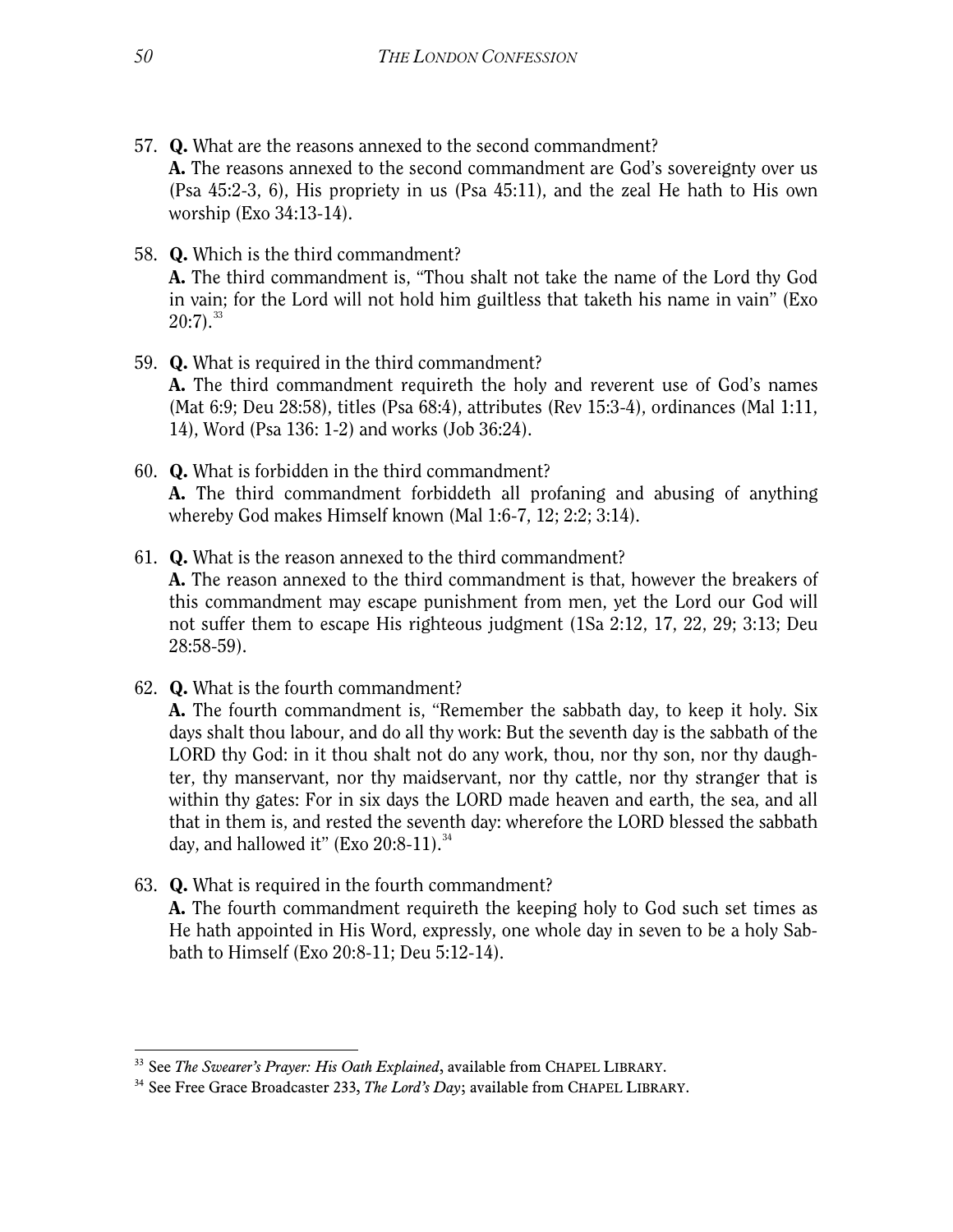- 64. Q. Which day of the seven hath God appointed to be the weekly Sabbath? A. Before the resurrection of Christ, God appointed the seventh day of the week to be the weekly Sabbath (Exo 20:8-11; Deu 5:12-14); and the first day of the week ever since, to continue to the end of the world, which is the Christian Sabbath (Psa 118:24; Mat 28:1; Mar 2:27-28; Joh 20:19-20, 26; Rev 1:10; Mar 16:2; Luk 24:1, 30- 36; Joh 20:1; Act 1:3; 2:1-2; 20:7; 1Co 16:1-2).
- 65. Q. How is the Sabbath to be sanctified?

-

A. The Sabbath is to be sanctified by a holy resting all that day (Exo 20:8, 10), even from such worldly employments and recreations as are lawful on other days (Exo 16:25-28; Neh 13:15-22); and spending the whole time in the public and private exercises of God's worship (Luk 4:16; Act 20:7; Psa 92 title; Isa 66:23), except so much as is to be taken up in the works of necessity and mercy (Mat 12:1-13).

66. Q. What is forbidden in the fourth commandment?

A. The fourth commandment forbiddeth the omission or careless performance of the duties required (Eze 22:26; Amo 8:5; Mal 1:13), and the profaning the day by idleness (Act 20:7, 9), or doing that which is in itself sinful (Eze 23:38), or by unnecessary thoughts, words, or works about worldly employments or recreations (Jer 17:24-27; Isa 58:13).

67. Q. What are the reasons annexed to the fourth commandment?

A. The reasons annexed to the fourth commandment are God's allowing us six days of the week for our own lawful employments (Exo 20:9), His challenging a special propriety in a seventh, His own example, and His blessing the Sabbath day (Exo 20:11).

- 68. Q. Which is the fifth commandment? A. The fifth commandment is, "Honor thy father and thy mother: that thy days may be long upon the land which the Lord thy God giveth thee" (Exo  $20:12$ ).<sup>[35](#page-51-0)</sup>
- 69. Q. What is required in the fifth commandment? A. The fifth commandment requireth the preserving the honour and performing the duties belonging to everyone in their several places and relations: as superiors (Eph 5:21), inferiors (1Pe 2:17), or equals (Rom 12:10).
- 70. Q. What is forbidden in the fifth commandment? A. The fifth commandment forbiddeth the neglect of, or doing any thing against, the honour and duty which belongeth to everyone in their several places and relations (Mat 15:4-6; Eze 34:24; Rom 13:8).

<span id="page-51-0"></span><sup>35</sup> See Free Grace Broadcaster 208, *Duties of Sons and Daughters* and *The Duties of Children and Parents* by Richard Adams (1626-1698); both available from CHAPEL LIBRARY.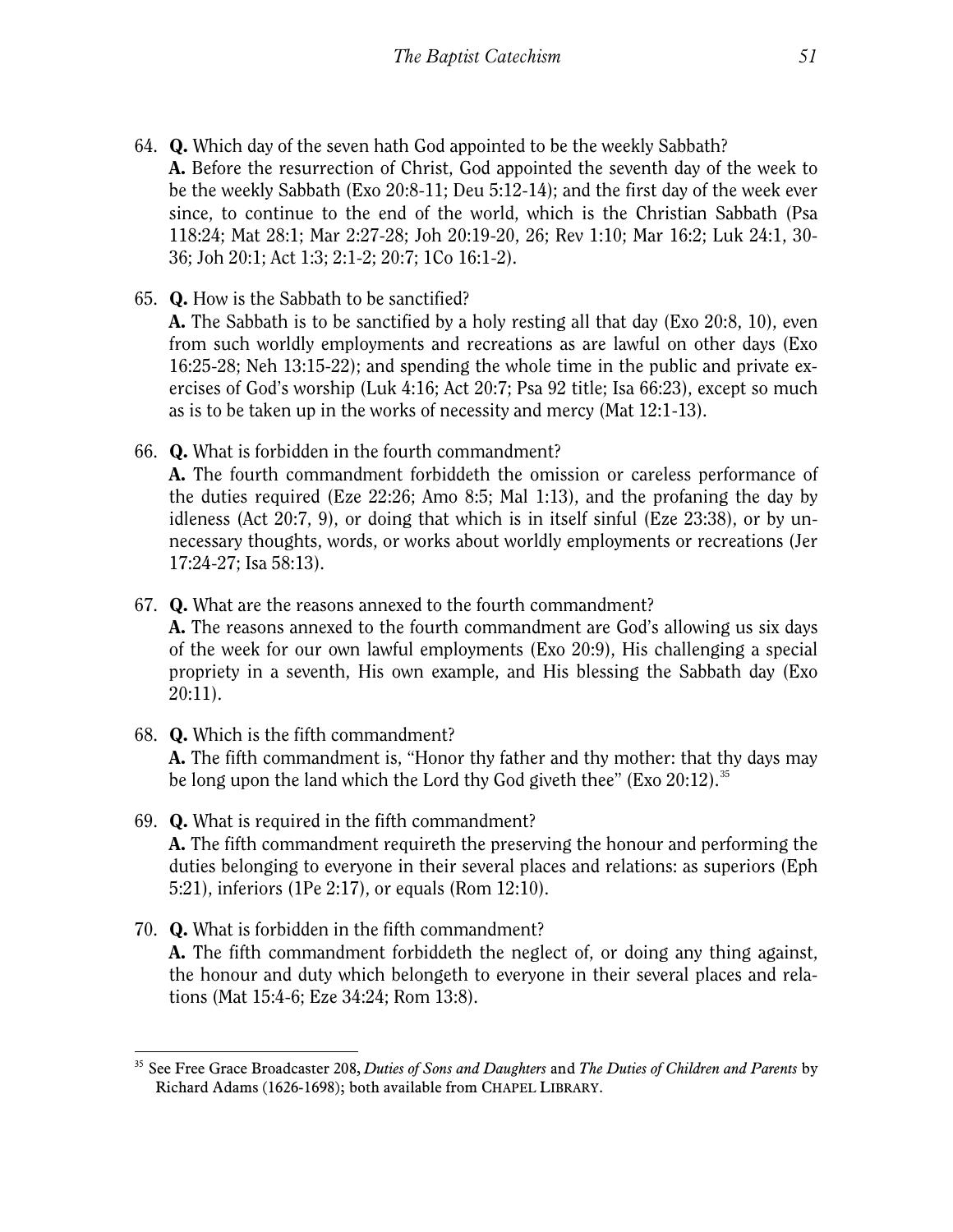- 71. Q. What is the reason annexed to the fifth commandment? A. The reason annexed to the fifth commandment is a promise of long life and prosperity (as far as it shall serve for God's glory and their own good) to all such as keep this commandment (Deu 5:16; Eph 6:2-3).
- 72. Q. What is the sixth commandment? A. The sixth commandment is, "Thou shalt not kill" (Exo 20:13).
- 73. Q. What is required in the sixth commandment? A. The sixth commandment requireth all lawful endeavours to preserve our own life (Eph 5:28-29) and the life of others (1Ki 18:4).
- 74. Q. What is forbidden in the sixth commandment? A. The sixth commandment absolutely forbiddeth the taking away of our own life, or the life of our neighbour unjustly, or whatsoever tendeth thereunto (Act 26:28; Gen 9:9).
- 75. Q. Which is the seventh commandment? A. The seventh commandment is, "Thou shalt not commit adultery" (Exo 20:14).
- 76. Q. What is required in the seventh commandment? A. The seventh commandment requireth the preservation of our own and our neighbors' chastity, in heart, speech, and behavior (1Co 7:2-3, 5, 34, 36; Col 4:6; 1Pe 3:2).
- 77. Q. What is forbidden in the seventh commandment? A. The seventh commandment forbiddeth all unchaste thoughts, words, and actions (Mat 15:19; 5:28; Eph 5:3-4).
- 78. Q. Which is the eighth commandment? **A.** The eighth commandment is, "Thou shalt not steal" (Exo  $20:15$ ).  $36$
- 79. Q. What is required in the eighth commandment? A. The eighth commandment requireth the lawful procuring and furthering the wealth and outward estate of ourselves and others (Gen 30:30; 1Ti 5:8; Lev 25:35; Deu 22:1-5; Exo 23:4-5; Gen 47:14, 20).
- 80. Q. What is forbidden in the eighth commandment? A. The eighth commandment forbiddeth whatsoever doth or may unjustly hinder our own (1Ti 5:8; Pro 28:19) or our neighbour's wealth or outward estate (Pro 21:17; 23:20-21; Eph 4:28).

<span id="page-52-0"></span><sup>-</sup><sup>36</sup> See *Greasy the Robber* by Charles Lukesh, and *The Sin of Stealing* by L. R. Shelton, Jr.; available from CHAPEL LIBRARY.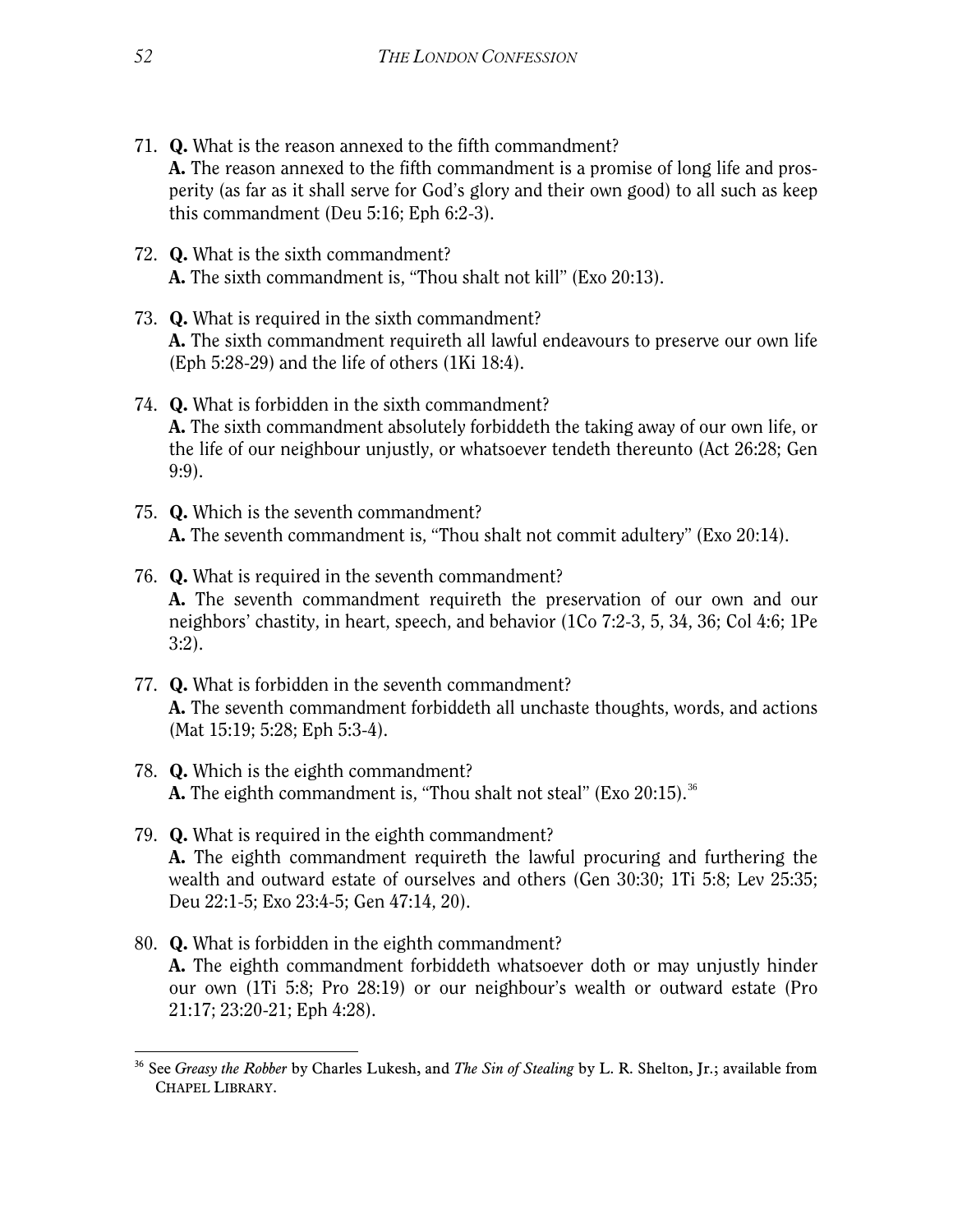- 81. Q. Which is the ninth commandment? A. The ninth commandment is, "Thou shalt not bear false witness against thy neighbour" (Exo  $20:16$ ).<sup>[37](#page-53-0)</sup>
- 82. Q. What is required in the ninth commandment? A. The ninth commandment requireth the maintaining and promoting of truth between man and man (Zec 8:16), and of our own neighbour's good name (Joh 5:12), especially in witnessbearing (Pro 14:5, 25).
- 83. Q. What is forbidden in the ninth commandment? A. The ninth commandment forbiddeth whatsoever is prejudicial to the truth, or injurious to our own or our neighbour's good name (1Sa 17:28; Lev 19:16; Psa 15:2- 3).
- 84. Q. Which is the tenth commandment? A. The tenth commandment is, "Thou shalt not covet thy neighbour's house, thou shalt not covet thy neighbour's wife, nor his manservant, nor his maidservant, nor his ox, nor his ass, nor any thing that is thy neighbour's" (Exo  $20:17$ ).<sup>[38](#page-53-1)</sup>
- 85. Q. What is required in the tenth commandment? A. The tenth commandment requireth full contentment with our own condition (Heb 13:5; 1Ti 6:6), with a right and charitable frame of spirit toward our neighbour and all that is his (Job 31:29; Rom 7:15; 1Ti 1:5; 1Co 8:4, 7).
- 86. Q. What is forbidden in the tenth commandment? A. The tenth commandment forbiddeth all discontentment with our own estate (1Ki 21:4; Est 5:13; 1Co 10:10), envying or grieving at the good of our neighbour (Gal 5:26; Jam 3:14, 16), and all inordinate motions and affections to anything that is his (Rom 7:7-8; 13:9; Deu 5:21).
- 87. Q. Is any man able perfectly to keep the commandments of God? A. No mere man since the Fall is able in this life perfectly to keep the commandments of God (Ecc 7:20; 1Jo 1:8, 10; Gal 5:17), but doth daily break them in thought, word, or deed (Gen 4:5; 7:21; Rom 3:9-21; Jam 3:2-13).
- 88. Q. Are all transgressions of the law equally heinous? A. Some sins in themselves, and by reason of several aggravations, are more heinous in the sight of God than others (Eze 8:6, 13, 15; 1Jo 5:16; Psa 78:17, 32, 56).

<span id="page-53-1"></span><span id="page-53-0"></span><sup>37</sup> See *The Sin of Lying* by L. R. Shelton, Jr.; available from CHAPEL LIBRARY. 38 See Free Grace Broadcasters 213, *Contentment*; and 167, *Covetousness*; and *The Rare Jewel of Christian Contentment* by Jeremiah Burroughs (1599-1646); all available from CHAPEL LIBRARY.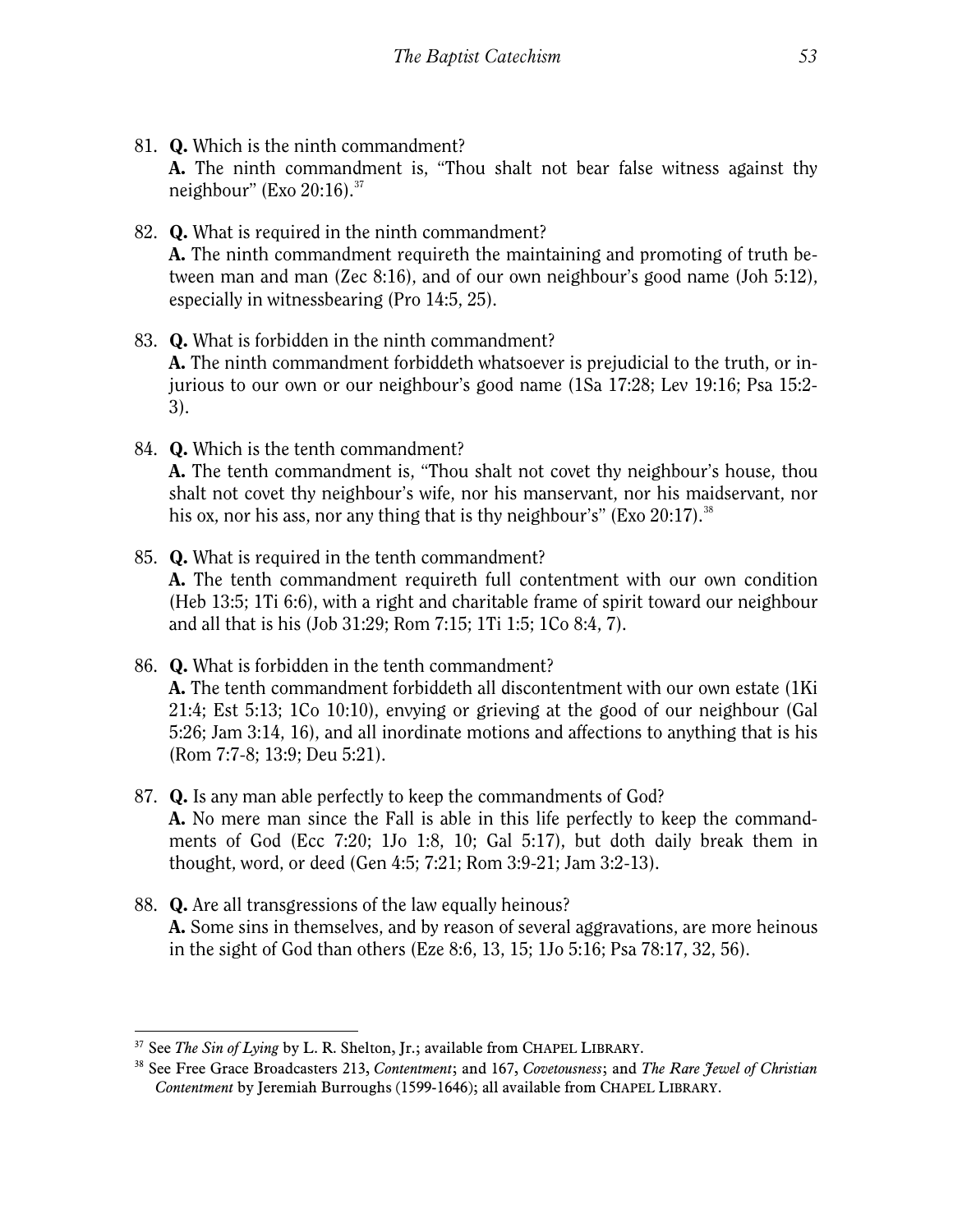89. Q. What doth every sin deserve?

A. Every sin deserveth God's wrath and curse, both in this life and that which is to come (Eph 5:6; Gal 3:10; Lam 3:39; Mat 25:41; Rom 6:23).

## *Faith and Repentance*

90. Q. What doth God require of us that we may escape His wrath and curse due to us for sin?

A. To escape the wrath and curse of God due to us for sin, God requireth of us faith in Jesus Christ, repentance unto life (Act 20:21), with the diligent use of all the outward means whereby Christ communicateth to us the benefits of redemption (Pro 2:1-6; 8:33 to end; Isa 55:2-3).

91. Q. What is faith in Jesus Christ?

A. Faith in Jesus Christ is a saving grace (Heb 10:39) whereby we receive and rest upon Him alone for salvation, as He is offered to us in the gospel (Joh 1:12; Isa 26:3- 4; Phi 3:9; Gal  $2:16$ .<sup>[39](#page-54-0)</sup>

92. Q. What is repentance unto life?

A. Repentance unto life is a saving grace (Act 11:28) whereby a sinner, out of a true sense of his sin (Act 2:37-38) and apprehension of the mercy of God in Christ (Joe 2:12; Jer 3:22), doth, with grief and hatred of his sin, turn from it unto God (Jer 31:18-19; Eze 36:31), with full purpose of and endeavour after new obedience (2Co 7:11; Isa 1:16-17).  $40$ 

93. Q. What are the outward means whereby Christ communicateth to us the benefits of redemption?

A. The outward and ordinary means whereby Christ communicateth to us the benefits of redemption are His ordinances, especially the Word, baptism, the Lord's Supper, and prayer; all which means are made effectual to the elect for salvation (Mat 28:19-20; Act 2:42, 46-47).

94. Q. How is the Word made effectual to salvation?

A. The Spirit of God maketh the reading, but especially the preaching, of the Word an effectual means of convincing and converting sinners, and of building them up in holiness and comfort through faith unto salvation (Neh 8:8; Act 26:18; Psa 19:8; Act 20:32; Rom 1:15-16; 10:13-17; 15:4; 1Co 14:24-25; 2Ti 3:15-17).

<span id="page-54-0"></span><sup>39</sup> See Free Grace Broadcaster 157, *Faith*, and *Faith* by Charles Spurgeon (1834-1892); both available from CHAPEL LIBRARY. 40 See FGB 203, *Repentance*, and *The Marks of True Repentance and Saving Faith*, by Jonathan Dickinson

<span id="page-54-1"></span><sup>(1688-1747);</sup> both available from CHAPEL LIBRARY.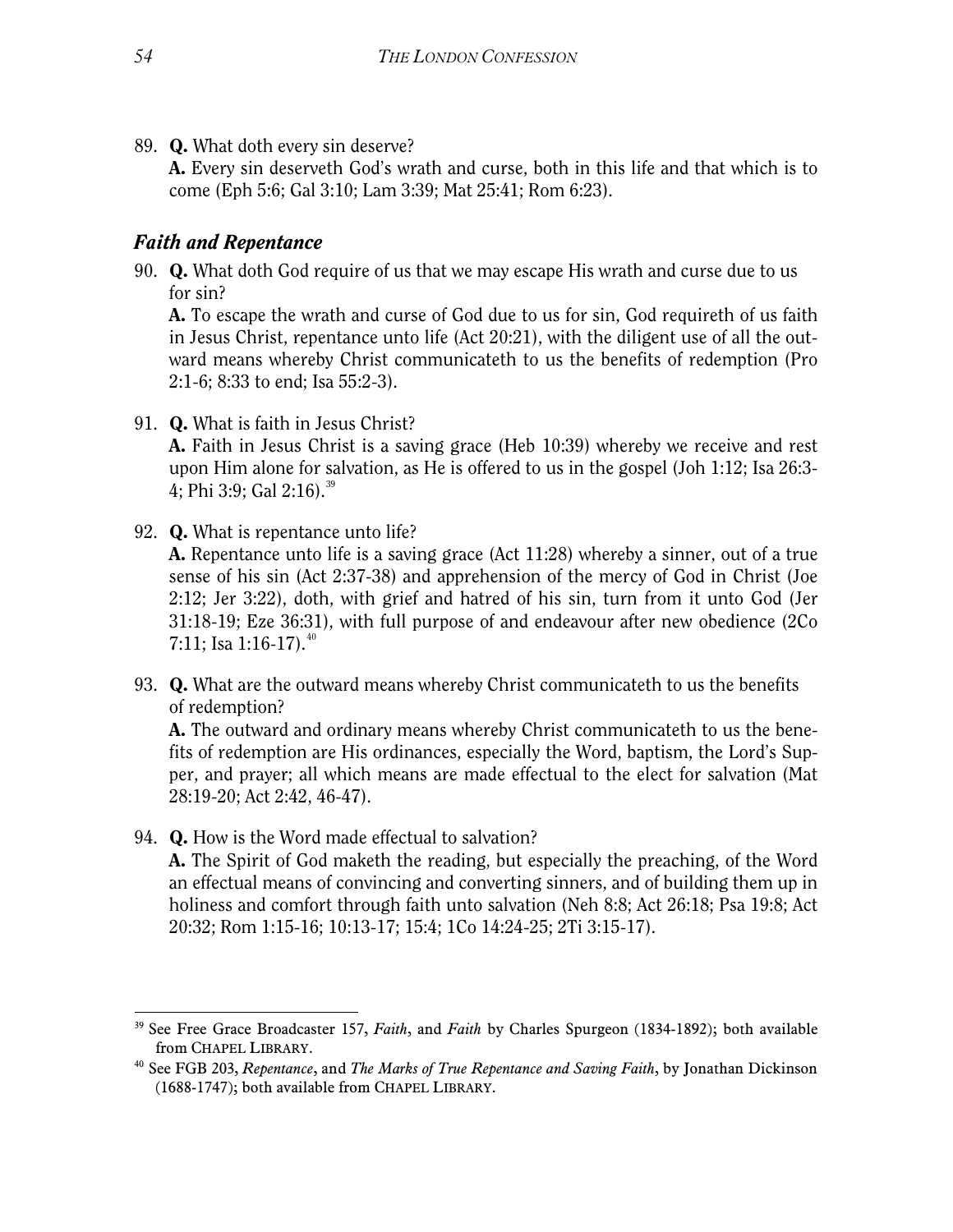95. Q. How is the Word to be read and heard that it may become effectual to salvation? A. That the Word may become effectual to salvation, we must attend thereunto with diligence (Pro 8:34), preparation (1Pe 2:1-2), and prayer (Psa 119:18); receive it with faith and love (Heb 4:2; 2Th 2:10), lay it up in our hearts (Psa 119:18), and practice it in our lives (Luk 8:15; Jam 1:25).

# *Baptism*

- 96. Q. How do baptism and the Lord's Supper become effectual means of salvation? A. Baptism and the Lord's Supper become effectual means of salvation, not for any virtue in them or in him that doth administer them, but only by the blessing of Christ (1Pe 3:21; Mat 3:11; 1Co 3:6-7) and the working of the Spirit in those that by faith receive them  $(1Co\ 12:3; Mat\ 28:19)$ .
- 97. Q. What is baptism?

A. Baptism is an ordinance of the New Testament instituted by Jesus Christ, to be unto the party baptized a sign of his fellowship with Him in His death, burial, and resurrection; of his being engrafted into Him (Rom 6:3-5; Col 2:12; Gal 3:27); of remission of sins (Mar 1:4; Act 2:38; 22:16); and of his giving up himself unto God through Jesus Christ, to live and walk in newness of life (Rom  $6:3-4$ ).<sup>[41](#page-55-0)</sup>

## 98. Q. To whom is baptism to be administered?

A. Baptism is to be administered to all those who actually profess repentance towards God (Act 2:38; Mat 3:6), faith in, and obedience to our Lord Jesus Christ, and to none other (Act 8:12, 36-38; 10:47-48).

99. Q. Are the infants of such as are professing believers to be baptized?

A. The infants of such as are professing believers are not to be baptized, because there is neither command or example in the holy Scriptures, or certain consequence from them, to baptize such (Exo 23:13; Pro 30:6; Luk 3:7-8).

100.Q. How is baptism rightly administered?

A. Baptism is rightly administered by immersion, or dipping the whole body of the party in water, into the name of the Father, and of the Son, and of the Holy Spirit, according to Christ's institution and the practice of the apostles (Mat 3:16; Joh 3:23; 4:1-2; Mat 28:19-20; Act 8:38; Rom 6:4; Col 2:12); and not by sprinkling or pouring of water, or dipping some part of the body, after the tradition of men.

101.Q. What is the duty of such who are rightly baptized? A. It is the duty of such who are rightly baptized to give up themselves to some particular and orderly church of Jesus Christ, that they may walk in all the command-

<span id="page-55-0"></span><sup>-</sup><sup>41</sup> See *Baptism: A Burial* by Charles Spurgeon (1834-1892) and *Baptism: The Heaven-drawn Picture* by Peter Masters; both available from CHAPEL LIBRARY.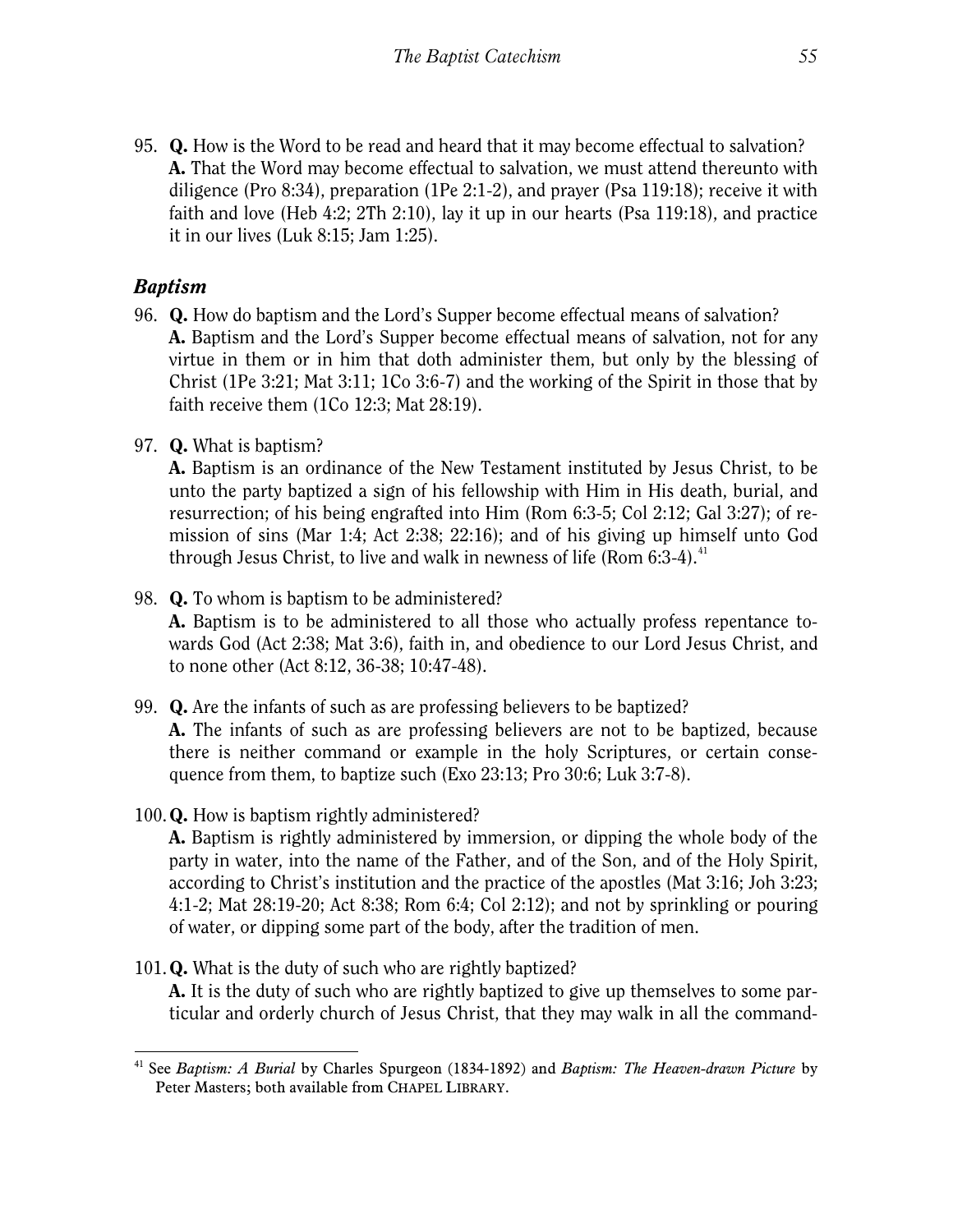ments and ordinances of the Lord blameless (Act 2:41-42; 5:13-14; 9:26; 1Pe 2:5; Luk 1:6).

#### *The Lord's Supper*

102.Q. What is the Lord's Supper?

A. The Lord's Supper is an ordinance of the New Testament, instituted by Jesus Christ, wherein by giving and receiving bread and wine, according to His appointment, His death is shown forth and the worthy receivers are—not after a corporal and carnal manner, but by faith—made partakers of His body and blood, with all His benefits, to their spiritual nourishment and growth in grace (Mat 26:26-28; 1Co 11:23-26; 10:16).

103.Q. Who are the proper subjects of this ordinance?

A. They who have been baptized upon a personal profession of their faith in Jesus Christ, and repentance from dead works (Act 2:41-42).

104. Q. What is required to the worthy receiving of the Lord's Supper?

A. It is required of them that would worthily partake of the Lord's Supper, that they examine themselves of their knowledge to discern the Lord's body (1Co 11:28-29), of their faith to feed upon Him (2Co 13:5), of their repentance (1Co 11:31), love (1Co 10:16-17), and new obedience (1Co 5:7-8), lest coming unworthily they eat and drink judgment to themselves (1Co 11:28-29).

## *Prayer*

105.Q. What is prayer?

A. Prayer is an offering up our desires to God (Psa 62:8), by the assistance of the Holy Spirit (Rom 8:26), for things agreeable to His will (1Jo 5:14; Rom 8:27), in the name of Christ (Joh 16:23), believing (Mat 21:22; Jam 1:6), with confession of our sins (Psa 32:5-6; Dan 9:4) and thankful acknowledgments of His mercies (Phi 4:6).<sup>[42](#page-56-0)</sup>

106.Q. What rule hath God given for our direction in prayer?

A. The whole Word of God is of use to direct us in prayer (1Jo 5:14); but the special rule of direction is that prayer which Christ taught His disciples, commonly called the Lord's Prayer (Mat 6:9-13; Luk 11:2-4).

107.Q. What doth the preface of the Lord's Prayer teach us?

A. The preface of the Lord's Prayer, which is "Our Father which art in heaven" (Mat 6:9), teacheth us to draw near to God with all holy reverence and confidence, as children to a father able and ready to help us (Rom 8:15; Luk 11:13; Isa 24:8); and that we should pray with and for others (Act 12:5; 1Ti 2:1-2).

<span id="page-56-0"></span><sup>-</sup><sup>42</sup> See *True Prayer—True Power* and *Effective Prayer* by Charles Spurgeon (1834-1892), and *A Call to Prayer* by J. C. Ryle (1816-1900); all available from CHAPEL LIBRARY.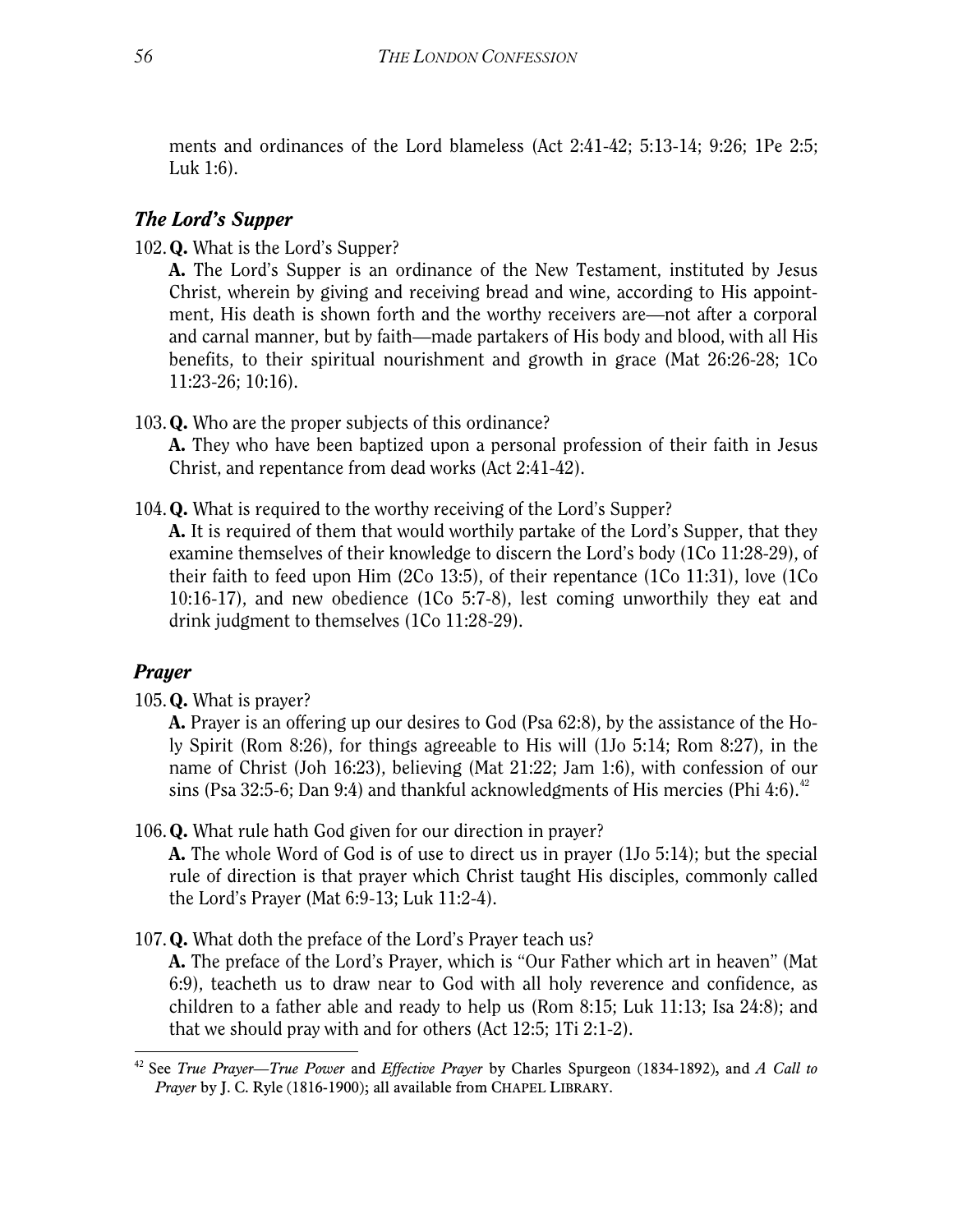108.Q. What do we pray for in the first petition?

A. In the first petition, which is "Hallowed be thy name" (Mat 6:9), we pray that God would enable us and others to glorify Him in all that whereby He maketh Himself known (Psa 67:2-3), and that He would dispose all things to His own glory (Psa 83; Rom 11:36).

109.Q. What do we pray for in the second petition?

A. In the second petition, which is "Thy kingdom come" (Mat 6:10), we pray that Satan's kingdom may be destroyed (Psa 68:1, 18) and that the kingdom of grace may be advanced (Rev 12:10-11), ourselves and others brought into it and kept in it (2Th 3:1; Rom 10:1; Joh 17:19-20), and that the kingdom of glory may be hastened (Rev 22:10).

110.Q. What do we pray for in the third petition?

A. In the third petition, which is "Thy will be done on earth, as it is in heaven" (Mat 6:10), we pray that God by His grace would make us able and willing to know, obey, and submit to His will in all things (Psa 67; 119:36; 2Sa 15:25; Job 1:21), as the angels do in heaven (Psa 103:20-21).

111. Q. What do we pray for in the fourth petition?

A. In the fourth petition, which is "Give us this day our daily bread" (Mat 6:11), we pray that of God's free gift we may receive a competent portion of the good things of this life, and enjoy His blessing with them (Pro 30:8; Gen 28:20; 1Ti 4:4-5).

112.Q. What do we pray for in the fifth petition?

A. In the fifth petition, which is "And forgive us our debts, as we forgive our debtors" (Mat 6:12), we pray that God, for Christ's sake, would freely pardon all our sins (Psa 51:1-2, 7, 9; Dan 9:17-19); which we are rather encouraged to ask because, of His grace, we are enabled from the heart to forgive others (Luk 11:4; Mat 18:35).

# 113.Q. What do we pray for in the sixth petition?

A. In the sixth petition, which is "And lead us not into temptation, but deliver us from evil" (Mat 6:13), we pray that God would either keep us from being tempted to sin (Mat 26:31), or support and deliver us when we are tempted (2Co 12:8).

114.Q. What doth the conclusion of the Lord's Prayer teach?

A. The conclusion of the Lord's Prayer, which is "For thine is the kingdom, and the power, and the glory, for ever. Amen" (Mat 6:13), teacheth us to take our encouragement in prayer from God only (Dan 9:4, 7-9, 16-19), and in our prayers to praise Him, ascribing kingdom, power, and glory to Him (1Ch 29:10-13). And in testimony of our desire and assurance to be heard, we say, "Amen" (1Co 4:16; Rev 11:20; 22:20-  $21$ ).  $\infty$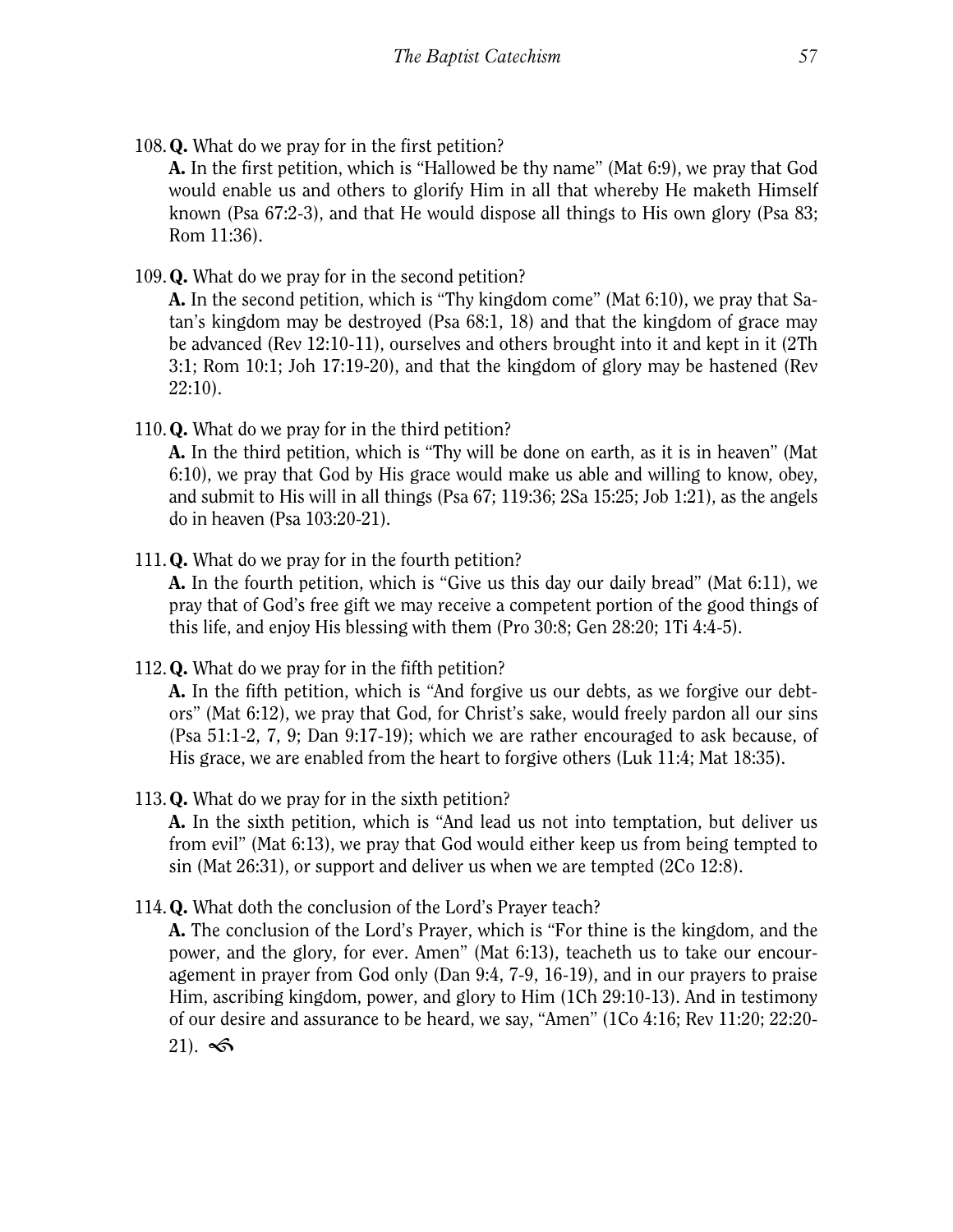# Appendix 1 ON BAPTISM

*Why the Baptist authors of the Confession advocated baptism of believers and rejected infant baptism*

#### *Introduction*

Whosoever reads and impartially considers what we have in our foregoing confession declared may readily perceive that we do not only concenter<sup>[43](#page-58-0)</sup> with all other true Christians on the Word of God (revealed in the Scriptures of truth) as the foundation and rule of our faith and worship, but that we have also industriously endeavoured to manifest that, in the fundamental articles of Christianity, we mind the same things—and have therefore expressed our belief in the same words $44$  that have on the like occasion been spoken by other societies of Christians before us.

This we have done that those who are desirous to know the principles of religion which we hold and practice may take an estimate from ourselves (who jointly concur in this work) and may not be misguided, either by undue reports or by the ignorance or errors of particular persons, who, going under the same name with ourselves, may give an occasion of scandalizing the truth we profess.

And although we do differ from our brethren who are paedobaptists<sup> $45$ </sup> in the subject and administration of baptism, and such other circumstances as have a necessary dependence on our observance of that ordinance, and do frequent our own assemblies for our mutual edification and discharge of those duties and services which we owe unto God, and in His fear to each other—yet we would not be from hence misconstrued, as if the discharge of our own consciences herein did any ways disoblige or alienate our affections or conversation from any others that fear the Lord; but that we may and do, as we have opportunity, participate of the labors of those whom God hath endued with abilities above ourselves, and qualified and called to the ministry of the Word, earnestly desiring to approve ourselves to be such as follow after peace with holiness, and therefore we always keep that blessed *Irenicum*, or healing Word of the apostle before our eyes: "If in any thing ye be otherwise minded, God shall reveal even this unto you. Nevertheless,

<span id="page-58-0"></span><sup>43</sup> **concenter** – meet in a common center.

<span id="page-58-1"></span><sup>44</sup> **same words** – reference to *The Westminster Confession* (1647) and *Savoy Declaration* (1658).

<span id="page-58-2"></span><sup>45</sup> **paedobaptists** – those who believe the Scriptures teach the baptism of infants.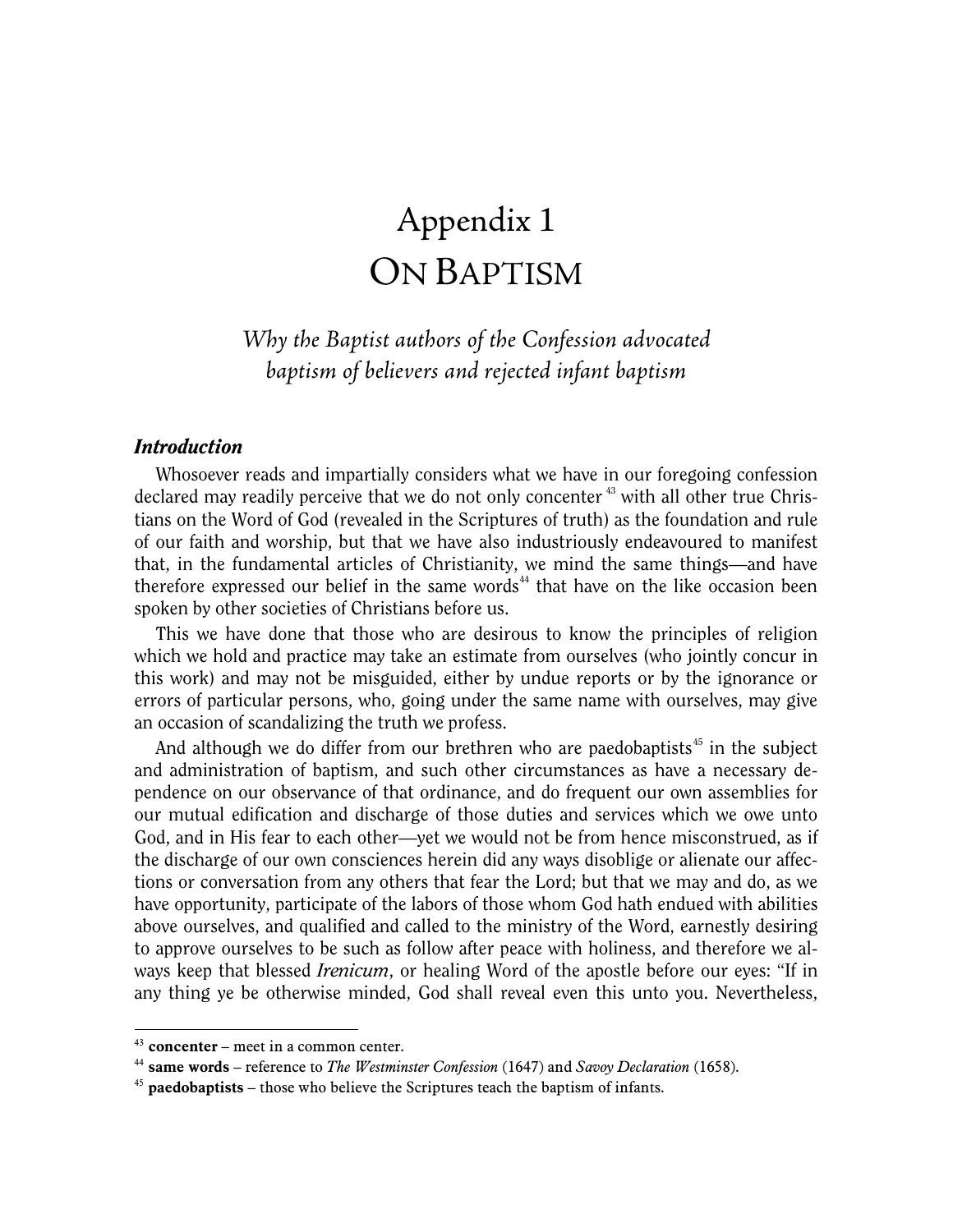whereto we have already attained, let us walk by the same rule, let us mind the same thing" (Phi 3:15-16).

Let it not therefore be judged of us (because much hath been written on this subject, and yet we continue this our practice different from others) that it is out of obstinacy, but rather as the truth is: that we do herein according to the best of our understandings worship God, out of a pure mind yielding obedience to His precept in that method which we take to be most agreeable to the Scriptures of truth and primitive practice.

It would not become us to give any such intimation as should carry a semblance that what we do in the service of God is with a doubting conscience, or with any such temper of mind that we do thus for the present, with a reservation that we will do otherwise hereafter upon more mature deliberation. Nor have we any cause so to do, being fully persuaded that what we do is agreeable to the will of God. Yet we do heartily propose this, that if any of the servants of our Lord Jesus shall, in the spirit of meekness, attempt to convince us of any mistake either in judgment or practice, we shall diligently ponder his arguments and account him our chiefest friend that shall be an instrument to convert us from any error that is in our ways—for we cannot wittingly do anything against the truth, but all things for the truth.

And therefore we have endeavoured seriously to consider what hath been already offered for our satisfaction in this point, and are loath to say any more lest we should be esteemed desirous of renewed contests thereabout. Yet forasmuch as it may justly be expected that we show some reason why we cannot acquiesce in what hath been urged against us, we shall with as much brevity as may consist with plainness, endeavour to satisfy the expectation of those that shall peruse what we now publish in this matter also.

#### *1. Tradition*

-

As to those Christians who consent with us that repentance from dead works, and faith towards God and our Lord Jesus Christ, is required in persons to be baptized, and do therefore supply the defect of the infant (being incapable of making confession of either) by others who do undertake these things for it—although we do find by Church history<sup>[46](#page-59-0)</sup> that this hath been a very ancient practice—yet considering that the same Scripture which does caution us against censuring our brother, with whom we shall all stand before the judgment seat of Christ, does also instruct us that every one of us shall give an account of himself to God, and whatsoever is not of faith is sin (Rom 14:4, 10, 12, 23): therefore we cannot, for our own parts, be persuaded in our own minds to build such a practice as this upon an unwritten tradition; but do rather choose in all points of faith and worship to have recourse to the holy Scriptures for the information of our judgment and regulation of our practice—being well assured that a conscientious attending thereto is the best way to prevent and rectify our defects and errors (2Ti 3:16- 17). And if any such case happen to be debated between Christians, which is not plainly

<span id="page-59-0"></span><sup>46</sup> See *A Glorious Institution: The Church in History*, Part 3, by Stanford E. Murrell; available from CHAP-EL LIBRARY.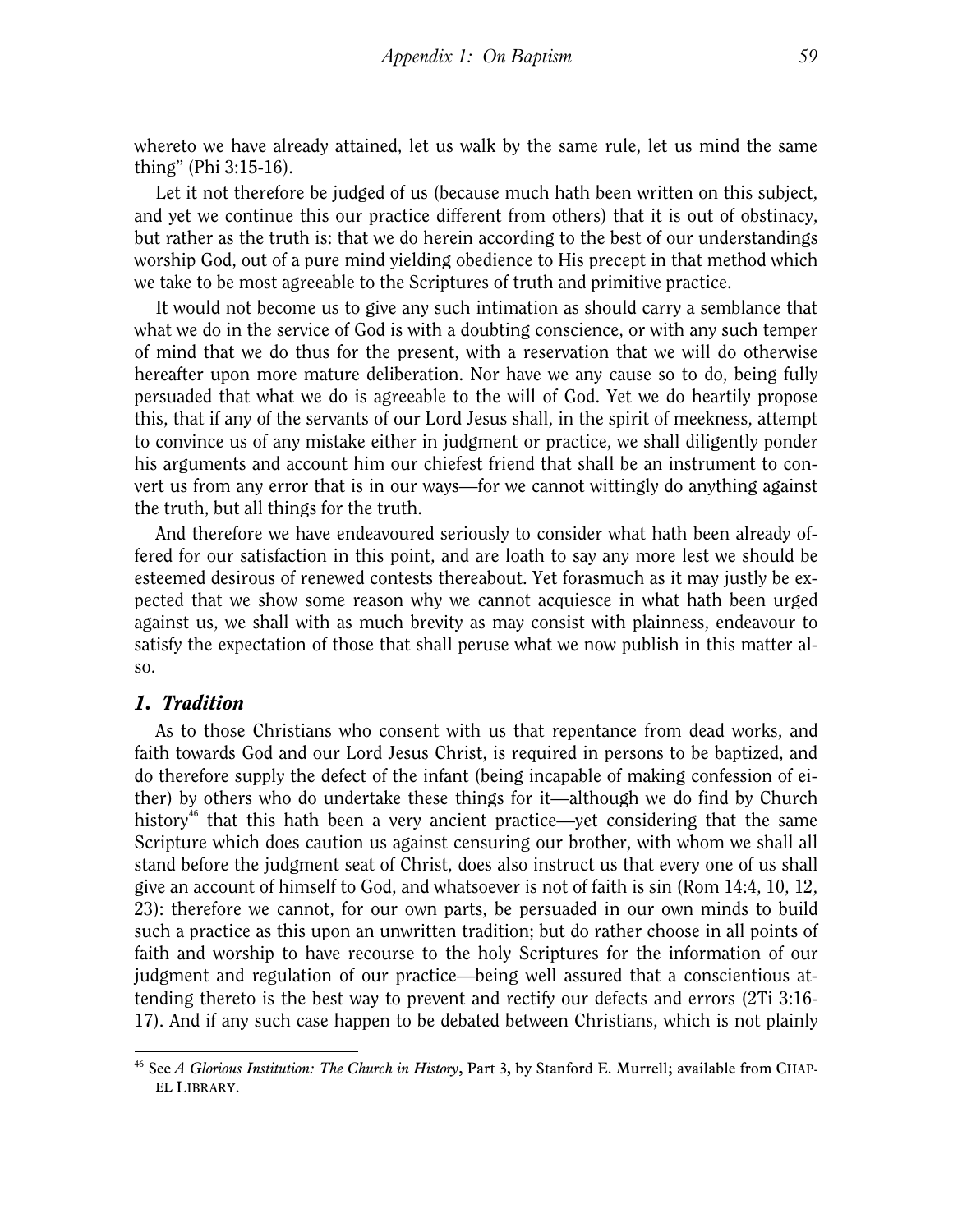determinable by the Scriptures, we think it safest to leave such things undecided until the second coming of our Lord Jesus—as they did in the Church of old until there should arise a priest with Urim and Thummim, $47$  that might certainly inform them of the mind of God thereabout (Ezr 2:62-63).

#### *2. Covenant*

As for those our Christian brethren who do ground their arguments for infants' baptism upon a presumed federal<sup>48</sup> holiness or church membership, we conceive they are deficient in this: that albeit this covenant-holiness and membership should be as is supposed in reference unto the infants of believers, yet no command for infant baptism does immediately and directly result from such a quality or relation.

All instituted worship receives its sanction from the precept, and is to be thereby governed in all the necessary circumstances thereof.

So it was in the covenant that God made with Abraham and his seed, the sign whereof was appropriated only to the male, notwithstanding that the female seed as well as the male were comprehended in the covenant and part of the Church of God; neither was this sign to be affixed to any male infant till he was eight days old, albeit he was within the covenant from the first moment of his life; nor could the danger of death, or any other supposed necessity, warrant the circumcising of him before the set time, nor was there any cause for it; the commination<sup>[49](#page-60-2)</sup> of being cut off from his people being only upon the neglect or contempt of the precept.

Righteous Lot was nearly<sup>[50](#page-60-3)</sup> related to Abraham in the flesh, and contemporary with him, when this covenant was made (Gen 17:10); yet inasmuch as he did not descend from his loins, nor was of his household family (although he was of the same household of faith with Abraham), yet neither Lot himself nor any of his posterity (because of their descent from him) were signed with the signature of this covenant that was made with Abraham and his seed.

This may suffice to show that where there was both an express covenant and a sign thereof (Gen 17:4, 10)—such a covenant as did separate the persons with whom it was made and all their offspring from all the rest of the world as a people holy unto the Lord, and did constitute them the visible Church of God (though not comprehensive of all the faithful in the world)—yet the sign of this covenant was not affixed to all the persons that were within this covenant, nor to any of them till the prefixed season, nor to other faithful servants of God that were not of descent from Abraham. And consequently, that it depends purely upon the will of the Lawgiver to determine what shall be the sign of His covenant: unto whom, at what season, and upon what terms it shall be affixed.

<span id="page-60-0"></span><sup>47</sup> **Urim and Thummim** – Two items on the breastplate of the high priest (Exo 28:30), exactly what these were cannot be determined with certainty; a specific divinely-given means by which God imparted, through the high priest, direction and counsel to Israel when these were needed.

<span id="page-60-1"></span><sup>48</sup> **federal** – pertaining to a covenant.

<span id="page-60-2"></span><sup>49</sup> **commination** – threat of punishment.

<span id="page-60-3"></span><sup>50</sup> **nearly** – closely.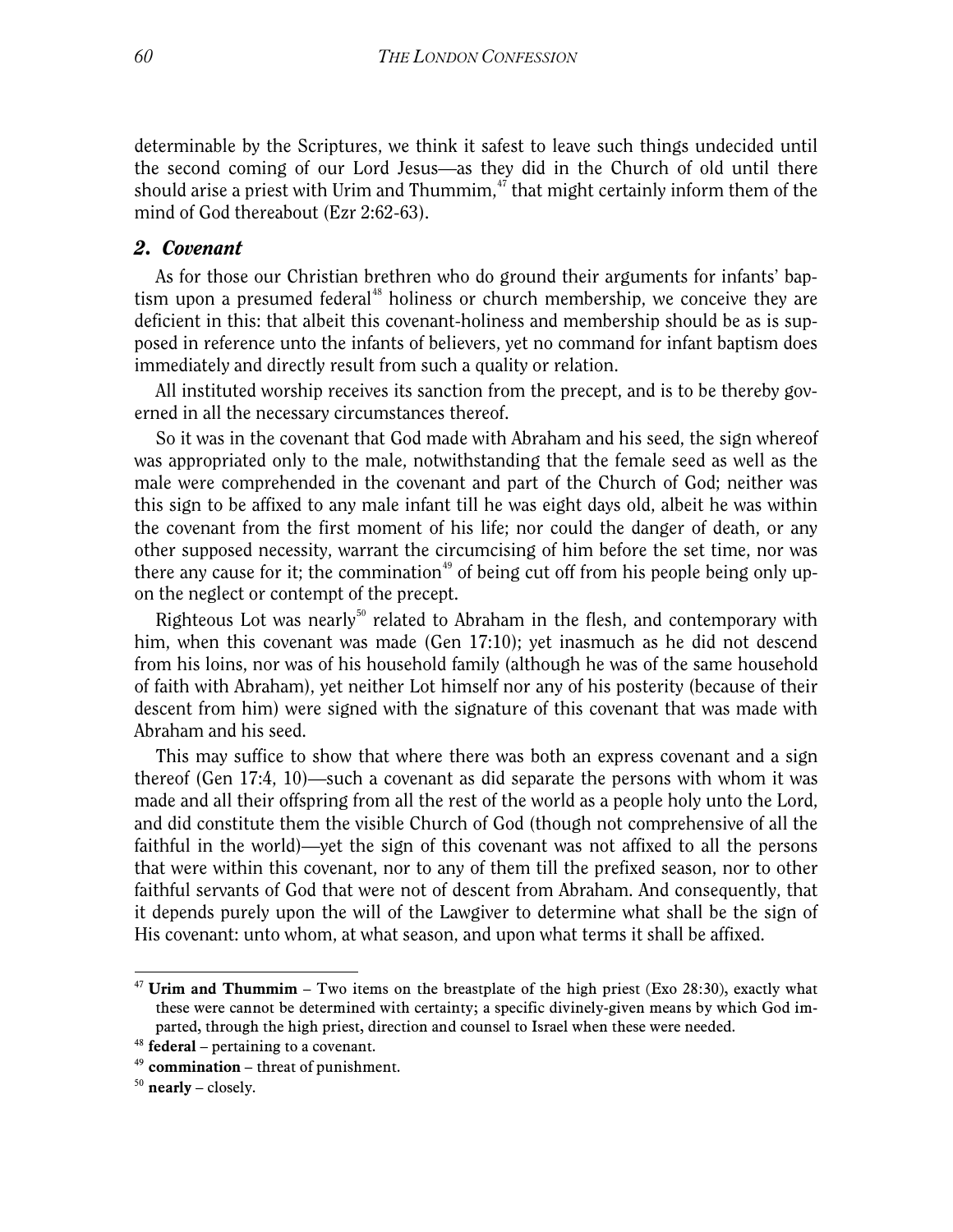If our brethren do suppose baptism to be the seal of the covenant which God makes with every believer (of which the Scriptures are altogether silent), it is not our concern to contend with them herein. Yet, we conceive the seal of that covenant is the indwelling of the Spirit of Christ in the particular and individual persons in whom He resides, and nothing else. Neither do they or we suppose that baptism is in any such manner substituted in the place of circumcision, as to have the same (and no other) latitude, extent, or terms than circumcision had, for that was suited only for the male children; baptism is an ordinance suited for every believer, whether male or female. That extended to all the males that were born in Abraham's house, or bought with his money, equally with the males that proceeded from his own loins; but baptism is not so far extended in any true Christian church that we know of, as to be administered to all the poor infidel<sup>[51](#page-61-0)</sup> servants that the members thereof purchase for their service and introduce into their families, nor to the children born of them in their house.

But we conceive the same parity<sup>[52](#page-61-1)</sup> of reasoning may hold for the ordinance of baptism as for that of circumcision (Exo 12:49); viz., one law for the stranger as for the home born. If any desire to be admitted to all the ordinances and privileges of God's house, the door is open. Upon the same terms that any one person was ever admitted to all or any of those privileges that belong to the Christian Church, may all persons of right challenge the like admission.

As for that text of Scripture, "And he received the sign of circumcision, a seal of the righteousness of the faith which he had yet being uncircumcised" (Rom 4:11), we conceive if the apostle's scope in that place be duly attended to, it will appear that no argument can be taken from thence to enforce infant baptism. Forasmuch as we find a full and fair account of those words given by the learned Dr. Lighfoot<sup>[53](#page-61-2)</sup> (a man not to be suspected of partiality in this controversy) in his *Hor. Hebrai*, [54](#page-61-3) on 1 Corinthians 7:19 (p. 42-43), we shall transcribe his words at large, without any comment of our own upon them:

Circumcision is nothing, if we respect the time, for now it was without use, that end of it being especially fulfilled for which it had been instituted. This end the apostle declares in these words: "And he received the sign of circumcision, a *seal* [σφραγιδα] of the righteousness of the faith which he had yet being uncircumcised" (Rom 4:11), etc. But I fear that by most translations they are not sufficiently suited to the end of circumcision and the scope of the apostle, whilst something of their own is by them inserted.

<span id="page-61-0"></span><sup>&</sup>lt;sup>51</sup> **infidel** – unbelieving; adhering to another religion.

<span id="page-61-1"></span> $52$  **parity** – equality.

<span id="page-61-2"></span><sup>53</sup> **John Lightfoot** (1602-1675) – English churchman, rabbinical scholar, Master of St. Catharine's College, Cambridge, minister of St. Bartholomew's Church, London, and Vice-Chancellor of the University of Cambridge. He was one of the Westminster Assembly divines. His best known works are a commentary on the proceedings of the Westminster Assembly and *A Few and New Observations upon the Book of Genesis*. 54 *Horae Hebraicae et Talmudicae*, a commentary on Matthew, Mark, Luke, John, and 1 Corinthians.

<span id="page-61-3"></span>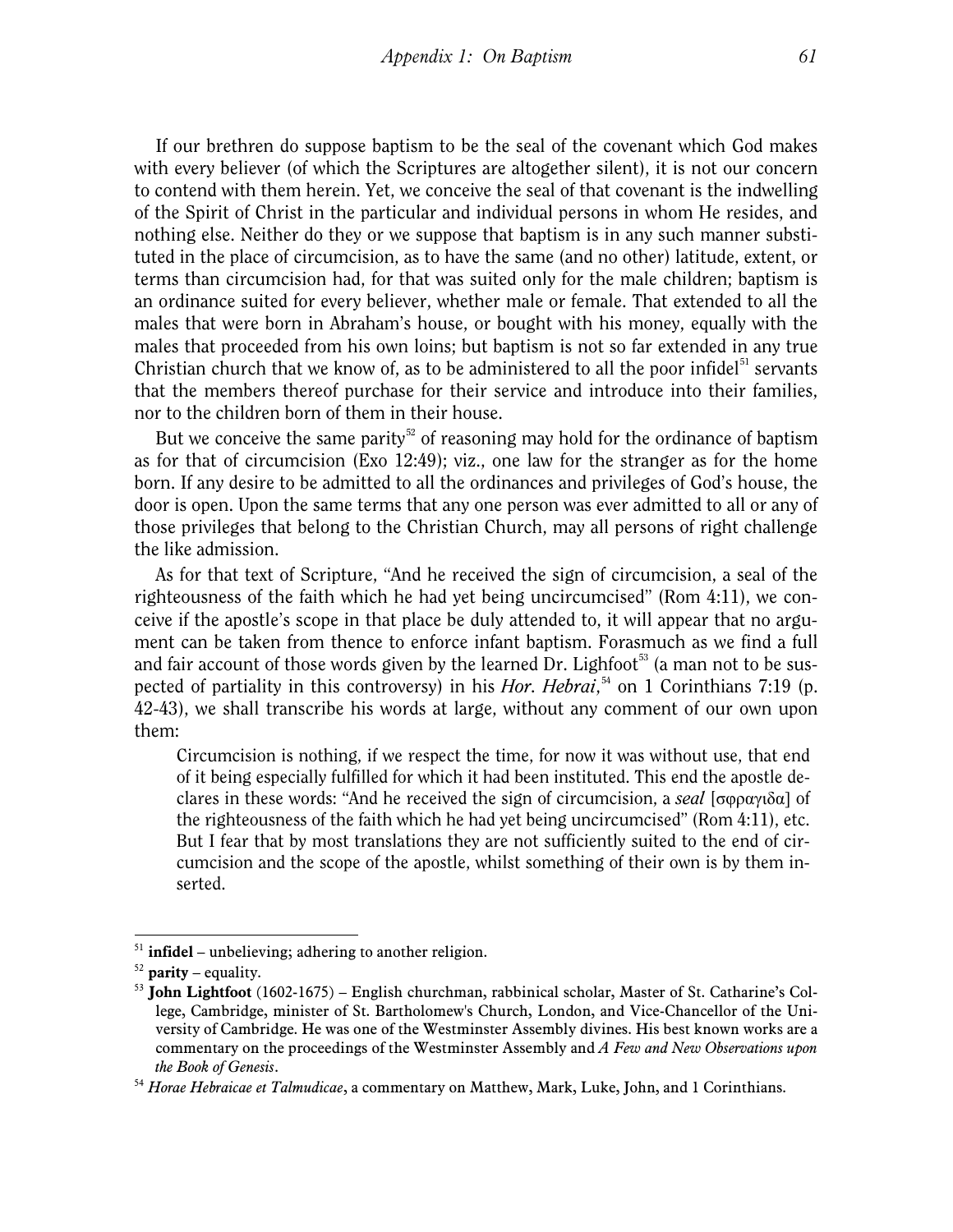And after the doctor hath represented diverse versions of the words agreeing for the most part in sense with that which we have in our Bibles, he thus proceeds:

Other versions are to the same purpose; as if circumcision was given to Abraham for a seal of that righteousness which he had being yet uncircumcised, which we will not deny to be in some sense true, but we believe that circumcision had chiefly a far different respect.

Give me leave thus to render the words:<sup>55</sup> "And he received the sign of circumcision, a seal of the righteousness of faith, which was to be in the uncircumcision"—"which *was to be*," I say, not "which *had been*"—not that which Abraham had whilst he was yet uncircumcised, but that which his uncircumcised seed should have; that is, the Gentiles, who in time to come should imitate the faith of Abraham.

Now consider well on what occasion circumcision was instituted unto Abraham, setting before thine eyes the history thereof in Genesis 17.

This promise is first made unto him: "Thou shalt be the father of many nations" (17:4)—in what sense the apostle explaineth in that chapter—and then there is subjoined a double seal for the confirmation of the thing—to wit, the change of the name Abram into Abraham, and the institution of circumcision. "Behold, as for me, my covenant is with thee, and thou shalt be the father of many nations"  $(v, 4)$ . Wherefore was his name called Abraham? For the sealing of this promise: "Thou shalt be the father of many nations." And wherefore was circumcision instituted to him? For the sealing of the same promise: "Thou shalt be the father of many nations." So that this is the sense of the apostle, most agreeable to the institution of circumcision: he received the sign of circumcision, a seal of the righteousness of faith which in time to come the uncircumcision (or the Gentiles) should have and obtain.

Abraham had a twofold seed: natural, of the Jews; and faithful, of the believing Gentiles. His natural seed was signed with the sign of circumcision, first indeed for the distinguishing of them from all other nations whilst they as yet were not the seed of Abraham, but especially for the memorial of the justification of the Gentiles by faith, when at length they should become his seed. Therefore, circumcision was of right to cease when the Gentiles were brought in to the faith, forasmuch as then it had obtained its last and chief end, and thenceforth circumcision is nothing.

Thus far he, which we earnestly desire may be seriously weighed; for we plead not his authority, but the evidence of truth in his words.

#### *3. Holiness*

-

Of whatsoever nature the holiness of the children mentioned be  $(1Co 7:12)$ , yet they who do conclude that all such children (whether infants or of riper years) have from hence an immediate right to baptism, do as we conceive put more into the conclusion than will be found in the premises.

For although we do not determine positively concerning the apostle's scope in the holiness here mentioned, so as to say it is this or that and no other thing; yet it is evident

<span id="page-62-0"></span><sup>&</sup>lt;sup>55</sup> Here and following, Dr. Lightfoot gives his own translation from the Greek original.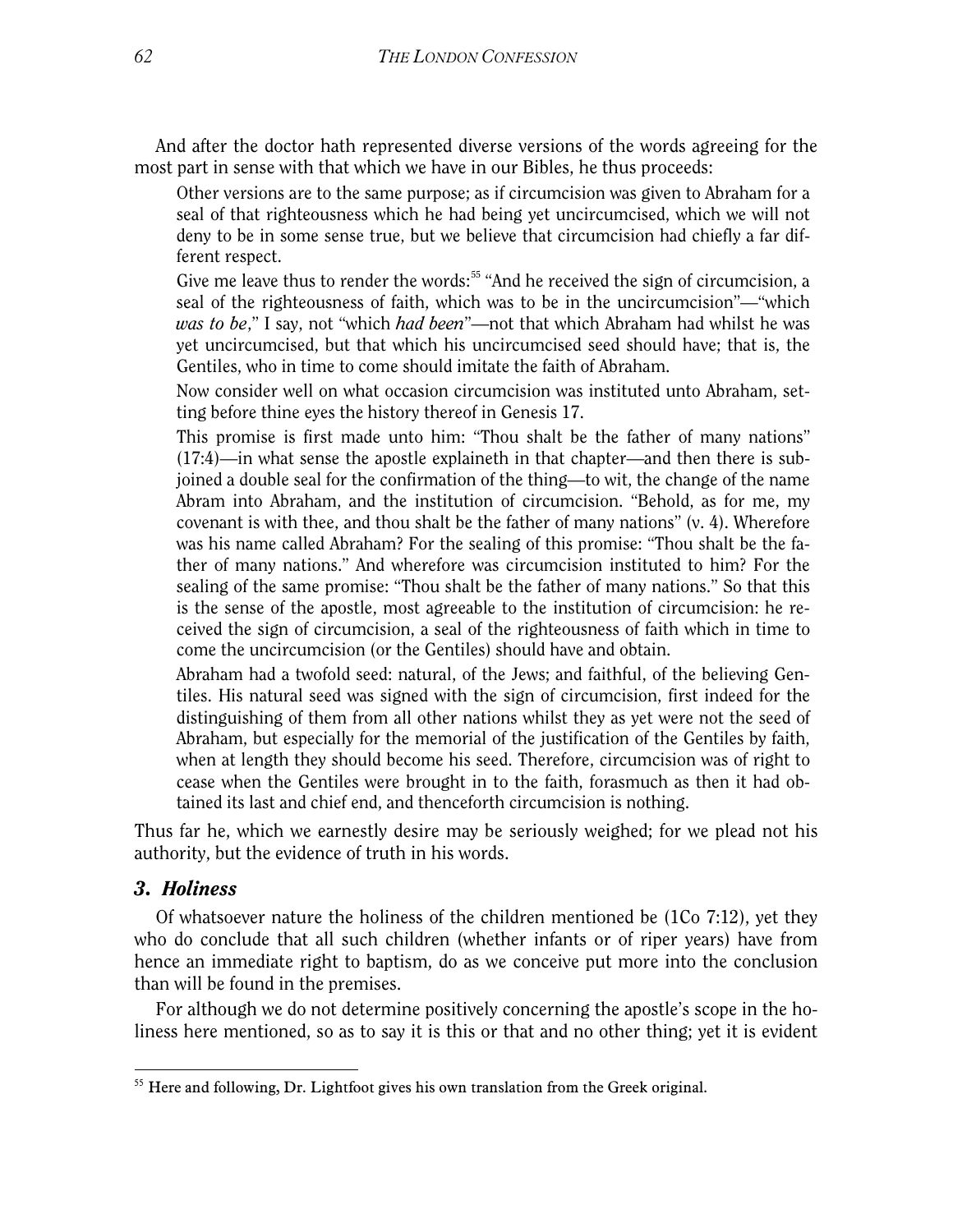that the apostle does by it determine not only the lawfulness, but the expedience also, of a believer's cohabitation with an unbeliever in the state of marriage.

And we do think that—although the apostle's asserting of the unbelieving yokefellow to be sanctified by the believer should carry in it somewhat more than is in the bare marriage of two infidels, because although the marriage covenant has a divine sanction so as to make the wedlock of two unbelievers a lawful action, and their conjunction and cohabitation in that respect undefiled, yet there might be no ground to suppose from thence that both or either of their persons are thereby sanctified; and the apostle urges the cohabitation of a believer with an infidel in the state of wedlock from this ground: that the unbelieving husband is sanctified by the believing wife—nevertheless, here you have the influence of a believer's faith ascending from an inferior to a superior relation; from the wife to the husband who is her head, before it can descend to their offspring. And therefore we say, whatever be the nature or extent of the holiness here intended, we conceive it cannot convey to the children an immediate right to baptism, because it would then be of another nature, and of a larger extent, than the root and original from whence it is derived—for it is clear by the apostle's argument that holiness cannot be derived to the child from the sanctity of one parent only. If either father or mother be (in the sense intended by the apostle) unholy or unclean, so will the child be also. Therefore, for the production of an holy seed it is necessary that both the parents be sanctified; and this the apostle positively asserts, in the first place, to be done by the believing parent, although the other be an unbeliever—and then, consequentially from thence, argues the holiness of their children. Hence it follows that, as the children have no other holiness than what they derive from both their parents, so neither can they have any right by this holiness to any spiritual privilege but such as both their parents did also partake of: and therefore, if the unbelieving parent (though sanctified by the believing parent) have not thereby a right to baptism, neither can we conceive that there is any such privilege derived to the children by their birth holiness.

Besides, if it had been the usual practice in the apostles' days for the father or mother that did believe to bring all their children with them to be baptised, then the holiness of the believing Corinthians' children would not at all have been in question when this epistle was written; but might have been argued from their passing under that ordinance which represented their new birth, although they had derived no holiness from their parents by their first birth; and would have laid as an exception against the apostle's inference, "else were your children unclean," etc. But of the sanctification of all the children of every believer by this ordinance, or any other way than what is before mentioned, the Scripture is altogether silent.

This may also be added: that if this birth holiness do qualify all the children of every believer for the ordinance of baptism, why not for all other ordinances—for the Lord's Supper as was practiced for a long time together? For if recourse be had to what the Scriptures speak generally of this subject, it will be found that the same qualities which do entitle any person to baptism, do so also for the participation of all the ordinances and privileges of the house of God that are common to all believers.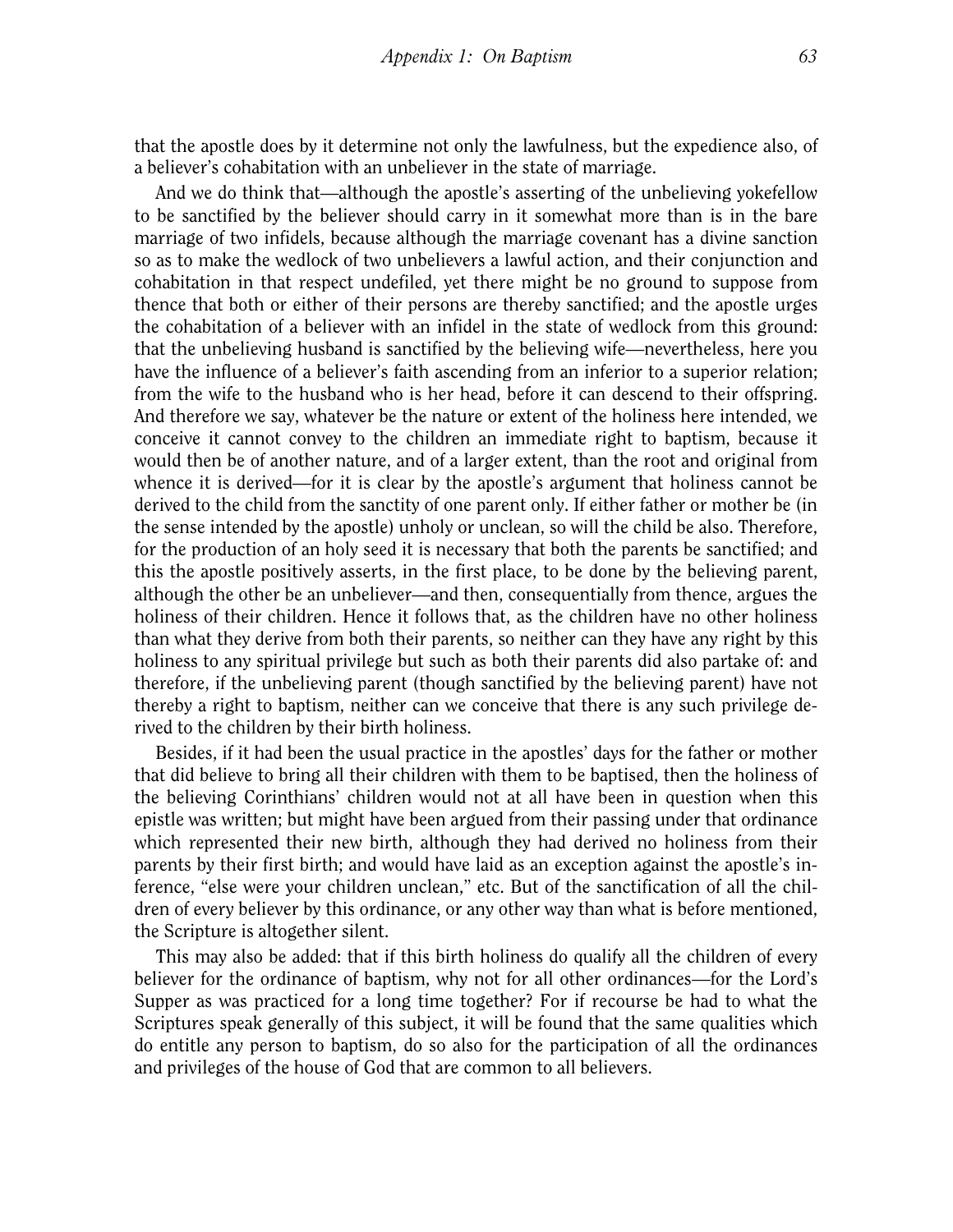Whosoever can and does interrogate his good conscience towards God when he is baptised (as everyone must do that makes it to himself a sign of salvation), is capable of doing the same thing in every other act of worship that he performs.

#### *4. Whole Families*

The arguments and inferences that are usually brought for or against infant baptism from those few instances which the Scriptures afford us of whole families being baptised, are only conjectural, and therefore cannot of themselves be conclusive on either hand. Yet, in regard, most that treat on this subject for infant baptism do (as they conceive) improve these instances to the advantage of their argument; [therefore,] we think it meet<sup>[56](#page-64-0)</sup> (in like manner as in the cases before mentioned, so in this) to show the invalidity of such inferences.

Cornelius worshipped God with all his house (Act 10:44); the jailor and Crispus, the chief ruler of the synagogue, believed God with each of their houses (Act 16:34; 18:8). The household of Stephanus addicted themselves to the ministry of the saints (1Co 1:16; 16:15)—so that, thus far, worshipping and believing run parallel with baptism. And, if Lydia had been a married person when she believed, it is probable her husband would also have been named by the apostle, as in like cases, inasmuch as he would have been not only a part, but the head of that baptised household (Act 16:14-15).

Who can assign any probable reason why the apostle should make mention of four or five households being baptized, and no more? Or why he does so often vary in the method of his salutations (Rom 1:6), sometimes mentioning only particular persons of great note, other times such and the church in their house, [or] the saints that were with them; and them belonging to Narcissus who were in the Lord (Rom 16:11); thus saluting either whole families, or part of families, or only particular persons in families considered as they were in the Lord? For if it had been an usual practice to baptize all children with their parents, there were then many thousands of the Jews which believed, and a great number of the Gentiles, in most of the principle cities in the world. And among so many thousands, it is more than probable there would have been some thousands of households baptised; why then should the apostle in this respect signalize one family of the Jews, and three or four of the Gentiles, as particular instances in a case that was common?

Whoever supposes that we do willfully debar our children from the benefit of any promise or privilege that of right belongs to the children of believing parents, they do entertain over-severe thoughts of us: to be without natural affections is one of the characters of the worst of persons in the worst of times. We do freely confess ourselves guilty before the Lord, in that we have not with more circumspection and diligence trained up those that relate to us in the fear of the Lord; and do humbly and earnestly pray that our omissions herein may be remitted, and that they may not redound to the prejudice of ourselves or any of ours. But with respect to that duty that is incumbent on us, we acknowledge ourselves obliged by the precepts of God to bring up our children in the

<span id="page-64-0"></span><sup>56</sup> **meet** – fitting; appropriate.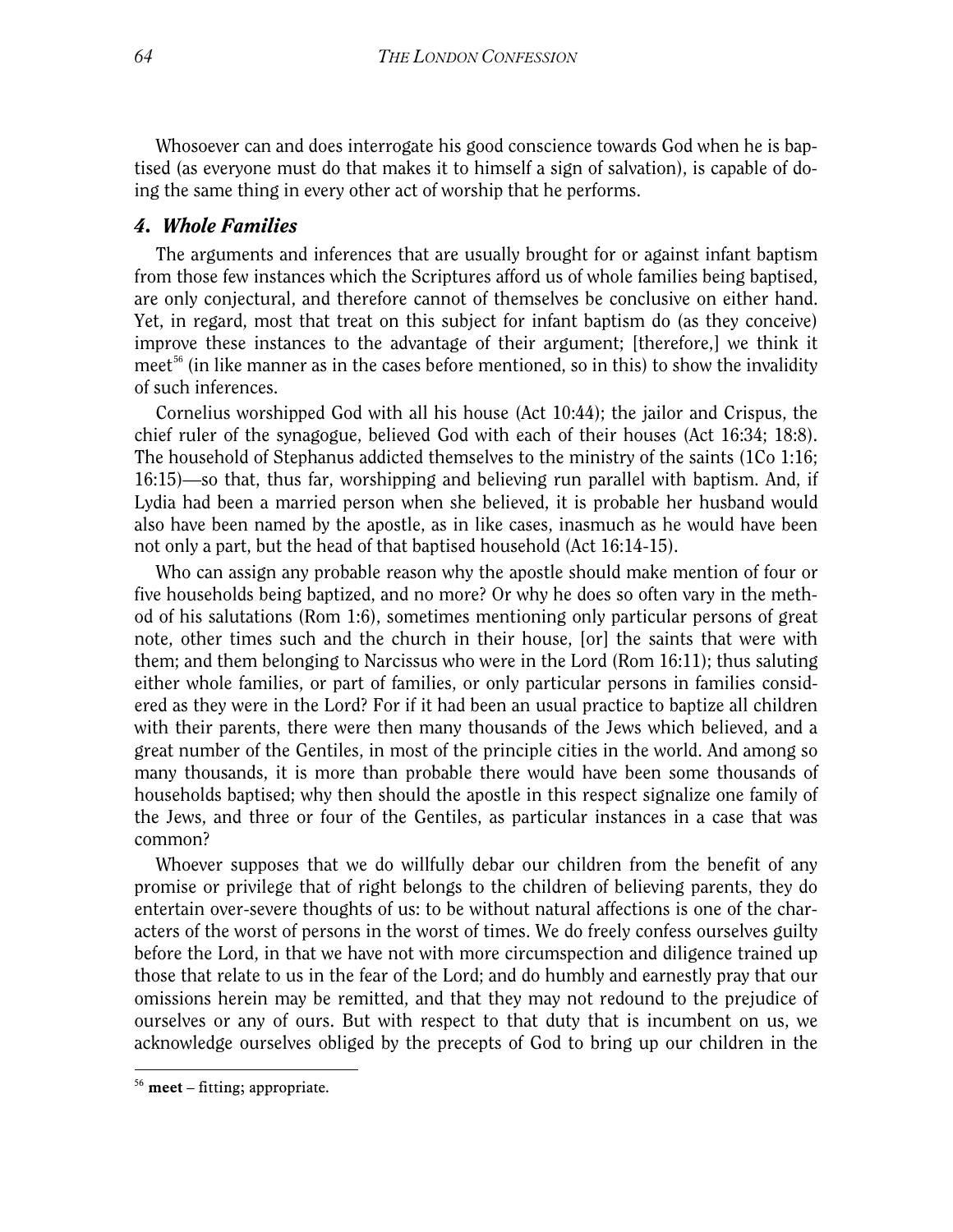nurture and admonition of the Lord, to teach them His fear, both by instruction and example. And should we set light by this precept, it would demonstrate that we are more vile than the unnatural heathen that like not to retain God in their knowledge—our baptism might then be justly accounted as no baptism to us.

There are many special promises that do encourage us, as well as precepts that do oblige us, to the close pursuit of our duty herein: that God, Whom we serve, being jealous of His worship, threatens the visiting of the father's transgression upon the children to the third and fourth generation of them that hate Him (Exo 20:5); yet does more abundantly extend His mercy even to thousands (respecting the offspring and succeeding generations) of them that love Him and keep His commands.

When our Lord rebuked His disciples for prohibiting the access of little children that were brought to Him—that He might pray over them, lay His hands upon them, and bless them—[He] does declare that of such is the kingdom of God (Mar 10:14). And the Apostle Peter, in answer to their inquiry that desired to know what they must do to be saved, does not only instruct them in the necessary duty of repentance and baptism; but does also thereto encourage them by that promise which had reference both to them and their children (Act 2:38-39). If our Lord Jesus, in the aforementioned place, does not respect the qualities of children (as elsewhere) as to their meekness, humility, and sincerity, and the like, but intends also that those very persons and such like appertain to the kingdom of God; and if the apostle Peter, in mentioning the aforesaid promise, does respect not only the present and succeeding generations of those Jews that heard him (in which sense the same phrase doth occur in Scripture), but also the immediate off-spring of his auditors,<sup>[57](#page-65-0)</sup> whether the promise relates to the gift of the Holy Spirit, or of eternal life, or any grace or privilege tending to the obtaining thereof—it is neither our concern nor our interest to confine the mercies and promises of God to a more narrow or less compass than He is pleased graciously to offer and intend them; nor to have a light esteem of them; but are obliged in duty to God, and affection to our children, to plead earnestly with God and use our utmost endeavours, that both ourselves and our offspring may be partakers of His mercies and gracious promises. Yet we cannot from either of these texts collect a sufficient warrant for us to baptize our children before they are instructed in the principles of the Christian religion.

For as to the instance in little children, it seems, by the disciples forbidding them, that they were brought upon some other account, not so frequent as baptism must be supposed to have been, if from the beginning believers' children had been admitted thereto; and no account is given whether their parents were baptised believers or not. And as to the instance of the apostle, if the following words and practice may be taken as an interpretation of the scope of that promise, we cannot conceive it does refer to infant baptism, because the text does presently subjoin: "Then they that gladly *received* the word were baptized" (Act 2:41).

<span id="page-65-0"></span><sup>57</sup> **auditors** – hearers.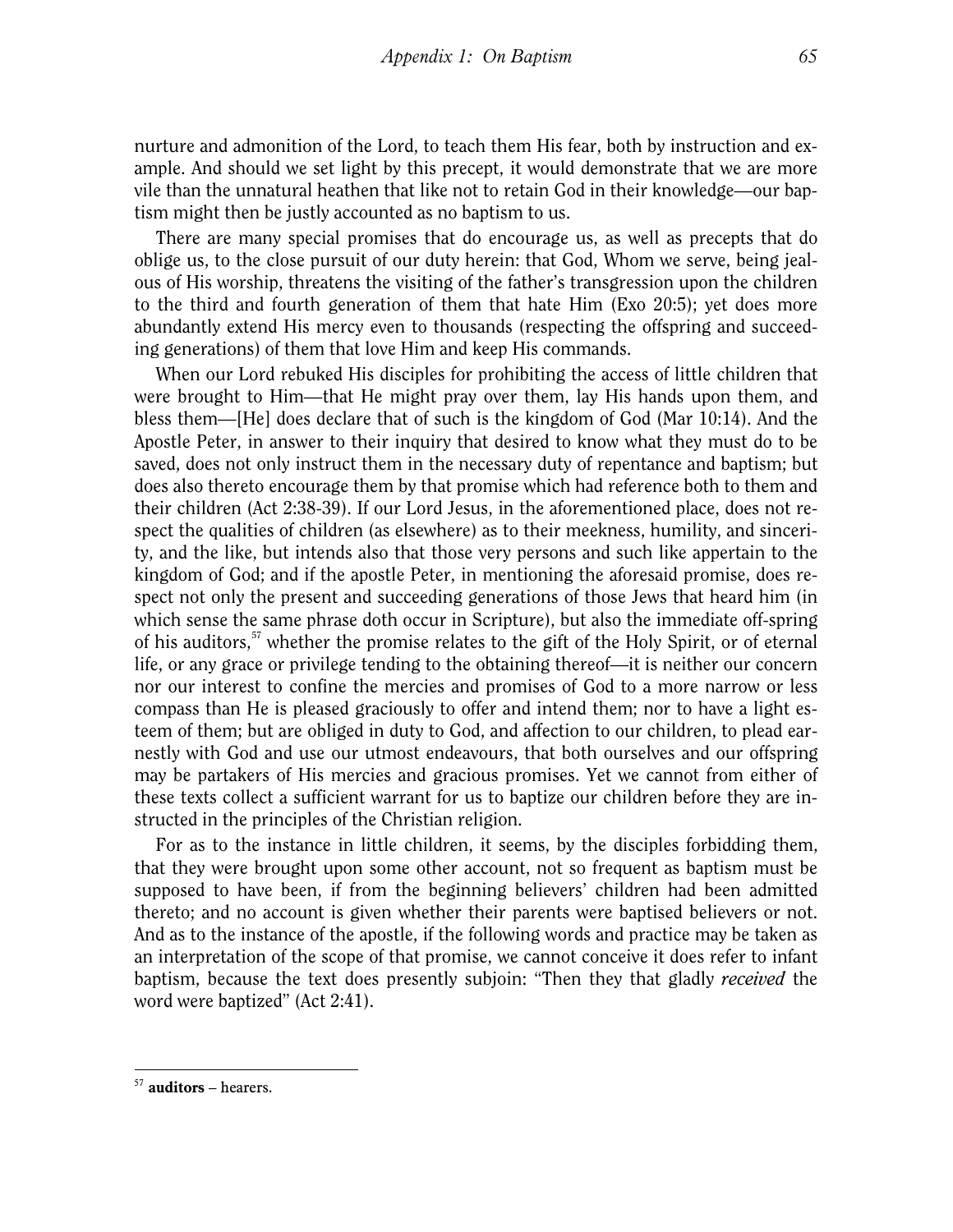That there were some believing children of believing parents in the apostles' days is evident from the Scriptures, even such as were then in their fathers' family, and under their parents' tuition and education—to whom the apostle, in several of his epistles to the churches, giveth commands to obey their parents in the Lord, and does allure their tender years to hearken to this precept, by reminding them that it is the first command with promise (Eph 6:2).

And it is recorded by him for the praise of Timothy, and encouragement of parents be-times<sup>[58](#page-66-0)</sup> to instruct, and children early to attend to godly instruction, that from a child he had known the holy Scriptures (2Ti 3:15).

The apostle John rejoiced greatly when he found the children of the elect lady walking in the truth; and the children of her elect sister join with the apostle in his salutation (2Jo 1:1-4).

But…this was not generally so, that all the children of believers were accounted for believers (as they would have been if they had been all baptised). [This] may be collected from the character which the apostle gives of persons fit to be chosen to eldership in the church, which was not common to all believers: among others this is expressly one, viz., if there be any "having faithful [or believing] children not accused of riot or unruly" (Ti 1:6). And we may from the apostle's writings on the same subject collect the reason of this qualification, viz., that in case the person designed for this office, to teach and rule in the house of God, had children capable of it, there might be first a proof of his ability, industry, and success in this work in his own family and private capacity, before he was ordained to the exercise of this authority in the church, in a public capacity as a bishop in the house of God.

#### *5. Unity of Spirit*

These things we have mentioned as having a direct reference unto the controversy be-tween our brethren and us. Other things that are more abstruse and prolix,<sup>[59](#page-66-1)</sup> which are frequently introduced into this controversy but do not necessarily concern it, we have purposely avoided, [so] that the distance between us and our brethren may not be by us made more wide—for it is our duty and concern, so far as is possible for us (retaining a good conscience towards God), to seek a more entire agreement and reconciliation with them.

We are not insensible that, as to the order of God's house and entire communion therein, there are some things wherein we (as well as others) are not at a full accord among ourselves; as for instance the known principle, and state of the consciences of diverse of us that have agreed in this confession is such, that we cannot hold church communion with any other than baptized believers and churches constituted of such; yet some others of us have a greater liberty and freedom in our spirits that way. And therefore we have purposely omitted the mention of things of that nature, that we might concur in giving this evidence of our agreement, both among ourselves and with other

<span id="page-66-0"></span><sup>58</sup> **betimes** – early; before it is too late.

<span id="page-66-1"></span><sup>59</sup> **prolix** – verbose; tiresomely wordy.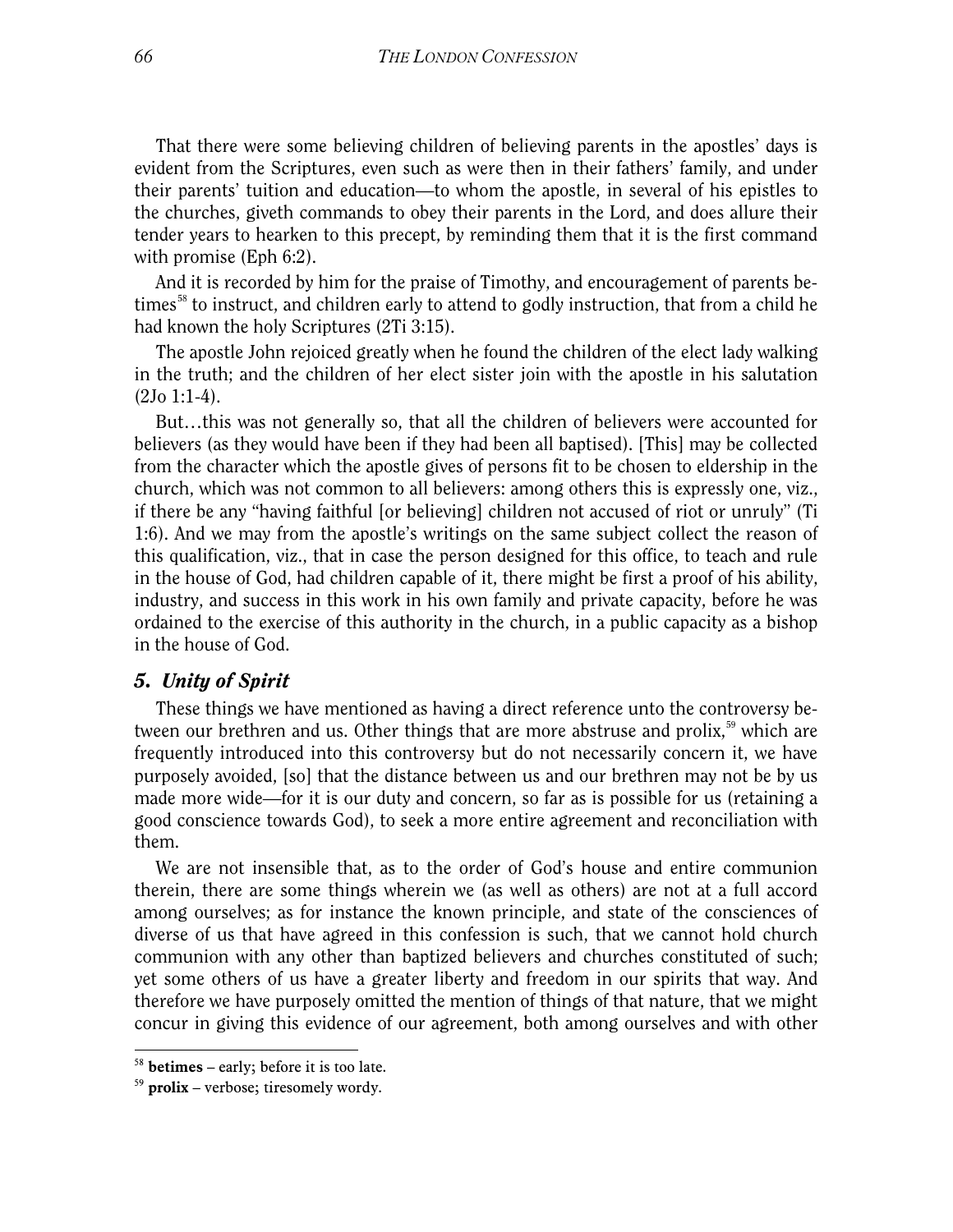good Christians, in those important articles of the Christian religion mainly insisted on by us. And this notwithstanding, we all esteem it our chief concern—both among ourselves and all others that in every place call upon the name of the Lord Jesus Christ our Lord, both theirs and ours, and love Him in sincerity—to endeavour "to keep the unity of the Spirit in the bond of peace" (Eph 4:3); and in order thereunto, to exercise "all lowliness and meekness, with longsuffering, forbearing one another in love" (Eph 4:2).

And we are persuaded, if the same method were introduced into frequent practice between us and our Christian friends who agree with us in all the fundamental articles of the Christian faith (though they do not so in the subject and administration of baptism), it would soon beget a better understanding and brotherly affection between us.

#### *6. Conclusion*

-

In the beginning of the Christian Church, when the doctrine of the baptism of Christ was not universally understood, yet those that knew only the baptism of John were the disciples of the Lord Jesus, and Apollos, an eminent minister of the gospel of Jesus (Act 18:24-19:5).

In the beginning of the reformation of the Christian Church—and recovery from that Egyptian darkness wherein our forefathers for many generations were held in bondage upon recourse had to the Scriptures of truth, different apprehensions were conceived, which are to this time continued, concerning the practice of this ordinance.

Let not our zeal herein be misinterpreted: that God Whom we serve is jealous of His worship (Exo 34:14). By His gracious providence, the law thereof is continued amongst us. And we are forewarned by what happened in the Church of the Jews, that it is necessary for every generation, and that frequently in every generation, to consult the divine oracle, compare our worship with the rule, and take heed to what doctrines we receive and practice.

If the ten commands exhibited in the popish idolatrous service books $^{60}$  $^{60}$  $^{60}$  had been received as the entire law of God because they agree in number with His Ten Commands, and also in the substance of nine of them, the second Commandment forbidding idolatry had been utterly lost.

If Ezra and Nehemiah had not made a diligent search into the particular parts of God's Law and His worship, the Feast of Tabernacles (which for many centuries of years had not been duly observed according to the institution, though it was retained in the general notion) would not have been kept in due order (Ezr 3:4).

So may it be now as to many things relating to the service of God, which do retain the names proper to them in their first institution, but yet, through inadvertency (where there is no sinister design), may vary in their circumstances from their first institution. And if by means of any ancient defection—or of that general corruption of the service of God, and interruption of His true worship, and persecution of His servants by the anti-

<span id="page-67-0"></span><sup>&</sup>lt;sup>60</sup> The traditional Roman Catholic version of the Ten Commandments combines the second and third commandments and splits the tenth into two.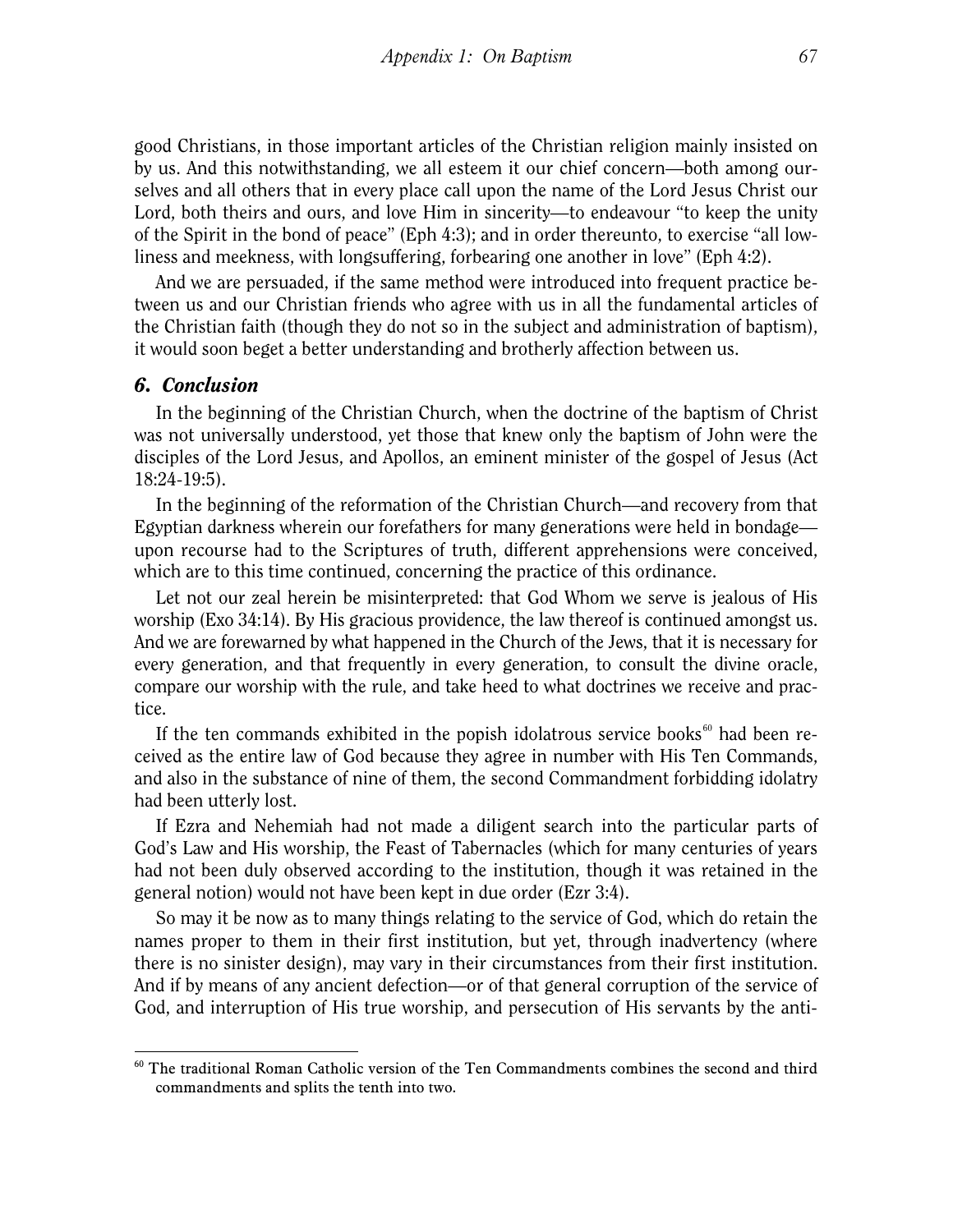christian bishop of Rome for many generations—those who do consult the Word of God cannot yet arrive at a full and mutual satisfaction among themselves [regarding] what was the practice of the primitive Christian Church in some points relating to the worship of God. Yet inasmuch as these things are not of the essence of Christianity, but that we agree in the fundamental doctrines thereof, we do apprehend there is sufficient ground to lay aside all bitterness and prejudice, and in the spirit of love and meekness to embrace and own each other therein; leaving each other at liberty to perform such other services (wherein we cannot concur) apart unto God, according to the best of our understanding.

কৈৰ্ক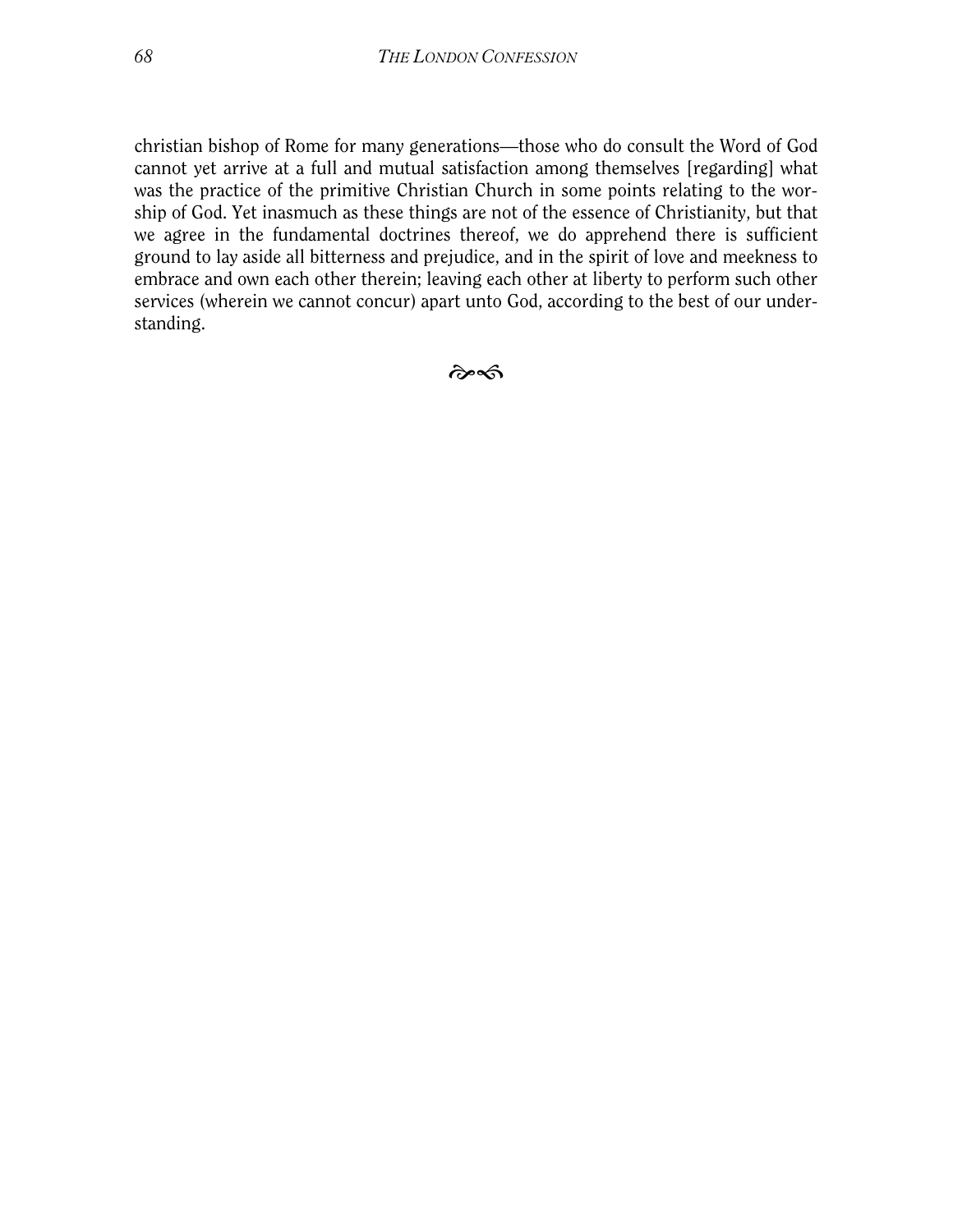# Appendix 2 HISTORICAL BACKGROUND

*"Ye should earnestly contend for the faith which was once delivered unto the saints."*

—Jude 1:3

In England during the 1630s and 1640s, Congregationalists and Baptists emerged from the Church of England. Their early existence was marked by repeated cycles of persecution at the hands of Parliament and of the established religion of the crown. The infamous Clarendon Code was adopted in the 1660s to crush all dissent from the official religion of the state. Periods of rigorous application and intervals of relaxation of these coercive laws haunted Presbyterians, Congregationalists, and Baptists alike.

Presbyterians and Congregationalists suffered no less than did Baptists under this harassment. Their united front of doctrinal agreement was a main reason for their relative success in resisting government tyranny. All Presbyterians stood by the *Westminster Confession* of 1647. Congregationalists adopted virtually the same articles of faith in the *Savoy Declaration* of 1658.

#### *The Westminster Confession (1647)*

While the Civil War raged in England between the Puritan Parliament and the king (1642-1649), changes were made in the Anglican Church. In 1643, the Episcopal form of government, with its hierarchical parishes and bishops, was abolished by Parliament. A new structure was requested. It would be formulated by an assembly of one hundred twenty-one clergymen (the "divines") $61$  and thirty laymen: ten members of the House of Lords and twenty members of the House of Commons. This "Westminster Assembly of Divines" met at the historic Westminster Abbey (which adjoins the Houses of Parliament) in London, from which the confession derives its name.

Most of those who were present when the Assembly convened in 1643 were Presbyterian Puritans. Eight Scottish commissioners were allowed to be part of the gathering, in appreciation for their aid in fighting the king. While the Scottish representatives had no official role in the proceedings, their presence remained influential. The Assembly held 1,163 sessions between July 1, 1643, and February 22, 1649.

<span id="page-69-0"></span><sup>61</sup> **divines** – theologically learned men.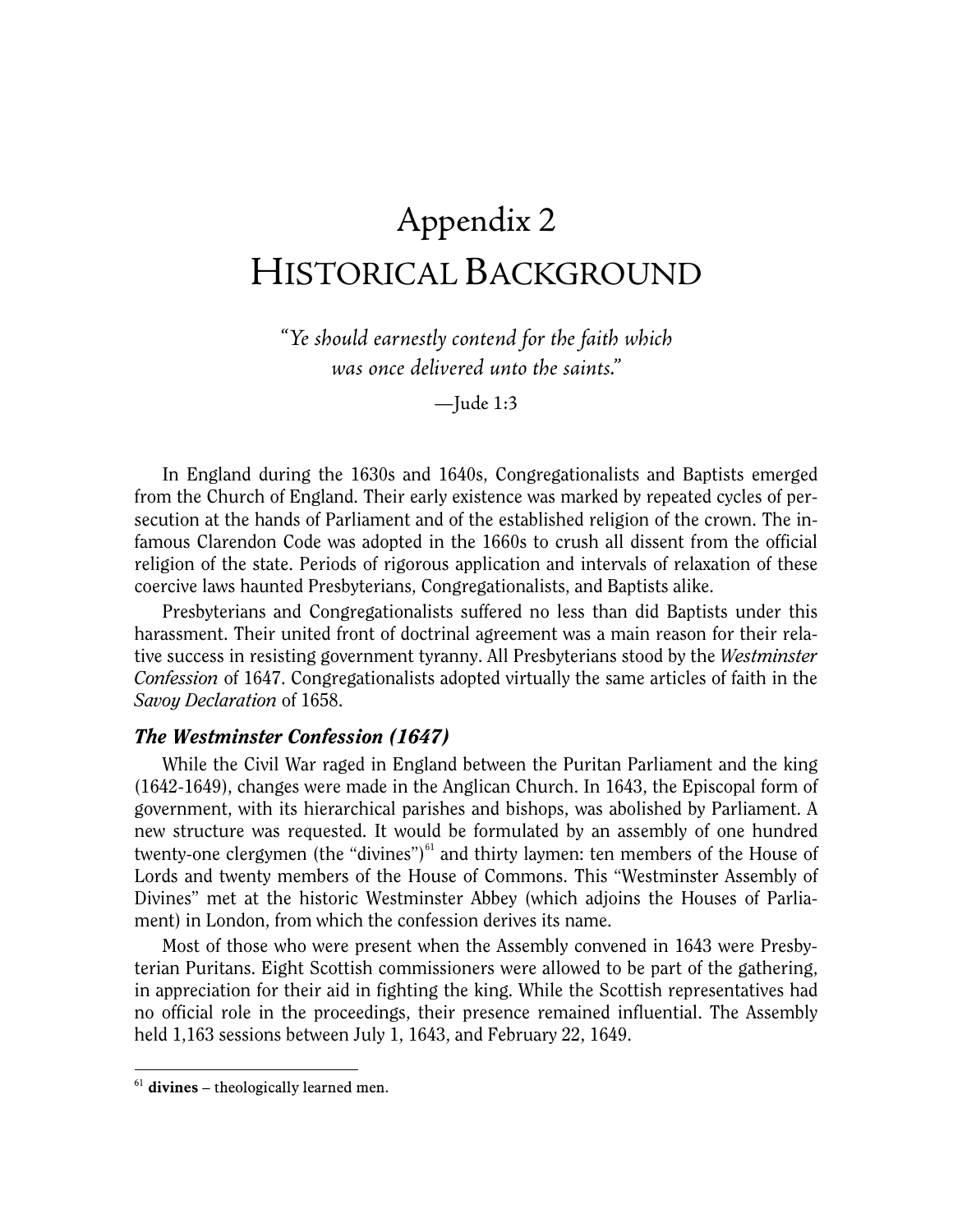As work proceeded, a Directory of Worship was prepared to replace the Episcopal prayer book. In addition, a new confession of faith was drafted for the Church of England. This *Westminster Confession* has become the most important of the great Protestant creeds of the Reformation era. Work on the confession began in July, 1645, and continued with many interruptions until its completion in December, 1646. The confession was presented to both Houses of Parliament in 1647 under the title: "The Humble Advice of the Assembly of Divines, Quotations and Texts of Scripture Annexed, Presented by Them Lately to Both Houses of Parliament."

The *Westminster Confession* is a summary of major Christian beliefs in thirty-three chapters. Classic Reformed biblical theology permeates the confession, with emphasis on the covenant relationships between God and man. In the matter of church government, it presents the Presbyterian view, with presbyteries (or synods) which oversee local congregations. In the matter of baptism, it holds infant baptism, consistent with the covenant approach to Christian heritage. This believes that God often saves whole households, and that an infant is considered a part of the covenant through his godly parents until he proves otherwise by his lifestyle choices.

To help explain the confession, a *Larger Catechism* was prepared by the Westminster Assembly, to be used by ministers in the pulpit for public teaching. A *Shorter Catechism* was published for instructing children at home.

Though the *Westminster Confession* was used only briefly by the Church of England, it was adopted for common use in 1647 by the General Assembly of the Church of Scotland. Today, the Westminster Confession remains the authoritative statement of faith in most Presbyterian churches.

#### *The Savoy Declaration (1658)*

Many conservative evangelical Christians found the *Westminster Confession* to be an accurate statement of faith according to the Scriptures, but some differed in the matters of church government and baptism. These fell into two groups: the Congregationalists and the Baptists.

To maintain the growth they enjoyed, an assembly of Congregationalist leaders met in the Savoy Palace in London on September 29, 1658. The Synod adopted a "Declaration of Faith and Order, Honored and Practiced in the Congregational Churches." Based largely on the *Westminster Confession*, the *Savoy Declaration* included a section on "The Institution of Churches and the Order Appointed in Them by Jesus Christ." The Congregational form of church government was advocated.

#### *The London Baptist Confession of 1677*

Those who understood the Scriptures to teach believer's baptism also needed a clear statement of faith. These were known as "Baptists." Feeling their substantial unity with the suffering of the Presbyterians and the Congregationalists under the same cruel injustice, Baptists met to publish their substantial harmony with them in doctrine.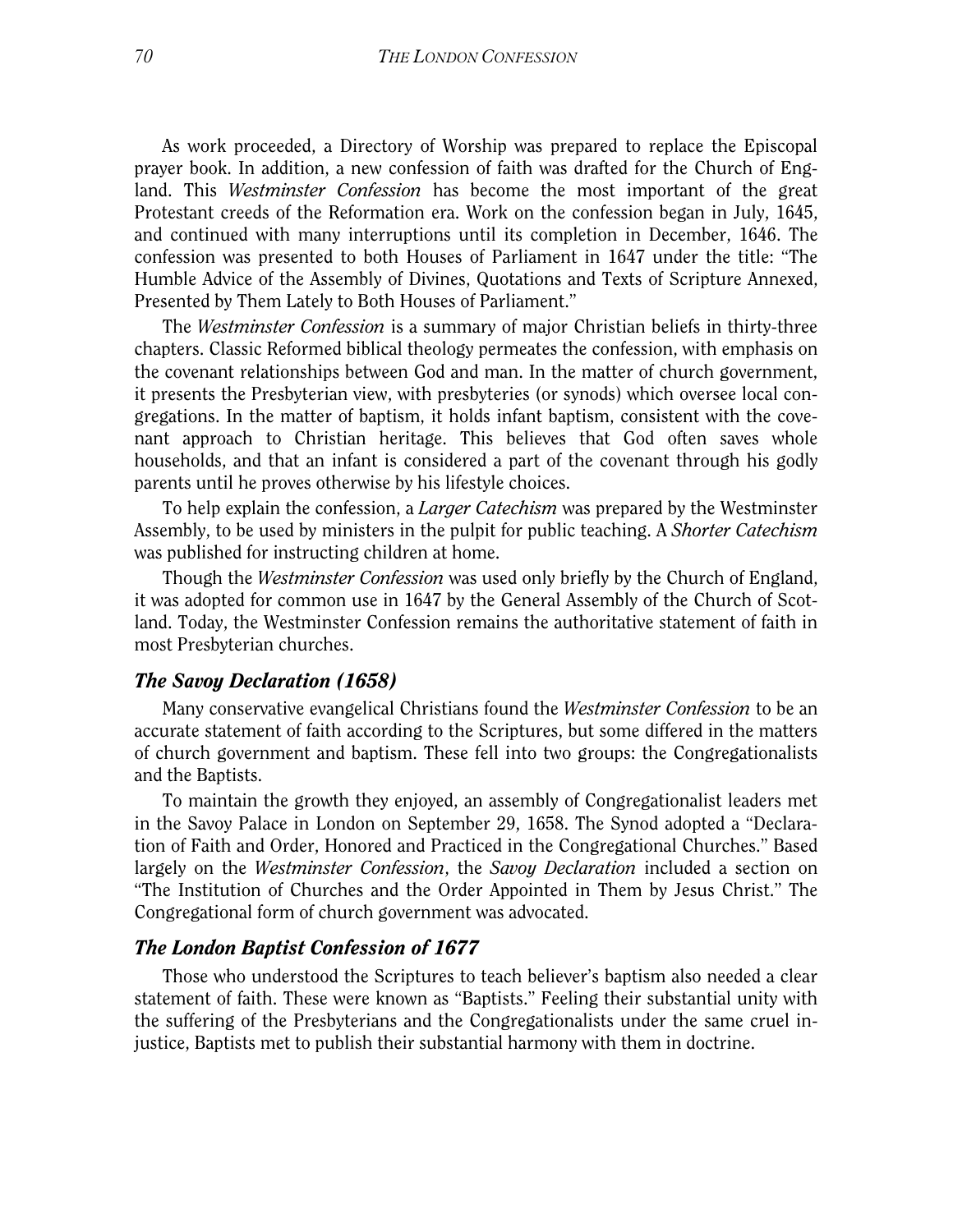A circular letter was sent to Particular Baptist churches in England and Wales, asking each assembly to send representatives to a meeting in London in 1677. A confession consciously modeled after the *Westminster Confession* was approved. It has ever since born the name of *The London Confession of 1677.* Because this document was drawn up in dark hours of oppression, it was issued anonymously.

The preface to the original document of 1677 says in part:

It is now many years $^{62}$  $^{62}$  $^{62}$  since diverse of us...did conceive ourselves under a necessity of publishing a confession of our faith, for the information and satisfaction of those that did not thoroughly understand what our principles were, or had entertained prejudices against our profession…

Forasmuch as this confession is not now commonly to be had; and also that many others have since embraced the same truth which is owned therein; it was judged necessary by us to join together in giving a testimony to the world of our firm adhering to those wholesome principles…

We did conclude it necessary to confess ourselves the more fully and distinctly...and finding no defect in this regard in that fixed on by the [Westminster] Assembly, and after them by those of the Congregational way, we did conclude it best to retain the same order in our present confession...for the most part without any variation of the terms...making use of the very same words with them both...This we did to...convince all that we have no itch to clog religion with new words, but to readily acquiesce in that form of sound words which hath been used by others before us…In those things wherein we differ from others, we have expressed ourselves with all candor and plainness...Contention is most remote from our design in all that we have done in this matter.

#### *The London Baptist Confession of Faith of 1689*

-

William and Mary assumed the English throne in 1689. On May 24 of that very year the *Act of Toleration* was enacted. Within two months, several London pastors called for a general meeting of Baptists from England and Wales. Representatives of one hundred and seven congregations met in London from September third to the twelfth. They adopted the *London Confession of 1677* with some important corrections.

One of the reasons for the growth of Baptist congregations was the movement's distinctives. The Baptists did not recognize sacraments per se, as did the Anglicans and the Roman Catholics. They believed in two ordinances: the Lord's Supper and baptism of professing believers. Early Baptists preferred to be baptized by immersion in "living waters," water flowing in a river or stream. In the Baptist church government, the congregation had authority under Christ's headship. It had autonomy with respect to men: it could call a pastor and dismiss him. There were no bishops or superintendents in the

<span id="page-71-0"></span><sup>62</sup> It had been 33 years since a former *London Confession* had been issued (in 1644) by seven Baptist congregations in London. That document had been drawn up to distinguish the Baptist churches, who followed the historic evangelical faith of the Reformation, from the Anabaptists and the newly forming Arminian Baptists.